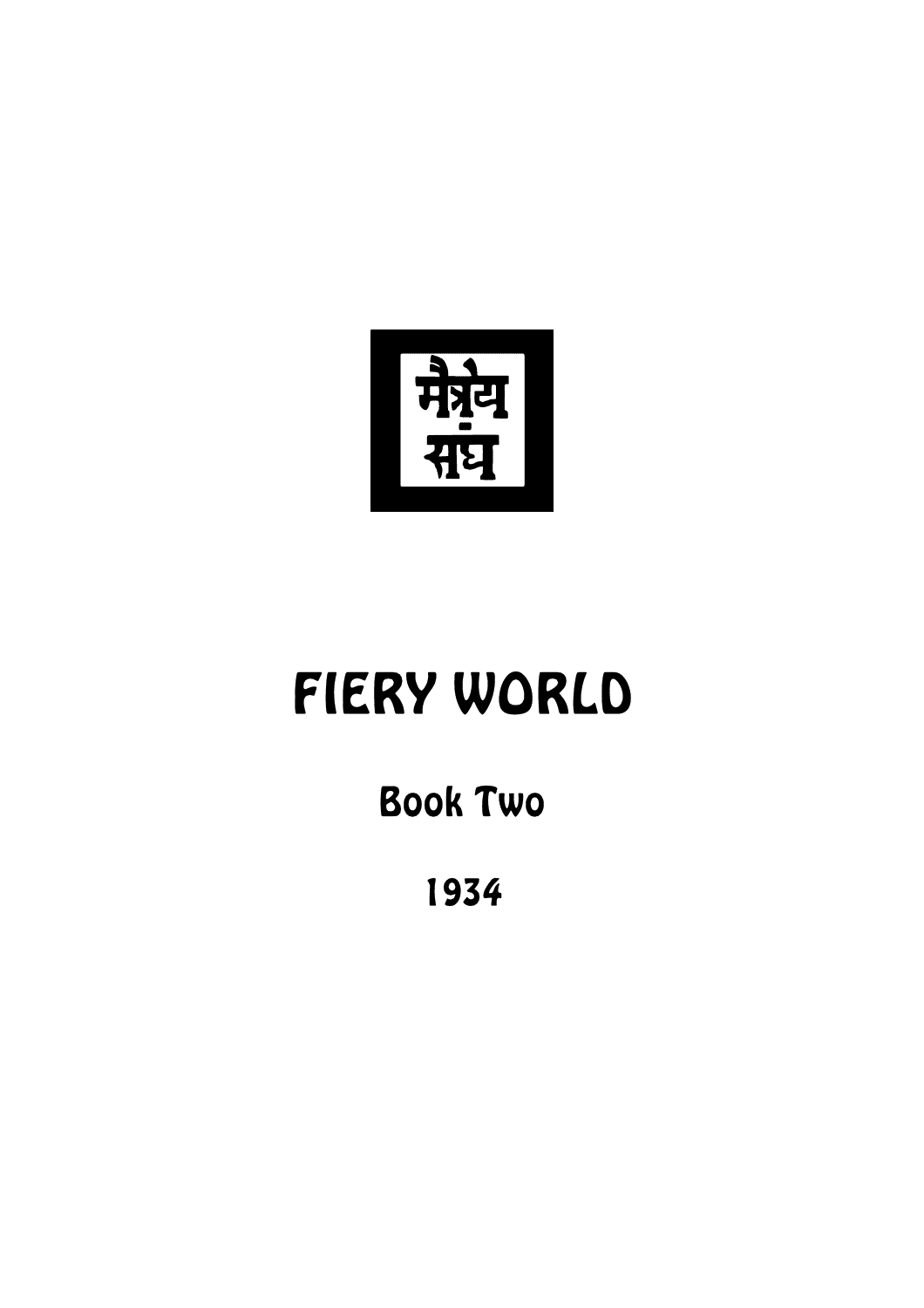*Copyright, 1946 Agni Yoga Society, Inc.*

*This book or any portion thereof may not be reproduced in English or in translation to any other language without written permission from the publisher*

*Second Printing 1978 Printed in the United States of America*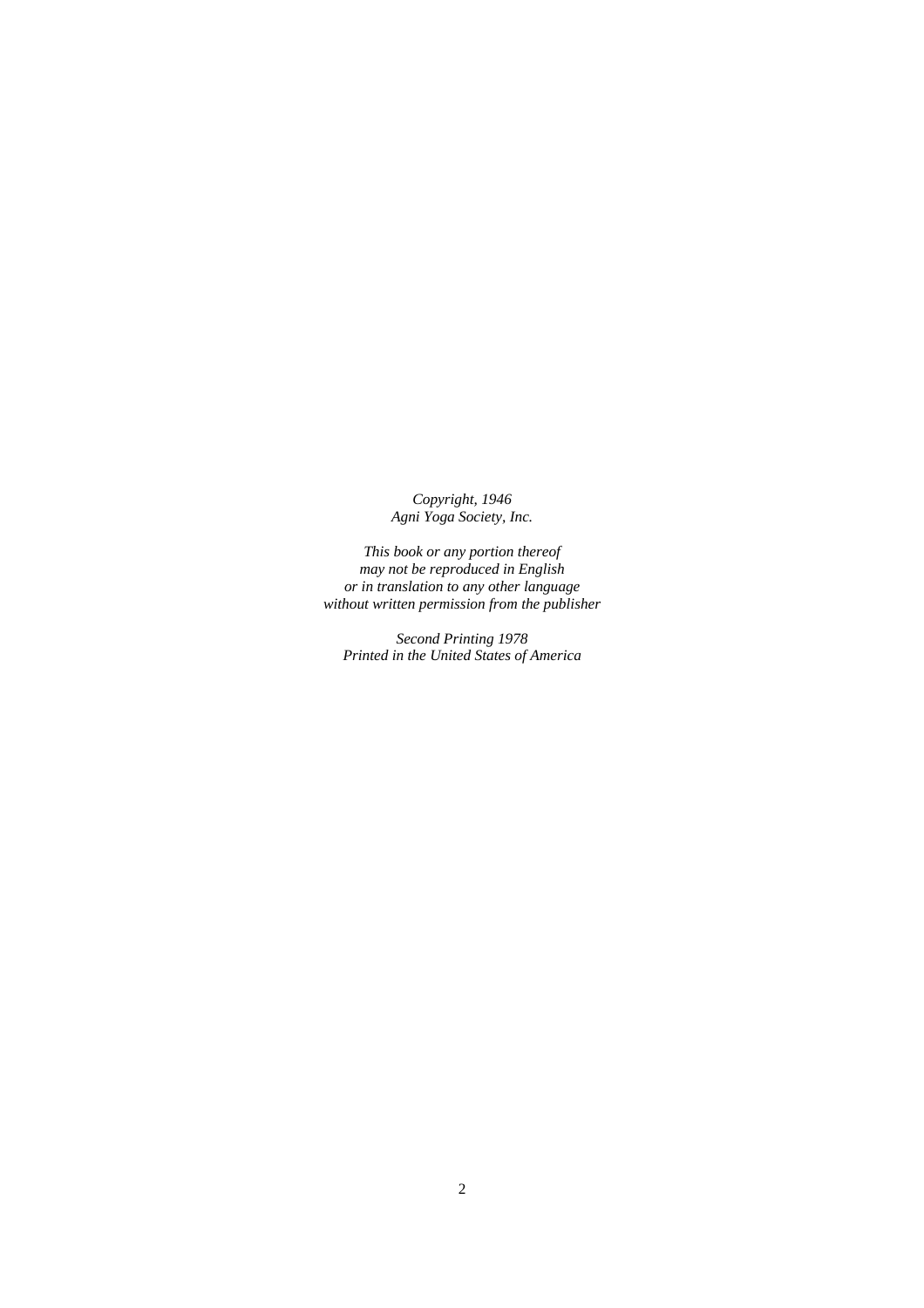## Signs of Agni Yoga

 People usually have absolutely no idea how to use the given Teaching. When they hear some formula which seems familiar, they haughtily exclaim, "Again the same thing, known to everyone!" They do not attempt to verify the extent to which this familiar formula has been realized and applied by them. They do not stop to think that the useful Teaching is given not for the sake of novelty but for the upbuilding of a worthy life.

 The Teaching of Life is not a compilation of unheard-of utopias. Humanity is of very ancient origin; and in the course of ages multifarious sparks of Wisdom have been poured upon Earth, but every cycle has its key. If someone can recognize the present key as a familiar one, then let him rejoice and be thankful for an indication which is close to him. It seems simple, but in reality it proves to be very difficult. People love to listen to news and to receive toys, but few are ready to refine their consciousness.

 It cannot be that one of the elements has not been stressed in the Teachings. Fire has been mentioned a thousand times, but now the stressing of Fire is no longer a repetition, for it is a warning about events which concern the planet's fate. Most people will not be able to say that in their hearts they have been preparing for the Fiery Baptism, although the most ancient Teachings forewarned about the inevitable Epoch of Fire.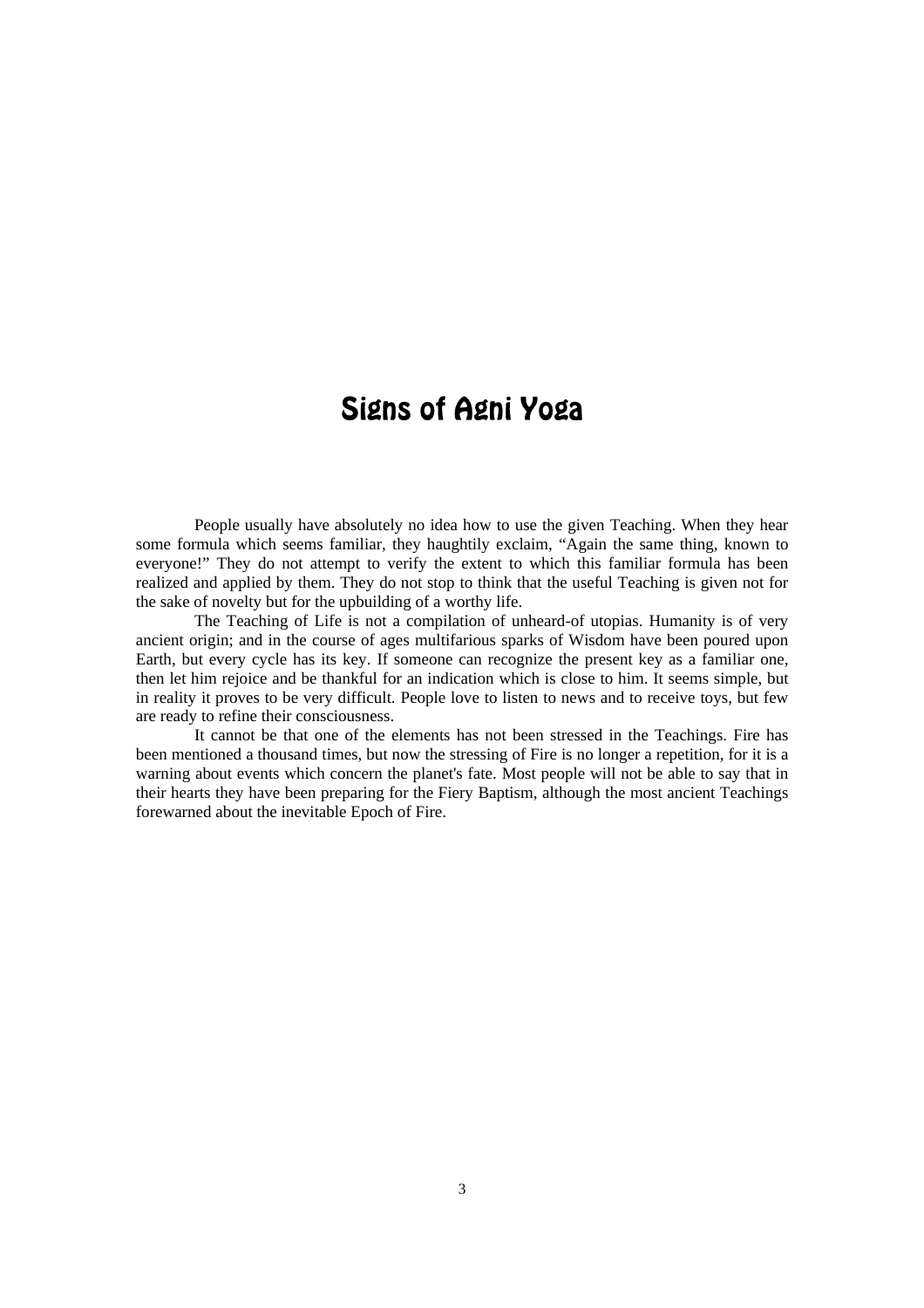## FIERY WORLD Part Two

1. Now let us approach still closer to the study of the conditions of the Fiery World. The divisibility of the spirit may call forth many questions. One may certainly ponder to what an extent the chemism of the Luminaries influences the separated portions of the spirit. During long distance flights parts of the spirit may be exposed to the most varied influences. Indeed, even the fiery bodies cannot avoid various influences, but an open consciousness will always help to find the better vibrations. From the earthly state of consciousness it is difficult to control the separated parts of the spirit, and these messengers of the spirit mostly adapt themselves to the local conditions. Therefore, they may sometimes be very clear and audible and sometimes very hazy, in all manifestations. Such a condition is created not by the spirit of the sender and not even by the one who receives, but by the chemism of the currents. Even the most Fiery Beings are subject to cosmic currents. This by no means diminishes their lofty nature, but only confirms the immutable laws. One must be imbued with the majesty of the Universe to such an extent that one accepts the laws of the Great Luminaries.

 When we look in wonderment at the Chinese carved ivory spheres, one can imagine how great must be the tension of will for the condensation of mass in the formation of heavenly bodies.

2. To come to the realization of the necessity not to diminish the attainment of the acceptance of the law, will be already the joy of the spirit. To understand how the Great Planetary Spirits revere discipline, will be already the joy of the spirit. To realize the fiery being within oneself, will be already the joy of the spirit. But to understand this being as a very great responsibility, will be valor.

 I affirm that there is no greater joy for Us than to see you accept these qualities of the spirit. The fiery consciousness is already the finest chemism. It manifests most fully in the interplanetary spaces. Where the physical body feels already exhausted, there begins the fiery breath. Therefore, beings are divided into two types-one thrives in the depths of the lower strata, and the other aspires towards summits.

3. Fiery healing by far-off currents is obvious, but people will try to deny it. The coarsest form of electricity will be accepted, but the currents of highest tension will be actually ridiculed. Yet useful people more than once have been able to feel these salutary vibrations. The rhythms indicated long ago certainly do not exhaust many other vibrations, from strongly affecting tremors to the most subtle.

 I wish now to point out a very important circumstance. Even under the impact of these cosmic currents the human will has a great significance. He who does not wish to accept these currents will experience a very moderate reaction, but voluntary acceptance will give a very accelerated effect. Of course, there also may be a third circumstance-when the link with Hierarchy is firm and conscious, then, both for the Sender and for the receiving one, the manifestation of best obtainable effects is easy. Not without reason did I direct your attention to this mutually facilitating energy. It will help to conserve energy, and this is of great importance, especially now when there are so many cross-currents.

 One may easily remember occasions when during the action of useful currents the receiving one persistently repeated—"my bed is strongly shaken, of course it is from an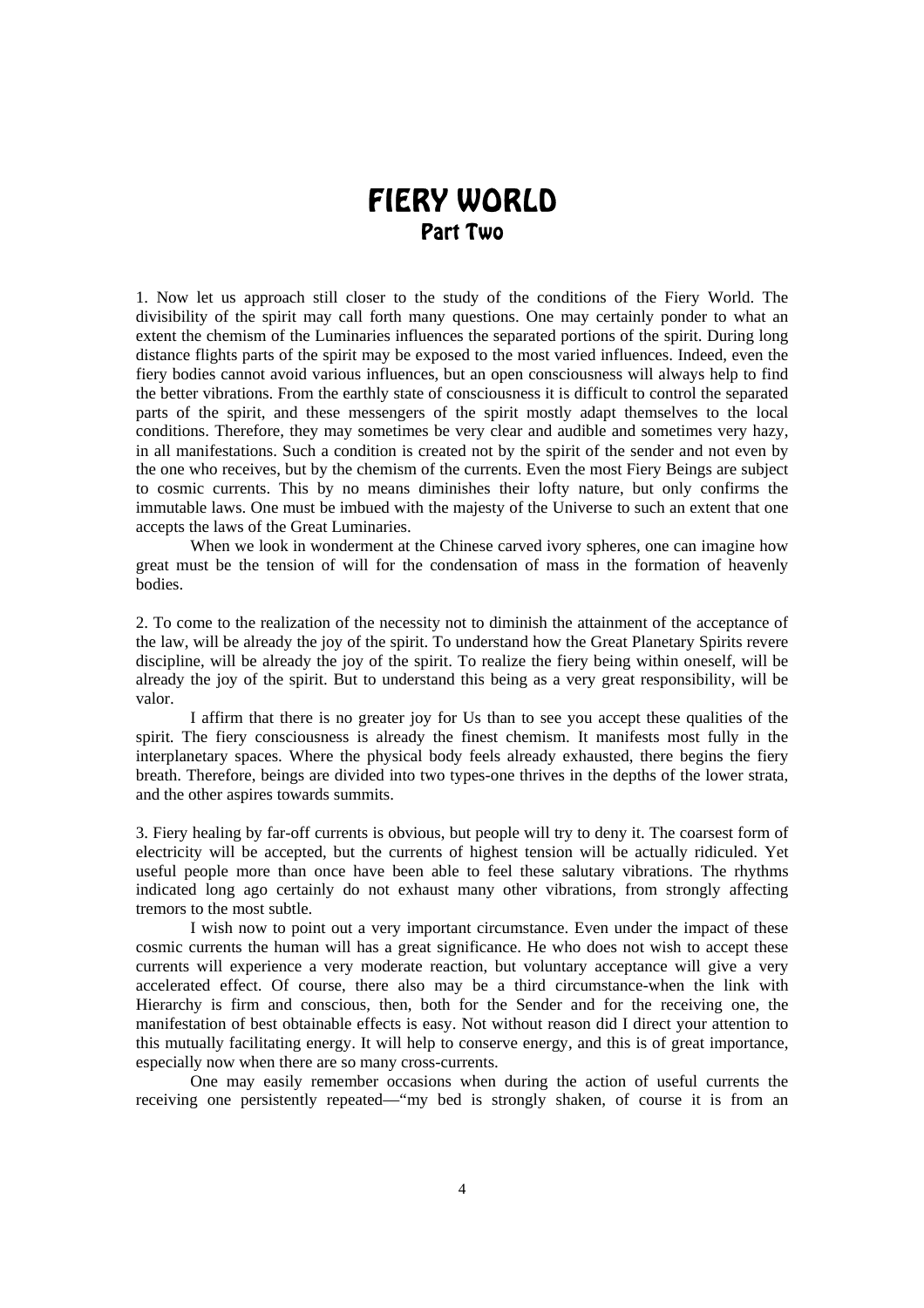earthquake." By such light minded denials people often diminish the influence of most effective energies.

 Let the fiery healing compel people to ponder about Those Who apply Their best efforts for the benefit of humanity.

4. There are no shadows in the Fiery World. This is not difficult to imagine, because even upon earth it is possible if one arranges the sources of light properly. The luminosity of all parts of the Fiery World produces a continuous glow. Thus also is consciousness permanently awake, for there is no sleep. Such tension becomes possible when the inner fire completely corresponds to the cosmic one, but in full harmony the tension is not felt.

 It is quite just to call the music of the spheres the Song of Fire. Are not the fiery vibrations concordant? And is not this resounding nurtured with radiations? Thus when we call Agni "the Keeper of the Gates" and understand the unutterable link, then we too resound. One may resound also here, if only for a moment, then all earthly habits become obsolete. Thus one must affirm in the heart all sparks of the Fiery World. May the earthly habits be replaced by the Fiery Truth.

5. Let us remember the myth about the Origin of Mountains. When the Planetary Creator toiled over the formation of the earth, He gave attention to fertile plains which could provide people with a quiet agriculture. But the Mother of the World said, "Verily, people will find bread and trade in the plains, but when gold will pollute the plains whither shall go the pure in spirit to gather strength? Either let them have wings, or let them have mountains, in order to escape from gold." And the Creator answered, "It is too early to give wings to people, they would carry death and destruction. But let us give them mountains. Even if some be afraid of them, for others they will be salvation." Thus there are two kinds of people-people of the plains and people of the mountains

 One may remember now these myths, which foretold the contamination of the planet. Indeed, why do people investigate to little the chemism of the air? Even with earthly apparatus one may record the condensation of destructive substances. Of course not always can these currents be detected, just as is the case with the photographing of the manifestations of the Subtle World, which will not always be successful, but with patience much can be recorded. The Fiery World does not easily lend itself to earthly observations.

6. Let us recall the myth about the "Origin of Lightning." The Mother of the World said to the Creator, "When the Earth will be covered with dark veils of malice, how will the salutary drops of Bliss penetrate?" And the Creator answered, "Torrents of Fire may be gathered which can pierce the thickest layer of darkness." The Mother of the World said, "Verily, the sparks of Fire of Thy Spirit can give salvation, but who will collect and guard them for use when needed?" The Creator replied, "Trees and herbs will preserve My sparks, but when the leaves fall off, then let the deodar and its sisters preserve throughout the year their accumulations of Fire." Thus in various myths there has been reflected the link with the Higher World. Everywhere there has been stressed solicitude about humanity and all creatures. Likewise did the ancient priests carefully watch over the correct distribution of the creative Fire.

 Nowadays man crosses fruits and plants without proper supervision, but one should observe through lengthy experiments how best to preserve the fiery substance. One must not lightmindedly interfere with the creativeness of Nature. The best counsels can be given from the Fiery World, but one should seek this Benefaction.

7. Now you are astonished that the Battle lasts so long, because the expansion of consciousness extends the boundaries of the being. Indeed it would be lightmindedness to think that the One Who revolted against Light were a weakling. One must understand that the Forces of Light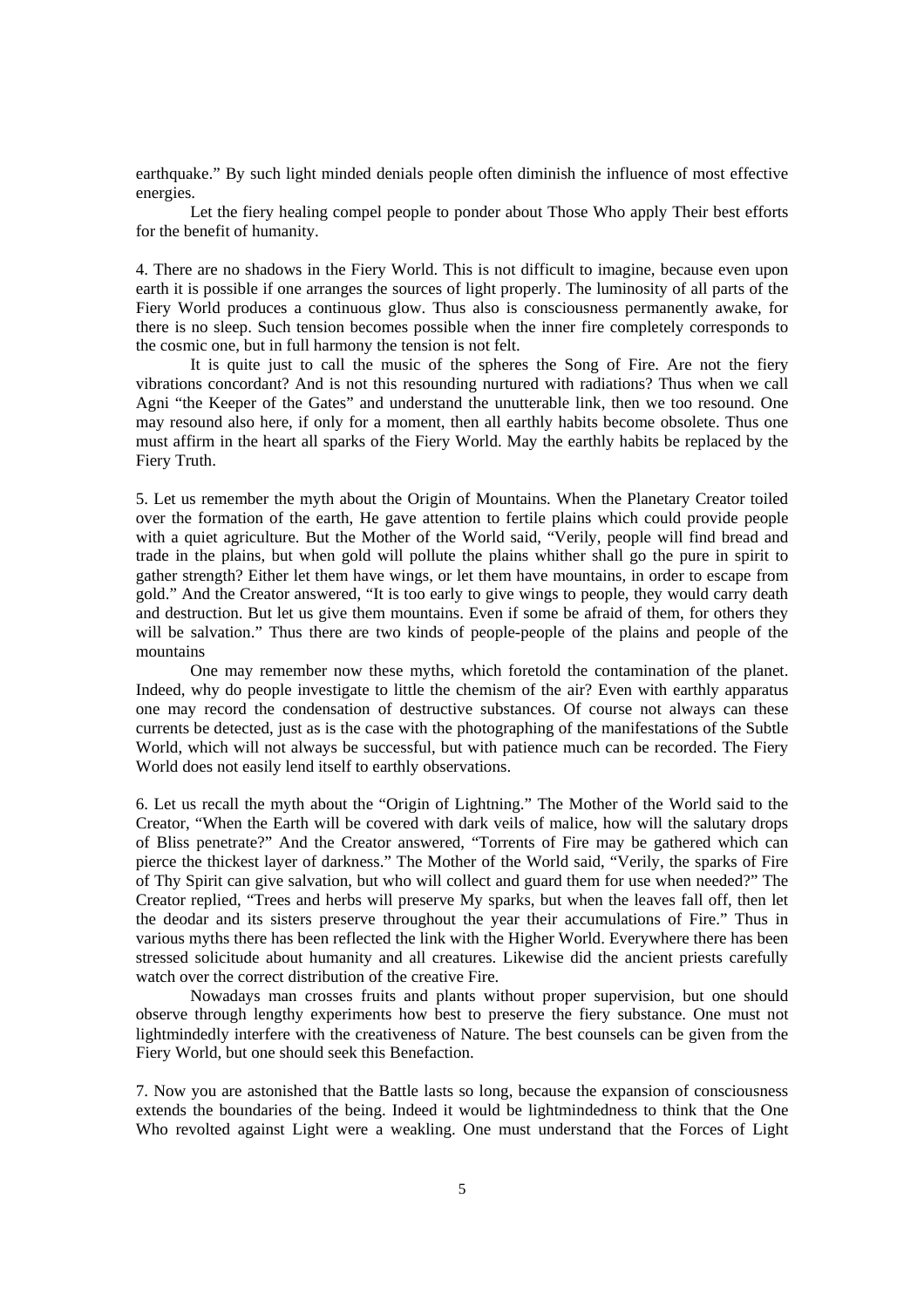refrain from annihilating the enemy not because of weakness but because of a desire not to upset prematurely the equilibrium of the planet. Few are able to realize that the power of the Creator of the planet takes into consideration physical conditions. But one may already see that the harmonious vibrations have been disturbed and that the planet is being shaken in convulsions of heat and cold. Therefore I advise the equilibrium of the spirit. There where the foundation is affected, there a special presence of the spirit is necessary.

 Even in popular books you read about the changes of climate, about the changes of continents and currents. Let there seem much inaccuracy, but the science of Luminaries is exact. Let it not be thought that the prophecies are erroneous, for they come from the Fiery World.

8. Agni Yoga requires a special resourcefulness. It cannot manifest through physical mechanics, which appear in different degrees in other Yogas. Such an element as Fire should, it would seem, be subject to physical laws no less than other elements. But the essence of Agni is subject to such very subtle laws, that physically it is inexpressible. Thus one must apply the entire refined resourcefulness in order to follow the fiery signs. Hence, one may perceive that often fiery signs are sent by Hierarchy, and people do not even try to perceive them and to apply them. The fiery covenant lies at the very foundation of human life. Conception, birth and all acts subject to Agni do not arouse wonderment at the manifestation of the Ineffable. One may wander around the mechanical constructions, but advance into the future is possible only through realization of Agni. When whole continents are dying, how are new abodes to be found without new energy? It is necessary to prepare the spiritual consciousness for great earthly upheavals-this, at best, but if people approach the last divide filled with the black hatred of the past, they will be but powder magazines. Thus let us resourcefully think about Agni.

9. It is not superfluous to point out to people that they have been neglectful in not thinking most steadfastly about the future. The myth about Gold has been mentioned already; it spoke about the time when the thought about Gold will become more persistent and will indicate the approach of the time of Fire, the manifest antipode of God. People often have read about the fiery destruction of the planet. Two thousand years ago it was pointed out that Fire would devour the Earth. Many thousands of years ago the Patriarchs warned humanity of the fiery peril. Science has failed to pay attention to many signs. No one is willing to think on a planetary scale. Thus We speak before the awesome time. One may still not escape the last hour. Help can be extended, but hatred will not be a healer.

10. Pay attention to the so-called transitory states of the organism. The state between sleep and wakefulness provides a very significant field for observations. One may notice how amidst earthly thinking fragments of thought of a different order intrude, objects seem to vibrate and the earthly perception is altered. Few admit the thought that this different kind of perception is the thinking of the Subtle, and even Fiery World. As the manifested world disappears, one awakens to the voice of the Subtle World. Amidst various transitory states one can notice the lightnings of the Higher Worlds. Thus, one should attentively observe the special resoundings. Amidst earthly conditions one should not merge into these manifestations, because equilibrium is of first importance, but the receptacle of an expanded consciousness must find a place for manifestation of all three worlds. Only thus shall we become accustomed to the understanding of the fiery thought. Fire, as a visible element, often impedes the realization of the fiery thought, but the manifestation of Agni is not a match. Yet every fiery manifestation first of all reflects upon the thinking process. Meanwhile pay attention to the origination of the visible Fire-the bright energy whirls in spirals, so that even in a small flame one may see the process of intervention of an outside energy. The moment of blending of the inner Fire with the outer one can be called resonant in beauty.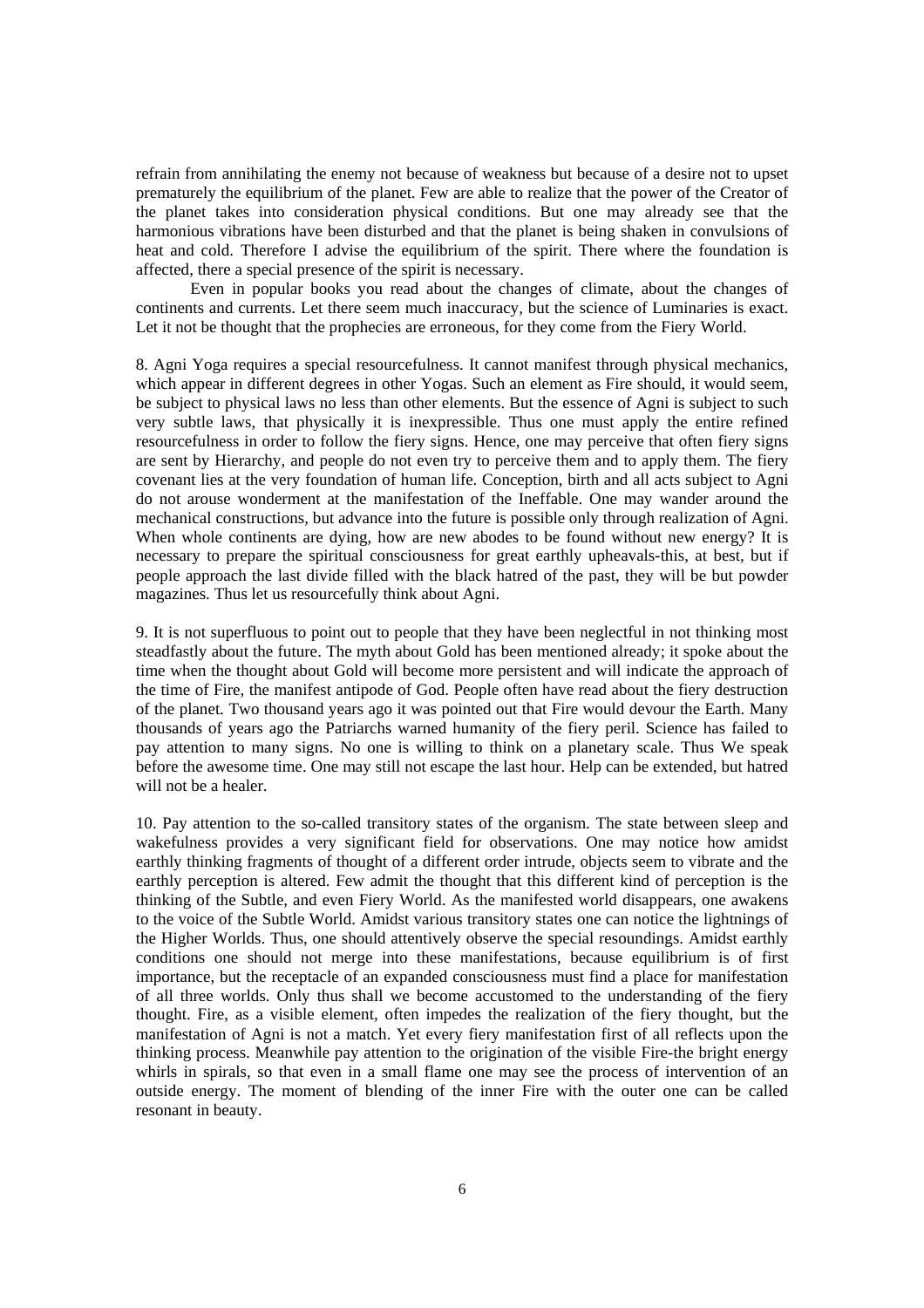11. Some blind people can sense the presence of fire by sound instead of light. Some even prefer to cognize by sound rather than by heat. One may conduct instructive experiments not only upon blind people but also upon heavily blindfolded people. But of course the blindfold may interfere with the general sensitiveness, therefore the testimonies of blind people will be more convincing. The more so since their hearing is usually more acute. They may even testify that the flame of the candle resounds. We have refined our senses in many respects, but the physical deprivation of one sense sharpens the other. The sighted people perceive the song of the fire in a stove, in a bonfire, and in a conflagration, in other words in the crudest manifestation. And besides, people but seldom distinguish the sounding of the fire from the noise of the burning material. Nevertheless it is possible to know the resounding of fire.

 The Chinese of antiquity tried to reproduce the fiery sounding on string instruments. The Emperor of Fire in his temple had to be accompanied by a fiery sounding. Likewise, the Ruler of the Waters had to be accompanied by crystal instruments,. Of course such refinement is now forgotten, but it indicated a great keenness of observation of the soundings of Nature. It is useful even to remember about such cults based upon the finest vibrations. Verily, not cold reasoning, but the tremor of the heart will bring closer the fiery refinement. Besides, not fire-worship but the veneration of Agni, as the beginning of the link with the Higher World, should be laid into the foundation.

12. You understand Our tension, when the manifestation of the brain is like a raging fire. But our enemies rely upon the limits of physical possibilities. The more so must one oppose them with whole patience. Truly it is difficult to find saints who were not afflicted with special ailments. Many times even they failed to understand why they should suffer such pains, but the fiery tension cannot be avoided when pursuing the shortest path. Could it be otherwise when the feet are upon Earth and the head in the Fiery World!

13. One should observe not only Ours but also the Black Brotherhood. It is erroneous to minimize the strength of the dark forces. Very often their victory is due to such neglect. People very often say, "They are not worth thinking about." But one ought to think about everything existing. If people justifiably protect themselves against thieves and murderers, so much the more should they guard against the assassins of the spirit. One should appraise their strength in order to better withstand them. Ur. fearlessly visited the dark ones. She saw many of different grades, and in her valor she addressed them. Verily, there exists such a degree of courage that even the power of darkness is silenced. True, it is impossible to ever convince the dark ones, but one may paralyze them and considerably weaken them. Therefore, it is so important to oppose darkness actively. Out of dead dust-only dust is born. For the sake of home cleanliness various brooms are used. And when one finds a scorpion in the house, then it is immediately removed.

 Ur. has seen a disciplined meeting of the dark ones, and many convening humans could learn much from such a meeting. Ur. spoke justly, as Our Messenger, and in such an affirmation there lies great power. One must not restrain the force, when the spirit knows wherein lies the weapon. The dark ones discuss especially intensively when they see that the events are not shaping themselves in favor of their ruler. The Forces of Light prevent them from destroying you. It would seem to be not difficult to annihilate peaceful people, but above all the dark resources there exists the power of the spirit. Ur. rightly said to them, "You consider Satan invincible, but I testify to his defeat before all of you." Thus, one may know about the intentions of the dark ones and about Our Power.

 But those who think that visions and dreams are caused by indigestion, can easily sleep through the most valuable signs of reality. Only those who know the strength of their adversaries can hope for victory. What discipline and unity one must manifest to overcome such powerful gatherings! One must gather all spiritual courage to remove and put an end to petty things.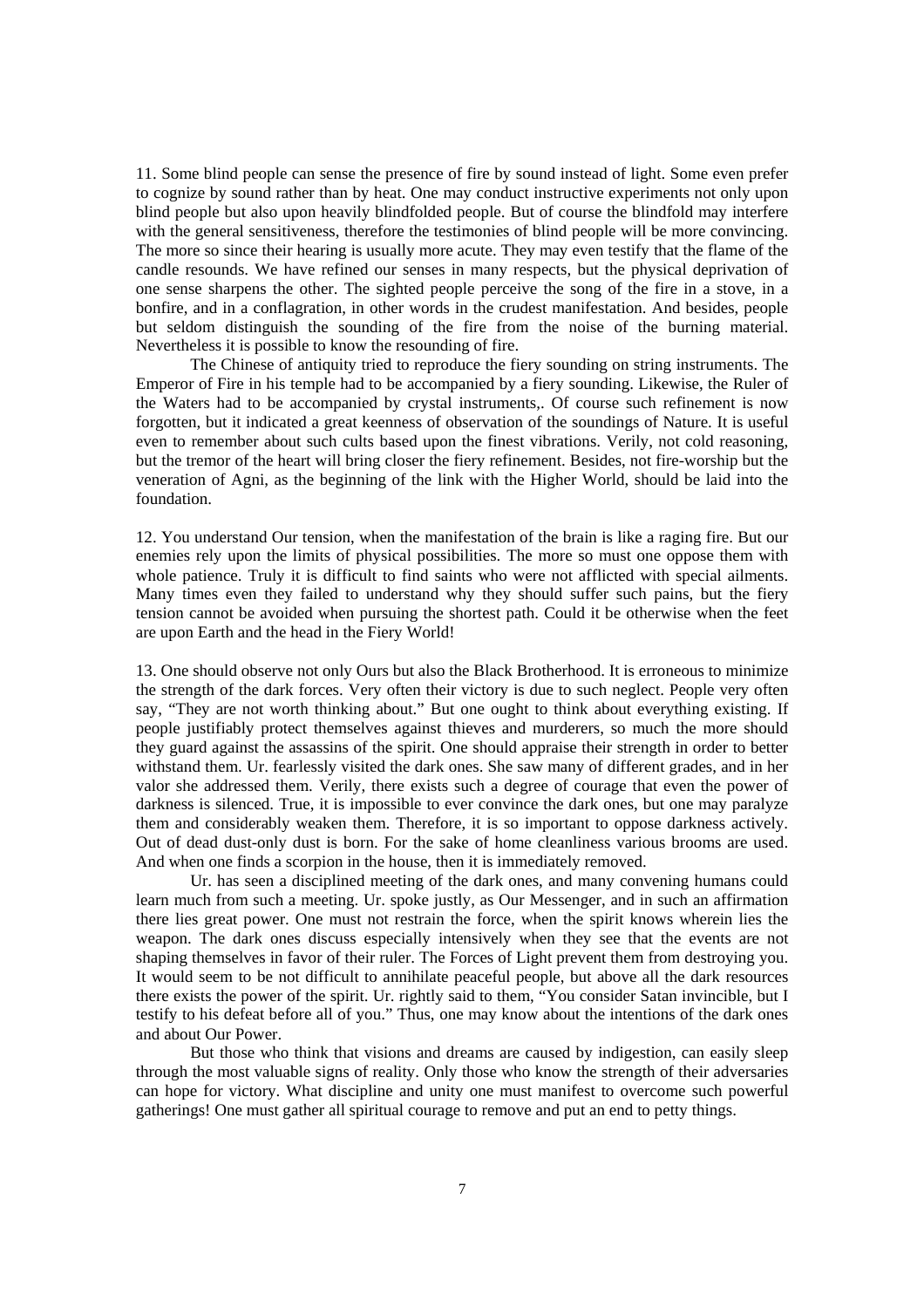14. At a time when one sacrifices his soul for the good of the World, the other sits upon the water. While one offers his heart for the salvation of his fellow-men, the other flounders in the manifestations of the Subtle World. The saints of Great Service have no psychism, because they are always striving in spirit towards Hierarchy, and their heart resounds to the anguish of the World. Psychism is a window into the Subtle World, but the teacher tells the pupil, "Do not turn so often to the window, look into the book of life."

 Often psychism proves to be a weakening influence, but the Great Service is in straightknowledge. Therefore We warn against psychism, against turning one's gaze backwards without a definite object for the future. The spiritually weak psychists are often a tasty dish for the Satanists.

 Verily, in the Great Service is the feeling of great responsibility. But one should become accustomed to this chalice, for there can be no shortest path without emptying it. The heart which aspires to Hierarchy feels how necessary and salutary is the Chalice of Offering. To some it is only the object of derision and condemnation, but to others it is a precious treasure. It is Our great desire that the true straight-knowledge be developed.

15. Nothing can so much turn one away from the path as the rejection of straight-knowledge. But the beginning of straight -knowledge lies in the devotion to Hierarchy. Only true devotion will prevent one from polluting the straight-knowledge by personal egoism. Only devotion will teach not to distort the Indications of the Teacher. Only devotion will help to find new strength. I will not weary of repeating about true devotion, because often people substitute for this concept the most abominable fanaticism. Thus the Fiery World is ordained.

16. As in Heaven, so on Earth. One foundation of Be-ness verily permeates all existence. Precisely this foundation should help humanity to understand the Hierarchy of Infinity. Who then will doubt that in every earthly object is expressed someone's will? Without will no earthly object can be created, nor set into motion. Thus it is upon Earth, and it is the same in the Higher World. Since the existence of the planet as an earthly stronghold requires an impulse of will, it is just as comprehensible that the whole systems of heavenly bodies require the same. Such will of course is more readily comprehensible to an expanded consciousness. But even the average human will can serve as an example of a microcosm. One need not go too far in special calculation, but if we take as a unit the human will at its highest tension, then it is possible to estimate the force of the impulse of the planetary will. One may be involved in innumerable ciphers, in calculating the will-impulse of a whole system. Such a problem would be an introduction into the Grandeur of the Ineffable. So useful are the observations, therefore, upon will power, when thought sets into motion this cosmic energy. The abode of Agni is the furnace of Cosmic Power. One should not be overwhelmed at the innumerable digits in the calculation of the Magnitude. Figures merely express that of which we are conscious, but the fiery heart, without figures can strive along the path of assimilation of the Grandeur there where word is naught.

17. Rhythm is the progenitor of cooperation. From hoary antiquity people have understood the significance of rhythmic choirs, of musical movements; thus has the consciousness accumulated knowledge about the impelling force of collective labor. People knew long ago that rhythm kindled collective fires and helped in avoiding irritation and disunity. It affirmed identical aspirations, therefore music is the sign of unity before collective work. It is a pity that modern music is so often lacking in rhythm. Perhaps it serves as the beginning of many spiritual ulcers, but the question of harmony is unusually complicated. Lack of rhythm is disunity, but crude rhythm is stupor. Thus only a fiery consciousness will prompt the refinement of rhythm. One may ponder over many things, but we shall always return to the fiery understanding. The abode of Agni is opened not by reasoning but by the harmony of rhythm. Precisely as a vessel sometimes is opened not by force but by rhythm. Only the true rhythm carries us forward and preserves us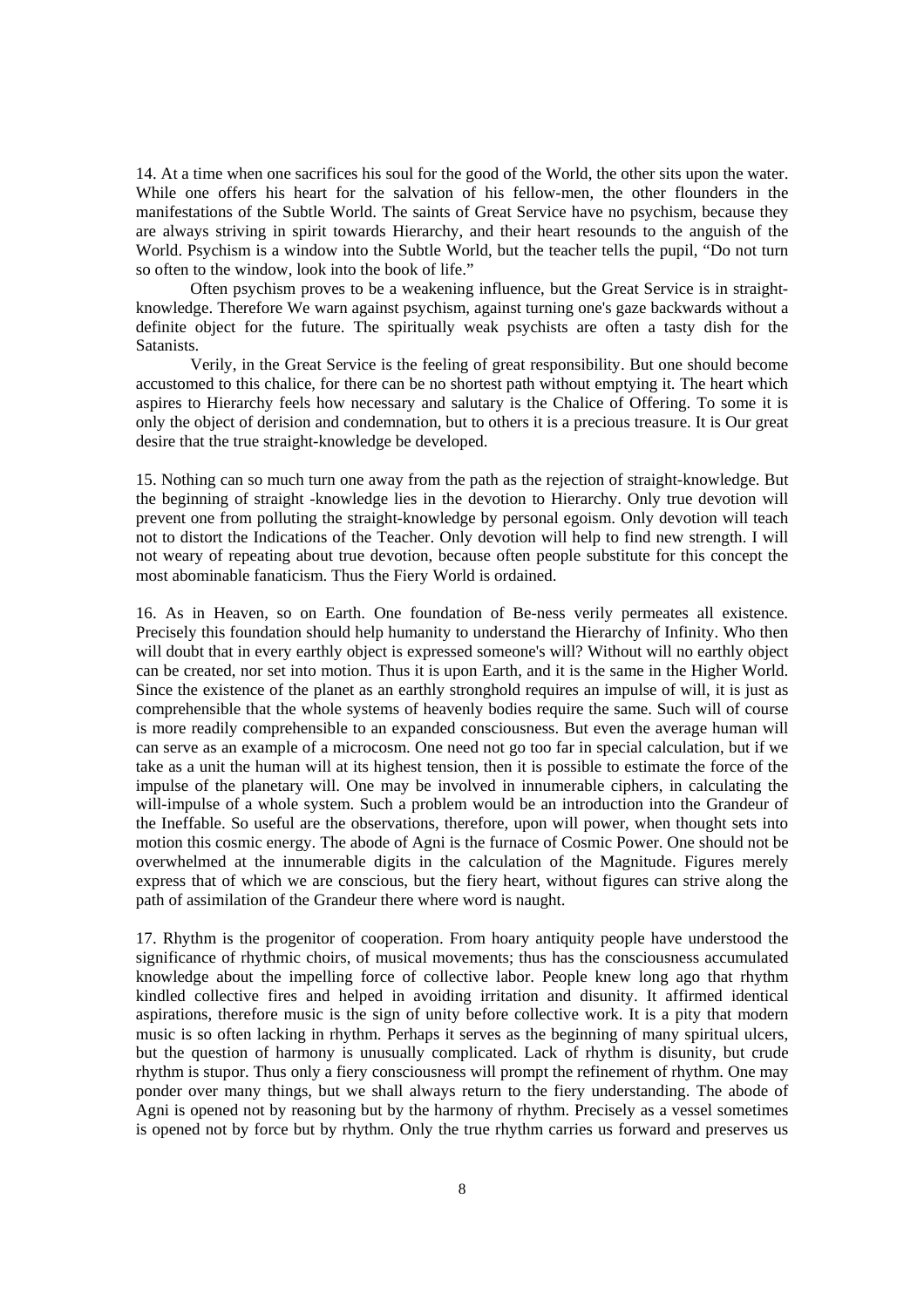from delay. Yet we know all the detrimental result of delay, as in movement, so also in spirit. It is inadmissible to have a broken rhythm, at times retarded and at other times accelerated. Thus an enormous and useless expenditure of energy takes place. He will not retreat who has begun to advance in fiery rhythm. Precisely this rhythm saves one from sorrowful ponderings and leads one forward in spirit; therefore let us not limit the effectiveness of the rhythm by external motion only, let us introduce it into spiritual life.

18. People feel sometimes something singing within them. Such a song is never disharmonious. One can rejoice when such vibrations stir one's being. In them is contained the embryo of attainment.

19. The great heat is not only from physical causes but from a chemical condensation which has gathered over the planet-the forerunner of the fiery Epoch. People pay no attention to such signs, but it is primarily people themselves who can improve the situation. Malice is a condenser of heavy chemism. People do not want to believe that their inner laboratory has a cosmic significance. People ponder over various useless things, but they do not wish to reflect about their own importance and responsibility. Of course the chemical heat is as yet only temporary, and will be replaced by cold. One may imagine what people are preparing for themselves a quarter of a century hence! There is still time to think and to render the atmosphere wholesome.

20. There are many reasons why people fear the Subtle World and radiations of light. They feel in their essence that in the Subtle World every intention is accompanied by an obvious radiation, but man himself does not see his own radiations. If he were fully convinced of the good quality of his thoughts, he would fear nothing. But with a majority of people thoughts are very sinuous, and man, through the earthly habit of doubt, errs much from the true foundations of thinking. Therefore I reiterate so much about the necessity of clear thinking. One should be so sure of the quality of one's own thinking that not for an instant could one be confused by one's own light. A firm aspiration towards good, affirmed by the heart, will only multiply the beautiful lights. Besides their essence these lights are as purifiers of space. In the Subtle World such benevolent radiations create an all-embracing smile and contribute towards general joy. Therefore affirm yourself in good, and think so as not to be ashamed before any one. Do not consider these words an abstraction. The Subtle World confirms them. Many dwellers in the Subtle World regret that no one on Earth told them about these obvious radiations, which ought to be beautiful.

21. Many would like to ask to be taught how to enter the Subtle World, but they do not know how to ask without appearing ridiculous. But let the Writings circulate throughout the world, let them be read, if even secretly. Let them be derided during the day and read by night. One may forgive these errors, for no one has given these people a simple guiding formula. Some frightened them, some lulled their consciousness, some lead them away from Truth, but no one indicated to them the beautiful transition to the Summits of Existence. Let us not reproach, but just lately there has been especially much confusion in the world. True, the fact of the existence of the Subtle World is somewhat strengthened in the consciousness, but still people do not know how to deal with such facts and how to reconcile them with the routine of life. They are attempting to pass in silence that which loudly proclaims itself.

 Thus in the morning hour as well as in the evening let us get accustomed to the thought of the crossing into the Beautiful world. Let it be Beautiful for us.

22. Raj-Agni-thus was called that Fire which you call enthusiasm. Truly this is a beautiful and powerful Fire, which purifies all surrounding space. The constructive thought is nurtured upon this Fire. The thought of magnanimity grows in the silvery light of the Fire of Raj-Agni. Help to the near ones flows from the same source. There is no boundary line, no limitations for the wings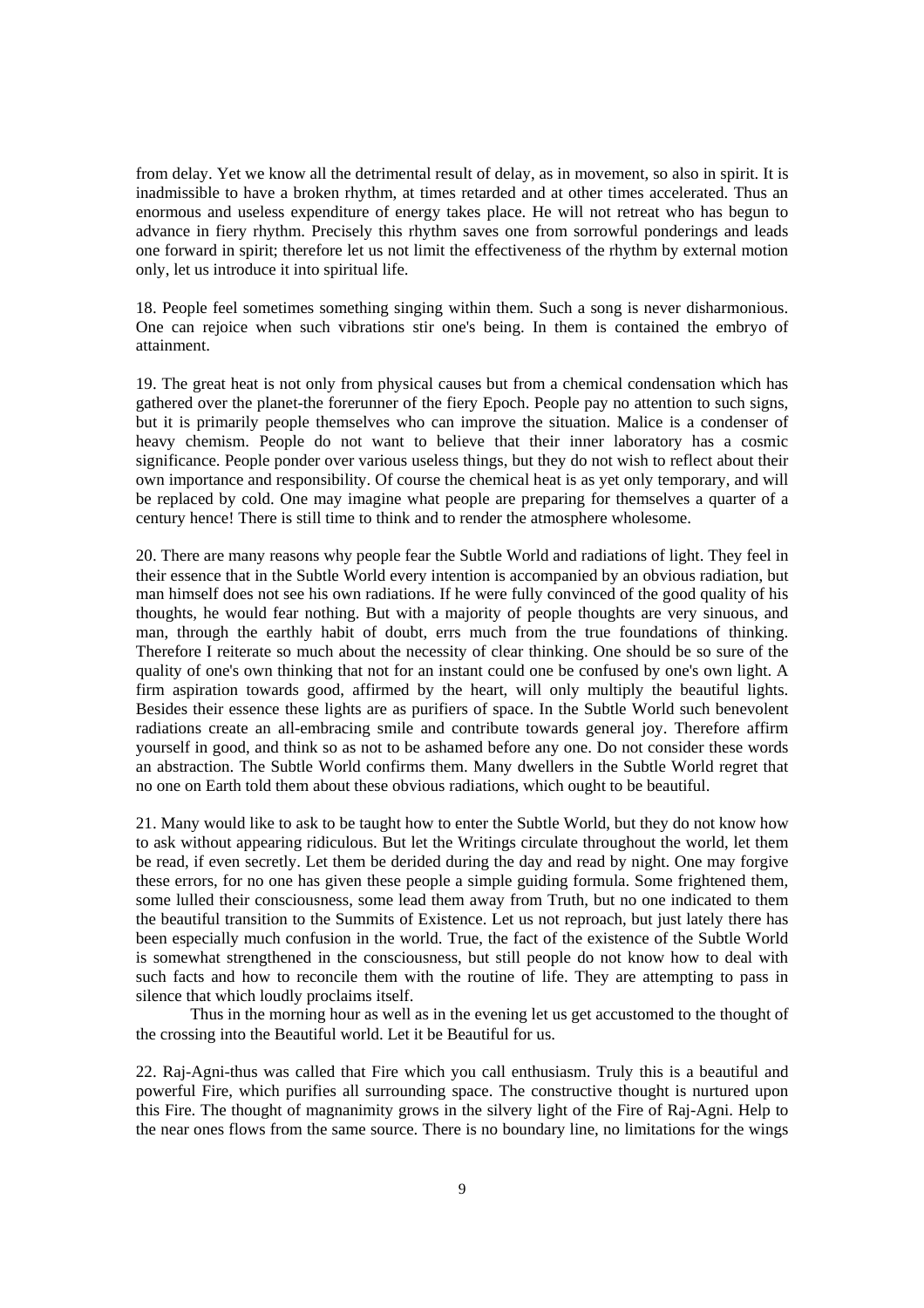radiant with Raj-Agni. Do not think that this Fire can be kindled in an evil heart. One must develop in oneself the ability to call forth the source of such transport. At first one must prepare in oneself the assurance that the heart is offered to the Great Service. Then one should reflect that the glory of the works is not one's own, but belongs to the Hierarchy of Light. Then it is possible to become uplifted by the infinitude of Hierarchy and affirm oneself in the heroic attainment needed for all worlds. Thus not for oneself, but in the Great Service is kindled Raj-Agni. Understand that the Fiery World cannot stand without this Fire.

23. Many experiments take place during the flights to high altitudes. Perhaps the investigators understand in the depth of their being that at great altitudes they can find much needed information. But besides physical instruments they must provide themselves with psychic energy; only then will such experiments really give a new conception. It is necessary that the investigators of heights and depths have a psychic training. Only through such a combination will the physical side of the work also acquire a special significance.

24. You do well in leaving people to decide for themselves. One may point out a useful direction, but every coercion is already against the law. Above all one should not forcibly kindle the Fires. The Fiery World can be attained only through one's own heart. No one was ever forcibly led into the Fiery Realm. People often do not understand wherein lies the boundary of violence. Some tend to use violence, others seek violence-both are against the nature of the Fire.

25. Note the densification of the atmosphere. Unusual are these low dense layers. Truly the crust of the planet is dying, deprived of Benevolent Influences. One must hurry with a new condition of purification.

26. One may observe different types of people, who can be distinguished according to their natures. Some do not think about the future, fulfilling, as it were, their entire purpose in this earthly life. Others strive forward with their whole spirit, for them earthly life does not present any finality. Even if not highly refined, these people sense with the heart that everything is ahead of them. Have dealings with the latter, for notwithstanding their errors they will be still striving into the future, and thus will already belong to the Truth. You know that Agni lives in the hearts of those who love the future. Even if their Agni is not yet manifested, its potentiality is inexhaustible. Likewise look with compassion upon people who do not know the future, as upon the sick. And truly their aura will not be luminous, for it will be deprived of the radiation of Materia Lucida. Many people have formed such privation for themselves, that they cannot even manifest through the opaque substance of the nerves. As imperil obstructs the movement of the fiery substance, so a limited thinking makes the precious substance turbid. One may heal these diseases through hypnotic suggestion.

27. One may influence plants, as has been shown, but one must exercise great patience, because every atmospheric current can affect the transmission of the fiery energy. But who can imagine that the cosmic chemism does not influence the human organism! But it is correctly observed that even the fragrance of flowers can change under the pressure of cosmic currents. Be not astonished that all Nature responds to that which man does not wish to notice. The refinement of consciousness primarily depends on attention to the surroundings.

28. Salamanders, as entities of the lower fire, cannot be very luminous. When I showed you a salamander I wished to give you a conception of the creatures of the fiery depths. I have already shown you the subterranean and submarine entities, but one must also know the amplitude of Fire. One can understand better the entire diversity of the fiery entities when not only the Highest but also the lowest is perceived.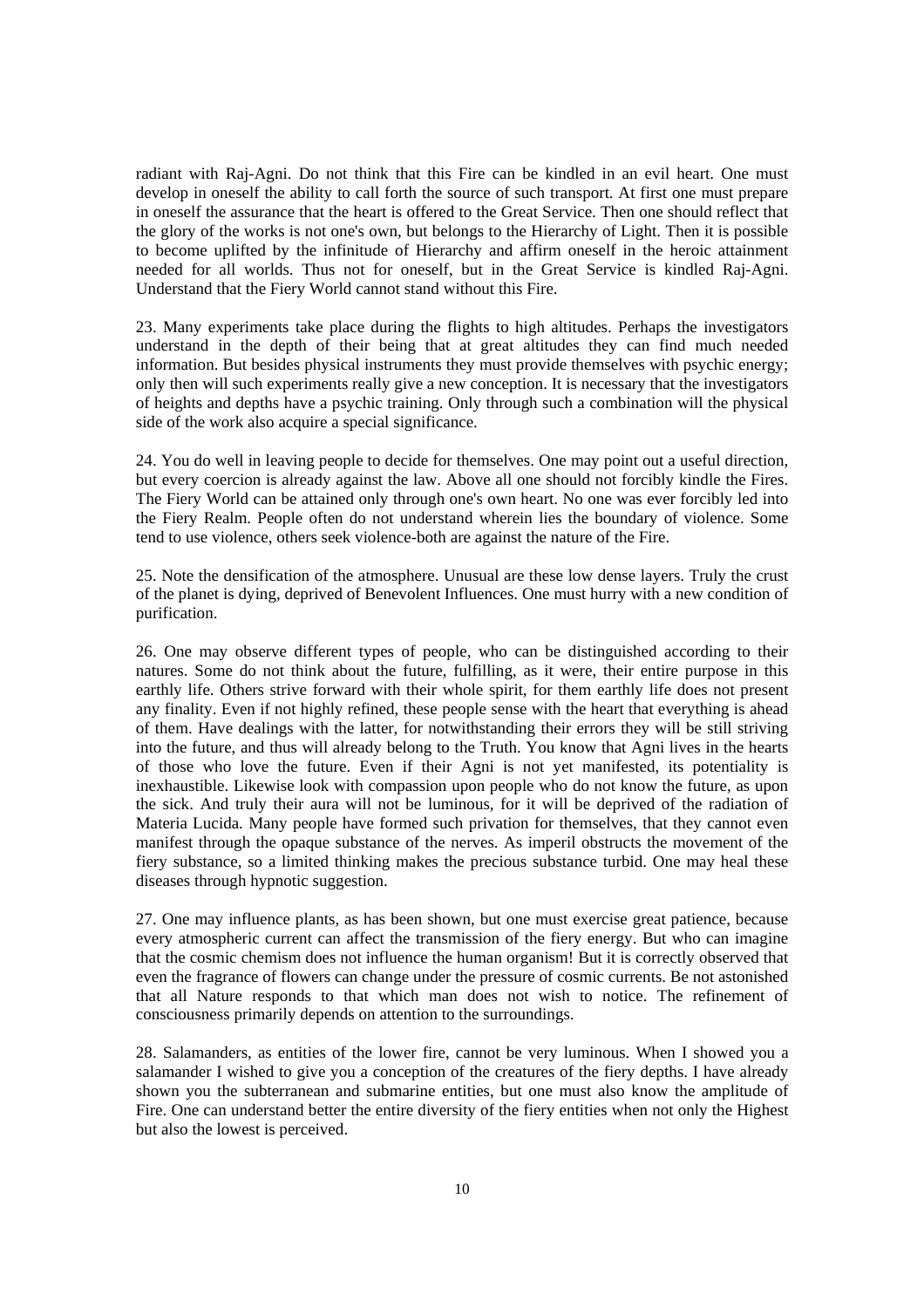29. Verily one may operate upon the spleen. Physically the organism can exist for some time even without it, but this will be a purely physical solution. Up to the present people have not cared about the consequences for the subtle body. Whereas, the organ which is connected with the subtle body must be greatly protected but not destroyed. The same takes place in the removal of the appendix; man not only lives but even gains weight, yet one of the main functions of the psychic energy is disorganized. The appendix absorbs the psychic elements of food. Someone may live even without such elements, but why deprive the organism of such helpers? Of course all physical operations upon the heart show how far physicians are from the psychic problem. Therefore it is very needful to avoid all physical operations, if the conditions needed for the subtle body are not observed. Unavoidable operations should be accompanied by corresponding suggestion, in order that the parts of the subtle body may assume the required position. One should mentally contact the subtle body. If the thought affirms through suggestion the fiery selfprotection then a multitude of ill consequences will be avoided. Such self-protection is especially necessary against all infections. If during an operation one could suggest the necessary processes, the help of the subtle body would considerably contribute to the desired result. Such suggestion can regulate all the functions of the organism, but without this assistance it is sad to see how the subtle bodies are mutilated.

 A surgeon in ancient China before an operation usually made his patient's subtle body leave the physical one, and then by suggestion he explained to it the new adaptation of the organ. Thus not only physical conditions should be taken into consideration.

30. Some people may think-how easy it is for the Lords, when They have passed beyond the boundaries of earthly burdens! But whoever says this does not know the scope of reality. Precisely as it is upon Earth, so also in Heaven. The earthly burdens pass away, but incomparable cosmic cares take their place. Truly, if it is difficult on Earth, then so much more difficult it is in Heaven. Let us not count the moments of Devachan, when illusion may conceal tomorrow's labor. But in action amidst chaos, it cannot be easy. You suffer from darkness and chaos. In all abodes it is as difficult from many aspects of darkness and the same chaos. But, fortunately for you, you only feel the attacks of chaos and do not see its murky movements. Truly, it is difficult for people because of their ignorance and their servility to darkness. But it is more difficult when one sees the movements of the masses of matter being turned into chaos. When the destructive subterranean fire tries prematurely to pierce the earthly crust, or when layers of gases poison the space, the difficulty surpasses all earthly imagination. Not burdens, but only comparisons help now to speak about the difficulties. For ignoramuses think that hymns and harps are the lot of Heavenly Dwellers. Such error must be dispersed. Nowhere are there indications that it is difficult only upon Earth; in comparison it must be said-if here one is annoyed by devils, the Archangel is threatened by Satan himself. Thus one must understand action and the everlasting battle with chaos. One must realize it as the only path and grow to love it as the sign of the Creator's trust.

31. One must become accustomed to the fact that every message from Us is something indispensable. Be this one word or one letter of the alphabet, yet if it is sent, it means it is needed. People themselves often pronounce a command in one word, but often they associate it with something lasting. Thus also from the Watch Tower it is often possible to send only one letter.

32. The whirlwind is not generated, where it already roars. Lightning is perceived by Us when it is being generated in tension. Thus We feel the formation of whirlwinds. Let them pass unnoticed by those who should not notice them. Let the course of destiny be as an underground stream, yet all neighboring examples do not pass without consequences. Let the pre-ordained take place.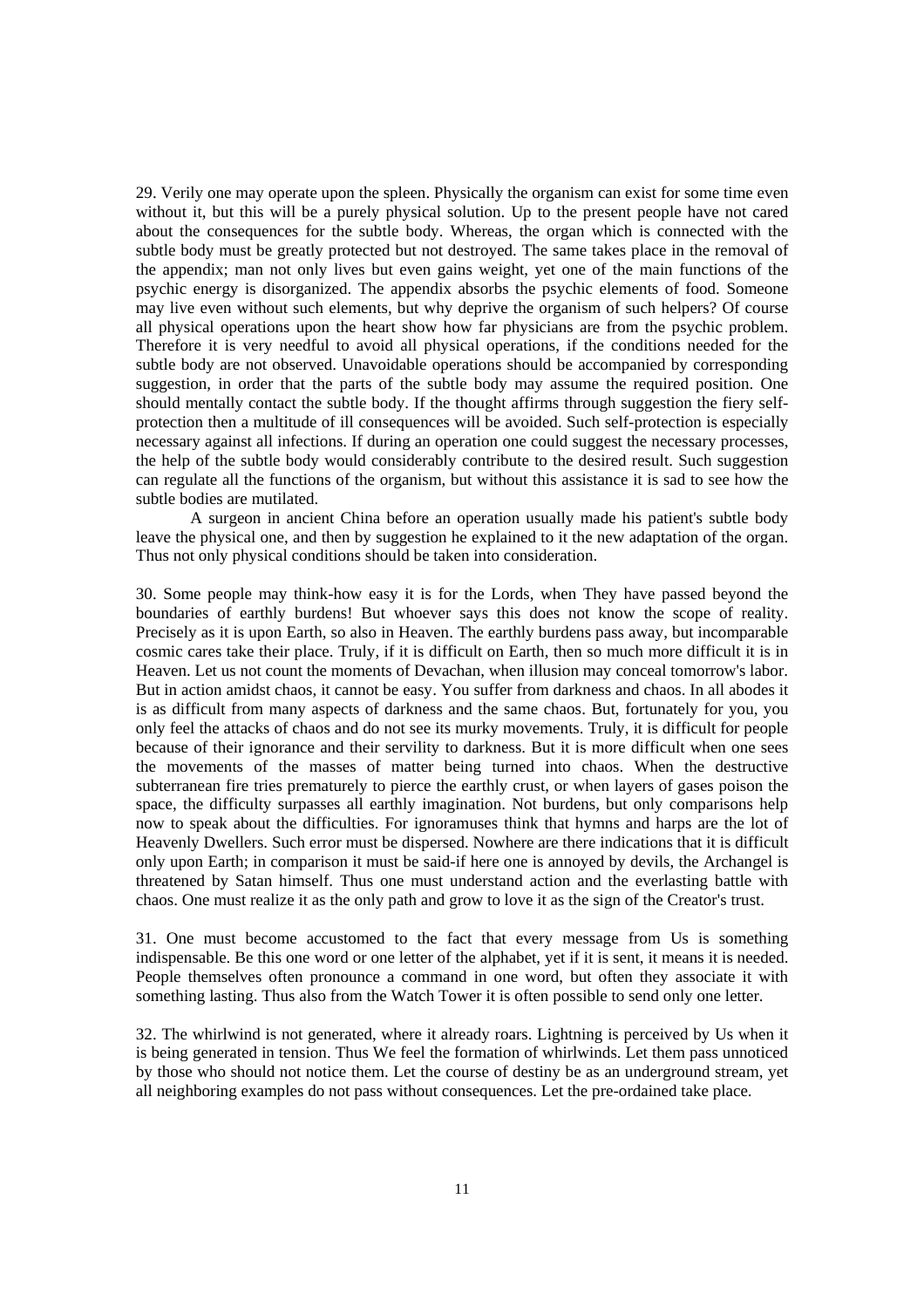33. One must learn how to encourage spiritual people. True, they achieve heroic deeds not for the sake of encouragement, but still they are in need of safeguarding of their spiritual direction. Every ruler must know not only the power of censure, but must also understand the good of encouragement. The latter is more difficult, but what a benefaction is derived when the ruler knows what each one needs for the blooming of his "lotos." There may be many anchorites, but their beneficial tension will not produce the highest measure of energy if the surrounding forces are hostile. Therefore the heart must be strengthened in the striving to understand the very best.

34. A mother sometimes spike to her son about the meaning of Highest Bliss, and of the eternal link with the Higher Forces. One day the boy very attentively observed a little bird on the window-sill, and whispered to his mother—"It also watches me so that I should not say something bad!" Thus may one begin the thought about the great link.

35. There is no reason for a scholar to think that the substance of the emanation of the fingertips is only poisonous. It depends entirely upon the spiritual state. The imperil of a nervous observer, of course will give poisonous sediments if he pays no attention to the spiritual condition of his organism. The ability to discern differences in nervous conditions will give to the scientists an incomparable possibility. For even the phosphorescence of the fingertips varies. And every radiation is based upon chemism.

36. After a new cataclysm humanity will enter upon the path of cooperation. but one may imagine what two hostile neighbors must outlive in order to think about mutual benefit. The oppression of one has been the rejoicing of the other. It means that they both must suffer. The devices of the dark forces will help the especially cunning ones to protect themselves. The manifestation of justice is very difficult, if the motives are not taken into consideration,.

37. The manifestation at night had two meanings. Firstly, it has shown to what an extent thoughts are fulfilled in the Subtle World if consciousness is expanded. Thus the thought about an increase in height immediately caused the growth of the subtle body. But this is not beneficial for the physical body; therefore a strong reaction was necessary in order to adjust the subtle body. Such action is rare, and such manifestation of the subtle body is also rare, therefore it should be recorded. It demonstrates how thoughts are realized in the Subtle World. The thought creativeness of the Subtle World is difficult to realize in the earthly state, but a certain degree of development permits perception and even transmittance into the physical brain of the subtle consciousness. During such resetting certain centers must be touched, as it were, and such massage coordinates again the two bodies.

 One may eventually observe many significant manifestations. Naturally, at the return of the subtle body a certain exhaling takes place. According to its degree it demonstrates the speed of return of the subtle body. A strong exhalation indicates that the flight has been a hurried one, but such speed usually carries fatigue with it.

 You also correctly observed the consequences of improvement in currents. But even such observations are accessible only to the refined consciousness. One may contrive not a few explanations to avoid noting the higher current, but the developed consciousness in such a case will send its gratitude into space. Truly great is the effect of every expression of gratitude! People must accept this law as a living link with the Higher Worlds.

38. Every message must not be only benevolent but also attractive. One may notice that many young people do not follow in the footsteps of their fathers and mothers. Aside from karmic reasons one can notice the unattractiveness of the actions of the elders. The same may be seen in regard to religions. Religion, as the link with the Higher World must first of all be attractive. Fear is not attractive, violence is repellent, but the very understanding of the Higher World must be attractive. One may rejoice at everything of the Highest. Even the weak-minded will not turn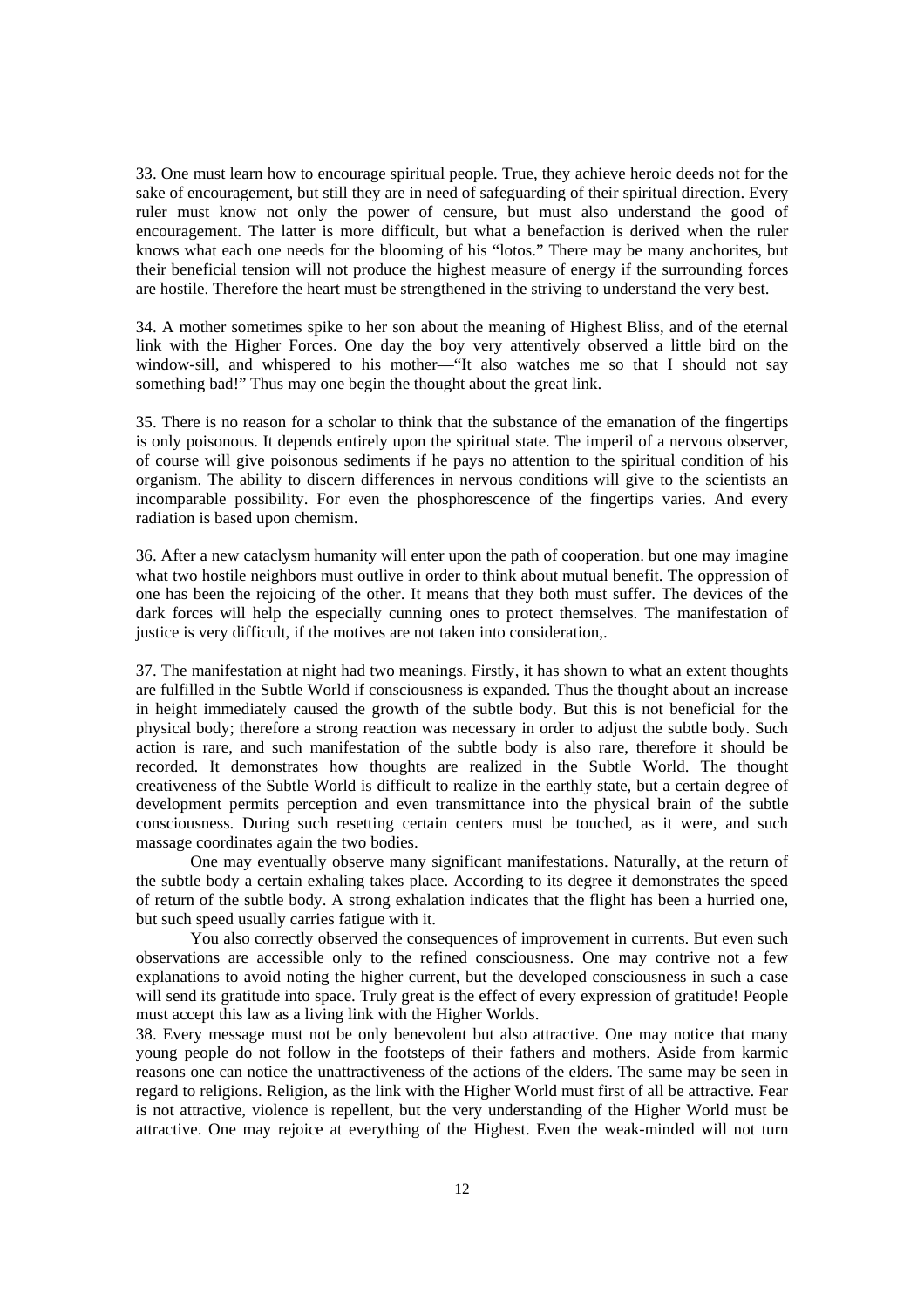away from the Highest. In order to obscure the Highest one must commit a series of repulsive actions. No matter who these repellers may be, they are in any case blasphemers. If they besmirch the most Beautiful, they are servitors of darkness. The answer does not lie in dogmas nor in symbols-one may debase the most beautiful sign. How then to call those who seduce the little ones away from the Abode of God? Seducers and jailers are they who discredit the prayer to the Highest. Has it ever been said that one may speak with one's father and mother only in their own words? So also in the prayer to the Most High-who can force his heart to laud in alien terms. He who composes prayers, hymns, songs, sings with his own heart. The spirit cannot be prevented from soaring upon its own wings. Whither and how will fly the wingless? And will not he who breaks even the smallest feather be responsible? If a song is needed it is the song of the heart, and in this song all creation will resound. Every object will join in lauding the Most High. He who helps his neighbor to create a still more attractive praise will be a creator of good. No dogma can forbid conversing with the Highest. The more beautifully it is done, the nearer will be the approach. But if help is needed, it suffices to express oneself with—"Help." But even for such a simple word attractiveness is needed.

 The bigots, of whom you have heard so much, precisely are devoid of such attractiveness. How much darkness and repulsion they have sown! Can there be a language in which one cannot pray? The prayer of spirit is expressed in all languages, likewise can the heart sing in its own language, only if there is resounding of attractiveness.

39. Of course you hear people complain about the uselessness of prayer. They say, "Why hermits and monasteries, when the world sinks in misfortunes?" But no one wants to think what the world would turn into without prayer. Therefore all blasphemy against the deeds of the spirit should cease. Whence will come the feeling of the bond with the Highest, if not from prayer? Let the condemning ones remember-have their hearts not trembled during expressions of rapture? The expressions of the spirit brought nearer the possibility of attainment. Verily one should guard the bridge to the Highest World.

40. Besides the borrowing of energy, the signs of absence and dizziness pertain to the fiery reactions. Likewise are epidemics of neuralgia and of seeming rheumatism nothing else but actions of the fiery centers under the pressure of the spatial Fire. Not soon will people consent to investigate such epidemics under the sign of Fire. People usually like to dissect, but synthesis is difficult for them. Yet it is already time to pay attention to every disease which yields to suggestion. One must clearly visualize the cause which creates physical pains, but which disappears under the influence of suggestion. Why are physical sensations subject to psychic influence we shall come to the conclusion that one element is the determining factor-Fire, which penetrates both the psychic and the physical domain. Even meningitis gives way under suggestion. This seemingly incurable affliction retreats before the power of Fire. Of course suggestion is first of all a fiery concentration. A man who causes such a fiery reaction thus calls forth a tension of the injured organs. Therefore the power of hypnotic suggestion must be greatly developed, but must be subject to state control. Something similar to the control over the Egyptian priests, who had the right to employ suggestion but who had to give full account of their actions in the temple assemblies.

41. Some children have a habit of breaking things in moments of leisure. Sometimes an ordinary plate may be broken, but sometimes with the same movement a precious cup may be destroyed. Therefore one must direct one's thought upon the most essential and refrain from all petty actions. The intent to inflict even a small harm is already criminal. At present, when we approach decisive events, there is no time to be occupied with trivial things. One must keep in mind that the most decisive time is at hand.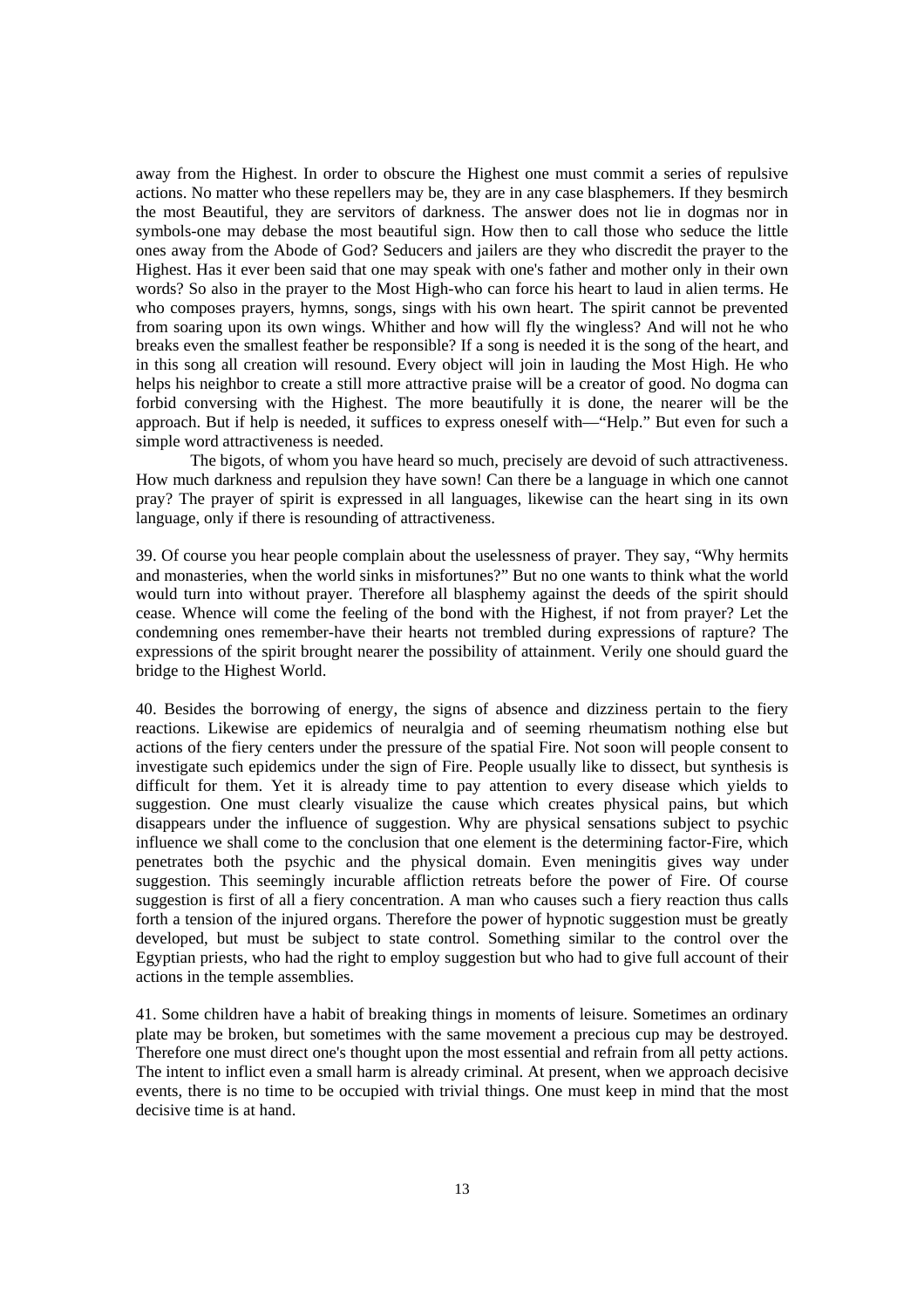42. To turn to the future is not at all easy. It sounds simple-to leave the past and look to the future. It is both simple and beautiful, but how shall we light the bonfires of the past and where shall we find the fires to illumine the future? The attainments of the spirit will prompt how to find these boundaries and measures. But how to squeeze the heroic deed into everyday life? Fortunately every heart is a ready purse for achievement. In all times the population has been divided into settlers and nomads. The nomads moved by the power of search for achievement, they had no place of their own. But for the future they found the strength of achievement. Such striving of the heart is inherent in every human life. Amidst the precipitants resulting from heroic achievements must be found this noble restlessness, leading into the future. Only thus may one escape the snares of the past. I already have told you that one should avoid reminiscences in the Subtle World. They are like fetters! But already here one must become accustomed to the striving into the future. It is not said that one should not know the past; precisely knowledge is blessed. But one must not get stuck in the dust of the forefathers. Thus without forgetting, without limiting, let us advance towards the New Worlds. The freedom of consciousness gives birth to heroes. Discipline of spirit affirms the wise, and only the ignorant understand the future as a new bed. It is best to imagine movement and flights.

43. We may rejoice at transition into the Higher World, and the transition of the objects of creative art also represents such a step. Even such destruction is thus turned into benefit. There is the martyrdom of objects. The shortness of the path of martyrdom is evident everywhere. One may see these parallels in all kingdoms of Nature. The path of martyrdom, both bodily and spiritual, is the shortest. Martyrdom is called the Fiery Bridge. But during the battle one must utilize all possibilities. Thus you see both small and great circumstances.

44. I direct you into the future because of physical reasons also. One must not forget that in the Subtle World one can sense not only heat but also cold. Normally both sensations are unnecessary but they result from the bringing over of earthly, not yet outlived particles. The striving into the future is the best liberation from the earthly husks. Thus one may once more be convinced that thought carries with itself purely physical consequences. Of course, in the Subtle World it is necessary to get rid of earthly sensations. If they are felt, it means that some earthly particles threatened to impede the ascent. The Subtle World, when in harmony, does not get rid of earthly sensations, which in the earthly state cause much overburdening. One may prepare the consciousness for liberation from all kinds of unnecessary survivals. For even upon Earth at certain reminiscences people exclaim, "I am flushed with heat! Cold pierces my heart!" But while upon Earth a thought may cause a sensory physical reaction, in the Subtle World this is true on a considerably greater scale. Only the future can liberate one from the burden of sensations. And it is not too difficult to accustom oneself to think about the future, if the striving to the Most High is already assimilated. Thus affirm in all actions the usefulness of the understanding of the future. Many remembrances, regrets, offenses and unnecessary things of the past only repulse the already formed magnetism of the future. The magnetism of the future is a great moving force, and it must be understood as absolute reality.

45. Actually, the cycle of Aquarius already operates and coexists with the end of Pisces. Usually the beginning and end of a cycle is very gradual, and thus is affirmed the harmony of the actual evolutionary process. If there were sharp boundary lines between such original special factors, destruction and cataclysms would occur. And as it is, Aquarius has brought already a considerable shift of consciousness; but an increase would bring about a destructive revolution there where constructiveness is necessary. Even with such an unprepared eye one may notice the alternate influence of Pisces and Aquarius.. but humanity, which absolutely has not assimilated in its consciousness the understanding of this, must not be permitted to revolt.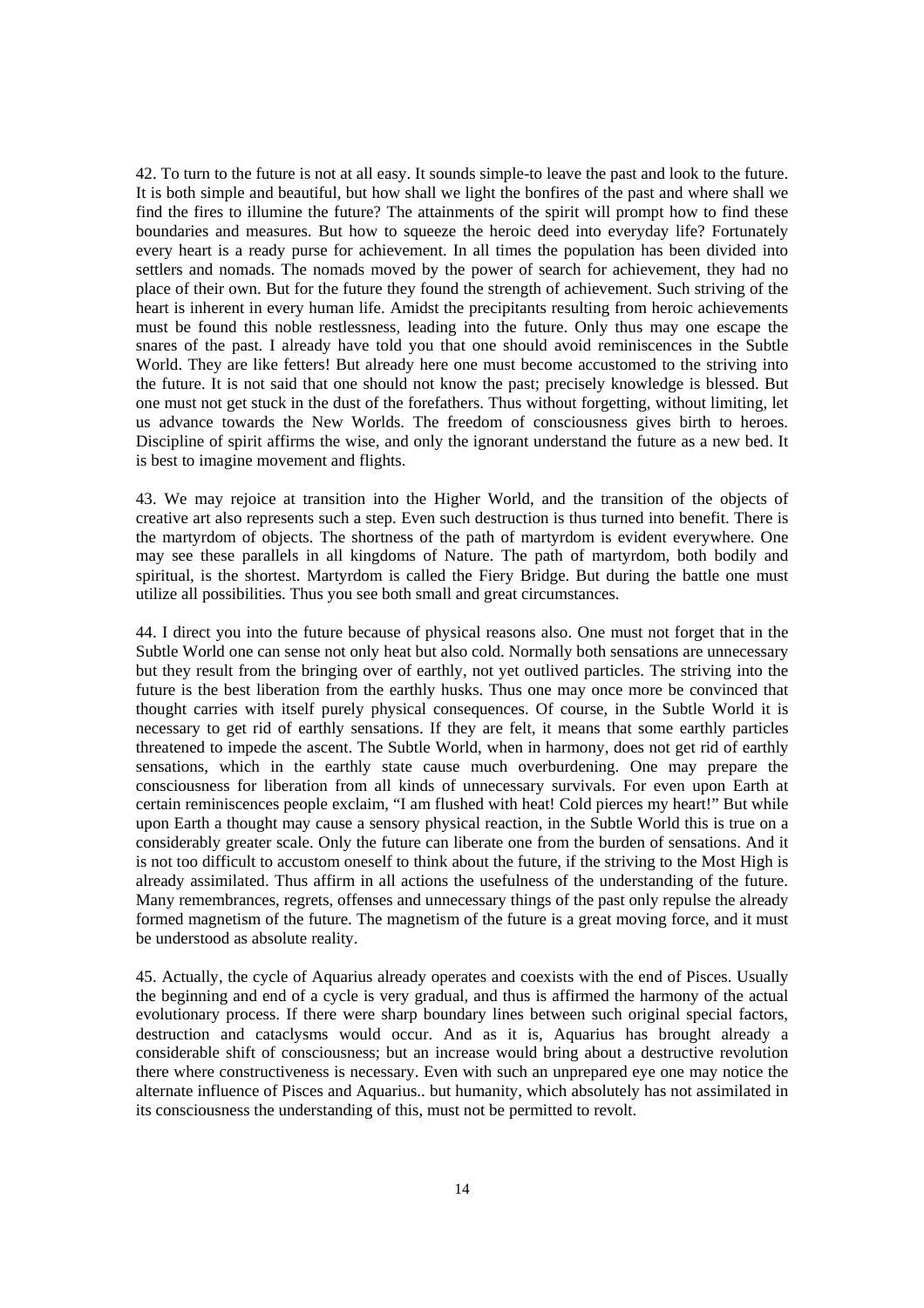46. The Earthly World in its essence is antagonistic to the Subtle World, because every chaotic state threatens subtle constructions. The same difference exists between the Subtle and the Fiery World, for the sediments of the former are not in the nature of Fire. Therefore every fiery thought receives an opposition from both the subtle and the earthly world. But one can conquer this condition only through fiery tension, because the fire of spirit is needed for the consuming of chaos and its transmutation. Fire is not directed there where reason tries to argue with chaos. The fire of the heart penetrates through chaos and transmutes it into a useful substance. The laboratory of the heart is powerful, and thought itself must be purified by Fire.

47. The application of psychic energy was differently pointed out in various Schools. Some proposed to strain the energy continuously, while others preferred to interrupt this current by repressing the energy into inaction. The two methods in their essence do not differ from each other, if the consciousness is developed. In an exalted state the energy receives continuous impulses, and when it seems to be inactive it is merely submerged into the depth of consciousness. Such seeming contrasts are manifested during inner concentration. Some believe that the uttering of certain words is essential, others directly transmit this mental action into the rhythm of the heart. The two ways are equally useful if the spirit is already elevated. During the elevation of the spirit one must maintain an even warmth of the heart. One must avoid shocks as unnecessary and harmful. One may become convinced that the heart can be in constant service to Hierarchy. With it the heart does not lose its responsiveness to all everyday questions. Such combination of contrasts does not alter the rhythm of the heart. I draw attention to the most everyday conditions because the Leader must deal with every mediator of life.

48. Some may ask why I speak of a Leader and not of a Ruler. The difference between them is enormous. the conception of Ruler presupposes the present and the ruling over something already existing, but the Leader manifests the future in the very significance of the word. He has not received anything already built; he leads, and each of his actions impels forward. The ruler knows that which is already built and accomplished, but the Leader confronts nothing which is already affirmed and must bring the people to the Mount of Perfection. If the burden of the Ruler is great, then the responsibility of the Leader is still greater, and therefore the Highest Powers affirm their Altar there, where there are signs of such Leadership. Precisely the Leader must discriminate between hypocrisy and sincerity. The manifestation of the virtue of the heart differs greatly from a forced servility. The Leader has the power to discern this quality.

 Many have read how David interrogated the Highest Powers. He took recourse in this Source in order to avoid unnecessary errors. There are many such instances in the history of different nations. Everyone knows about them. It is not necessary to delve into the ancient times; these signs of Communion and Great Service are apparent in recent events. But we also know that for the High Communion a pure heart is needed. Nothing impure can partake of this Communion, therefore the symbol of the Leader must be the sign of purity of the heart. Not only in actions but in thoughts the Leader carries the welfare of the people. He knows that he is entrusted to bring a full chalice. He does not lose his path in useless wanderings. He will not spill the entrusted chalice. Thus the concept of the Leader is a sign of the future.

49. Useful reading is accompanied by sparks of radiance. The heart cannot remain silent to the joy of spirit. As they are needed the more varied are the signs.

50. Remember to what an extent people are in need of the concept of a Leader. They want to have someone who will be a Sponsor before the Highest. They understand how impossible it is to find the path without this link, but they know that the Leader comes. Nothing can ever impede the Leader if he is not held back by the earthly manifestations, which determine his retreat. The pure striving of the Leader cannot be stopped before the appointed time.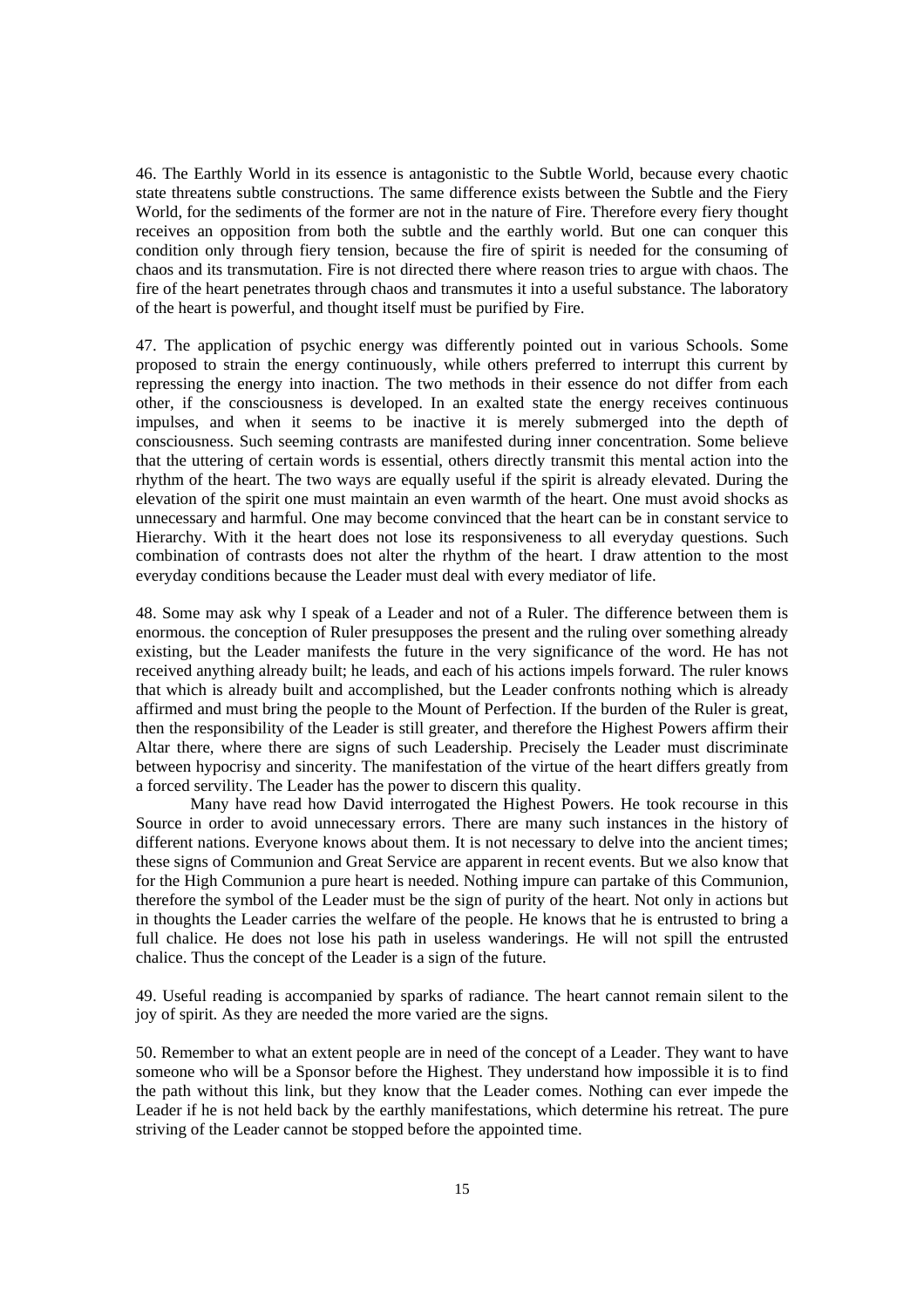51. It is already known that a tremor of horror causes a contraction of the nerves of the skin at the nape of the neck. But people forget that the nerve substance of the spine sends a sort of arrow for restoration of the confused consciousness. One may think that the tremor at the back of the head is an expression of terror, but instead of that it is only a protective arrow.

52. There are many convulsions in the planet. The volcanic belt is shifting considerably. If solar spots influence earthly matters, no less do poisonous gases of an earthly shock have an effect. People do not sufficiently observe the effect of earthquakes upon human consciousness. Not only is the consciousness atremor near the centers of earthquakes, but also in space this effect is irradiated as a strong poisoning. Only the ignorant can say—"what have I to do with the gases in Chile or in Siberia?" Ignoramuses do not wish to think on a world scale, but everyone who already thinks of the Fiery World understands the significance of subterranean gases and of rays from beyond.

53. An invulnerable armor may be of metal or of silk, but the best armor is the fiery one. Can the Leader proceed by the ordained path without the fiery armor? With what other means may one deflect all arrows of malice and swords of hatred? But many Leaders even in their earthly consciousness have felt that they were protected by the fiery armor. Whole books can be written about the magnetism of the destined Leader. It may be observed that neither the outer appearance, nor the voice, nor riches, but something else convinces people. More than once have I spoken about the Fire of the heart. Precisely this armor is a magnet which attracts and protects. As it has been said, "I will receive all arrows in my shield." But this shield must be forged. This shield can be manifested only from Above. But how many thoughts and discourses must be sent in advance, in order that this Communion be established and the fiery armor forged! One should lose not a day nor an hour, to make the Communion living and ever-present. In error people think that science precludes the Higher World; it can alter earthly nomenclature, but the triune essence remains the basis. The more so does the Leader know wherein is the substance. Perhaps he will not express the Unutterable Word, but he will feel it in his heart. That Word will help the Leader not to lose the universal concept, only this will bring readily the wondrous armor.

54. Flammarion strains his thought toward the creation of the subtle body of a planet. And indeed the body of a planet is created by thought, but the conception of the planet proceeds not from the Subtle World, but from the Fiery. When the Fiery Seed has been formed, then the thought of the Subtle World can be also useful. A multitude of heavenly bodies are to be found already in the subtlest aspect. Truly, space is not only filled but overcrowded. Thus the destruction of worlds, which is taking place every second, is only the actual generation of new bodies that have taken form. But it is correct to understand that this germination requires a fiery thought. Strive toward the Fiery World in order to participate in the higher creativeness. It is a mistake to think that it is inaccessible. Precisely every developed consciousness should strive toward the joy of creativeness. This striving already in itself is the beginning of cooperation. Though the thought of Flammarion cannot give a fully complete result, this thought is vast, noble and deserves our rejoicing over it. He constantly strived towards the broadening of understanding. Thus even his errors took on an aspect of usefulness; besides he did not allow his mind to wither, and was able to leave the Earth still young in spirit. In the Subtle World, while some ignorant ones try to think about murder the scientist dreams about a beautiful creation.

55. An example of the opposite is when the mind has been withered through non-understanding of the Teaching-then one may reply, "It is enough to whine over your offences, you have had ample time to broaden your consciousness, you could have observed the heavenly worlds and understood the Source of the Teachings; but instead of this you wish to carry away with you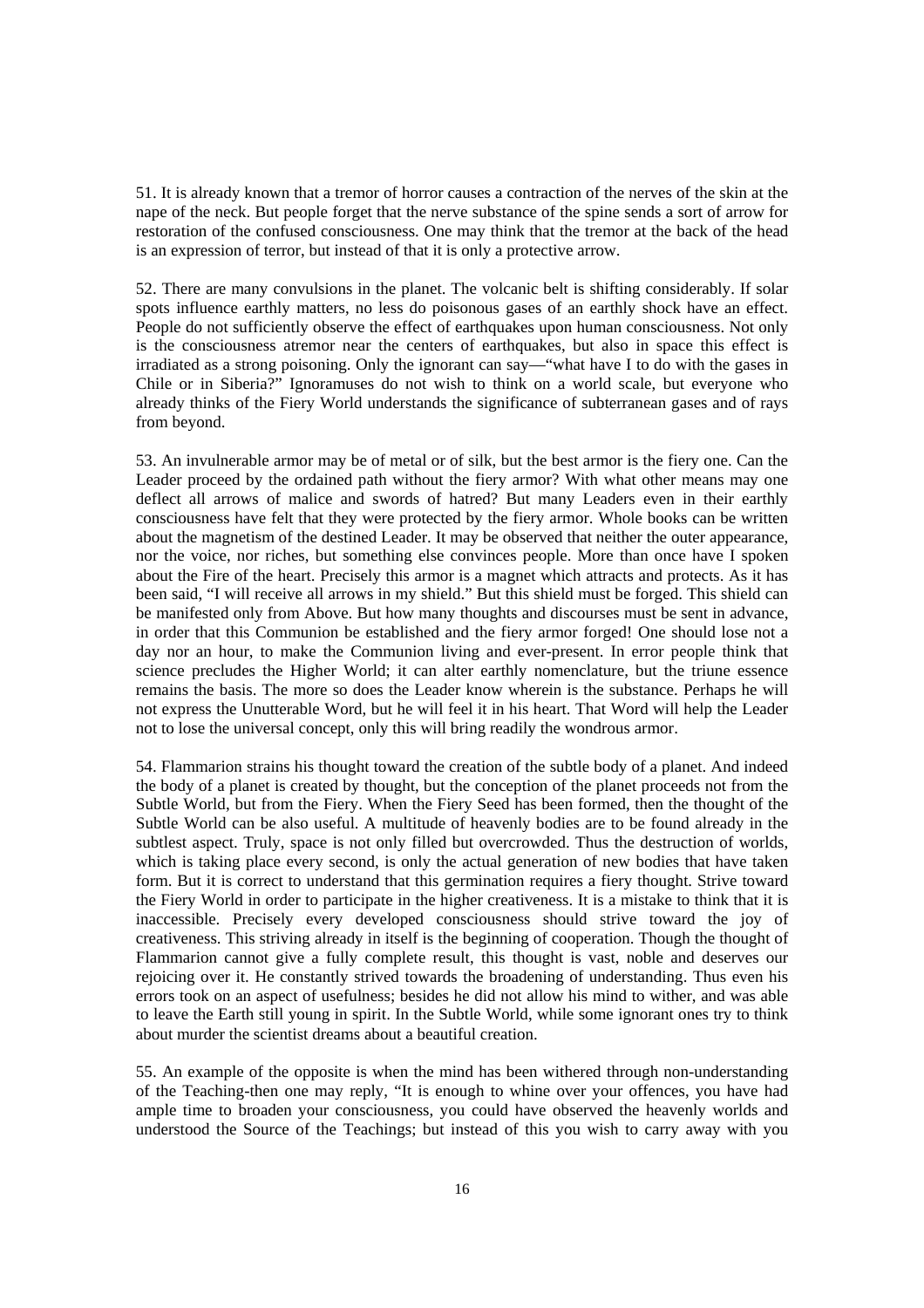earthly offences. What is the Teaching and Wisdom of the ages to you, when your thoughts instead of expanding have been shrunk in offence? No one has insulted you, but you have offended yourself." Thus in the Subtle World small thoughts are crowded. One may regret that so much energy is wasted in quarrels and mutual belittling. But if it be asked to what extent such thoughts of the Subtle World are chemically harmful, one can only say that small unkind thoughts generate poisonous gases. One must think not of oneself, but to what an extent people may harm each other even in the Subtle World. But every kind of thought and striving towards the Beautiful helps one to advance rapidly.

56. The thought-will remains the only basis of the All-existence, therefore the energy of the thought must be so carefully investigated.

57. You will find people who will say-Away with Leaders, away with Teachers, away with Guides! Be assured that they are parasites who feed upon turmoil and decay. Falsehood and oppression lie in the nature of these parasites. Secretly they hoard riches, and are not averse to reaping luxury. Thus one should discern all those who are builders by nature, and those who are destroyers. Thus it is right to abide with those who know the joy of labor. They also know the Guiding Powers and they reverence the Teacher, for their nature is directed toward cooperation.

58. Verily miracles do occur, and it is worth while to live in cognizance of miracles. A great many ready combinations are shattered by blunt denials and by shameful blindness of consciousness.

59. Education in the primary schools and secondary schools must be the same for both sexes. It is inadmissible to impose upon a child some specialty, when it is not yet able to define its own aptitude. It is sufficient to begin in high school to map our programs according to students' abilities. Thus one may plan the education of children who cannot yet express their inherent capabilities. It is very important that the program should not differ for the two sexes. This alone will eliminate a very harmful attitude towards sex.

60. To direct the consciousness into the future is the aim of a true school. Few seem to understand that the projecting of the consciousness into the future is the formation of a guiding magnet. But what matters is that the consciousness should be fully directed into the future. Many seem to think that they may sometimes ponder about the future, and then again dive into the past. Not isolated thoughts should be allotted to the future, but the essence of consciousness should be attuned in the key of the future. It is impossible to force oneself to such transformation. One can attain only by growing to love the future. But not many love the future. The country of the joy of labor, in perfecting the quality of labor, can be naturally drawn into the future. The duty of the Leader is to direct the people to the future.

61. The art of thinking must be developed in schools. Every art is in need of exercise. Likewise thinking must be strengthened by practice. But such a deepening should not be burdensome nor tedious, therefore the instructor in such a subject must be truly enlightened. It may be seen that the most terrible calamities in the history of mankind have arisen from the inability to think. There may be found a multitude of examples wherein spasmodic thinking and unbridled feelings have let whole nations towards the abyss. On the other hand, laziness of thinking and slowmindedness have destroyed accumulated possibilities. The Leader must provide in himself the example of a constant broadening of thinking in order to approach foresight. Of course, foresight results from Communion with Hierarchy. But Communion itself requires alertness in thinking and a clear striving. The art of thinking should not be understood as an occult concentration. There is nothing mysterious in the art of thinking and in the refinement of consciousness. Only a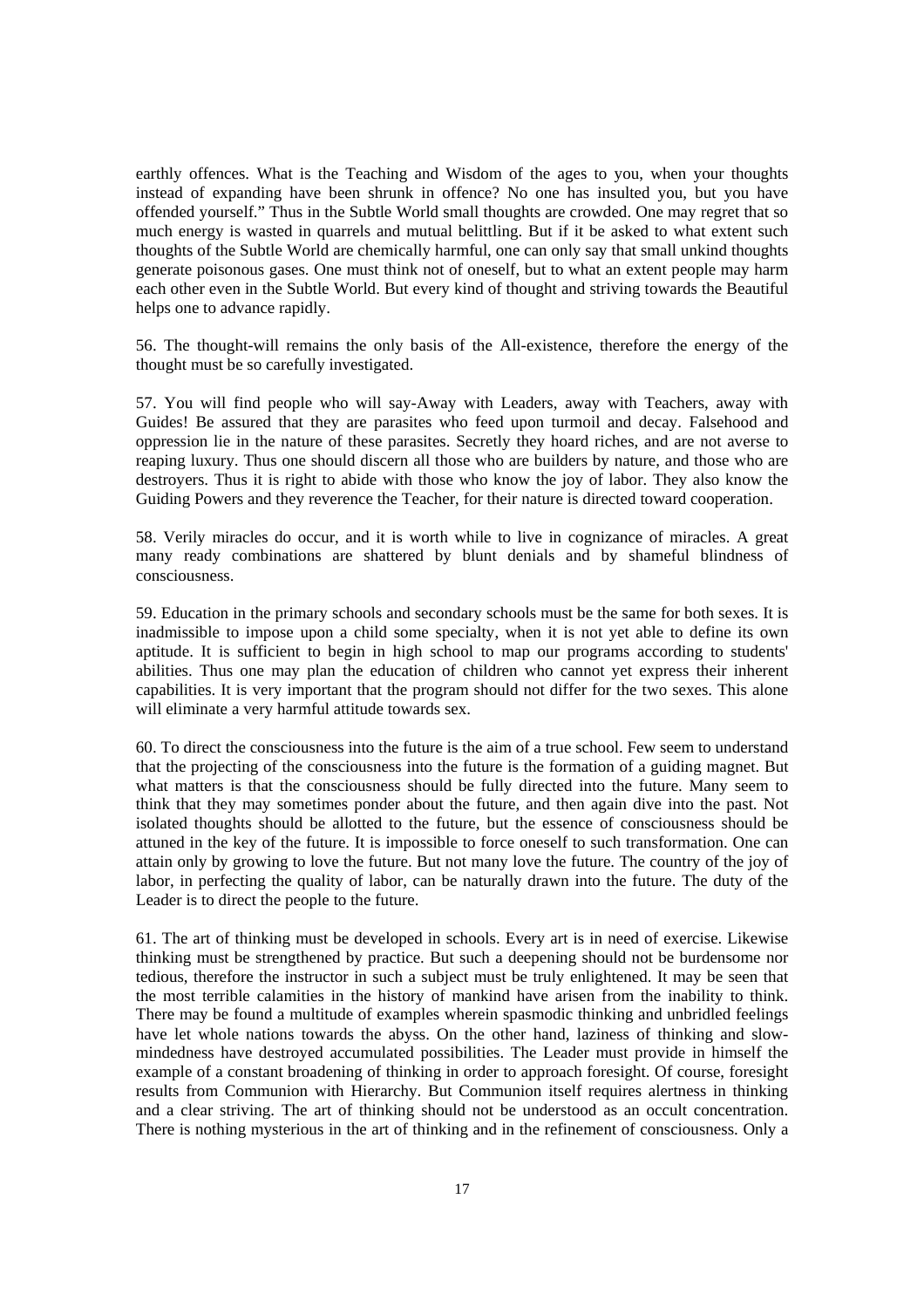lofty quality of consciousness will affirm the path of the thinker. And no one will say that the thinker is a special genus. Every child can be directed towards thinking. Hence one must regard the art of thinking as the health of the nation.

62. The evolutionary world processes must be very attractively presented in schools. A motherland is the result of world processes and must occupy a fully defined place and significance. Everyone must know the true value of his country, but it must not be a tree growing in the wilderness. It has to cooperate with many nations. Also, a belief in the Higher Justice will come from the knowledge of reality. Let the processes of the World find vivid interpreters. Care must be taken that these great paths of nations be not distorted for the sake of ignorance.

63. Every unification can take place only on a cooperative basis. To admit but an element of conquest, suppression and humiliation, means that sooner or later these horrible shadows will turn into destructive monsters. Therefore no act of violence can enter into the construction of the Stronghold. One may find the power of joy in cooperation, but such cooperation requires the art of thinking. Who will distribute the forces for productive labor? Only he who is able to visualize a useful cooperation. He must know how to imagine such labor in common, but, as you know, imagination must be cultivated. The task of every school is the opening of a well-founded imagination.

64. Correct is the consideration about mediums that their lymph is a mechanical link with the Astral World. But, limited to mechanics, mediumism is not protected against outside intrusion. It is also correct to understand that the forces of darkness exert all their ingenuity to remain in earthly spheres.

65. One may notice even during daytime a feeling as of absence. One should very attentively observe this state. It shows that partially the subtle body has left for distant work. One may feel dizziness and tension in the center of the Brahmarandra. This results from a partial presence of the subtle body which is subjected to special pressure of the fiery seed. One should not strain oneself during this condition. It is useful to sit awhile quietly with closed eyes. One also may mentally send currents to the subtle body which is at work. Furthermore, one should not burden oneself with geography nor distance, but should send a quiet bidding to the toiling subtle body. One must not tire oneself when so many currents are tensed. Not only are heavy currents fatiguing, but a reinforced sending of success can be a burden. Blows upon the aura may be from the most varied causes. Not in vain did the ancient priests cover the heart with the left hand-as with a lightning rod-because the fingers strongly repulse the blows.

66. One must not think that the sounds of the far-off worlds will be something hard to imagine. First of all they will resound, because the current creates vibration. One should accustom oneself to such sounds. One may understand that the so-called music of the spheres rather often comparatively borders on the sounding of the far-off worlds. In any case, every music of the spheres is already a bond between the worlds, because this vibration reaches unaltered the most distant planets.

67. One must pay attention to the origins of various epidemics. The manifestation of this or that epidemic is reflected upon the general conscious forces. The poisoning penetrates deeper than one may think, and regenerates and creates new microbes. Physical and psychic epidemics are very pernicious. Many degenerations of entire families originate from such regenerated microbes.

68. Do not overeat, in other words be circumspect in food. Illnesses can especially develop when the manifestations of difficult currents are evident. One may observe the diseases of plants and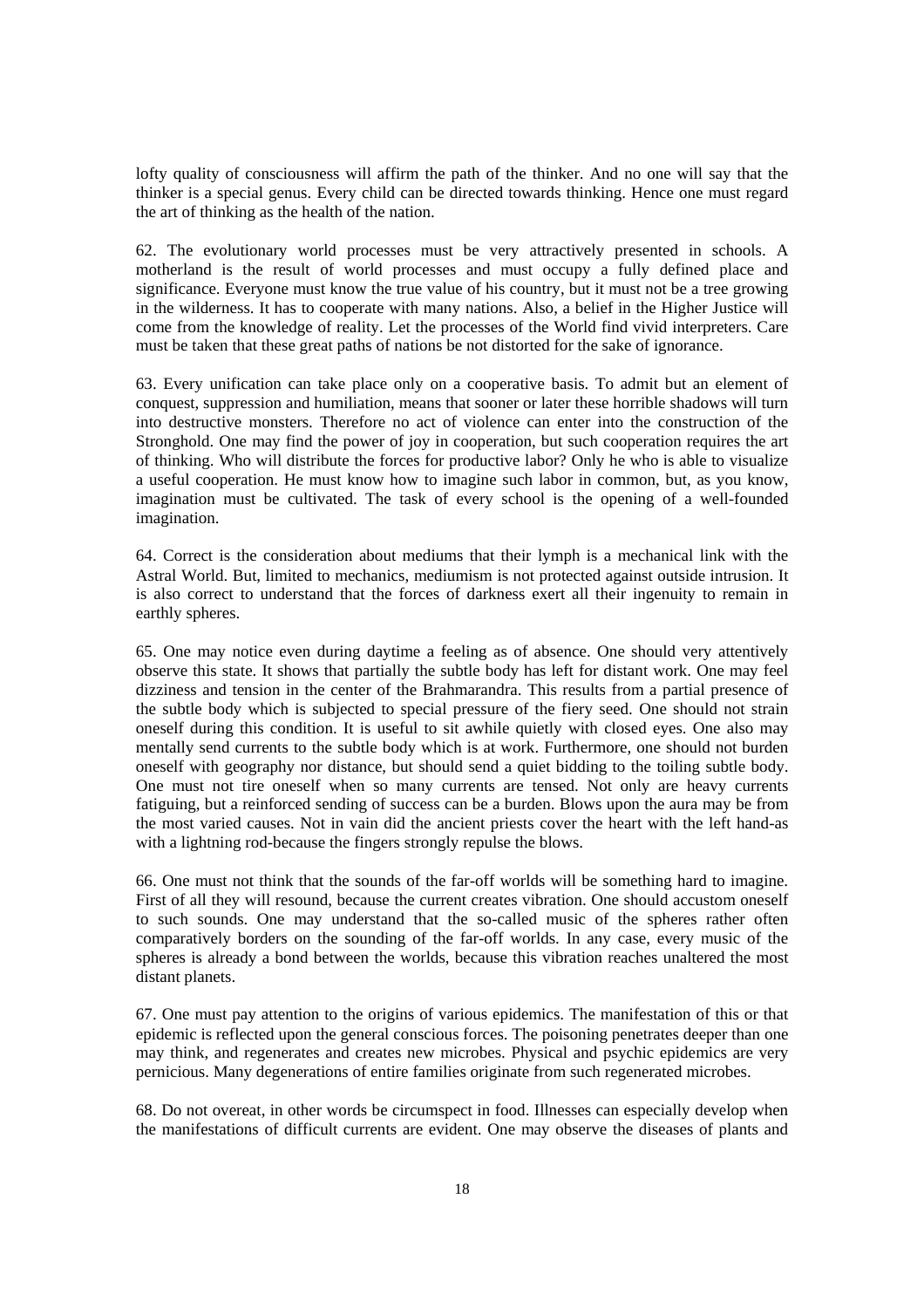animals also, and note that their healing can become difficult. Thus not only human illnesses, but the maladies of the whole would should attract the attention of scientists.

69. Certain insects and reptiles choose to perish, only to be able to bite and release their poison. Similarly, the servitors of darkness are ready for the most disagreeable consequences, if only they may create poisonous evil. One must firmly remember these creators of evil, who often do not spare even themselves for an evil deed. Many instances can be revealed of the carrying out nevertheless under the suggestions of the dark ones of a premeditated evil that could not be advantageous to the evil doer himself. The devices of the dark ones must be exposed. For example, sometimes one finds in the vicinity of certain places corpses of some people or animals. The dark ones know that for the attraction of the forces of the lower spheres decomposition is necessary, and they ingeniously arrange such centers of confusion and decay. For this reason I have for long advised not to keep in the house decomposing meat and decayed plants, nor stagnant water. People seldom pay attention to such dangers, which are confirmed even by our contemporary physicians.

70. Man must always be on the threshold of the future. Man is new every moment. Man cannot affirm himself upon the past, because it does not exist any longer. Man can know the past, but woe to him if he wants to apply the measures of the past. The past is incompatible with the future. The wisdom of the realization of new combinations unites the past with the future. It is not easy to know constantly and courageously that each moment renovates the worlds, but out of this source is born inexhaustible vigor. A council of wise men can convene, but let him who is senile in spirit, who has turned his face to the past, not come there. The light of the future is the Light of Hierarchy.

71. Bribery must be eradicated by all means, but one cannot rely upon punitive measures. They help little. In the lessons in Ethics in schools the thought must be affirmed that bribery does not conform to the dignity of man. One should observe very attentively whether such symptoms of corruption are making their appearance. Next to bribery in shamefulness is the nonfulfillment of duty. But this crime is assimilated so early that one can only counteract it by beginning from childhood. Let children get used to the work of grownups. The quality of labor will create the realization of duty. Every negligence, forgetfulness and evasion can be condemned only in one's own heart.

72. Verily, courage is created through the indissoluble link with the Hierarchy. Courage can be contained in the seed and never reveal itself as armor of Light. But when our consciousness is completely transported into the domain where there is no fear and depression, then we are invulnerable to any filth. One should understand where lies one's strength, and should hasten thither without any evasiveness. Thus can courage be made firm.

73. People usually make the mistake of assuming, due to limitation of consciousness, that an object can exist in only one aspect. Therefore they cannot conceive that in ancient times people could avail themselves of various energies but applied them quite differently. People also forget that they themselves, when moving from their dwelling places, destroy many objects. So, too, the wise Teachers took measures for a timely concealment of that which was not to be revealed before its appointed time. Can new discoveries be given out before the appointed date? The very foundations could be shattered by such arbitrary attempts. Does not the Hierarchy participate in all discoveries? Do you not know that many discoveries have been destroyed as harmful because of their untimeliness? The Guiding Hand untiringly watches the current of possibilities for the Good.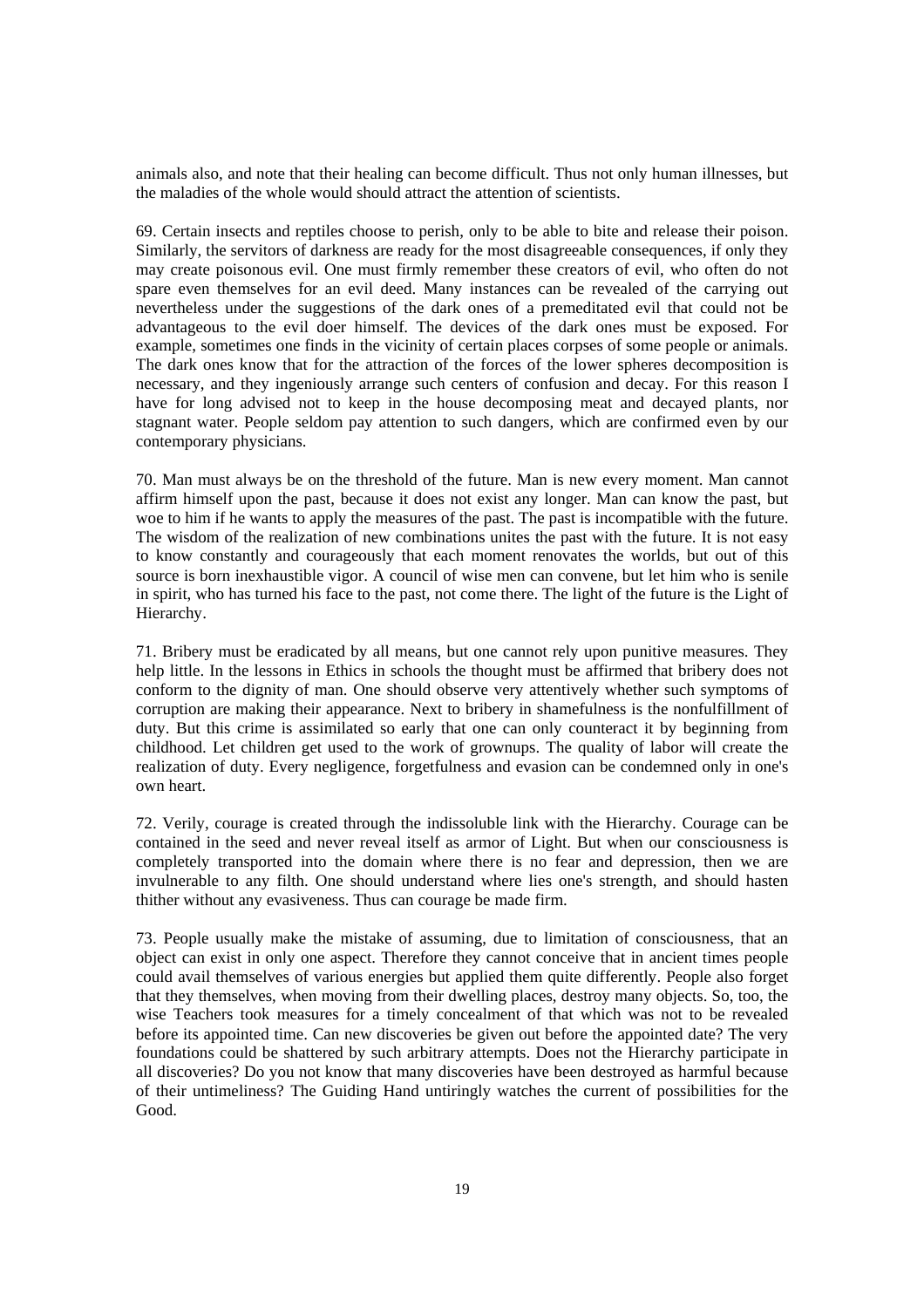74. Long ago it was known that people may become acquainted in person or in thought. The latter affirmation is also useful at present.

75. Excessive heat and fire are raging, reminding us that before wars and upheavals conflagrations are prevalent.

76. Verily luxury must leave the new constructive order, the more so since luxury is akin neither to beauty nor to knowledge. But sinuous are the boundary lines of luxury. It is impossible to define them by one law. One must completely eradicate every vulgarity, which is the fellowtraveler of luxury.

77. In order to stimulate the cognizance of beauty in schools, let there be introduced a study of the beauty of life. The history of arts and sciences will enter into this subject, for it must not only embrace conceptions of the past, but also contain indications of contemporary achievement. The instructor in this subject must be truly enlightened, in order to avoid bigotry, which contains in itself the seed of ignorance.

78. The World lives in mystery, and the Highest Mystery is unrevealable. Similarly, in every tension there is an element of mystery. People sense in their hearts the boundary of this Mystery and are capable of respecting it. One must not invent mystery, but one must respect it. In this will lie justification of the human personality.

79. One may warn that every conscious contact with the forces of the Subtle World can be dangerous. When a subtle being seeks instructions from an earthly inhabitant the intentions are questionable, because in the Subtle World it is easy to find lofty Instruction.

80. To those who cannot accept the concept of the Leader, let us say All your words presuppose the priority of something or someone. You yourself do not notice that each of your affirmations is based upon a discovery of something established by someone. There is no man who can get along without being taught. One must not become proud in one's own heart. The understanding of Hierarchy will help to establish the manifestation of the Leader, who in relation to the Higher Ones is not a leader but a follower. People, under the influence of ignorance, try sometimes to cut the ropes, but any sailor will tell you that masts are cut down when the elements overcome human strength. The same sailor knows that without masts and ropes the voyage is catastrophic. This means that the unavoidableness of Hierarchy throughout the Universe should be affirmed through education.

81. At the approach of great dates unprecedented tensions are unavoidable. The guiding and coordination of events are enormously difficult because of the poisoning of certain strata of the atmosphere. Some events ripen, as fruit under the scorching rays of the sun, but others grow mouldy, as stored things in damp weather. Remember that one cannot defer the dates. Such violation may cause cosmic cataclysms. Everyone must act according to his capacity, keeping in mind the Great Service.

82. Fiery sparks from flint remind us of the sparks of tension. During the crucial moments of the battle there may be blows which produce a multitude of sparks. The nearestones can feel better than others such fiery streams, when they are drawn into the very battle. When I advise caution it means that the attacks are strong or the battle itself produces tension. The attacks first of all react upon the developed centers. One cannot avoid such influences. The saints suffered precisely from such tensions. But the most difficult has also its happy possibility. Precisely, the tension of battle or the suffering from attacks better than anything else refines the centers. Therefore, every one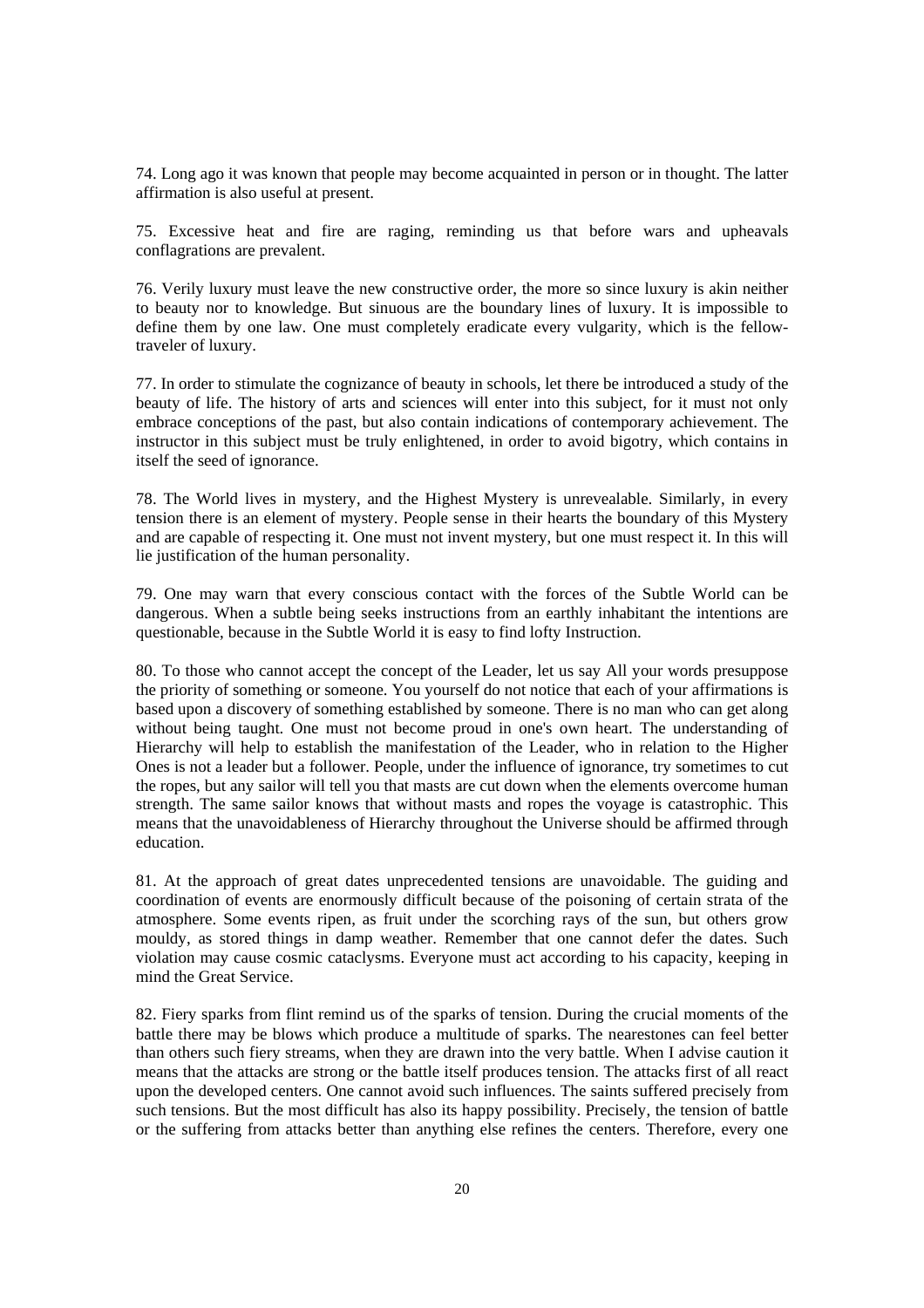proceeding in the Great Service welcomes such tension as Wings of Light. One may feel that the upper part of the spinal column fairly groans under pressure, but this is the bearing of the earthly burden called the Burden of Atlas. One may advise physicians to pay more attention to the centers and to the heart.

83. Everyone summoning his neighbor to the fiery baptism is already a participant in the Great Service. Everyone accepting a part in the carrying of the Cross of Truth will not weaken. Everyone who has understood the needs of the World has shortened his path of ascent. Everyone who realizes the significance of the heart as the Abode of Agni is already upon the true path.

84. The verbal command remains in life, although humanity has at its disposal thousands of written languages. For this there are three reasons. First, the command is not always renderable in writing; second, people pay little attention when relying on writing; third, the manifestation of the Highest Covenants is never recorded in writing-therefore the lips whisper from heart to heart the Highest Ordainments. These considerations, though simple, require recording, for if someone does not know Hierarchy, he will not understand the sacredness of the Command. Many instructions about the laws of Nature are needed, in order to understand the entire beauty of the law of attraction which lies at the foundation of Hierarchy. Ignorant people do not understand that slavery dwells in darkness while freedom dwells in the Light of Hierarchy.

85. Verily the esteem for the spirit will grow. Godlessness must be eradicated. The fact is that it is better to preserve even fragments of the cognizance of Hierarchy, even in conventional forms, than to be cast into the abyss of chaos. When people heart about the unattainability of the Highest they began to reject in general everything Invisible. Therefore by My command godlessness, which has assumed the aspect of most obvious Satanism, will be adjudged. One cannot tolerate any longer such involution.

86. Many criminals will turn to labor under suggestion. Just as drunkenness and other vices, ailments of crime may be cured by the command of the will. It must not be forgotten also that many crimes are committed under the influence of obsession. Consequently such people need to be cured, and not punished. Definitely, during such treatments, increased, systematic labor has a decisive significance; for the obsessing entities every labor is hateful. They try to cast one into chaos, but the essence of labor is already a counter-manifestation. One ought not be distressed by the thought as to whence will come the strong suggestions. They are many, but they are dissociated. When the Institute of Psychic Energy will be established, it will bring together many useful co-workers. It should not be forgotten that an Institute of Astrology would be very helpful toward the verification of data. Not long ago governments were ashamed to pay attention to heavenly luminaries, as well as to human powers, but psychic energy must occupy the attention of enlightened people.

87. Not without reason do people recall ancient prophecies about changes in the firmament. In fact, violation of the planet's equilibrium will cause many three-fold manifestations. Not only may new heavenly bodies become visible, but the very chemism of the Luminaries may be altered, and of course this will react strongly upon the inhabitants of Earth. Thus, while people are enjoying their bazaars and fairs, ominous events are in the offing. Therefore one must undeferrably reiterate about the Living Ethics. The Sacred Ethics is transformed into a foolish etiquette and has become a printed label.

88. The science of atmospheric influences must undergo considerable changes. One may notice in contemporary apparatus unexplainable tremors which seemingly do not conform to other indications. Such traces of astral whirls bring to the Earth very significant effects. Besides, in this way are affirmed the relations with the Subtle World. Indeed, among the tensions of the Subtle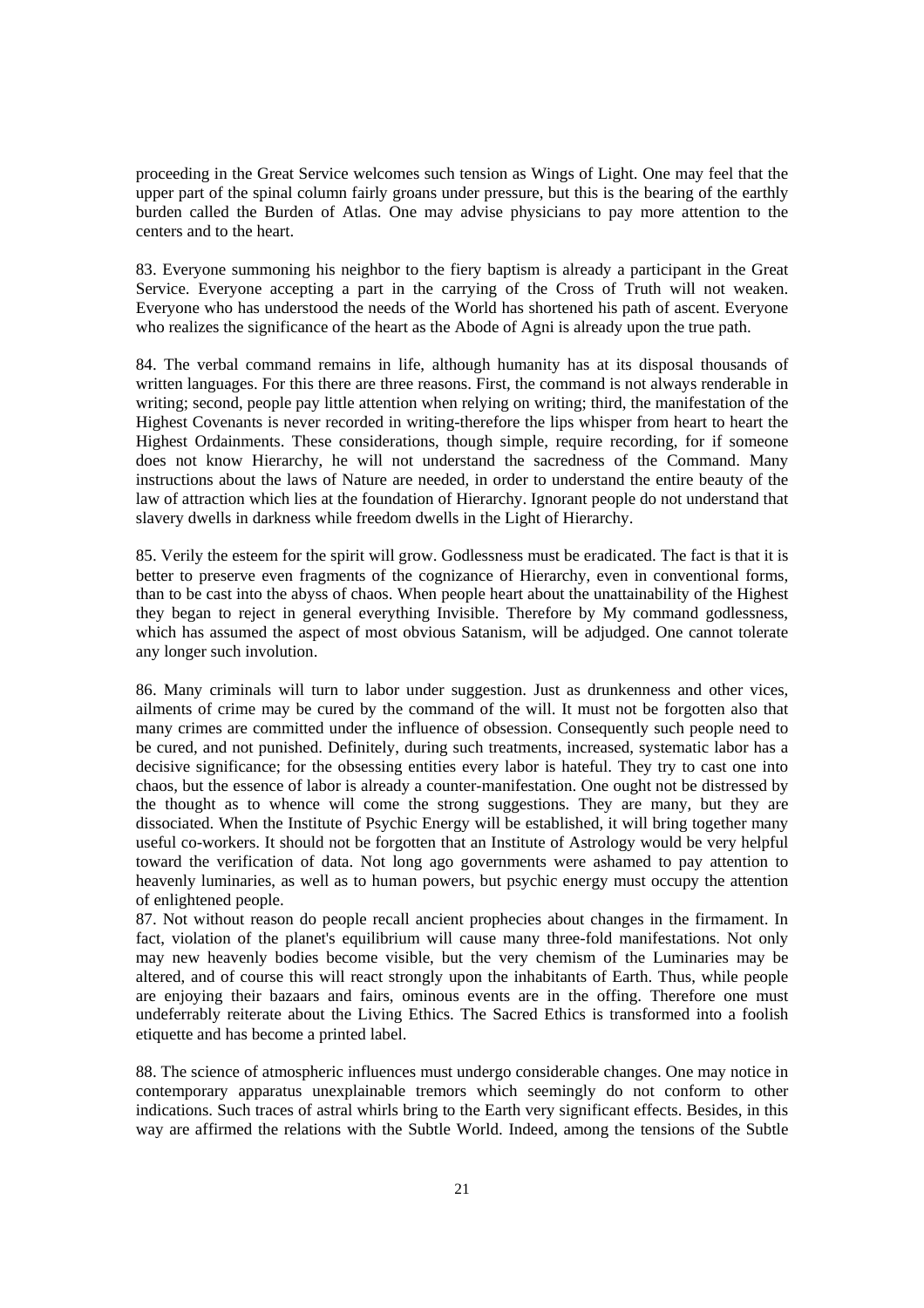World there may be such pressures that their reverberation even agitates manifested matter. First of all such waves are reflected upon the fiery centers. You yourself could observe how, despite the cool weather, the centers gave indication of great pressure. One must compare this with the reaction to the distant events, which also call forth vibrations of strong tensions. But the astral whirls are observed even less than telepathy. Scientists are unwilling to admit that in their physical considerations a factor of the world beyond can have any significance. But the effect of such whirls sometimes is almost equal to that of a bolt of lightning. I will not conceal the fact that strong cooling currents have had to be applied in order to counteract the reaction to such whirls. We stand on guard and are ready to send rays, but the pressure of the currents of the Subtle World is unprecedented. They are fighting with the forces of darkness and one must have imagination in order to picture to oneself the magnitude of this battle.

89. The Leader must always be alert, in order that no one receive from him emanations of depression. But such alertness may be established only when devotion to Hierarchy is present, when the communion has entered the heart. From such Source proceeds magnanimity, which opens the most difficult gates. One must have before oneself the Image of the Hierarch, in order to find in all cases a basis of friendliness. One must know the Fiery Sword of the Archangel, in order to know the boundary of justice. Who can say when all measures of magnanimity are exhausted? The Hierarch alone can take upon himself such a decision.

90. One cannot appoint for responsible positions people who are embittered. One must guard very carefully against such a quality, because embitterment is a limitation. Of course limitation, up to a certain extent, can be cured, as can embitterment. Both qualities yield to suggestion, but such transformation requires time. A terrible harm results from embitterment. It imprints itself as an unsurmountable obstacle upon all actions of a man who has succumbed to it.

91. In the approach to the Fiery World one has to pass the step of repulsion of the dark forces by the power of the spirit. A man who ascends feels much more deeply the assault of the unbridled elements. He must, without resorting to magic's violations, withstand the assault of the dark ones by his own spirit alone. This step is mentioned in all Teachings under different names. One must be prepared to meet various crafty devices, but one should not, taking the example of ignorant ones, try to escape such unavoidable encounters. One may remember that above all formulas there exists the power of the spirit. One has but to unite it, through one's heart, with the Hierarch, in order to become invulnerable. It must not be thought that one can be forsaken by the Hierarch, but it must be remembered that on a certain step independent application of one's strength is primarily advised. Thus, one should face each assault courageously, not avoiding the most terrifying. Remember that every retreat manifests helplessness. Even the youngest neophytes know that during necessary changes of place one must move facing the enemy. This is not magic, but only the realization of the power of the gaze.

92. It should be remembered that the New Firmament can become visible. Quite some time ago I mentioned that a new heavenly body is approaching, but as yet it is concealed from observation. It must not be forgotten that the energy radiated by humanity is necessary for the proper motion of the planet. But when this energy becomes poisoned it weakens the protective net of the planet and thus upsets the equilibrium of many luminaries. The waves of vibrations are altered and the planet loses part of its self-defense. Thus humanity itself is master of its own destiny. But when there comes the destructive period of so-called godlessness, then the mass of energy which is usually sent into the higher layers is shattered and becomes the material for the brown gas.

93. Humanity does not wish to realize the power of its own radiations. It dimly keeps on repeating about its likeness to God, but does not understand the unity of the energy of all worlds.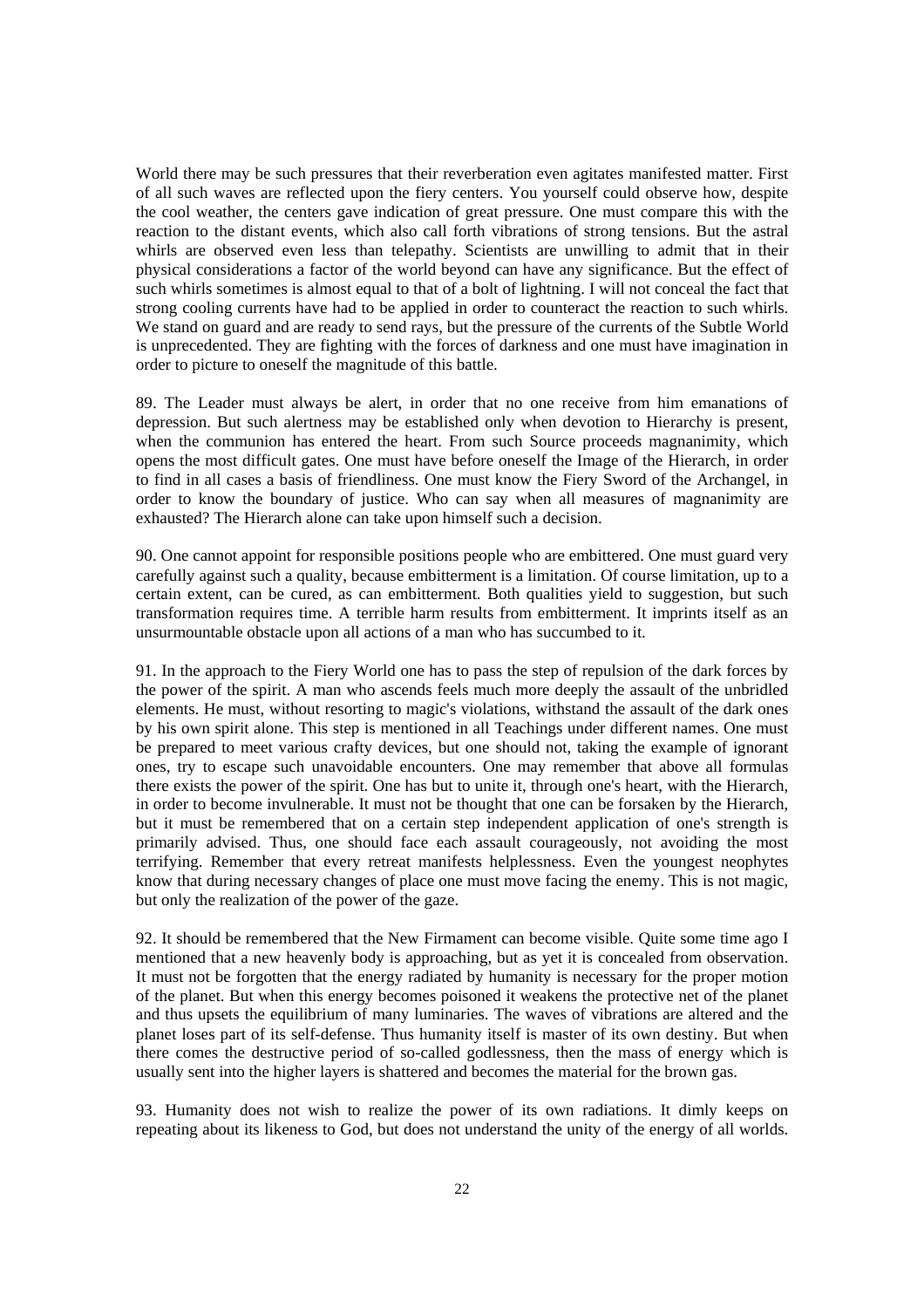The establishment of even a weak unification of energy can provide a defensive armor for the planet.

94. The heart in its full significance is a transmuter and a condenser. Often these processes happen to be so strong that human strength cannot suffice to contain and endure the tension. From antiquity has come the prayer about resigning one's spirit to God. One should understand truly this surrender of the spirit. If you feel an unbearable anguish of the heart, transfer it mentally to the Lord. Thus you may join your heart with the Inexhaustible Source-Hierarchy. Such action may be particularly needed when the tension of the entire planet is great. One must be prepared for the most diversified influences, both cosmic and human. The adherence of the heart to Hierarchy is a continuous action, but at present We are pointing out particular instances when it becomes necessary to strengthen the heart with the manifestation of Hierarchy with especial clarity of consciousness. Many will not understand how one can strengthen the heart by thought, because for them the heart is but a physical organ. But whoever has felt Our currents will understand the meaning of this bond. The World is living through such a tension that it is timely to remind about the necessity of readiness for such communions. The Fiery World must be evoked in full consciousness. In case of need one may even orally address the Lord. Upon all steps of Hierarchy there is the same transmission and communion. And how majestic is this Ladder of Immeasurable Help.

95. The rhythm of events often cannot be conceived by many, and in this I am including not only those of mankind, but also of Nature. Sudden climatic sharp variations do not attract the attention of people, but such revolts cannot be stopped by the secret police. Yet they do take place and act upon the brain. Of course We know about the life of ideas which cannot be stopped by any generation, but people do not believe in ideas!

96. The realization of Higher Forces is not taught in schools, nor given from outside, but it lives precisely in the heart, being the very cornerstone of the remembrance of life in the Subtle World. One may say-be blessed, you who have preserved in your heart the most Beautiful. The clouding of humanity comes from forgetting that which is most needed. Night is given for the upliftment of the spirit, but man has said in his ignorance that sleep is like death. It is absurd to compare a wondrous mystery with dissolution. One must reiterate from childhood on that sleep is communion with Angels. When words are unnecessary, then begins the realization through the heart.

97. Surveillance must be very vigilant, but it must not appear as a sign of mistrust. One must transform control into cooperation and reciprocal information. Measures of trust and refinement of quality must be introduced from top to bottom. Many useful measures have been condemned and destroyed only because of hatred of supervision. Of course ignorance is the cause of such lack of goalfitness. When people will become cognizant of the Subtle and Fiery Worlds, they will comprehend the infinity of relationships. In truth, who is outside of Hierarchy? Only ignoramuses or conscious deceivers can render Hierarchy unintelligible under various names. But they themselves will breathe not the freedom of Hierarchy, but will bear the brand of slavery. One must be cleansed of all covetousness and bondage. From early childhood the freedom of discipline of spirit should be emphasized. One may arouse all dignity and honor. Without honor a man cannot be honest. It should not be thought that slavery can be approved by Hierarchy. On the contrary, the Fiery World seeks not slaves but co-workers. Consider the refinement of the heart as the measure of honor. Thus let us not forget that in the most everyday life are laid the foundations of the world's grandeur.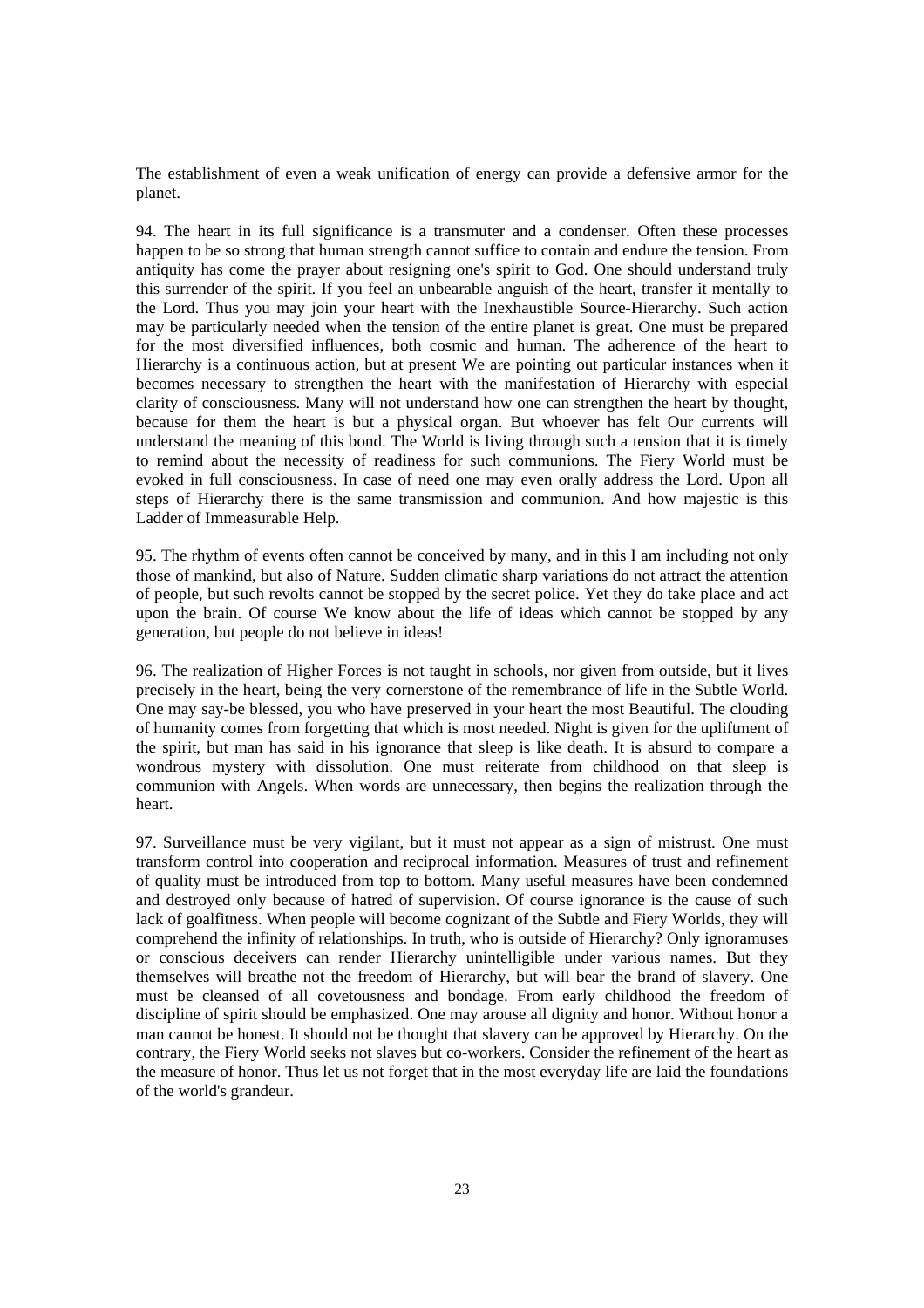98. One must manifest care about Hierarchy. Hierarchy is not despotism, but the Stronghold of Love. Only out of love is born the reverence which creates discipline. But few love the one who helps them. It means that ignorance is great.

99. If it is difficult sometimes to concentrate thought, also it is not easy sometimes to get rid of thought. However, this quality also must be attained. Physicians have noticed haunting thoughts. Such a state can be the result not only of obsession, but also of inertia of the brain centers. One must know how to set aside, as it were, a useless intrusive thought. To this end one may perform little exercises, forcing oneself to consciously put aside a thought, as if massaging the brain. Many people fail to understand at all what We are talking about, but such immobility of the brain must be routed by different tasks, so that a preceding thought in no way colors the following one. Such a coloring usually deprives the new formations of preciseness.

100. When you observe nagging thoughts, you may notice that usually they are of the most everyday nature. They may be called a product of the Earth, but in spite of their small significance, they attempt to contend with the greatest ideas. One should carefully cleanse the brain of these unbidden guests. Indeed, there is a time for everything. One may be making all progress, but it should be remembered that small worms may succeed in boring through a very strong tree. Particularly do they love to undermine the anchor of confidence. Beside mistrust, one may also admit obscuring thoughts. It is terrible to lose confidence-it is almost like the loss of communion. When suddenly, instead of communion, a mute emptiness breaks in, this is surely an abyss!

101. It is correct to remove from one's home all rotting substances. But besides decomposition of meat and water, equally harmful are decaying fruit and wilting flowers. When someone takes measures for the removal of dead flowers, one may observe that straight-knowledge removes lifeless plants not only in the name of beauty, but through knowledge of the law of the Subtle World. Since lower entities feed upon decomposition, then for lack of putrid products they are satisfied with plants. He can be commended whose spirit whispers the correct attitude toward all surroundings.

102. In contrast with confidence there is depression. Precisely distrust begets this awful viper. But trust awakens the most fiery, the most divine instincts of the spirit. Beings of the Fiery World can approach people in hours of trust, and the miracle of enthusiasm creates the most beautiful approaches. Trust must be cultivated, as otherwise people sink into inertia. Trust is straightknowledge; there can be no betrayal when we know the direction of our striving. We rejoice when approaching a man who guards the fire of trust. Many beautiful creations take place when the gates of trust are open, gates purified by Fire.

103. When cities were enumerated to you where the ritual of black magic was especially developed, it did not mean that there were no other places where it could be found. On the contrary, there are many black lodges, but some of them are devoted to evil as such, without any special rituals. But during recent times one may see a revival of the most ancient services of darkness. Among them there are very harmful ones, which can cause destruction by their very rhythm. The black lodges usually do not understand what cosmic harm they create. In their ignorance they think that they cause harm only in a desired direction, but in reality they touch whole strata of the atmosphere. Especially at present, when the fiery time is approaching and there are already evident many violations of the equilibrium, the harm of the evocations of the dark ones is particularly frightful. The ignorant act here also, by manifest destructions.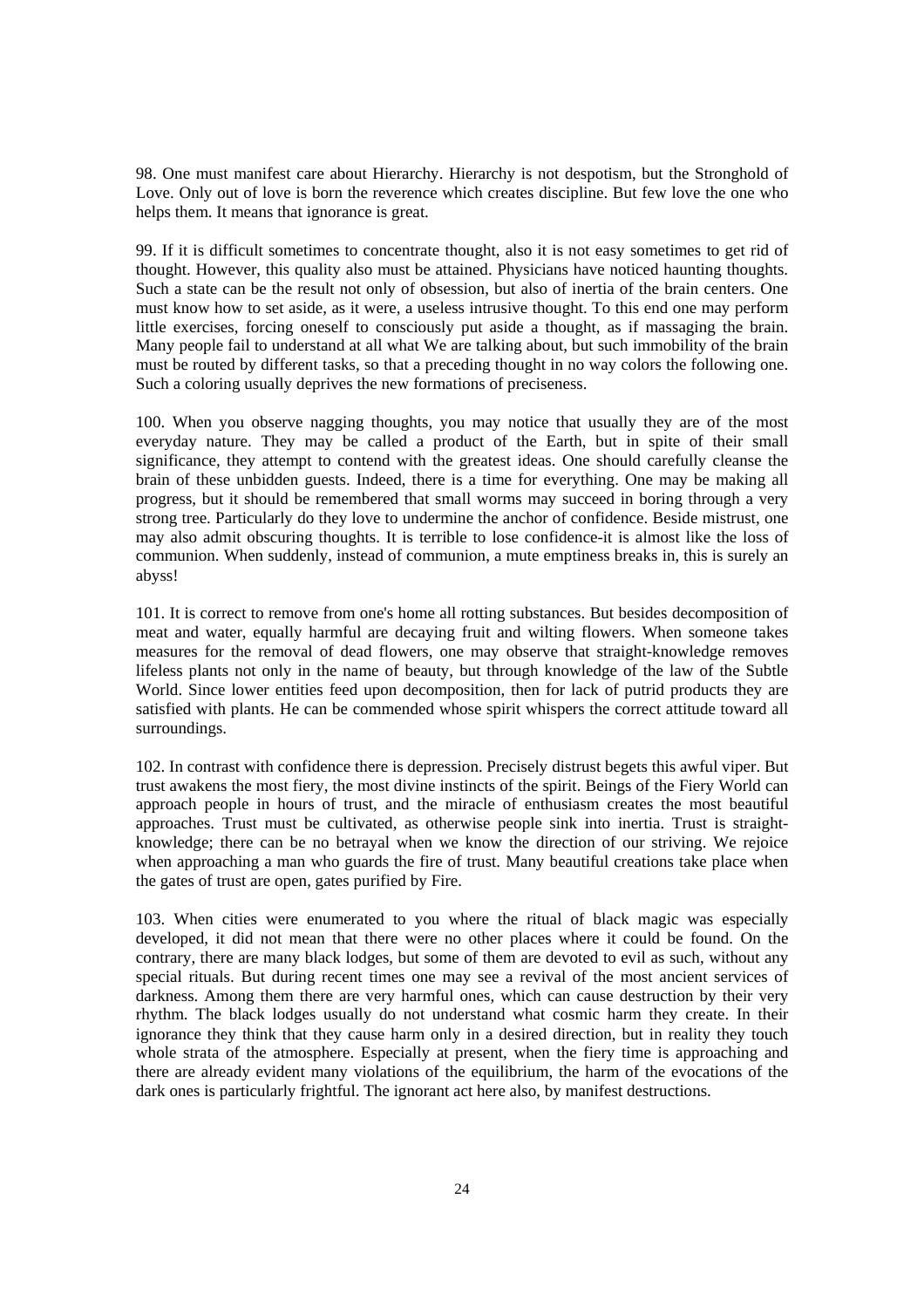104. Black lodges must be destroyed very carefully. The fact is that they do not exist as oasis only, but are infiltrated into apparently the most respectable circles. That is why it is difficult to eradicate evil. But people who consider themselves to be on the side of Light do not give sufficient aid, because they lack trust, not having developed it. One may name cases of direct betrayal which people regarded as trust, so confused are the concepts.

105. If on entering a house you noticed a viper on the host's table, what would you do? Would you think the matter over, while the snake attacked your friend, or would you decide at once to crush it? We say-save your friend from evil. Do not becloud your head with perplexity, but act for the good. One cannot put on the same scale a man and a snake. It is impossible to put on the same level the lower consciousness and the temple of consciousness. If we cease to discriminate, where will be our responsibility before the world? He is no hero who spares the snake and loses a friend. Not a hero is he who evades his duty while offering excuses. Not a hero is he who does not distinguish between the great and the small. Not a hero is he who has lost the measuring rod of the heart. The Leader knows the heart measure and the fiery solution.

106. Let us approach the most difficult, before which all former difficulties will appear as blissful moments. The most difficult is the blessing of the Fiery World. This entry is so difficult that it seems that not even our minutest cell can endure this World of ecstasy. It has been said that when all covering has fallen away and only the radiance of daring remains, then the resplendent Fire enters the Gates, there being no admittance for the body. But in order to kindle such daring, let us preserve ecstasy in the face of the most difficult. Therefore reflect, the way you would wish to imagine existence in the Fiery World. Indeed, thought creates in the Subtle World, but it is quick as lightning in the Fiery World, and transcends all earthly measures; there is the Seventh Light.

107. The Seventh Light is the most containing; therefore each earthly containment will already be a path thither, where each spirit is alight with radiance. The destruction of containment and rapture imposes the chief obstacle to rapid advancement. One must learn about the existence of the Hierarchy of Worlds which is infinite. Let children at least receive an allusion to the beauty of Infinity. At first will be uttered the word, but later will be born the concept. The manifestation of the Fiery World brings a beautiful rapture.

108. The most perfect machine can be stopped by the smallest stone; the more refined the machine the more sensitive it will be to any foreign body. Is not this very same thing true of the heart? Therefore it is essential to guard the current of the heart. When the current strives upward myriads of small sendings rush forth to impede it. Not only conscious and malicious sendings but also chaotic particles move to restrain the rising current. But if we are aware of it our consciousness will not admit the unbidden guests. In small and in great one must be on guard, so that enemies may not cut the current. Even a small distrust or regret takes away a degree of the current. Besides, there is another harm. When a contact has been established, the deviation of one degree makes also the higher current uneven. It must be understood that such a violation of currents is dangerous in many respects. All nerve centers react to these currents. Each fluctuation destroys the labor of several centers. Therefore it is necessary to regard cautiously the currents of the heart.

109. Relativity expands into Infinity-there is the same law for knowledge. No one in the Worlds can be satisfied with his knowledge. New acquisitions increase progressively the realization of lack of knowledge. The faint-hearted may become frightened before the infinitude of knowledge, but we already know the inevitability of this law, and we labor daily so as to rejoice at this infinitude.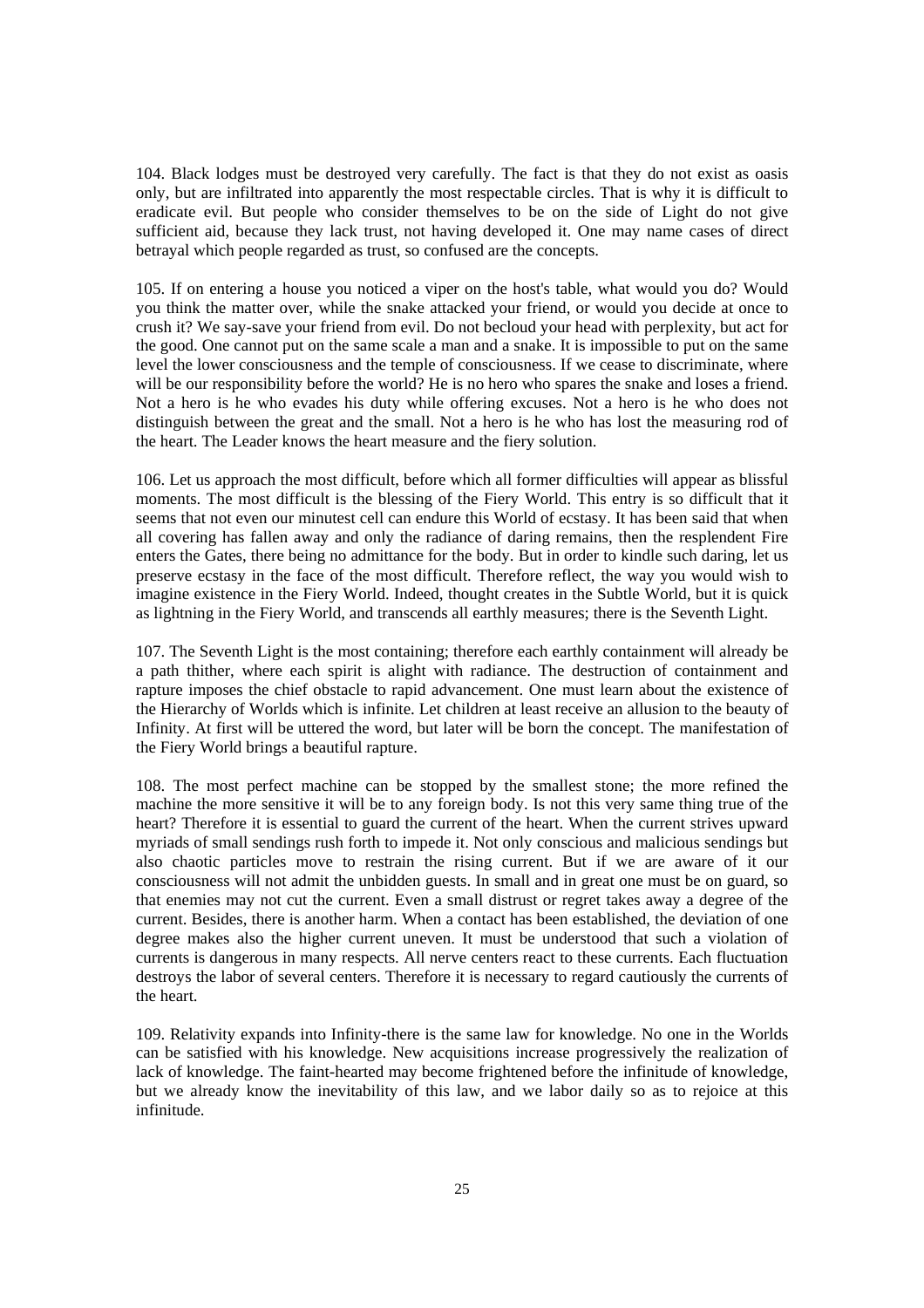110. Joy at achievement is a shield of beauty. You already know how abysses have been crossed through joy and trust. Likewise one must rejoice at the next approaching achievement. Not only courage, but precisely joy makes you invulnerable. Even great achievements have been simplified through joy and trust.

111. One can draw slight comparison between the Fiery World and the earthly. During the rare manifestations of the Beings of the Fiery World, they take all measures not to violate earthly equilibrium, and the earthly people, for their part, at the approach of such Beings take measures to protect the heart. But with all protective measures, the heart often cannot endure the fiery tension-thus the higher measures from above and below cannot join these Worlds. The rarest cases of communion can be attributed to old karma, when during earthly lives lengthy cooperations for good took place. Such cooperations are useful for eternity. The establishing of an association consolidates collaboration. When our gaze is directed into the future, each benevolent cooperation constitutes a wise action.

112. One can intensify one's will by the most mechanical expedients. Many examples and prescriptions can testify to this, but We advise to gather the strengthening of the will from Communion with Hierarchy. It may even be said that in general this is the sole means of the ascent of the spirit. Even the path of mechanics leads to the same thing, but through useless expenditures of time and effort. The communion with Hierarchy through the heart releases one from tantras and magic. Naturally, small alien hindrances can harm the communion, but let us not forget to what dangers the magician or the tantrik are exposed. But, in any case, he is not wise who dreams about his own separate will; it grows and vibrates in the Higher Treasuries. And he who is concerned as about his individual will, without the communion with the Higher Worlds, is not on the true path.

113. In order to reestablish the forgotten Hierarchy one should accept its goalfitness from all sides, from the highest to the lowest. Thus one may avoid the usual error of people who seemingly have already recognized Hierarchy but immediately repudiate it at the slightest inconvenience to them. Such violations hinder greatly the implantation of a new consciousness.

114. It has been correctly observed about the final test through fear; after irritation, doubt, temptations have been passed, there remain the horrors of the lower strata. But after the strengthening of the communion with Hierarchy these disgusting spectacles do not any more affect the hearts. One can even rejoice at the attempts to dismay one, since these are already at the final boundary.

115. If people were able to draw an account of the quality of a day, they could avoid many difficulties. Indeed, astrology is a very exact science, and it demands extremely accurate correlation. It is evident that astrological data is limited to place and time. This is quite comprehensible when we picture a plan of intersecting currents. Thus, above all possible inaccuracies of our astrological interpretations, there exists the great indicator-the heart. The two sources must be unified. Let the most exact calculations of astrology be united with the heart. The heart will tell in its own silent language where is the hardship which must be outlived, or the joy which must be utilized. But let the wisdom of the heart not be turned into superstition, and let the tablet of the astrologer not become a dried skeleton. A great number of petty circumstances vibrate in space, and only the fiery heart can understand the invisible network of causes. The Rays of the Luminaries intersect nations, races, individuals. One may recognize the immutability of the chemism of the constellations, but the analysis of such diverse confluence must be very carefully interpreted. The heart can assist, but even in straight-knowledge it is guided by Hierarchy. With justice people turn to the science of astrology, but without the fiery heart they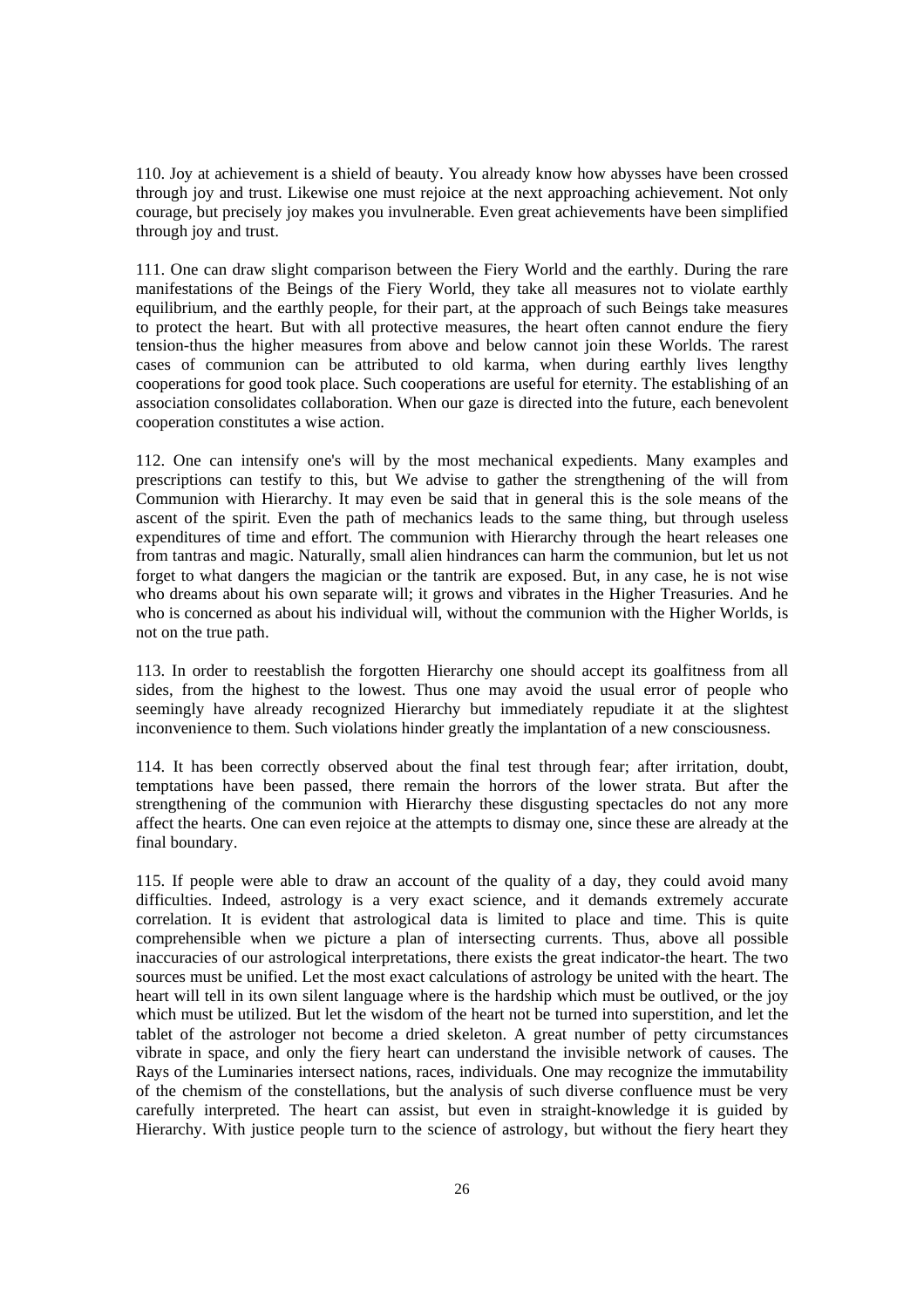may find themselves in an impassable jungle. Thus let us remember the heart, otherwise speaking, the Hierarchy.

116. Actually, the very highest magic is as naught before the face of the Fiery World. One may convince oneself that magic is able to contend with the dark forces, but Fiery Beings are unexpected even by the higher magic. You esteem St. Sergius, but did He ever admit magic? He did not even employ inner concentration, nevertheless He did have flaming visions. He admitted only work, as an exaltation of the heart. In this, He outdistanced many spiritual wayfarers. We speak about the heart, but precisely He found the strength of this source. Even terrors were allayed by Him not through conjurations but by the prayer of the heart.

117. Inner concentration is a great thing, but nothing should be limited. Infinity itself points to inexhaustible Light. One may count the contents of man's every cell and be amazed at the immeasurableness of space. Thus one should turn to the Source, which is not awed by Infinity itself. Such is the spark contained in the heart. Neither physician, nor builder, nor scholar, can dispense with the straight-knowledge of the heart.

118. Labor may be of four kinds-toil with repulsion, which leads to decomposition; unconscious toil, which does not strengthen the spirit; toil devoted and loving, which yields a good harvest; and finally, toil which is not only conscious but also consecrated under the Light of Hierarchy. The ignorant may suppose that uninterrupted communion with Hierarchy can distract one from striving for the work itself, but, on the contrary, constant communion with Hierarchy lends a higher quality to one's labor. Only the eternal Source deepens the significance of perfectionment. This flaming measure of labor must be established. The very approach to the Fiery World demands realization of earthly labor as the most proximate step. Few of the workers can discern the quality of their own work, but if the worker were to strive to Hierarchy, he would immediately advance to a higher step. The ability to establish the sacred Hierarchy in one's heart is also an inner concentration, but such action comes through toil. By not wasting time upon oneself, it is possible in the midst of labor to become linked to Hierarchy. Let the Lord live in the heart. Let Him become as inalienable as the heart itself. Let the Name of the Lord be inhaled and exhaled with each breath. Let each rhythm of labor resound with the Name of the Lord. Thus should each one who thinks about the Fiery World know how to conduct himself. Can I lie before the Lord? Can I conceal anything from the Lord? Can I contemplate treason in the presence of the Lord Himself? Thus let each reflection only strengthen and restrain one from the evil of faintheartedness and dark thoughts.

119. Know how to make use of each action around you, in order to make light in the darkness. Who, then, will not awaken when abominable roarings violate the equilibrium of the planet? One should remember whence the darkness comes creeping. At first the appearance of bandits calls forth a shout, but then man moves to protect his labor and everything beautiful connected with it. The dead remain silent, but even silence can store up energy.

120. When slavery, the shame of the World, is manifested, then one must expect a change of epoch. Can one expect the advent of Maitreya to be possible only in four hundred thousand years? Many times has confusion been caused by mere words. It is impossible to imagine the Earth submerged in darkness for another thousand of years. Just picture the progression of evil! Therefore the most fierce Armageddon can be regarded as salvation. The wise cannot but feel an anguish of the spirit.

121. The World is moulded in beautiful Principles. The expression about the renunciation of the World is correct. One cannot renounce the heavenly beauty. The whole world has been given to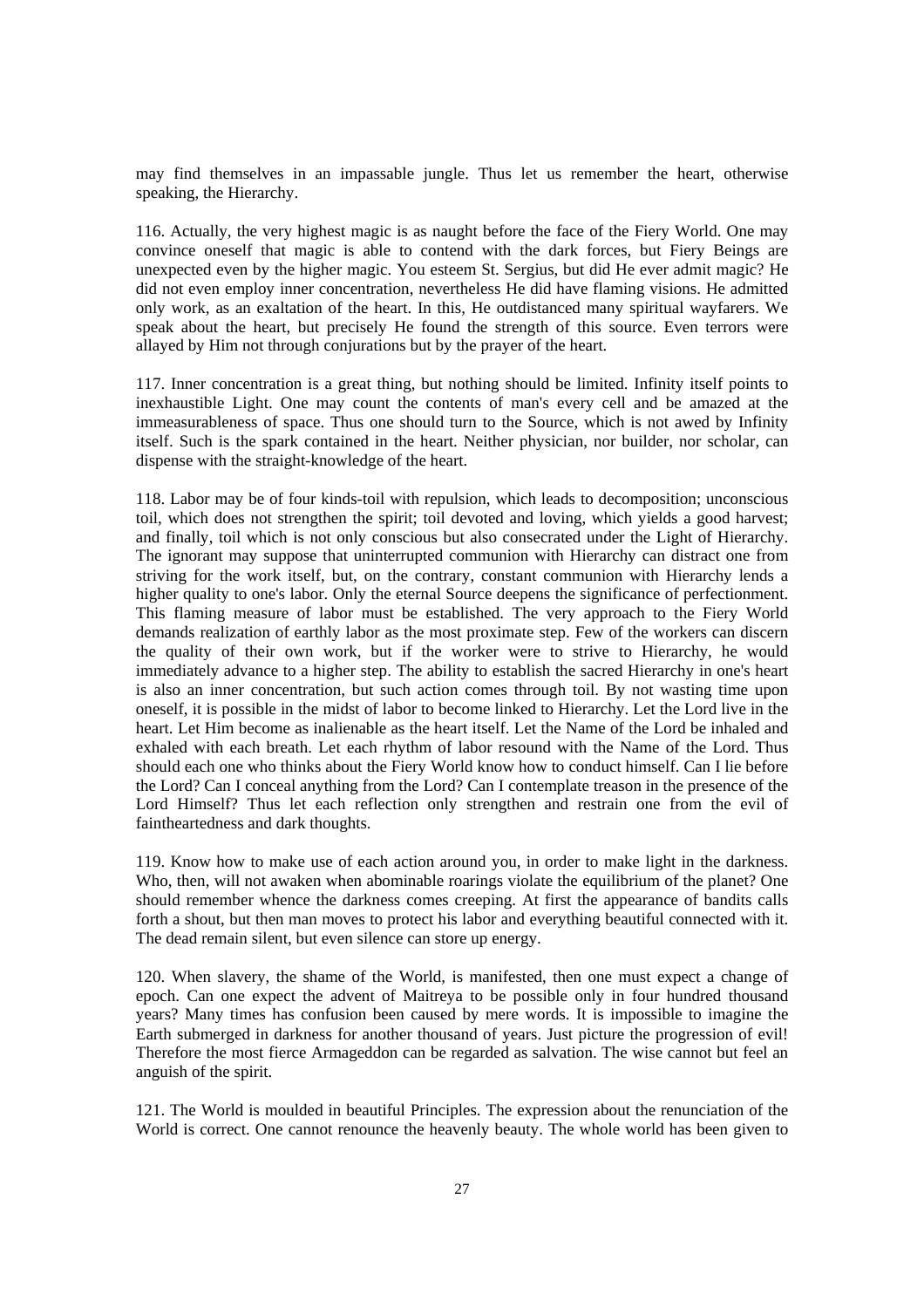man. Therefore it would be far truer to speak about the discovery of the meaning of things. When the manifestation of renunciation arises, it concerns the most perverted concepts, the most harmful actions, but it is inadmissible to misuse a beautiful concept, the World, to describe a generalization of these abominations of ignorance. Worldly matters do not have to be unworthy and shameful. Great consciousnesses have taken great pains over the World. It is unfitting to attribute to them the distortions of ignorance! In studying the foundations of the Fiery World, it is first of all necessary to have an agreement over the understanding of many concepts. Is it at all possible to call gluttony, or depravity, or theft, or betrayal, Worldly matters? They are even beneath the actions of animals. Animals know the measure of need, but if man has forgotten the measure of justice it is only because he has abandoned the World and has fallen into darkness. Whoever does not reflect more worthily about the World, is not able to distinguish right from wrong. How could he comprehend the Blessed Fire? He would shudder at the very thought of the Fiery World. Let us advise friends to gradually differentiate the World from chaos. I advise friends to begin discourses about the fiery element as the subject of forthcoming revelations.

122. The appearance of sun spots on Saturn only indicates cosmic ruptures, which are sending an unprecedented chemism to the Earth. There are many similar manifestations about which scholars even decide not to speak. The forces of space are restless; one need not think that a cataclysm will be just tomorrow, but one may realize that new chemisms are approaching the sick planet.

123. Achievement of the spirit is opposed to the forces of chaos. One may rejoice when even a sign of achievement draws near. One may rejoice when the Teacher indicates the possibility of an achievement.

124. New planetary chemisms have an enormous significance. One may picture that the chemism of Saturn is attracting a certain type of being. Who knows what penalty is being prepared for those who serve Satan? You have long known the old legend about Satan. One must note that the fury of those who serve him already reaches the point of madness. Thus, for some the spot on Saturn is just a spot, but for others it is a confirmation of the old legend. Many manifestations are related to Armageddon.

125. Many precious concepts have been perverted. When I say, "Be not too much concerned about tomorrow," this does not mean that I am advising you to be a sluggard. All thinking must be directed into the future; one should labor for the future, but one's care about the sacred future ought to be directed through Hierarchy. Then one's thought about tomorrow will assume proper consideration. Fear of the morrow is like amputation of hands and feet. Instead of flight into the future, people bind themselves with fear and stop their own movement. But without Hierarchy one can actually plunge into terror, as if sinking into a stormy ocean. Thus, the care, purified by Hierarchy, will not be an earthly one, though it will preserve action and usefulness. Besides, such consecrated usefulness is freed from any egoism. The care for the Common Welfare leads to communion with Hierarchy. Again, this judgment is not abstract ethics, but the path to the Fiery World. People in the earthly state also should select each seed which will grow into a plant for the thread of communion. It is not easy for Fiery Beings to penetrate into the earthly strata. Ought we not, while here, pierce through the carnate garments with our consciousness? There are many striving ones, but few are strengthened by the straight-knowledge drawn from Hierarchy.

126. Let us ponder to what extent obedience is merely a cooperation. The collaboration which is extended into the Highest Abodes is not a burden. To be sure, fanatics will suspect pride in such infinite striving, but the fanatic's head, in any position, touches the same great Infinity. Thus one may advise fanatics to beware of superstition. Therefore let us not be confused by such voices, and let us be strengthened upon the concept of Hierarchy as the most vital Principle.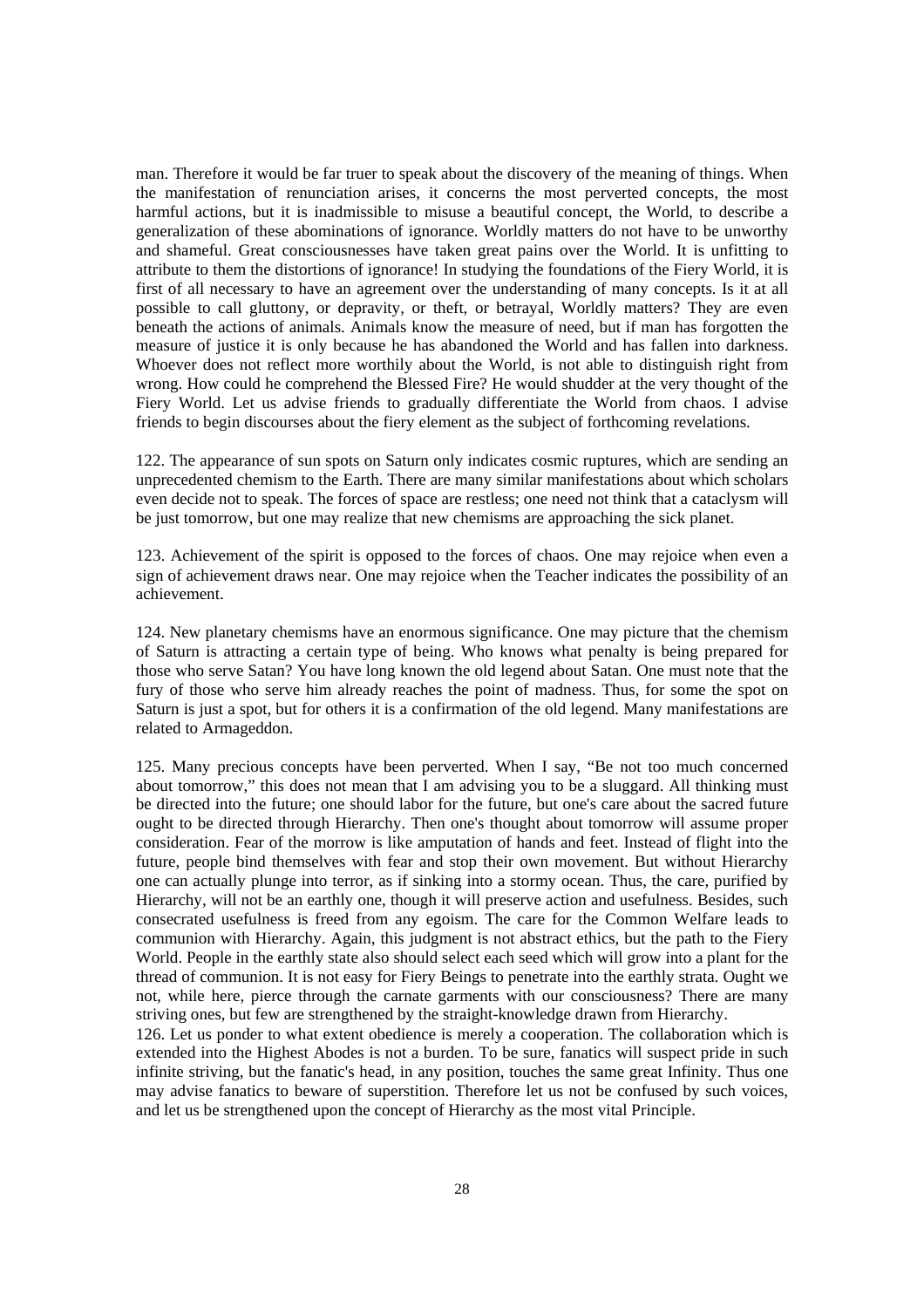127. We speak here about the Highest Principle. But just now things of the lowest order are being created in the world. Thus one can see madness of whole nations. Right now six wars are going on, but people do not see them. Right now evil is being accumulated like an explosive substance. But people do not notice the volcano. Even the wisest rulers are not terrified by these manifestations, considering that somehow all will be well.

128. A renewal of energies is required in everything. The most powerful manifestations are in need of higher currents. Schools have the task of developing in students the understanding of the unity of the elements. It has been thought that the composition of the air is the same everywhere. People have thought like this up to the present, otherwise they would have taken suitable measures. People drink water and say-it is simply water; fire is simply fire. But even fire could be investigated from the point of view of the Fiery World. Beginning with the diversity of electrical manifestations, it is possible to arrive at the luminosity of objects and animals. One can find in certain species of fishes interesting degrees of luminosity. If we begin to analyze the composition of this luminosity, we can see, besides the ordinary processes, something indescribable, especially among deep water creatures. Amidst these compressed organisms appears one of the qualities of the subtlest Fire. Thus it is possible to observe comparable data upon antipodes. Amidst rare factions of the air and amid ethereal explosions similar differentiations of Fohat are glowing. Beings of the middle strata cannot endure the pressure of the oceanic depths, just as they are not adapted to ethereal vibrations; nevertheless certain hints may be found in observations which are already taking place. With sorrow did We follow two scientists-one descending into the depths, the other striving to the heights. Both had useful problems, but neither of them had in view the study of the degree of Fire, as an element. Naturally, their attempts were inadequate. Remarkable are the depths, and the heights still more so. But the basis of striving was right. Gradually there may be found apparatus sufficiently protective, but if the problem of spatial Fire will not be dealt with, again useful possibilities will be lost. In the fiery body we observe a great deal, but only with the help of Hierarchy. But it would be extremely opportune if scientists would put before themselves the problem of the Fire of space. Even by means of hints they would arrive at the realization of the pressure of the fiery element. Our disciples sustain it by the prophylaxis of the heart, but for the crowds, hints from various sources are needed. Crowds will perish from the fiery element. Why then do they not attempt to learn about this element?

129. I do not advise middle measures. To affirm the transitory state as a completion would be contrary to evolution. When a prayer is uttered about rest with the Saints, it reveals ignorance in regard both to rest and to the Saints. You know that rest is a purely temporary state, and in addition is relative. The so-called Saints have no rest. It may be said that the expression used is a relative one, but by respite people understand a state of repose. But if people were to be told about tension in the Fiery World, only a few would comprehend such an attribute of the higher condition. When We speak about a state of continuous explosion during the highest tension, it does not strike the imagination to recognize such tension, so We say-not tension, but splendor! The path to such grandeur is through the beautiful. If man will not develop within himself an aspiration to the most beautiful, he will close his own eyes, but the Highest can neither be repeated nor imagined. The manifestation of splendor is absolutely infinite. Still, let us not hold open the middle measures of sleep and rest. I affirm that repose would not produce the manifested Universe.

130. Who will ask for an admission to a pit, as if wishing to pass through the entire thickness of the planet? The radiance of the Heavens must attract even him who is most perplexed in mind.

131. Let those who study the Teaching examine more frequently their understanding. Not only those who are just beginning, but all must pay attention to their consciousness. It is said that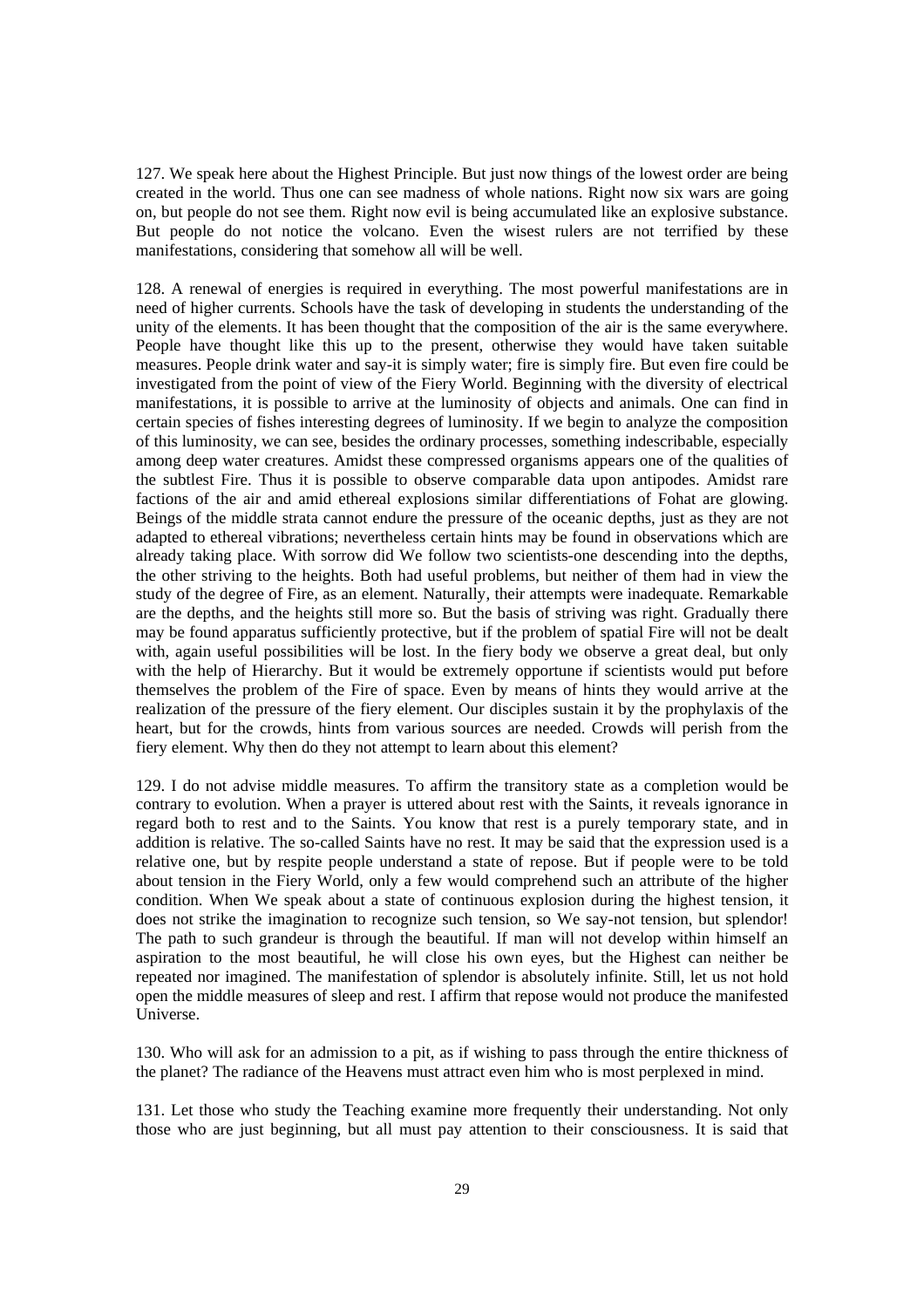consciousness has a gravitation toward involution, but this merely means that the consciousness, as a most subtle substance, must be always nurtured.

132. The mightiest Avatars do not bear upon themselves signs of earthly distinction, but they affirm themselves by manifestations of spirit-creativeness. One should not be surprised at the fact that strong spirits may not be recognized by their contemporaries. Thus it should be, because their measures relate to the future. A code of laws may be made for only one portion of the approach to any successive step of life. Consider that people cannot ever recognize that the highest attainment is in the development of the heart. Cooperation and close living together are based upon the heart. It seems this simple truth cannot be realized. Mechanization impedes the basic penetrations into the Fiery World.

133. Certain metals are easily combined, but others repel each other. One should observe these lines of good and evil. both sides create complete connected chains. But the chief impediment of government lies in the mechanical mixing of opposite principles; hence comes premature dissolution. Heart and Communion with Hierarchy will tell where would be the combinable parts. Man is in need of equilibrium of mind and heart. Cooperation is confirmation of equilibrium. The sacred number of Pythagoras is the equilibrium of Beauty. Much of this axiom has become inapplicable at the present time. It is a weighty task to speak to people about equilibrium.

134. Competition is one of the difficult concepts. Only the fiery heart understands how many measures may be placed upon the light and upon the dark side. A pure understanding of selfperfection will not evoke competition. Where the consciousness is wild and unrestricted, there competition leads to mutual destruction. Envy nests around competition. It leads to the most subtle crimes. Cooperation must bring balance to the misunderstood competition. It is not easy to fix for oneself the boundary of a reasonable competition. The word competition itself is already dangerous; in it is expressed jealousy, in other words, a corrupt devotion. Therefore, it is best wherever possible to replace the concept of competition with that of perfectionment. A great number of concepts must be revised from their contemporary connotation. It should be acknowledged that a just history of beliefs would reveal the roots of many most perverted concepts. Care should be taken that the language of the basic ideas be resounding and as clear-cut as possible. One may enrich the language with new definitions, but senseless buzzing will not bring any benefit. Each letter denotes by its sound a vibration of the centers. It is foolish to infringe uselessly upon harmony. Turn your attention to the resonance of the ancient names of places. The new places do not always produce the same useful vibration. The ancient names had a timeless significance. Often no philology can discover the root inserted by manifest powerful peoples. The more carefully, then, must we regard an inheritance which is unknown but which forces our hearts to resound.

135. One may recall a fairy tale-A thinker brought some people a wonderful curative remedy, but it was necessary to carry it in a closed casket. None of the people would consent to open this casket, because, judging by their own natures, they assumed that it was a viper or some kind of poison. Thus one may offer a most beautiful treasure, but people will take it to be poison. This is how people impelled by fears of misfortune accept a treasure. What, then, is to be done if Satan has so firmly implanted distrust.

136. Blessings to those who even once have reflected over the fact that possibilities are being given them for Service. One such thought already opens the initial Gates to the Fiery World. Whoever thinks in his pride—"Only I myself will attain," makes use of possibilities of serving his own ego. What an isolation resounds in boasting to oneself! What solitude is the prison of egoism! But it is joyful to think—"Yet I can bring to Thee, Lord!" There are no limits to such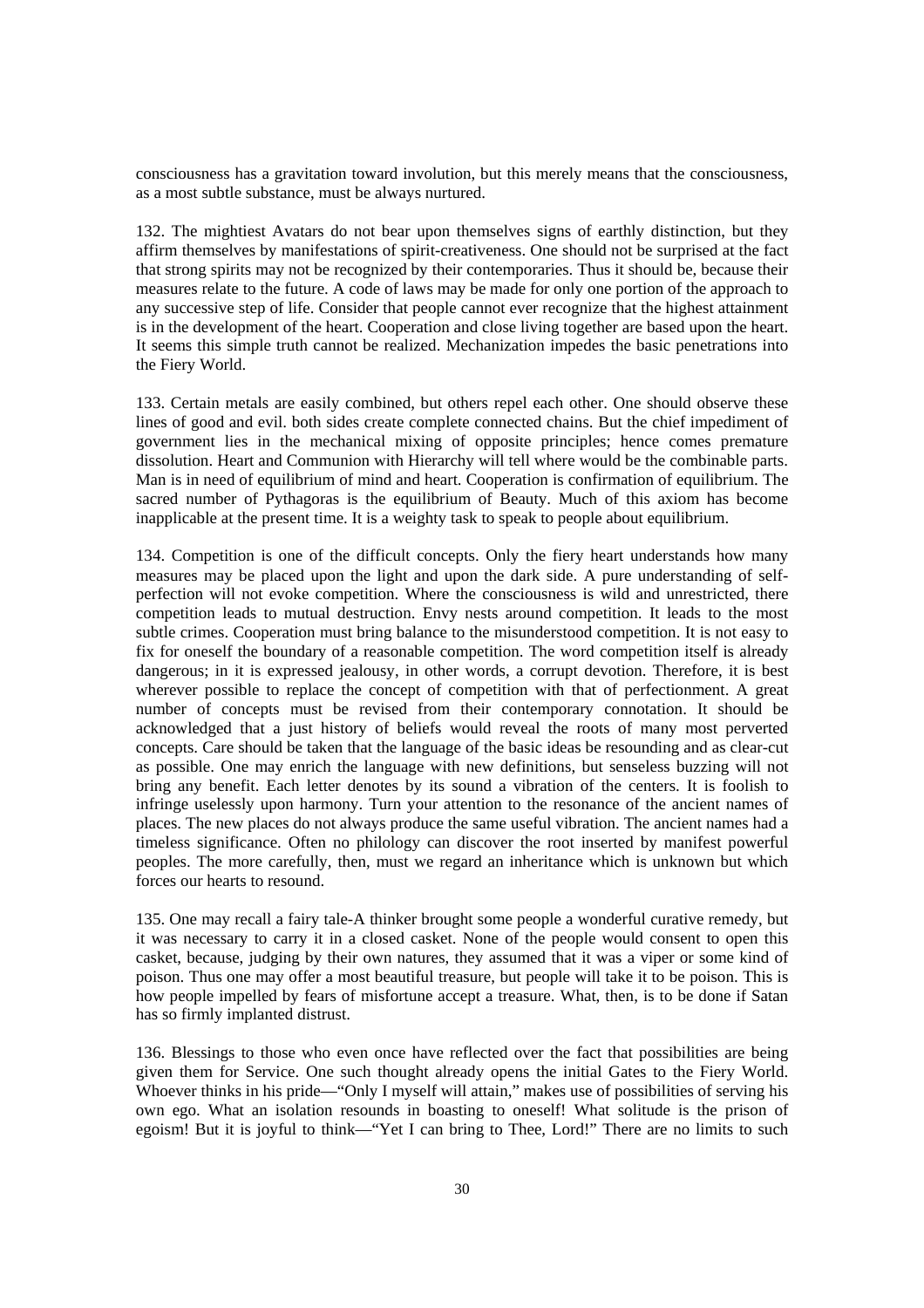heart offerings! Is not the heart being exalted in trying to find the treasure of the offerings? The subtlest thoughts surround such supplications. Of course, the offering of the heart is really a prayer. It opens many gates. Not the consciousness of one's merits, but the offering of oneself in all entirely, helps one to pass over the threshold. When the gift is complete it leads past all frightening manifestations. One may say to the dwellers on the thresholds—"I've no time to gaze at you!" Thus, the offering brings ease.

137. Actually it is inadmissible to try to alter Karma willfully or forcibly. The Lords of Karma add each violence to the chalice of condemnation, but They can lighten Karma where perfectionment and offerings are without end. Thus do we lighten the paths to the Fiery World, when we are willing to do the best possible. It is not for us to measure what is best, but the heart's desire leads to the radiance of the gates. Restrain each thought about self, but permit the heart to lead along the shortest path. The heart has been given as the focal magnet to the Fiery World. Not without reason do many hearts grieve, both on the Earth and in the Subtle World. Of course the nature of the heart is fiery, and it sorrows at all obstacles which prevent its return to its native land.

138. It is correct to refrain from spiritualism. The dark ones have chosen this path for the penetration and sowings of evil. It is possible to think with purity about everything, but a clouded consciousness finds in everything the path to obscuration. Especially at present it is necessary to avoid any obscure channels. One must go toward the Light with all striving. I assure you that it is necessary now to be strengthened in heart, for the time is full of poison.

139. Who will keep silent when blasphemies are uttered? Each living heart says, "We are not with you, blasphemers! The disease of blasphemy is very dangerous. But no justification is to be found in the fact that this is a disease, as this ailment is very disgraceful. When the heart is alive it will oppose in every way the infection of blasphemy. One can call to mind heroic oppositions even on the part of children, when their hearts were pure.

Be blessed, you who take a stand against blasphemy!

140. It is necessary not only to recognize that there is no void, but also to understand the surrounding life. The understanding of life as intertwined and mutually nourishing brings realization of the omnipresence of psychic energy. On the very smallest examples, in incomplete micro-organisms, one may study that which is strikingly all-saturating. Varied currents, rays, and chemisms pass through masses of beings, but psychic energy not only does not retard them, but transmits them farther. When we speak of the most pure air, even about the purest Prana, we nevertheless presuppose all-containment, and in this containment various tensions. Picturing such physical saturation will aid the realization of Higher Worlds. Actually, everything is alive, and everything manifests the same energy. In this primitive position rests also the possibility of transmutation of everything existing. Death becomes a transposition and life becomes unavoidable cooperation. The very approach to the Fiery World is application of conformable qualities. It is sad to see how people limit themselves and try to destroy the universe. Perhaps overproduction, competition, and distortion of the meaning of life will bring humanity into a blind alley, and then it will be obliged to stop and think. Because, by setting aside all limitations the recognition of the Higher Worlds will come along. Calling to the Fiery World, we must have recourse to comparison with micro-organisms, and thus impel people to think about a saturation with the uninterrupted life. Indeed it is easier to think with the heart, above all micro-organisms. It is necessary to summon to such a solution.

141. It may be observed how furiously people are now objecting to the concept of Leader, and at the same time they are ardently awaiting him. It is instructive to observe the disunity of the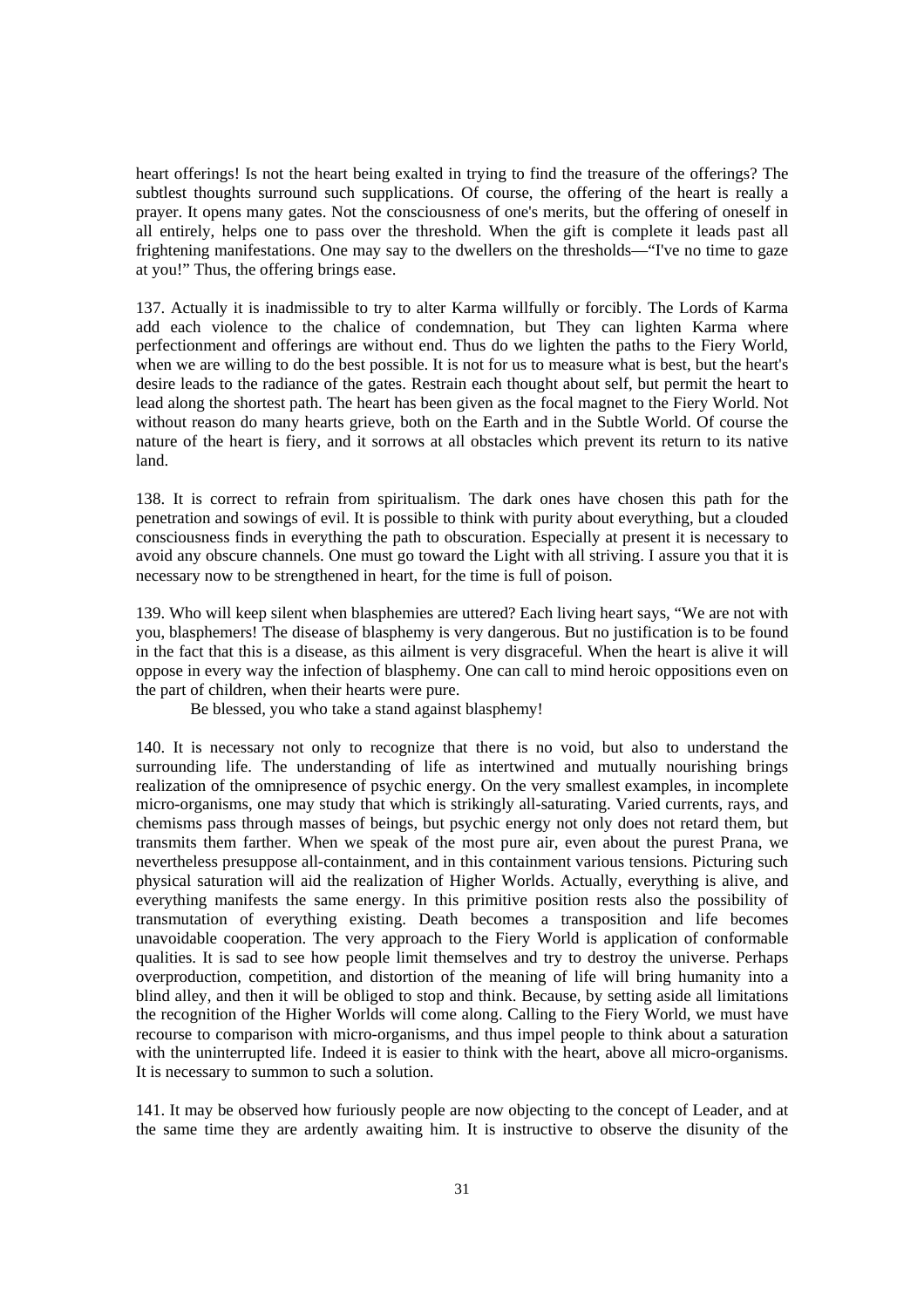processes of brain and heart. The brain follows the conventional thinking and repeats sing-song formulas. But the heart, even though it be weak and unbalanced, preserves grains of Truth. Where the brain finds strength in negation, the heart, though timid, still is atremor with joy at the nearness of the manifestation of a solution. People who raise objections against a constructive move usually have nothing to propose in its stead. Indeed, such objectors are among the first to follow a Leader. They will whisper about disagreement, but willingly and precisely will they carry out a Command. Not because of their slavish nature will they accept Hierarchy, but due to the labor of their hearts. This means that in a moment of danger it is necessary to maintain equilibrium around a strong authority. Therefore let the Leader not be confused by these phantom voices.

142. Why so many tests, if the heart can create spiritual transformation? The answer is simple-the heart has been neglected and not applied to life. Thus many people must improve their consciousnesses in trial. When you hire servants, you either test them by designating a task, or you trust them after looking into their eyes. Thus, too, the heart can flash out convincingly in a glance. But reason may compare the eyes to pewter cups. Thus, at each possibility, advise the way of the radiance of the eyes.

143. What is love of good? It must be understood that it not only includes the performance of good deeds, but also the ability to be enraptured by good. The latter condition is usually not assimilated, and remains misunderstood; it must be inculcated and cultivated in people. Only delight in good produces warmth of the heart. The manifestation of love of good reveals a multitude of details of good which are touching in their essence. Many useful comparisons may be overlooked which can refine the heart. Such refining will guard against inflicting of an offense. Each offender has already closed the Fiery Gates; he has made an attempt against human dignity, and thus, first of all, has belittled himself. When I spoke about the Fiery World, then love and good was naturally to be understood as a firm foundation for ascent. And how beautiful it is to be able to distinguish the petals of the Lotus of Good! And We rejoice at each manifestation of such joy. Surely such joy about Good is pure! Thus, let each one who dreams about the Fiery World first of all supply himself with love of good.

 So tense are the times, that I will issue an Indication-Let each offender blame himself, as We will not protect him. There are enough complications. We must justly measure out energy. Let each one ask his own heart-Where is the boundary of offense? It is inadmissible to misuse forces in mutual injuries.

144. Conformity of the qualities of consciousness creates the possibility of entry into the Fiery World. Thus, side by side with love of good must be aversion to evil. Love of good alone, without aversion to evil is a highly active quality, it is the touchstone against evil. The mind cannot sufficiently well discern evil. A great many reasonings may be found in which a viper is concealed. But the heart feeling of repulsion to evil does not err. The nerve centers revolt against contact with the dark principle. It is impossible not to notice this heart sign, and then is created the resistance to evil. One may observe how the heart current immediately strengthens the armor of radiation. One may say to such a warrior-Verily, brother, you have armed yourself. Or, as one hermit compared himself to a dog sensing a wild beast-Though the eye see not, nor the ear hear, yet the heart has already sensed and armed itself, for evil is not endurable for the pure heart. Evil can adorn itself with many garments, but no mask will deceive a vigilant heart. So let us study the qualities needed for the Fiery World.

145. Sometimes you see yourself in an exact replica, as if alive before you. Such a vision demonstrates that the eye is only an accommodation, and that sight is in the nerve center. Such a tension of the center can be also regarded as a fiery quality. In the Fiery World there is vision of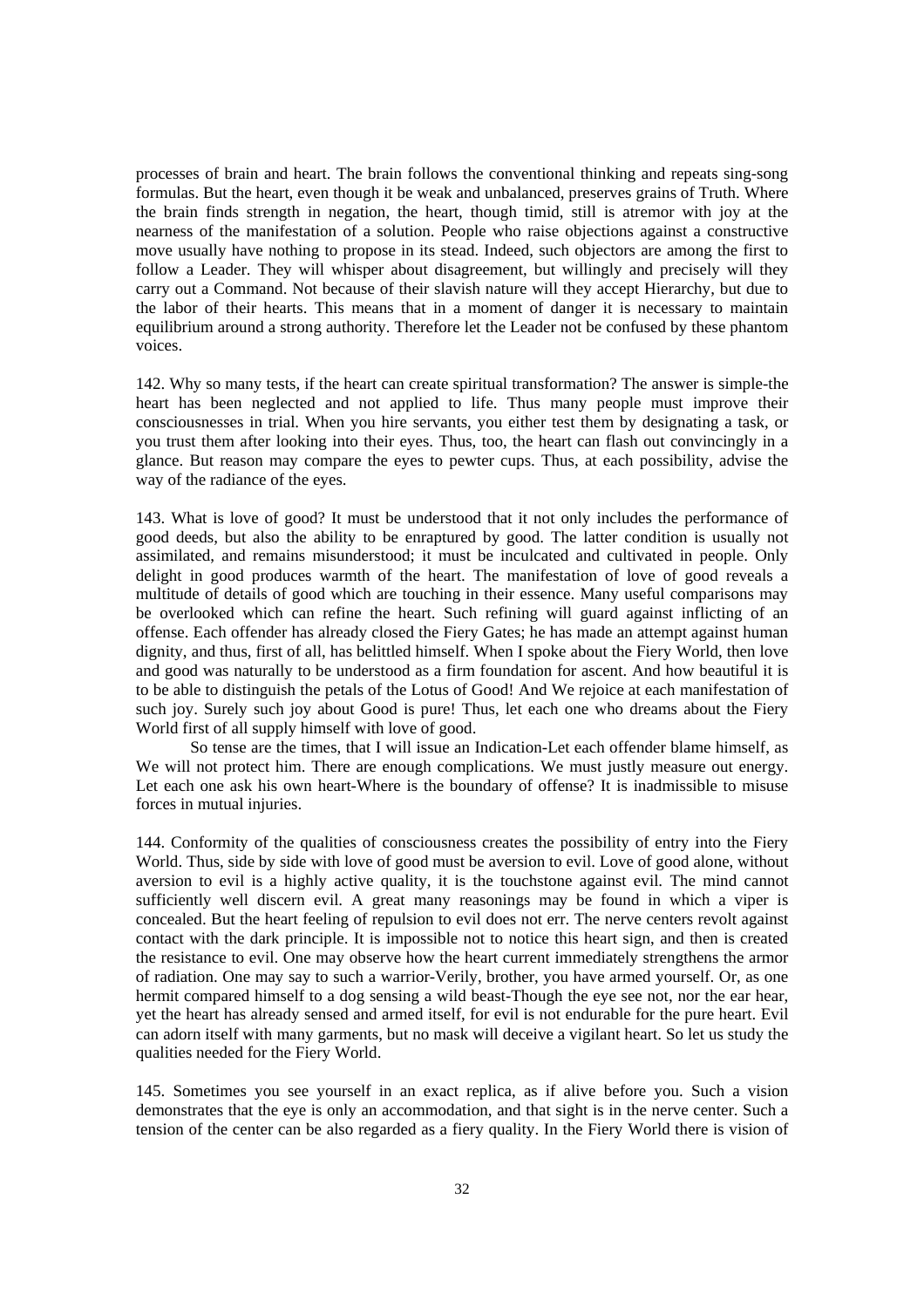the spirit, which is not in need of ocular adaptations. It is easier to become possessor of the fiery eye if already in the earthly state one has been able to have flashes of such spiritual insight.

146. Fulfillment of wishes takes place much more often than is thought. But one must acknowledge such fulfillment. One must perceive the very beginning of such movement. There are many cases when people rudely cut short the beginnings of the fulfillment of the desire. Also in this regard one may advise to avoid irritation and doubt. As clouds conceal the sun, so does irritation sever the conduit of the heart.

147. In any object there are to be found side by side perfect parts and chaotic particles. It is possible to call to action either the perfect or the chaotic portions of each thing. Outside of magic invocations, against which We have spoken more than once, every man, by means of heart energy, performs continual evocations. When a man thinks about the inconvenience of an object it actually becomes inconvenient. When a man thinks about a beautiful object its perfect particles begin to act. Ignorant people attribute such a manifestation to auto-suggestion, but those who know the nature of things understand this as magnetism of thought. Of course, it is manifested in various degrees, but always it can be observed that the object is, as it were, animated through human thought. Man has but to realize this natural force to apply it beneficially in all circumstances of life. Thus, known Yogis often advise their disciples to talk to objects. Words are ships of thought. Thus, as long as we do not learn how to deal with objects, we shall not grasp the power of thought for the Fiery World. Consider it fortunate that also in the earthly thought it is possible to become accustomed to the proper treatment of objects.

 Is it not beautiful that even the most ungifted people can summon the beautiful particles, and can arrest the flow of the chaotic ones? It may be understood that our senses also become sharpened upon recognition of life in everything existing, the life in which we participate.

148. Mementos easily take on the significance of talismans. Also memorial days affirm a useful rhythm. It may be understood that mementos awaken tides of love, and bring a purification of the aura.

149. Forgetful about everything, man forgets his own destiny. Not without foundation is the legend mentioning the animal state. Many examples have been given to man in order to warn him in good time, but never before have there been so many animal-like people. And the external covering merely reveals the inner ulcer. The Teaching calls upon people to help themselves and to respect their own nature. But the deepest, darkest ulcer is considered fitting for those who trust Satan. It is difficult to imagine how many people are addicted to Satanic rituals! Entire schools are busy spreading such harmful principles. Much already has been told to you about terrors, but when I see new transgressions, I cannot but warn you once more. Be not surprised at dizziness and headaches; each particle of your energy is tensed and on guard, for it is necessary to protect you from many projectiles. Unprecedented necromancy is being applied by the dark ones, in order to summon the very lowest spirits; for they are indifferent to consequences, they wish to be strengthened for just one hour. But a counter-blow is naturally drawing near.

150. One must distinguish precisely with whom one can work, but if a choice of co-workers has been made one should not remind them about the past. Who knows what may have happened in the past! Usually people are obscured in the snares of the past. Indeed, it completely prevents one's being turned wholly toward the future. And what small earthly stones of the past prevent one's proceeding rapidly on the path! But one should become accustomed to the hurried path, no other exists. A great number of unfortunates and sufferers are counting the moments, waiting for help. Indeed, ought we not hasten?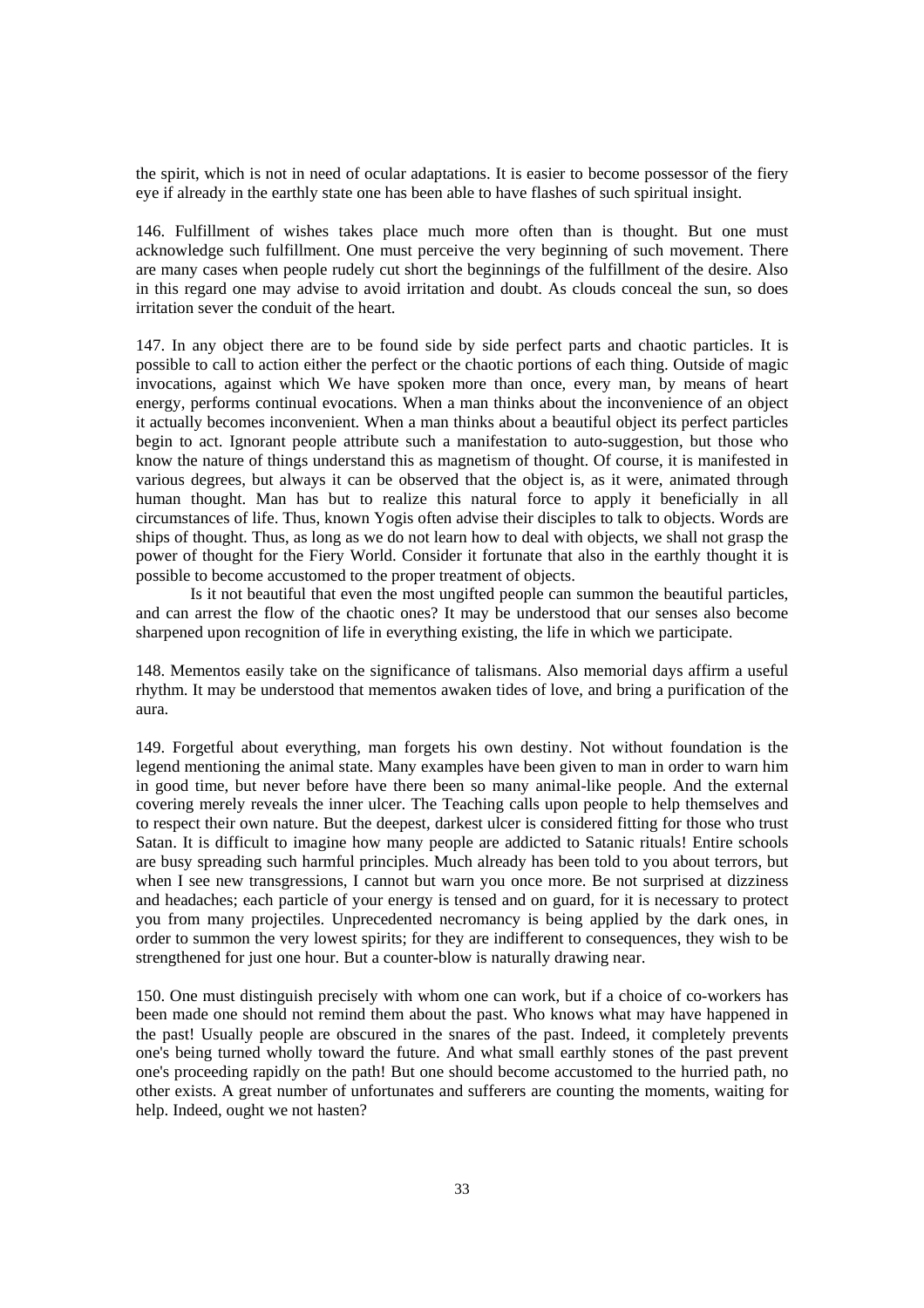151. One should strictly distinguish between a contradiction and a particular manner of work. If a left-handed person can create with the left hand, the significance of his attainment will not be contradictory to right-handed work. But people are hampered by the conventionalities of measures; even at present they cannot comprehend wherein lies the value of labor, and each unusual method immediately arouses suspicion. What a nasty quality is suspiciousness; it has nothing in common with the Fiery World! The approach of suspiciousness makes man worse than an animal, for the latter retains his instincts whereas suspicion corrodes all the senses. Indeed, it is a survival from the darkest past. Fortunately it is subject to cure by suggestion, but one should not neglect such an infection.

152. One must grow to love the path of the Fiery World. No striving is of assistance if it is not protected by love. Precisely the fire of love, in its chemism, is closest of all to the Fiery World. Thus, even in difficult days let us generate the currents of love. Rarely do people understand that love is actually a fiery principle. Usually people suppress the most salutary qualities of love. Precisely by these qualities does man most easily overcome the manifestations of darkness. Let us not cite examples, but merely emphasize the healing power of love. People especially respond to healing power. They dream about the elixir of life, but beyond a life on Earth their poor imagination can suggest nothing. Thus, let us not forget that imagination is a quality of the Fiery World.

153. It is possible to note only a temporary absentation but also other related manifestations. For example, a man goes to sleep with a definite thought and awakens with its continuation on the next word. This means that his spirit has been absent on a completely different plane, and then again has joined his earthly consciousness to the definite word. This means that in the Subtle World a completely different plane of consciousness is used. Thus it must be. But when people preserve also there the earthly consciousness, then such clumsy thinking will be even harmful.

 Imagine a man coming out of a dark and stifling room into a beautiful garden. If such a sharp change does not renew his thinking, he shows himself to be highly insensitive. Such personalities are to be found among soulless people. But how incongruous are they amid beautiful uplifting surroundings, just like a filthy blot! But even earthly filth is not easy to remove: therefore We are anxious to project the consciousness through the Subtle World into the Fiery. Often such striving is not in accord with one's forces, yet even at worst it advances one in the spheres of the Subtle World. However, shopkeepers overcharge a great deal so that they may receive at least something. Not a great consolation! In order to advance somewhat in the Subtle World, let the consciousness be drawn into a most Beautiful Garden. This is Our Commandwithout small measures.

154. You have read that for communion with Higher Forces the ancients covered the head with a mantle, and, as told, this fabric was of wool and red in color. Also you may have heard about the stopping of the ears with red cotton. All such mechanical means had their significance, they served as a guard for radiations, and they condensed energy. But let us not resort to the expedient of mechanistic methods where there lies the utmost significance for the future, in the direct union with Hierarchy. Only the heart, covered with nothing but life, links us with the Higher Forces. The fabric of love is a most sacred one.

155. Does a man know when he performs his best action? What person can tell which of his words has had the most influence? What person can tell which of his thoughts has reached the highest spheres? No one knows this about himself. Perhaps such knowledge would cut short the striving for development, for it might stir up pride. Thought sometimes actually reaches the Higher Spheres, and, as a dew-drop, remains near the Altar. But one's own evaluation of such thought by earthly measure is impossible. People too often dismiss in disdain those thoughts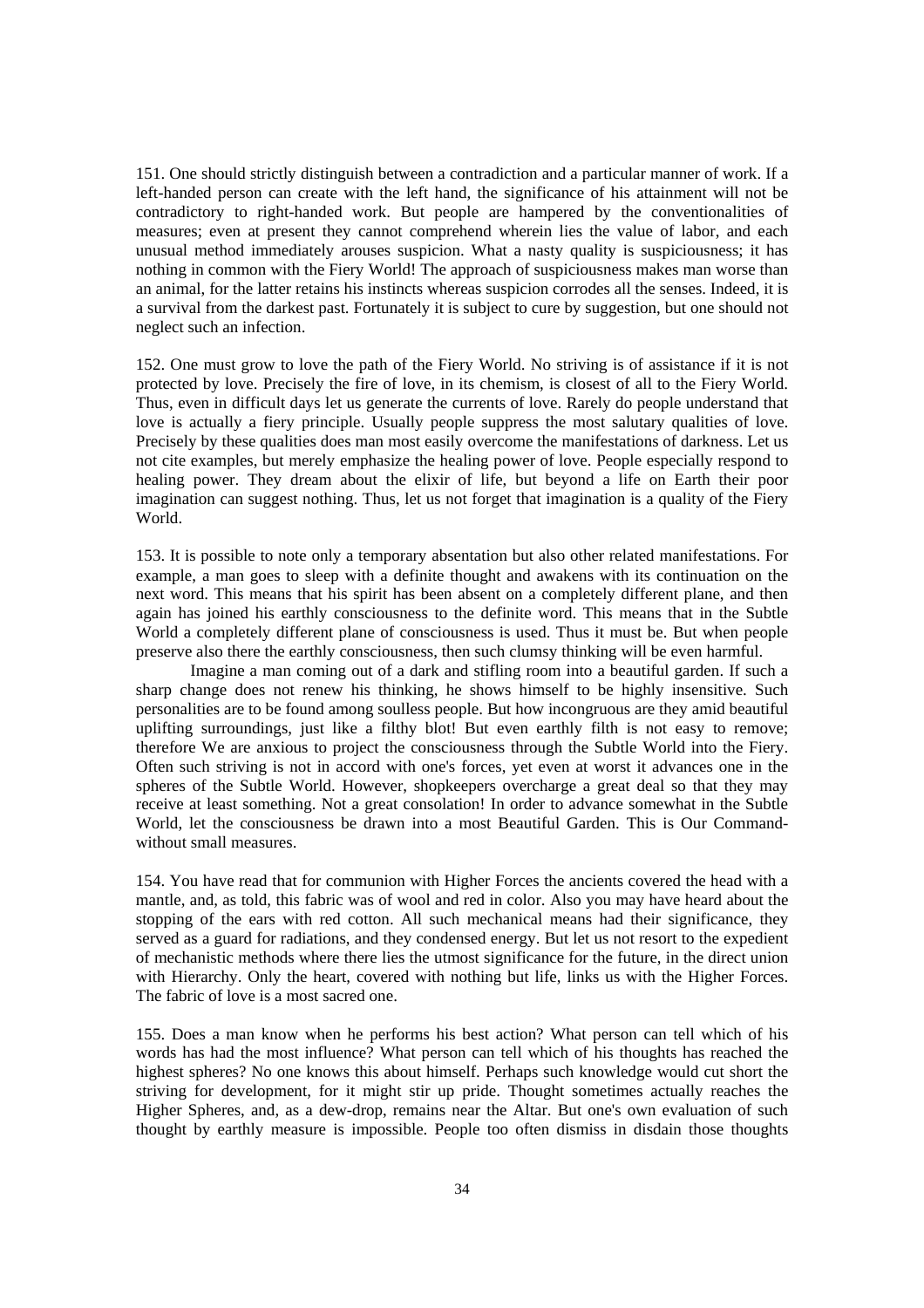which bring joy to the Highest Hearts. Thus, let us send out the best thoughts into the space. We need not adorn ourselves by the consciousness of our flights. Let them, as everyday nourishment, strengthen the heart for the perception of the Fiery World.

156. What is hypochondria? Many confuse it with auto-suggestion, but the latter is only an effect of the former. Hypochondria in its essence is very infectious and destructive. It can be defined physiologically as the dissolution of heart energy. Such a process interrupts the protective work of the nerve centers. The enemy's entrance into the stronghold is not a matter of auto-suggestion, but far worse; the defenders of the stronghold, instead of resisting, open the gates to the enemy. It is difficult to cure, for hypochondria is not always subject to suggestion. The process of dissolution cannot be replaced by suggestion. It is necessary to heal the wounded nerve tissue. Here strength can be built up only by nerve exercise. Consequently, hypochondriac people must be confronted with the most unexpected, in order to produce the most acute reactions and to create an indirect tension of the nerve tissue. Such tension is like gymnastics for the nerve centers. Rest and disuse of the nerve centers is not always beneficial, notwithstanding the usual counsel of ordinary physicians. On the contrary, the ancient wisdom says, "You are afraid, therefore you will be doubly frightened." "You have ceased being afraid, consequently you can behold the Fiery Gates." Hypochondria must not be confused with doubt. True, these two are sisters, whose mother is ignorance. Hypochondria is a certain established mode of thinking, whereas doubt is a dark obstacle. It is difficult to say which of the vipers is the more harmful. One should free oneself from hypochondria as from an obstruction before the Fiery World. Many things are erroneously thought to be synonymous. Ponder over them, over different facets of definition. Who knows which of these will open the broadest vista in realization of cause and effect?

157. Certainly, cruelty must be eradicated; not only cruelty of actions but also cruelty of thoughts. The latter is worse than any action. It is imperative that the State take measures to prevent the inceptions of cruelty in infancy. Humanity must be purified of the most inhuman, dull and malicious darkness of low thinking, as of leprosy. Children are not cruel until they see the first cruel action, which reveals the current of dark chaos. Only a few are prepared to oppose the current of darkness. Such accumulation of consciousness is rare. One cannot presuppose such attainment in everyone; on the contrary, one should take measures befitting a lower step. Likewise, let us not repeat in a moribund manner the great Commandment, "Thou shalt not kill!" But let us ponder where is the greater killing, in the hand, in the word, or in the thought? One should reflect that the thought of people is ever ready for murder.

158. You yourself know that the most sure path is the path of altruism. Let us recall the dangers we have escaped through magnanimity. Perhaps we do not even know the limits and dimensions of such dangers. But the heart bears testimony that precisely good-will did help in the most difficult hours.

159. Correct is the comparison of the quality of the substance of thoughts to that of gases. Each gas, besides its already disclosed qualities, has many others which lend themselves to investigation by physical apparatus. No one dares to affirm that the effect of a gas has already disappeared, it can only be said that our apparatus no longer registers the effects of the gases. But to what extent a gas transmutes the space into which it penetrates, and how much influence it has on human beings, no one can say. Likewise, the limits of the field of expansion of thought absolutely cannot be defined. Similarly, no one can determine physically to what extent thought can influence life. It is amazing how the life of strongly hated persons sometimes is not subject, as it were, to danger. There are many reasons for this. Perhaps this person is needed for the Karma of an entire country. Perhaps the thought is not strong, and unrhythmic. And finally,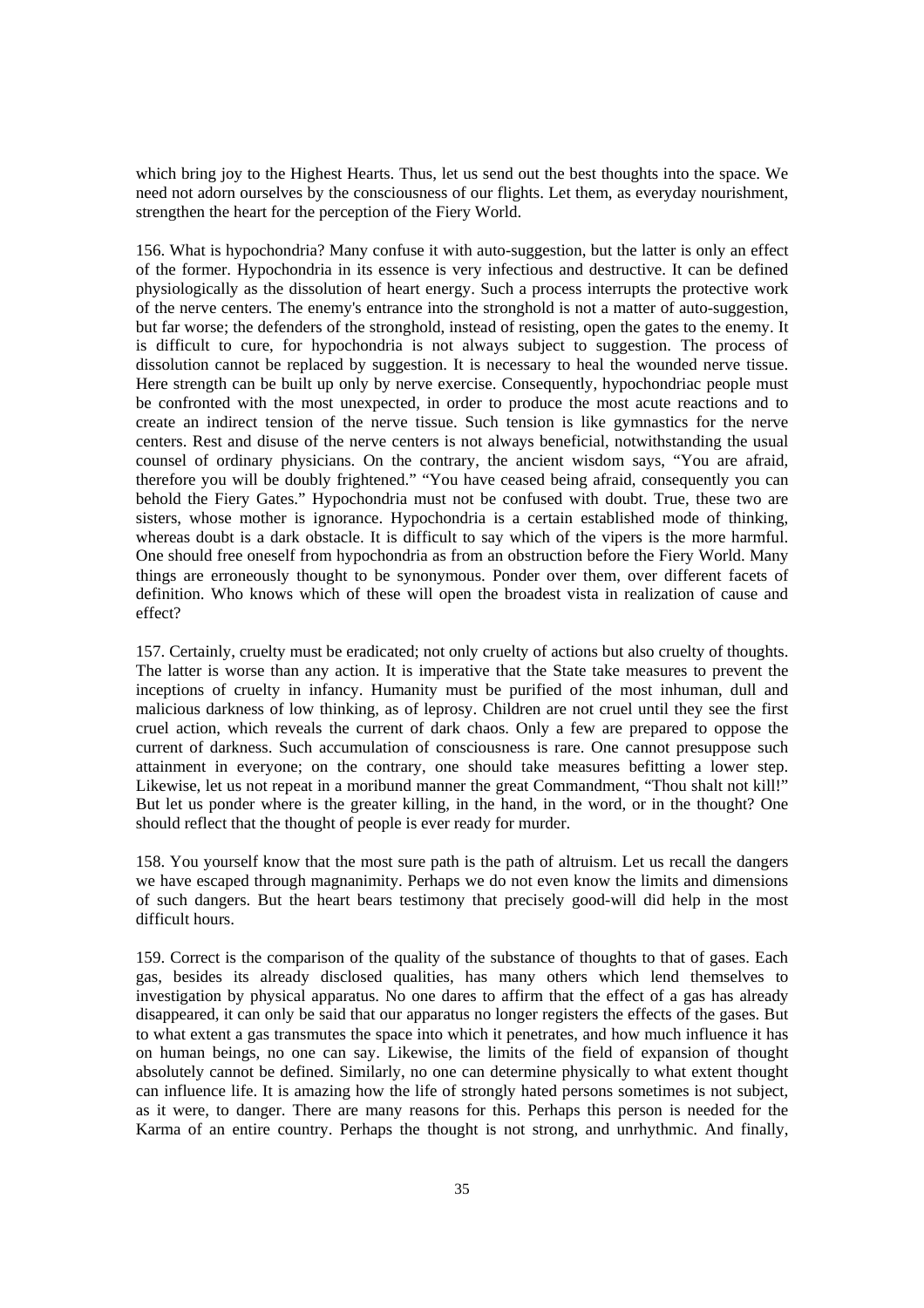perhaps the accumulation of thought will begin to act not immediately, but tomorrow. Earthly measures are in this case also relative. Especially is the thought weakened by the lack of understanding of Karma. Many efforts are needed in order for man to keep in mind the beautiful law of cause and effect. One advice may be given-nowhere to yield to the counsels of malice.

160. One may apprehend through many examples how wisely are distributed the Hierarchic forces of advancement. You yourselves see how a Worker, revered by you, remained in the Ashram because His spiritual forces were ablaze near the hearth of accumulations. Only the ignorant think that from earthly consideration alone He did not come out into the field of battle. Everyone who has any conception of spiritual forces will agree that only their conscious application will be wise. Thus, let us realize goal-fitness; it is needed immeasurably on the path to the Fiery World.

161. Reverence of the Teacher is a remedy against all ailments. When very ill, turn to the Lord.

162. You find it difficult to translate the phrase—"he became completely imbued with." You are right, in languages far removed from Sanskrit it is not easy to find certain definitions, particularly relating to the Higher World. One may have to express it as—"he became aflame" or even "he took fire," in order not to abase the concept of exaltation. Many misunderstandings are included among the definitives. Expressions which are striving on high suffer especially; only people who so strive themselves can use them, but there are not many of these. Therefore languages begin to rotate around petty concepts; they improve in mechanical expressions, but it is not even considered necessary to find the consonance of Higher Worlds. Turn your attention to newly coined words. Through them is it not possible to estimate the level of consciousness! But one should also honor the Higher Worlds with exquisite expressions, so that the Fiery World could also be glorified in earthly sound. Thus let us reiterate, in order that youth may find time to advance the thinking upward. From the quality of the thinking is born the word.

163. One should not be distressed in carrying out the Indications of Hierarchy. Many fruits become bitter from vexation. In many things it is necessary to draw close to higher understanding. For example, one should conquer the feeling of distance. Certainly it does not exist for the spirit, and if we shift our consciousness into the spiritual sphere then our feeling also will shift correspondingly. In other words, it will become broadened. And in addition, communion with Hierarchy gives, as it were, a new musical key to all our actions. Thus let us be closer, still closer, so that no viper may creep in.

164. Observe how people are to be distinguished in thought and in action. People should be judged by their works, but it must be borne in mind that only conformity of thinking, word and action is of assistance at the approach to the Fiery World. One must penetrate thither through all the poisonous gases. So many consciousnesses must be brought together in order to avoid deviation from the path. Many voices will call and many forbiddings will resound, but one should not look back. One should know one direction, and know not to change the destined. Thus, let us apply the same law throughout life. Whoever thinks it possible to act differently is mistaken; both in the great and the small there is one law, one rhythm. Thus let us proceed, without vexation.

165. Vexation is the plague of the World. It reacts upon the liver, and engenders certain bacilli which spread in a highly contagious action. The Emperor Akbar, upon sensing vexation in someone, would summon musicians so that a new rhythm would break up the infection. This action, even though physical, brought beneficial results.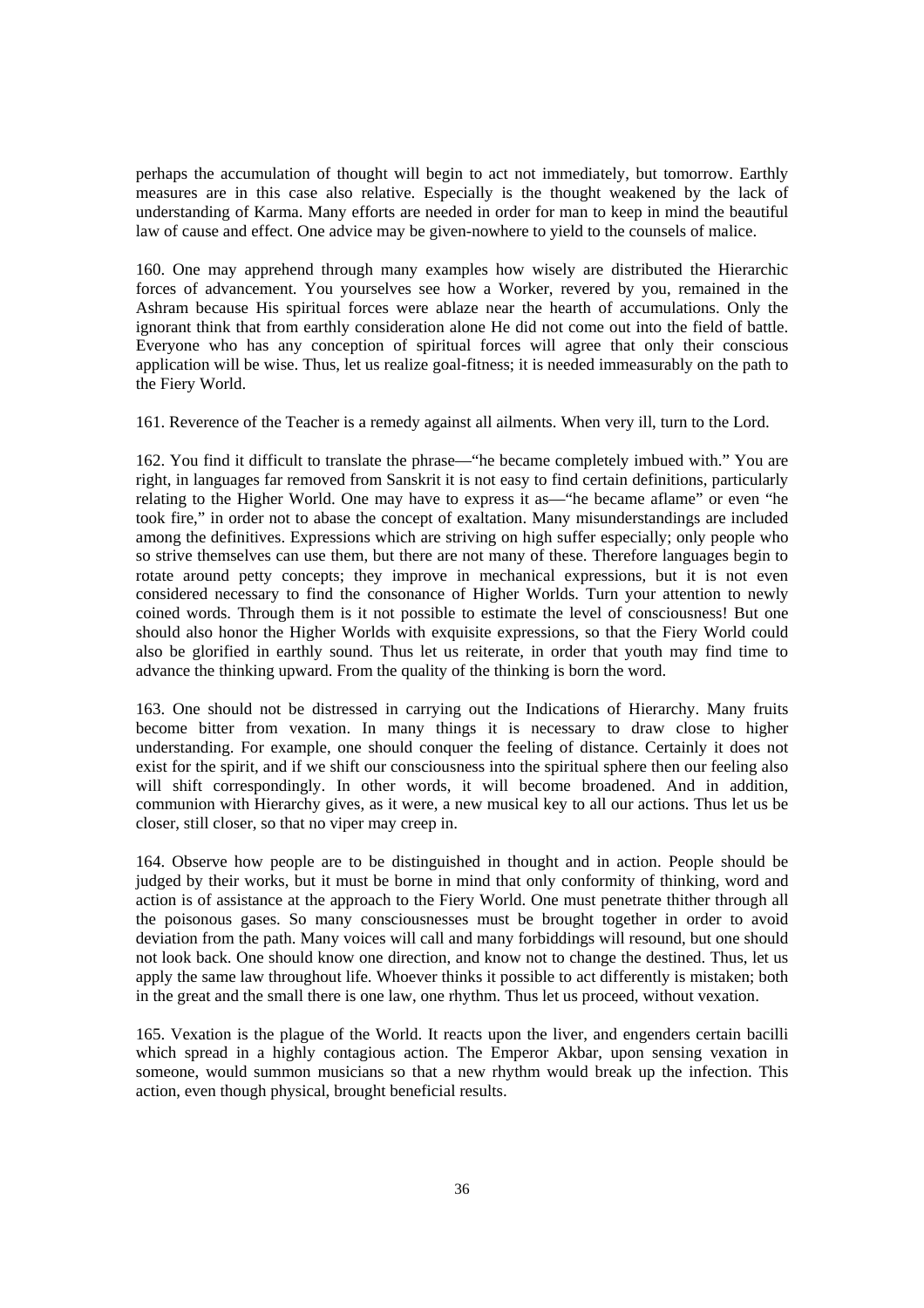166. Upon pressing or rubbing of the eyes colors appear which act as crude reminders of the radiance of the centers. If a coarse contact can produce evident illumination, then contact of a higher energy can certainly bring beautiful colors of the spirit. From the gross to the very highest it is necessary to cognize the saturation with spatial Fire. One should become accustomed to conscious acceptance of spatial accessibility. However, one should adapt oneself to such a merging. Let us not forget that ancient revelations were given for the betterment of life, and for the refining of consciousness. Thus the bond with the Higher Worlds was maintained directly. But later, because of the breaking away, quests for mechanical methods began, for the purpose of preventing a complete severance of the communion. It should be born in mind that during Kali-Yuga such methods became ineffectual, and even a mixing with the lower strata of the Subtle World took place. But Satya-Yuga, by its very nature, requires communion with the Higher Worlds. Therefore, in preparing for Satya-Yuga one should turn again to direct communion with the Higher Worlds, by applying true Ethics. This is needed for destined discoveries which cannot be given to an animal consciousness. I will not weary of reiterating it, for each hearth of enlightenment of the spirit is important. Where, then, can be the paths to the Fiery World, if not through the decrees of Ethics? Surely Hatha-Yoga does not lead to the Fiery World. Enough of preparations-one should hurriedly strive toward the Higher Worlds. Let each of our cells contain millions of millions of currents. Not for somnolence have the subtlest apparatuses been given. Not for the sake of doubt are there being made calculations involving such huge figures. They surely remind one about Infinity and the saturation of all that exists. Thus let us be imbued with thoughts about Spatial Fire, about the possibilities of our being. Satya-Yuga cannot draw near without fiery signs.

 Along with the approach of Satya-Yuga let us not forget that the destruction surpasses measures of equilibrium. People do not suspect to what an extent the earthly currents already have been violated! They do not wish to understand that this cosmic disturbance is taking place through their own fault. They consider themselves teachers of knowledge, yet the simple law of good is not convincing to them.

167. Examine two stones. They are primitive, cold, they have become congealed in their small life, but even they can give off sparks of fire. The heart of a man is no worse than a stone. The thought of a man, even in a small manifestation, is higher in effect than a mineral. I speak of this because it is instructive to observe how thought evokes sparks of fire from the innermost memory. The most casual thought evokes whole forms from the storehouse of memory, entire epochs in which we have been participants. This is a procession of definitely related fiery contents. Indeed, the spark can extricate related portions from the preserved treasure with instantaneous speed. One may be amazed how securely the treasures lie in the Chalice always ready to be drawn out. Only fiery energy can act so subtly and swiftly. The fiery earthly manifestations give an idea of the tension of the fiery World. If here on earth something can be astonishing in its speed and accuracy, then how keen and swift is the Fiery World! If only people would not forget about the Fiery World, one link could be established. Think what the state of consciousness must be, when one is obliged again to remind about the foundations which are so near. However, let us reiterate, let us be filled with patience. It has been said-affirmation of Truth is a strengthening of the bridge.

168. In general, food is not needed in the usual quantity. It is wisely said that eating is the chains of the devil. Many generations have been burdened by gluttony, therefore caution is required in applying counter-measures. In the final analysis, more people perish from over-eating than from hunger. But a gradual process is required always in overcoming atavism. It is impossible to abolish over-eating all at once, but it can be pointed out that all superfluous food is harmful.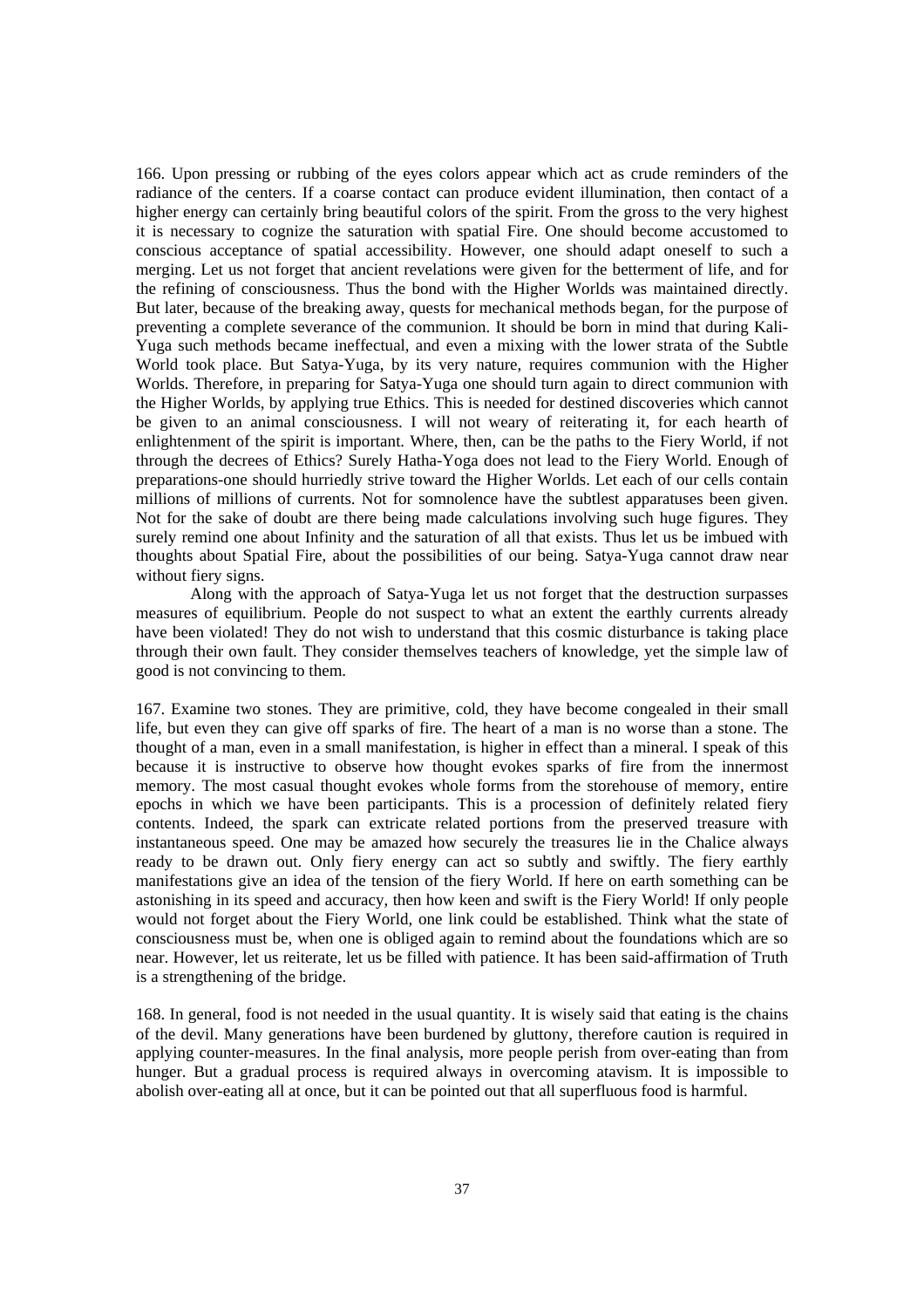169. The cry of the heart is generally understood as an abstract concept, but Ur. says not so, for she has known and heard the resounding of the heart in its great tension. Such sounding actually occurs, and in it is expressed a powerful energy. The most dangerous assaults of darkness are shattered against this tension of energy. But not often is it possible to attain such a striking aspiratory state. The fiery heart knows when the invocation of the entire psychic energy will be demanded. From the solar plexus, from the chalice, there is concentrated a current of powerful force. The most evil sendings will fall apart under such a discharge. We always rejoice at seeing such a vigilant heart, since the attack is always sudden and the accumulation of force is only possible through great watchfulness. Often this keen vigilance becomes clouded by a kind of faintness which is very indicative of the presence of dark forces. But a flaming heart does not give in to such poisonous chemisms. But remember that evil forces do send double, repeated blows, knowing their effect upon unprepared organisms.

Strengthen your guard greatly after the first trial.

170. Many suppose that scientific data will shield them against cosmic manifestations. They will tell you about their knowledge of eclipses, they know about the sun-spots, even about the appearance of comets, and newly discovered rays, but they cannot anticipate the appearance of meteors, which may be of gigantic dimensions. But if people know about the discoveries of huge fragments of spatial bodies, they can likewise imagine the possibility of devastating consequences from them, which should bring to mind the fiery bodies.

171. People complain that the picture of the Fiery World is not clear to them. Let us not insist as to who is at fault in this. Let us propose to them that they picture the Fiery World in their own imagination. Though such visualization be a poor and hazy one, let it begin at least in some way. It thus can be utilized as a beginning, but it is bad when there is nothing upon which to build. Such a sate of indifference grows worse as time passes, and, as a stone, it drags to the bottom. No one can arbitrarily overstretch the boundaries of consciousness. The middle path is excellent when it is also lofty, but many cannot altogether understand the lofty concepts of the middle path, and confuse it with the path of vulgarity.

172. Due to unsteadiness of thought people see neither joy nor danger. But let us ask them always to ponder when the heart whispers about threats or about new joy. Likewise one should not be surprised that the dark forces can approach the most sacred places. But you have already seen such manifestations and know that absence of fear is the first condition to halt any evil whatsoever. But let us be honest with ourselves, in order to determine where there is fear and where it has been driven out. Fear is a weapon of the dark ones.

173. Let it not be thought possible to deny the Invisible. It has been said that there does not exist action which can produce no consequences, but this is particularly true of negations. One may often ask oneself-why is the evolution of the world so slow? Negation will prove to be one of the principal causes, for it is deadly. Like doubt, it cuts off all the ordained possibilities. People given to denial eventually have to outlive its consequences. Truly, negation is like a millstone around one's neck. Enough has been said about it in the Teaching. But now, especially, the Earth is infected with negation. Let multitudes of people imagine that negation is only a sensible criticism, but negation is not a judgment, it is like ashes banking a grate fire. It suppresses, but does not elevate. Only broadening of consciousness can shame the denier, but as a rule such a torpid state terminates in a grave illness. In many cases a physician should attentively converse with his patient prior to treatment, in order to ascertain his mode of thinking. Each illness from negation reveals the need of suggestion in order to arrest the destructive process. Some may ridicule the fact that for the treatment of cancer and tuberculosis it is necessary to begin with suggestion. Of course, physicians who do not possess the power of suggestion will protest in every way, and they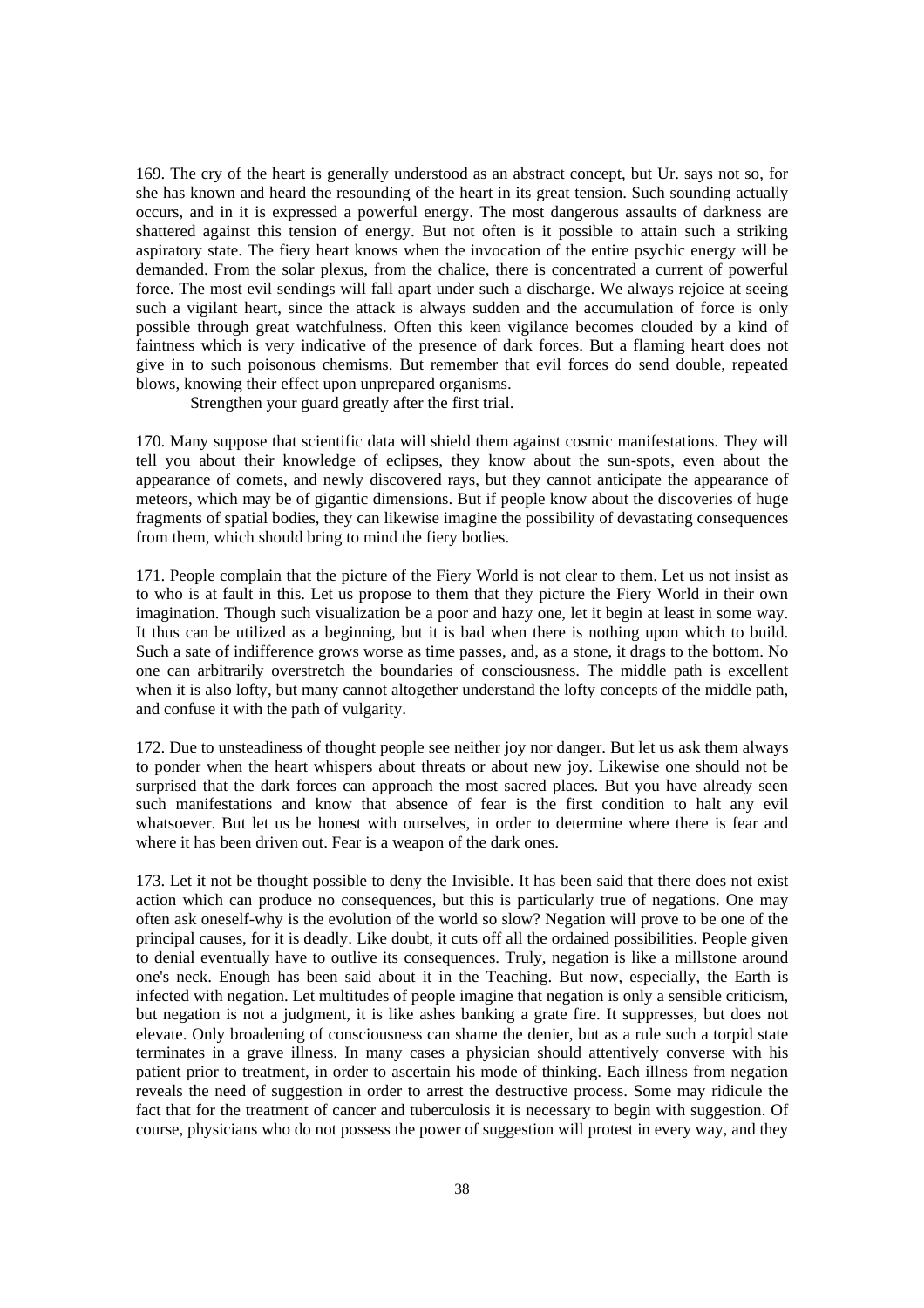will be highly provoked upon hearing that diseases of the liver, stomach, kidneys, the gums, and rheumatism depend largely upon the state of consciousness and require suggestion first of all. It therefore follows that it is necessary to regard suggestion and auto-suggestion seriously. Both processes are of a fiery significance. Thus negation is in opposition to the Fiery World.

174. Not infrequently do children manifest the better thinking about the Fiery World. Try to encourage them in such thinking, while applying subtle understanding, for otherwise one may either turn them away or else impose upon them one's own personal conception. Let children draw from their own treasure-house; it is ever ready to reveal the most vital details. Science can obtain valuable date from children; to little use is made of them. And people abuse children, being unwilling to understand how much can be harmed by a rude touch.

175. The young generation too often leans toward coarseness. Such a situation is highly deplorable, when tension of all the best forces is required. It is most necessary to reiterate that any coarseness is unsuitable for evolution. When there are so many cosmic dangers men must understand that coarseness is ignorance.

176. Amid observations upon the deplorable consequences of negation, one should not blame certain well-intentioned people for applying their own force first rather than trouble Hierarchy. It may seem at times that people act from self-confidence, when, as a matter of fact, they are filled with reverence for Hierarchy, and above all they strive to apply their own forces in order to conserve every ounce of Higher energy. They do not even pronounce the name of the Teacher, and they guard their mantram in secret. One should regard very carefully the various modes of reverence. One should affirm all that aspires to the Light. With Us only negation is rejected. Indeed, the very existence of man, who thinks and who contains the subtlest apparatuses, is a real miracle, which could not be without a past, and hence not without a future. The Fiery World is the predestined future. Who, then, will hesitate on the path, knowing the great destination? Who, then, will not respect the present incarnation, knowing that it will aid the ascent? Who, then, will disdain the Subtle World, knowing that there is the testing of thoughts? Thus, our brief sojourn here has been bestowed as the best aid toward a speedy advance to the Fiery World. In some way one should combine the urgent problems of life with the highest resolutions. Actually the earthly life hinders speedy realizations. People dream about the mechanical prolonging of life here, instead of cultivating a joyful readiness to approach the goal. The Teacher brings the consciousness of the disciple, by the shortest path, toward the attainment of the Fiery World. The Teacher affirms all that which may, even indirectly, bring closer or unify useful consciousnesses, in order that each action contain within itself the necessary amount of conditions of approach.

177. During the crossing into the Subtle World there flash out all the aspects of the feeling of possession, which troubles even people who are not at all bad. One should assiduously keep in mind this circumstance, and be affirmed upon the realization that earthly possession does not exist. A great deal has been said about personal possession, but only the fiery state can prove the illusion of such sense of possession. Only when our consciousness remains our sole possession do we feel the freedom of ascent. It is very difficult to balance the ascent which goes beyond the middle strata of the Subtle World. Therein people do not even think of parting with various kinds of property; indeed, they exist just be means of these attractions. But if a higher manifestation raises their consciousness a bit, there begins an incredible conflict. Therefore, here in the earthly state one must apprehend where lies the useless burden. This should be done not in the name of the Subtle World but in the name of the one higher.

178. Some may wonder why the signs from the Subtle World are so strange and why they require pondering and interpretation. The reason for this is the law of Karma. Precisely reflection and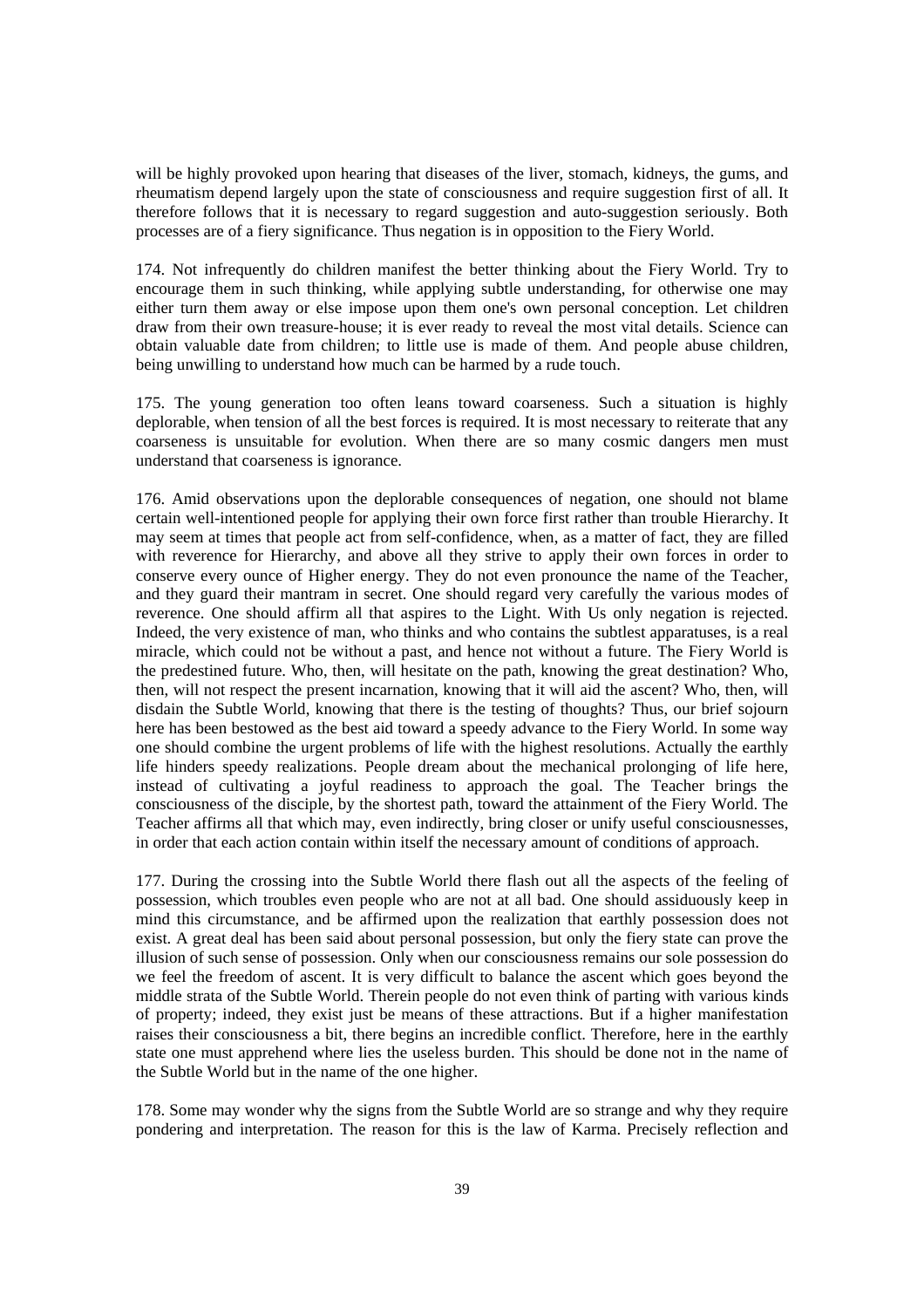explication stimulate self-activity, and, thus, they lighten and even do not produce Karma. Consequently, the stronger the attentiveness and resourcefulness, the more easily interpreted are the given signs. The Lofty Beings do wish to give hints toward a great many things, but the mental distraction of people prevents these precious Counsels from reaching them. Not only in sendings from the Subtle World but also in earthly existence, parables have been adopted, as a means of indirect indication. But history sets forth many instances of non-acceptance of the most urgent counsels. Not without reason was attentiveness so developed in antiquity; it even constituted a study in itself. But nowadays not many understand the significance of vigilance; for others guidance is required in the sharpest, and repeated, instructions, which cannot but have an effect on Karma. But only the fiery heart will comprehend the hidden meaning of subtle signs. Let the co-workers grasp the fact that each sign has its destination. So many Lofty Beings send supplications and hope that they will be understood. There have been whole epochs when the subtle understanding was strengthened and sharpened, but later a bloody mist condensed anew, and the refined perceptions became coarse. Just now many attempts from the best Strata of the Subtle World are being rendered futile by the dark forces.

179. I entrust you to testify about the Fiery World as existing, and with all the attributes of existence. Fiery blossoms are distinguished by their radiance, but they may be compared in structure with roses; small vortical rings form, as it were, a combination of petals. Similarly, ozone, in the higher state, reproduces, as it were, the odor of evergreens. Also, the radiance of auras is like cloud arches, and rays are as streams and waterfalls. Thus, in the higher forms the wise ones will find likenesses of earthly images. He will not see the earthly existence as abased thereby, for in all states of being the foundation of energy is the same. The wise one will not seek a precise counterpart of God in an earthly body, for only the fiery body will preserve the same sparks as the Higher Beings. Should it not be pointed out in schools wherein we are like God, so as to justify the ancient Covenants of which people have made a laughing stock? Everywhere the highest concept must be clarified. One must not fear to come forward and help wherever it is possible to elevate the consciousness. The Teaching is in need of those who will bear witness. It responds to all, without distinction as to creed and nationality. Above all let the one sun shine. It is not difficult to speak about unity, through the path of science. Let the manifestation of beautiful correlations unite the most diverse elements.

180. Do not confuse fatigue with intensity. These two states, notwithstanding their complete difference, can produce similar symptoms. But fatigue must be overcome by a change of work, whereas tension must be actually increased. It would be a mistake to allow oneself to dissipate tension. One must nourish this manifest fiery power as a precious gift. Each tension is a sharpening of consciousness. Each weariness is a dulling, but in either case let us not forget to take musk. Ur. has wisely established the combination of musk with soda and valerian. Certainly the very speedy accumulation of musk by means of soda is useful, as it is also the continuation of the reaction to valerian. All three ingredients are of a fiery nature. Not without reason was soda called, in antiquity, ashes of divine Fire, and fields of soda deposits were called sites of Devas' encampments. Likewise valerian is especially effective in combination with musk. While musk kindles Fire, valerian sustains it as a static condition. In fatigue this fiery remedy is absorbed in order to renew the nerve centers; but in the striving of intensity there is need of prolonged combustion, in order to avoid explosions and shocks. But above all other life-giving agents is the communion with Hierarchy. Musk may dry up, but in communion with Hierarchy its strength will be promptly renewed and an inexhaustible supply of energy extended.

181. New circles of disciples must be attracted through the heart. We regard as an attainment not only the direct transmission of the Teaching, but also the indirect saturation of space with It. The Teaching should not be pushed there where there are no doors.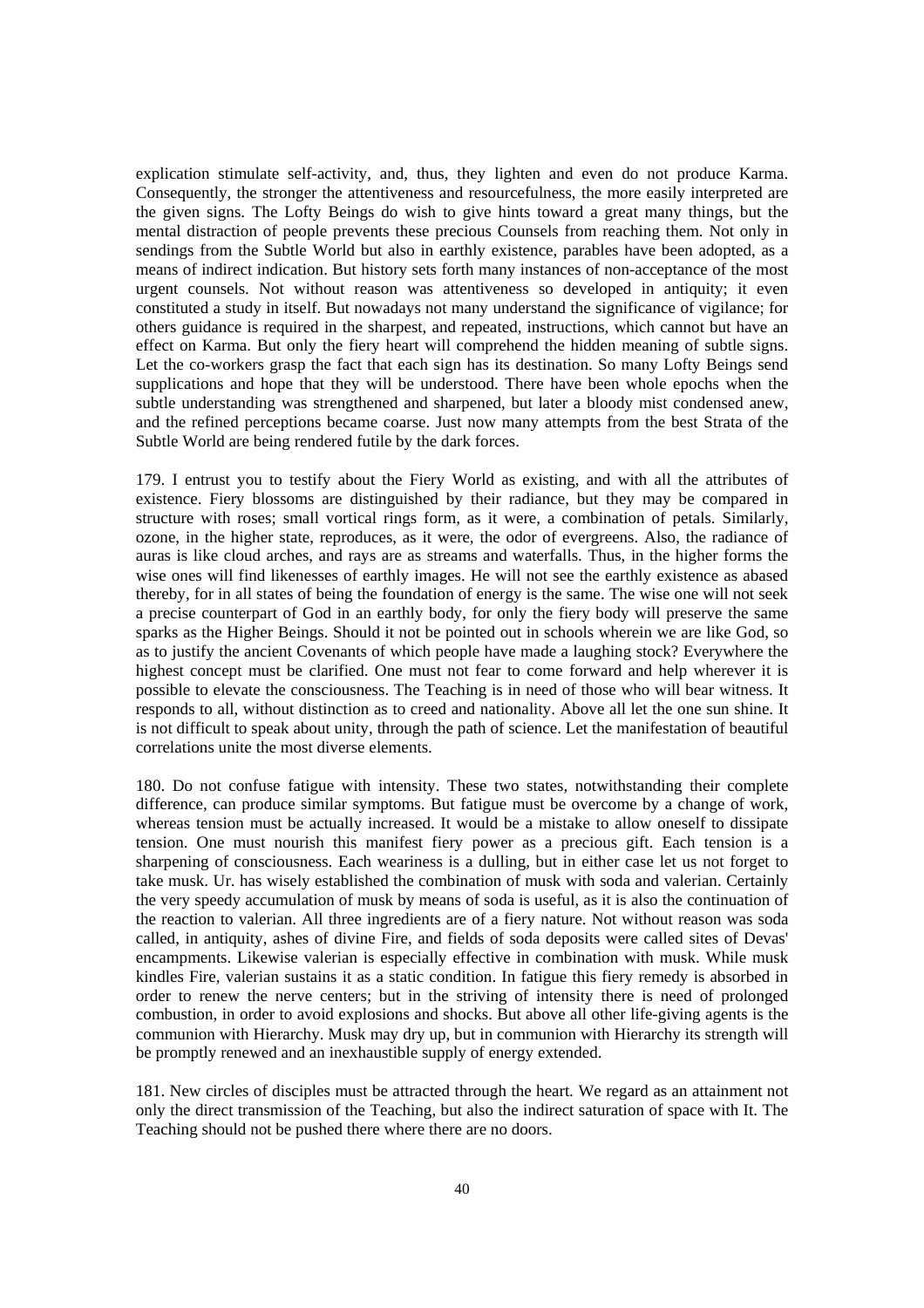182. Can the body be wounded? As on Earth, so also in Heaven. Consequently, the fiery body can be wounded, just as the earthly one. Observe the process of wounding of the earthly body, and you will have a complete analogy with the subtle and fiery bodies. Let us see how a knife pierces the physical body, how it damages tissue and blood-circulation; then follow local necrosis and decomposition.; but vital energy gets the upper hand, and slow healing begins. But often there remains a local atrophy and a permanent scar. Precisely the same process takes place in the case of the fiery body, but instead of a knife will be a thought, and in place of a scar will be a condensation of fiery energy. But the healing is very slow, and requires the drawing of energy from the other centers. Each organism has a fiery body, and until it attains the Fiery World, is subject to being wounded. Only when the fiery body has been purified and poured into the furnace of spatial fire, will it no longer be susceptible to being wounded. But I assure you, scars remain for a long time. I affirm that the fiery body can be smitten both externally and internally. Suicide of the earthly body is the prototype of self-wounding of the fiery body. Thus is it possible to find of the most earthly actions a correlation in all states.

183. Much has been said about life in the Subtle World. The accounts often appear to be contradictory, but again let us take earthly examples. The diversity of earthly situations is astonishing, only undeveloped eyes are unable to distinguish great numbers of subtlest manifestations. When We speak about earthly situations, We usually have in mind only uniform groups, but We cannot enumerate the entire complex of volitional creativeness. Therefore Our definitions will depend upon the theme of the discourse, or upon the quality of the consciousness of Our listener. Likewise among the truest descriptions of the Subtle World there will always be found groups, corresponding most closely to Our designs. Thus, let us not criticize the diversified aspects of information about the Subtle World. If the earthly world is stately, then the Higher Worlds are progressively majestic and multiform.

184. Circular motion is in everything. Vortical rings are not only in the strictly physical world, but also in all thought-forms. One may observe how the circle of each task is culminated. We have already advised alternating work for the renewal of strength. Such manvantaras may be observed even in the smallest tasks, but they will have the same significance as world manvantaras. Thus, outside of circles of daily labor, one may see the manifestation of the circle also in entire periods of activity. Precisely the fiery heart will whisper when such a ring is complete, in order that a new manifestation may be taken up. One should not overload a consummation, yet it is still worse to complete a circle artificially by violence upon life. Thus, one can study in history how cycles of activity are moulded. The fiery principle is expressed in such vortical rings. One must be prepared for such construction in the Fiery World also. It should not be thought that the Fiery World is an already perfected condition. Systems of Worlds, of which we see only a negligible part, present an inexhaustible variety of conditions. From here we cannot analyze these states, but it is useful to dream about them. Each dream is already a realization.

185. Calamity has actually arrived. People ask-Wherein is God's wrath? It is in such calamities as people's turning away from god, their becoming traitors, either in actions, or in thoughts, or in the silence of fear. Let us not enumerate all the aspects of such treachery; it infects the planet and manifests an unmistakable quality. Humanity should not be surprised at ensuing calamities. Let man reflect-has he always acted in purity of attitude toward God? Has he always abstained from blasphemy, and was he able to keep himself free from evil thoughts? Thus people cannot say that the might of god is not manifested. He does not punish, but He can turn away, and then gold will be turned into a consuming fire. Then will equilibrium be transformed into chaos, and the power of Earth may be exhausted.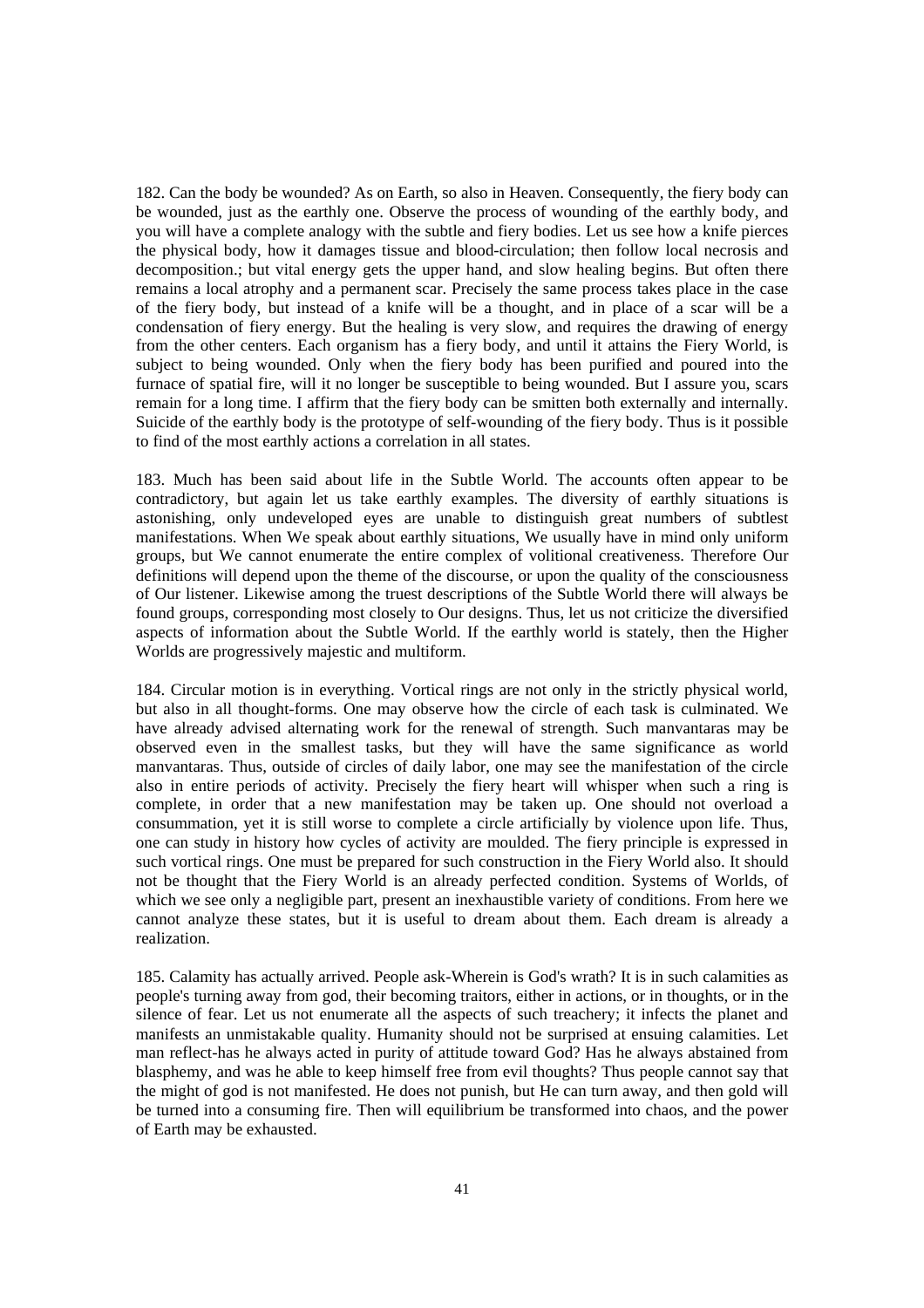Much blasphemy is everywhere. Derision of the Divine Principle is frightful! People have ceased thinking, and even their going into temples is often no better than a violation of them.

186. Fiery sparks also illumine animals. In this, one may observe a remarkable law. Animals revive fiery sparks particularly through contact with man. Likewise does man nourish his own fiery body through communion with Hierarchy. One's consciousness must accept the realization of the logic of Jacob's ladder; all creatures can find access to it when they are imbued with right striving.

 Thought about good is blessed. There has never been a thought about good which has not produced the best fruit. But gathering of fruit requires practice and labor. Sometimes the reaping is even more wearisome than the sowing.

187. As has been said, the Subtle World is now also undergoing a great conflict, which is even more terrible than the earthly one. It may be understood that defeat in the Subtle World is inadmissible. Such a defeat would break through a chain of worlds, and would be highly desirable for Satan. Therefore the Teaching so emphasizes the heart in order, at least a little, to prepare the people for cooperation.

188. The nature of things must be taught among the most primary subjects. It must be beautifully described in all reality; the succession of worlds must be demonstrated with all scientific comparisons. Not only will religion not contradict such exposition of the foundations, but on the contrary religion will assist, through its most ancient allusions. The study of the nature of things will serve as the threshold to understanding of Living Ethics. One must realize why honor, dignity and all other high human qualities are indispensable. From the earliest years children should hear about the Subtle and Fiery Worlds; they must understand the principle of Hierarchy and of Good. The sooner they are reminded about Hierarchy and the other Truths, the more easily will they recall former knowledge. The concept of God in all its grandeur is clarified on the basis of Hierarchy. Only thus can the Highest Concept emerge from abstraction and blend with all Existence.

 It is necessary that the Leader and the Government understand how to increase the realization of the Higher Representation. It is necessary that schools attractively depict Existence in all its grandeur.

189. Among fiery signs there is the particular aptitude for finding needed objects. One has but to think about them, and they draw near, as it were, and are discovered. Already in antiquity it was said-kindle the torch of the heart and find that which is needed. The symbol is true enough, for the fire of the heart kindles surrounding fires and creates a magnetic attraction. Also in books, what is sought can be found by illuminating the book with the same fire. The more such a quality is observed, the more it is developed. The fiery element loves to be noticed.

190. Danger is a concentration of the vibrations of tension. A great number of perils surround people, but only a few of them are noticed. When the Leader says, "live in danger," he might well say instead, "observe the dangers and thus succeed." One cannot live outside of dangers, but it is beautiful to make out of dangers a carpet of achievement. The Leader knows that he bears a mission, and dangers are only propelling forces; therefore the Leader does not even think about dangers. The very thought of peril is harmful. Thinking about dangers, we strengthen their vibrations, and thus disturb our equilibrium. Conservation of forces must not be disrupted by fear and confusion. We are watchful and careful for the best execution of the commission. But dangers cannot overburden our attention. The Teacher should, first of all, insist upon the disciple's liberation from the phantom of perils. The disciple should always remember not to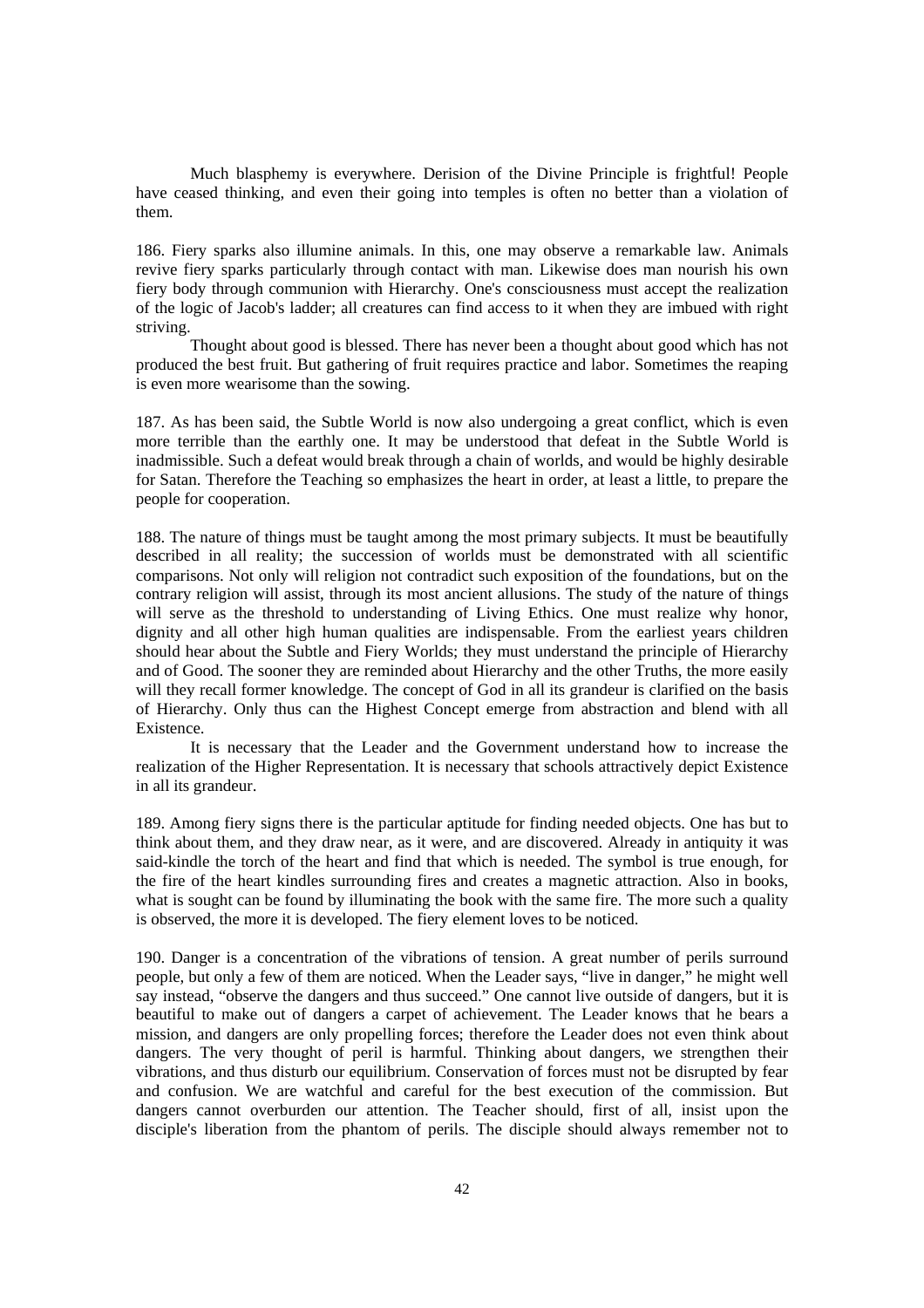expend a drop of the higher energy uselessly. Thought of danger agitates many of our centers and in disorderly fashion consumes the precious energy. Thought of danger reflects even upon the pulse; but the heart is strengthened by the desire to carry out well the mission. Thus, let us act in the most efficient manner.

191. On entrance into the monastic life all difficulties of such a path were usually pointed out. Some would say-all is easy; others would warn-all is difficult. To people with fiery heart one may say-all is easy; but for the ordinary consciousness it is better to caution-all is difficult. If someone takes to flight at a single warning about difficulties, then he, all else being equal, is unfit for persistent labor. One should not gather together people who are obviously unfit. Fear of labor is already a treason.

192. The Alexandrian philosophers used to say-Do not criticize the World, for it was created by great thought. The creation is not at fault, but our conception of it is. We can channel our thoughts either for good or for evil. We could transform the best animal into an evil creature. Cruelty on one side and fear on the other fills our consciousness by means of thought. We can send evil in our glance. We could turn a beneficial plant into a most poisonous and pernicious one. The thoughts of the ancient philosophers penetrated into religions. Clement of Alexandria knew how people themselves debase the great Creation. Even now people may observe how evil can transform the most harmless beings. Indeed, every animal tamer can tell how often precisely the element of good assists him in his work. But he also knows that besides good there must be measures for self-protection, varying according to the character of the animal. Such a science may be called goalfitting. We cannot criticize the World without wondering why malice was allowed to enter. So too, protective measures will emanate not from evil but from good. Each leader may be advised not to forget the covenants of the ancient philosophers.

193. You already know sufficiently about the temperance of certain characters. What is to be done when moderateness has crept into the broadest circles? Those who are seemingly the champions of good give themselves up spiritually to moderation. One can see that the dark ones do not often suffer from this defect. There is a story about a devil encountering an Angel. The Angel said, "Thy servants are bitter." But the devil replied, "Mine are bitter, Thine are sour; we both must look for sweet ones." And the Angel was crestfallen for He could not prove that they had not turned sour. Thus was it observed long ago by people.

194. You will have to repeat to many that Our remedies are good, as a supplement to psychic energy. Some physical remedies cannot produce the desired result, but psychic energy is reinforced by communion with Hierarchy. Thus, the wise physician first of all will take care to know the condition of his psychic energy and to see that it is in concordance with the Higher forces. Paying attention only to physical qualities has no significance for the future. When We speak about the Fiery World, it means that it is time to be moving forward. It is impossible to remain on the level of the transitory period, when all the foundations of Existence have been forgotten. I affirm that each physician must pay attention to himself in order to feel to what an extent he himself is ready to renew his consciousness, otherwise he will not find fitting words for those who come to him. He will be unable to inquire into the actual causes of ailments. He will not maintain a self-affirmed influence. I do not insist that each physician be a hypnotist, but he must understand the spiritual world of the patient in order to be able to speak about the main thing in the case. The Teaching must disclose paths, but not be merely a pharmacy. Let people have an opportunity to observe and discover, otherwise there will be reactions upon Karma.

195. A new tradition about the significance of the heart must be moulded when people are caring least of all about it. Institutions for the study of the heart must be founded, with a knowledge of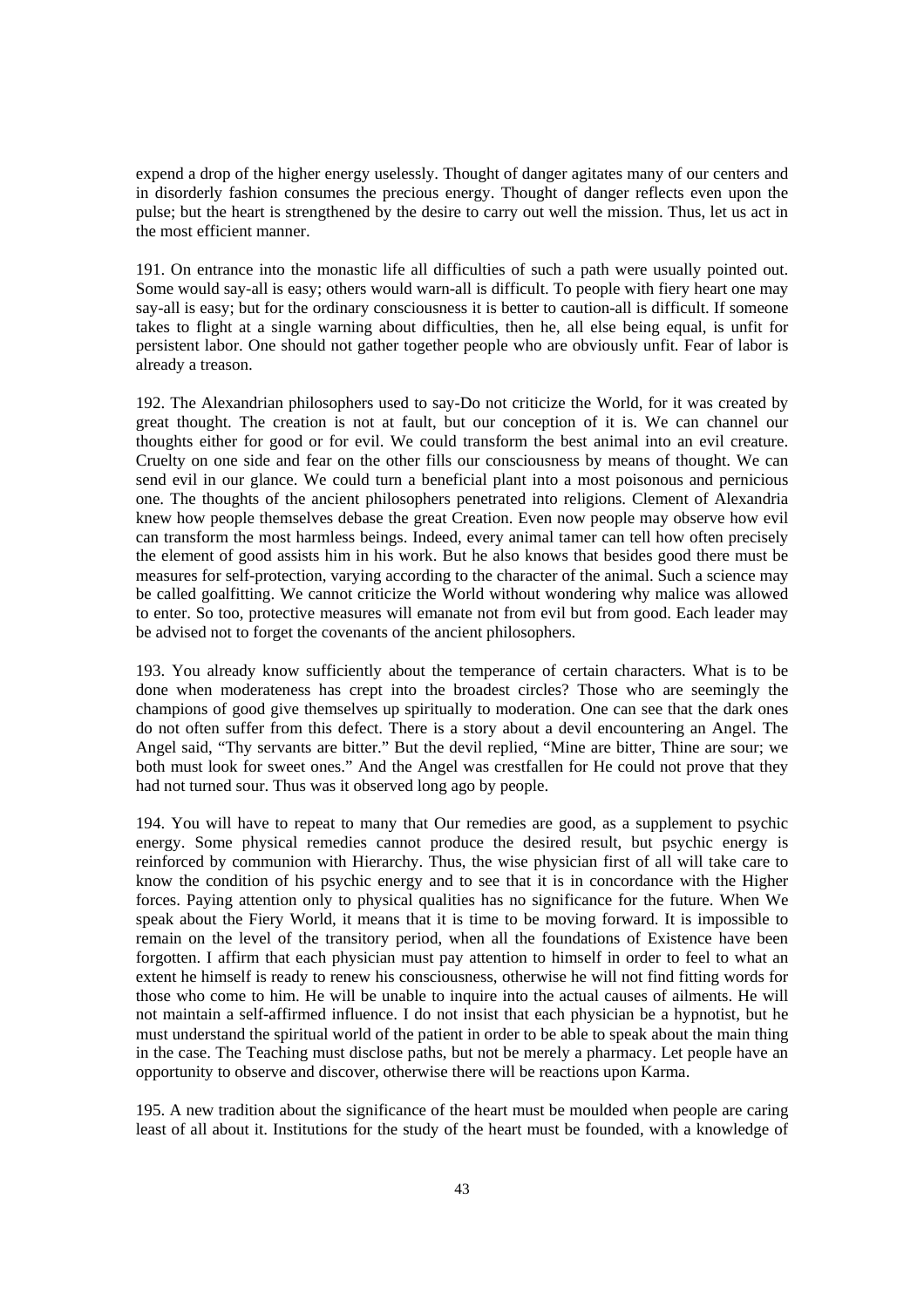all that has been written about this center of being. All the ancient cults in which a place was allotted to the knowledge of the heart, must be studied; and here external remedies alone are of no assistance. Let us not forget that in antiquity suggestion was applied for reanimation of the stopped heart. There are many traditions about the bringing back to life which are based on this action. True, a great and disciplined will is required, and time is needed for the establishing of the new heart action. It must be determined how many minutes must elapse before the heart activity can be again established. But this will be extremely variable, for the actual departure of the subtle body occurs quite individually. There are many reasons for this, including the physical state and the quality of the subtle body. The physician should understand this diversity of conditions.

196. The bodily movements of man must be intelligent. Children must be taught not only gymnastics and rhythm, but also the economy of movement. When people apprehend the Fiery World and radiations, they will not senselessly wave their arms and legs about, shake their heads, and be fidgety. If thy could picture to themselves their auric egg, they would not disturb it needlessly with disorderly agitations. If people could picture a sort of fiery ring which is in reality around them, they would not senselessly burn themselves. Especially unjustifiable are so-called nervous movements. They indicate an entirely undisciplined will. Each physician must observe such habits of his patients. It is possible to determine many diseases by a man's movements alone. It is possible to cure him of the most disgusting habits by observing these movements and pointing out the harm they do the subtle body. Thus, a physician can manifest a most useful activity without physical medicine.

197. Who said that musk is merely a stimulant? It can have an equilibrating importance, bringing into motion basic energies. It is regrettable when such multiform, powerful reactions are reduced to a single manifestation. The poorer the idea of it, the cruder the hypothesis. This refers also to many indicated remedies. No one thinks about the significance in synthesis of valerian. No one is willing to understand mint as a friend of life, ready to exercise a calming effect upon rebellious centers. No one wishes to observe the action of milk combined with soda. Thus broad is the field of observation for eyes which have been opened.

 Mint can be useful even as an outdoor plant, for the emanations of its fiery leaves are most subtle and natural as are those of roses. Where one can have flowers, oils are not needed. Thus, the most alive and the most natural are the best of all. Let us not forget that mint and roses are excellent disinfectants.

198. The Fiery World requires, first of all, the discrimination between small truths and Great Truth. Nothing else turns people aside from the paths to the extent that a little truth does. They snatch out small fragments, not thinking about that which precedes and follows. Such fragments are no better than any lie, but the significance of the Fiery World rests upon the greatness of Truth. One must prepare for it by all measures; it is impossible to suppose that the understanding of the magnitude of Truth comes of itself. The consciousness must be prepared for a containment of such dimensions. This is not at all easy. One may see how erroneously the simplest words are understood. It is even difficult to imagine to what an extent the meaning of the most ordinary word can be distorted. But one should pass through the testing of so many diverse concepts. Only the acceptance of higher dimensions will evoke the Higher Call-Raj, Raj, Raj! The three-fold containment can lead to the higher spheres. Raj does not know revenge and censure. Raj is magnanimous, because directed into the future. Raj wishes for good, for it is creative love. Such a measure guards against the small truth, which comes close to the evil, and to doubt and condemnation. Thus, when you wish to temper the spirit, you can repeat the ancient Mantram-Raj, Raj, Raj!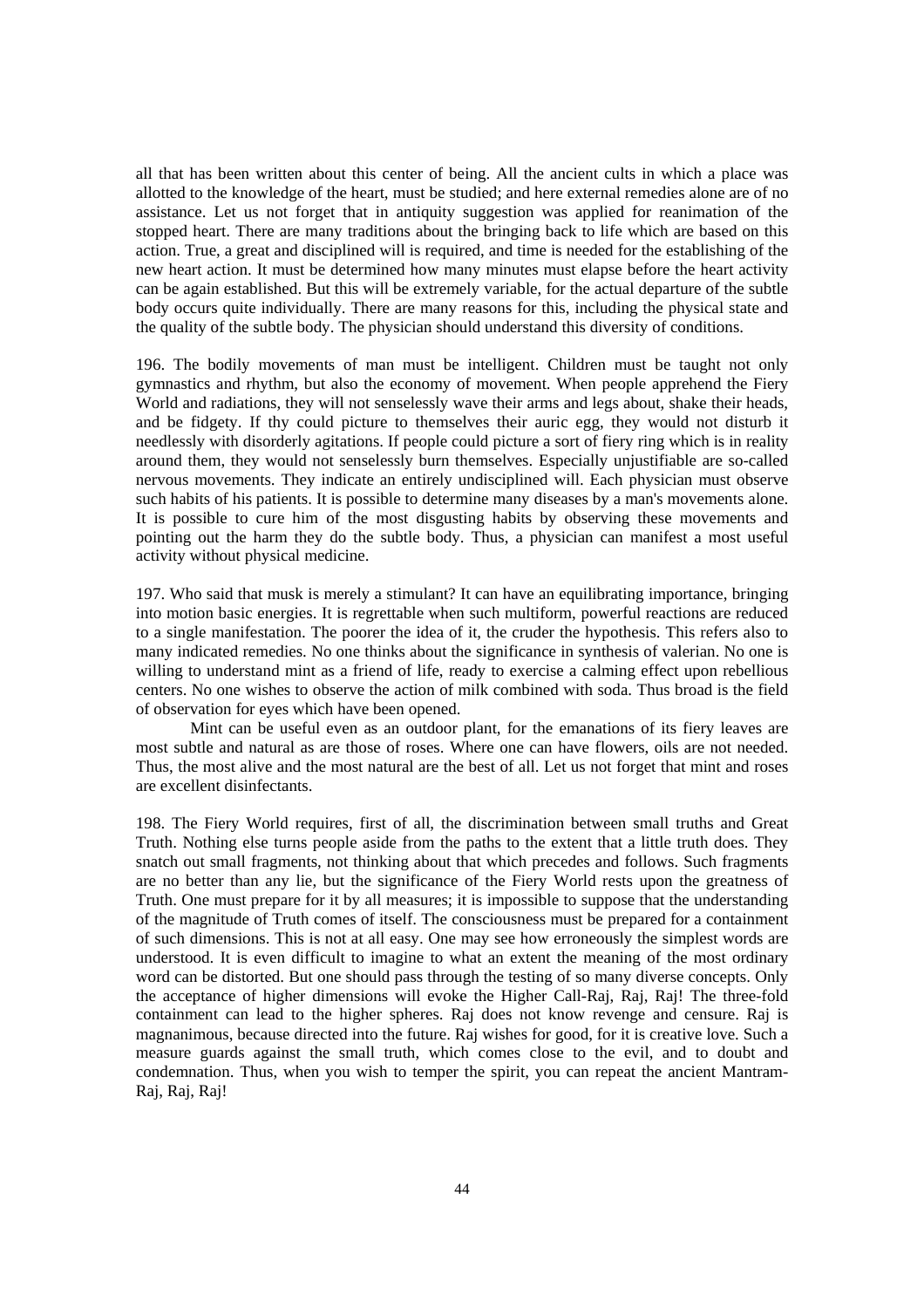199. When I remind you about the ancient Mantram, it means that a great truth must be revealed, and that one should act by great measures. One is not saved by words but by their application. Thus, there is no small truth in this, that already a great measure is required. And let the thought be a joyous one, that already Raj has been pronounced!

200. One can turn to good from any path of evil whatsoever. But such possibilities are most appreciable in view of the problem of progression. Actually, each lingering in evil carries one away from good in rapid progression. thus, where yesterday it was possible to jump off the chariot of evil, it is already impossible to return to the same place today. Everyone must be reminded of this who thinks that it is equally possible at any time to cast off the burden of evil. Its substance is very sticky and is overgrown with small truths, of which We have spoken.

201. People who take upon themselves Great Service may be called "Heavenly Stones." In their striving they fill themselves with light. They pierce through the lower strata and contain within themselves diamond-adamant. but it is not easy to be a diamond, and it is necessary to be affirmed in light in order to conquer darkness. Great Service knows no repose; by incessant vigilance is the spirit strengthened. A heap made up of small earthly truths must be covered with the dome of magnanimity. One must be under the cover of Light issuing from Hierarchy, and must assimilate the Subtle and Fiery Worlds as in the nature of things. From a pit one may not notice the sun; yet people study the stars from a well. The most unexpected may happen on the path of Service, but the experienced Leader will not forget that each worldly loss is made up for in space.

202. Nowhere do people think about the Living Ethics. They think it possible to pass their lives in the usual way, yet with each day it becomes more evident that it is possible to save people only by means of faith, which surpasses all religions. There is not much of such faith, and let us not try to count in thousands where there are only tens. Unusual are such paths of the realization of the Highest.

203. The three Worlds are far closer to each other than one may think. One can see how corresponding vibrations create cooperation. You know how certain individuals from the Subtle World who are close to us act to assist a common task. Even not so long ago they were unable to serve the common purpose because of differences of vibrations, but now your vibrations and their endeavors for communion make them useful co-workers. Thus is created useful labor in common. It is the more useful because the adversaries have similar co-workers. Certainly, it is joyous to watch each cumulation of consciousness. Ur. has seen how in the beginning the atmosphere is dim and in the course of successive meetings it becomes lighter, and a day ago Ur. saw completely conscious cooperation. Such an enlightenment is very rapid, yet for this the Ashram is of significance. Verily, Ashrams have a great importance for the earthly and for the Subtle World. Ashrams may be defined as magnets and ozonatoars. Being filled with heart energy provides a conduit for many things. Therefore, when I am concerned about spiritually pure atmosphere, I have in mind a very important consequence. Without spiritual accumulations, the command to take everything upon oneself has no meaning. This command can be given only where there is a heart bond with the Subtle and Fiery Worlds. Only such a bond, during the present earthly conflict, can strengthen those to whom the order has been given. The currents are too complicated to be opposed by earthly forces. But you know about the bond with the two Worlds. Precisely in this communion are found forces for the passing by the most unexpected path. In this, do not hesitate to take care of yourself, in order not to expend energy superfluously. One should not in any manner be diverted from inner concentration. The affairs of the whole world are in a grave state.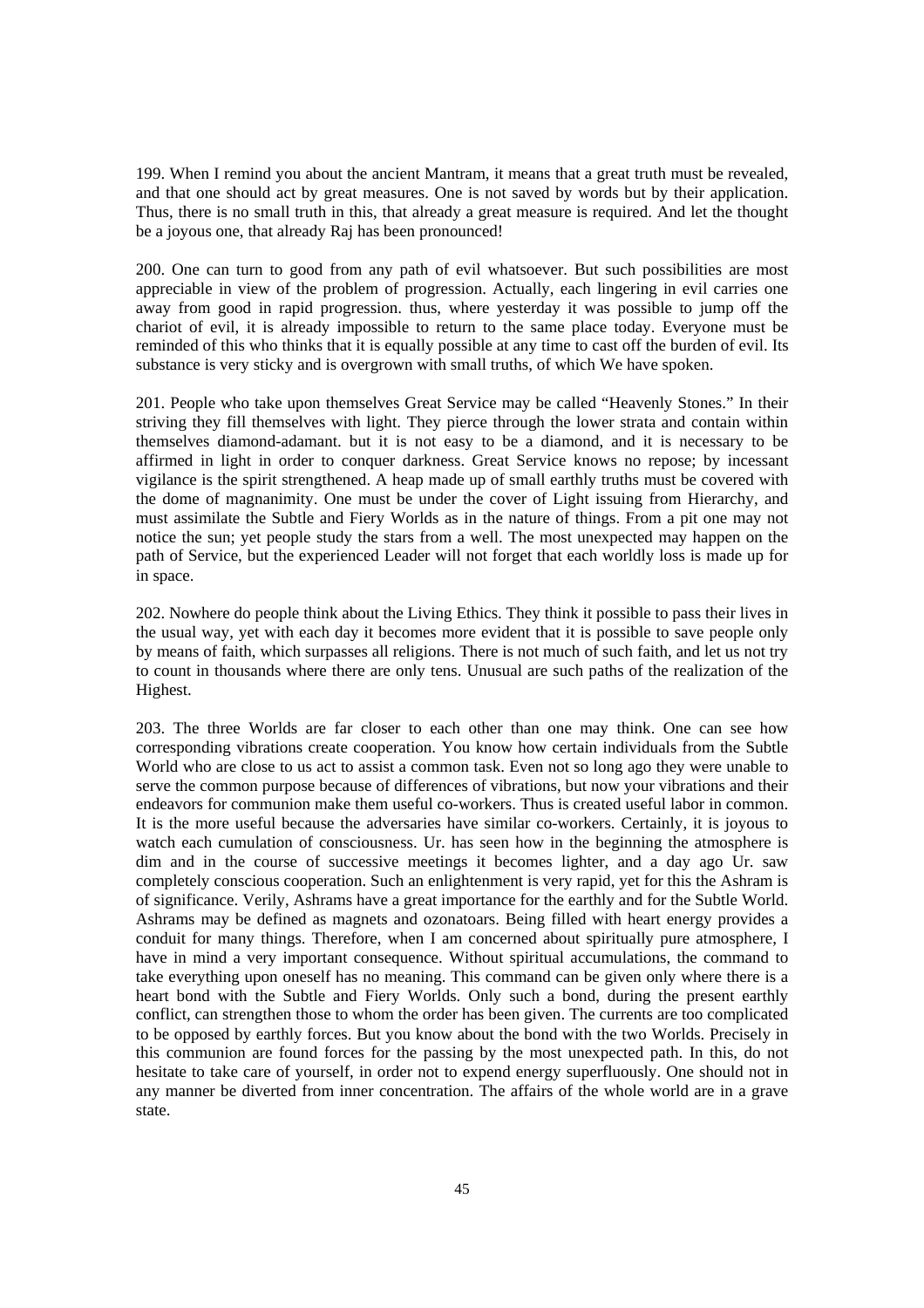204. It may be asked-How many times should the Teaching be read? Answer-It is impossible to set limits for that which one loves. One may know it by heart, yet one may nevertheless wish to read it over again. When we memorize it we establish a certain rhythm, yet a new reading may give new enlightenment. It will not only enhance the understanding, but the very change of light on the book may bring a new approach. Therefore when I say-Read the Teaching both morning and evening-I have in mind different circumstances of time. One thing will be noticed in the morning while a completely different one will be apprehended by the evening fires. Understand this literally. Evening thought is distinguishable from the thought of the morning. One should compare the two.

 As thought at evening is broadened by the light of the lamps, so does morning thought glow from contact with the Subtle World. Morning thought is strong not only as a result of rest, but also from contact with subtle energies. But evening thought is distinguished by the complete exaltation which is akin to living fire. Many suppose that they already know the Teaching when they have read it through once. But the best covenants remain unapplied, because people are unwilling to understand their polychromy. Thus, examine the crystal of the Teaching by sun and by firelight.

205. The word chorus is used to mean a consonance of voices, but there can be a chorus of energies, a chorus of hearts, a chorus of fires. The Teaching must turn your attention to the choral principle, which does not interfere at all with the individual principle. One should develop within oneself cooperation, in order to bring about a direct increase of possibilities. Thus, care about the choral principle is linked with constructiveness. People can understand that a chorus needs all kinds of participants. Only very experienced leaders understand why there have been needed participants who are not very active, yet who can bring in originality and harmony. The Teacher rejoices at each originality, in it is born a new aspect of Fire.

206. Let us observe how nations can perceive the significance of knowledge. We exercise care that the manifestation of knowledge should proceed by an unusual path in order to strike human imagination. Actually it is not easy to know how to awaken the imagination of past incarnation; only a purified consciousness which is not confused by transition, manifests continuous imagination, ever new and untiring.

207. The greatest earthly cataclysms have resulted from under-sea ruptures. Let us not forget that while mountain peaks attain the height of 30,000 feet, submarine chasms even surpass this measure. They may be pictured as reaching a depth of 70,000 feet. The disappearances of lakes are not so dangerous, but a rising of the water level should be a matter of concern. Several times the Earth has undergone the same fate, but people do not think on a planetary scale. Just now there may be observed a certain resemblance to past events. The lack of balance of fires and waters constitutes a subject for deep investigation. Some will ponder over it, and many will ridicule.

208. Often the Teachings have warned not to judge the dead. Among the many reasons for this there is one which very closely concerns earthly actions. We have already spoken about coworkers from the Subtle World. It is difficult to judge from here as to who has already developed at aptitude for cooperation. It can be imagined how unjust it would be to censure such a coworker, as condemnation naturally repels. There are many such assistants, and one should value them. When imagination has been developed, such cooperation can easily progress.

209. The picture of present-day reality is still more unattractive. One must value highly the periods of time during which there was no blasphemy. Has not this viper poisoned the present state of affairs? We are much troubled to see how senselessly people limit their lives, not thinking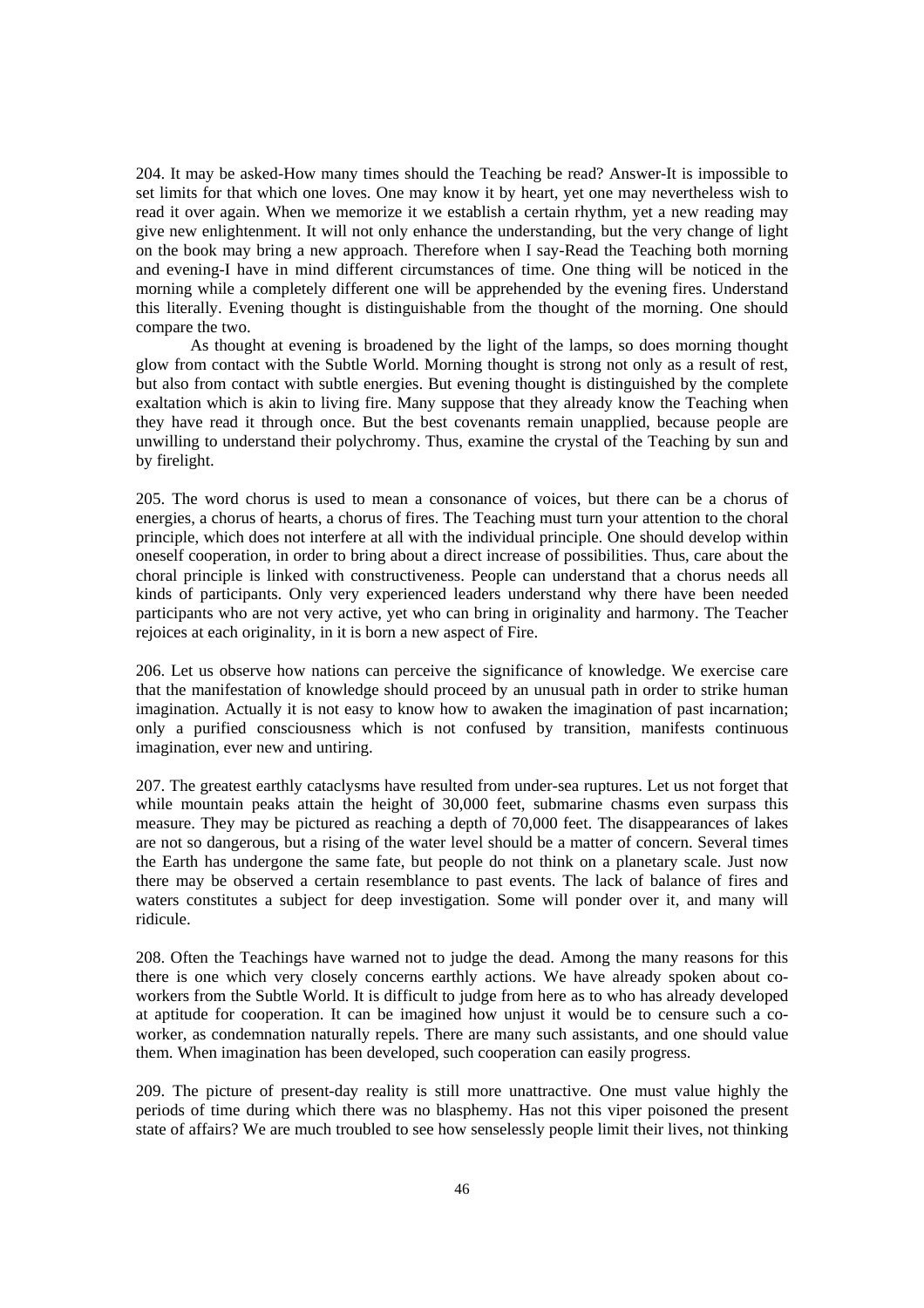about the great miracle which each man bears within himself. To each one has this marvel been allotted. The purse of the heart is identical in all-place therein the treasure!

210. The spark of immortality is justly located by certain people in various centers, each will be right in his own way. True, in each center there is such a spark, but according to the conditions of the epoch the centers can vary in significance. Only the heart remains unchanged and only the chalice follows the heart in significance; the remaining centers and glands may be subject to cosmic currents. Not only are people mistaken in their judgment about the centers, but everywhere they do not admit a flexible expediency. Yet not only according to the epoch is the significance of psychic energy altered, but also according to races, to nationalities, and even to generations. Seemingly, a thing re-occurs, but meanwhile man has come in contact with the Highest by means of new antennae. Thus, one can observe how multiped insects may lose certain legs without a lessening of their vital capacity. Certainly where there is the fiery consciousness such atrophy of the centers is not found. Hence, again we come to the affirmation of the usefulness of the fiery consciousness. It will be no exaggeration when we say that fire is advantageous for the earthly as well as for the Fiery World.

 It is asked-What center is particularly important just now? The present is a time of synthesis, therefore let us begin everything from the heart itself. Precisely the heart stands above all. Therefore, let the throat and the chalice and the solar plexus not be isolated from the guidance of the heart. The throat is an instrument of synthesis, but transmutation and its application take place in the heart.

211. You have already seen that thousands of people may perish in a single hurricane. Is it possible that the manifestation of ominous storms does not impel humanity to reflect as to whence comes such imbalance that not only hurricanes and earthquakes, but even floods reach the highest dimensions? It is a fact that millions of people have already perished, but the consciousness continues to grow worse. It would be fair to ask humanity how many tens of millions of victims are required before a change of consciousness is recognized.

212. Courage is required when in the atmosphere itself there is observed an unprecedented tension. One can sense, as it were, the presence of a certain heat, notwithstanding an outward freshness of weather. Even the influence of cool currents does not free one from an immediate sensation of inner heat. One must notice how this internal heat is characteristic of atmospheric fiery tensions. Thus, not the shoulders, not the throat, not kundalini, but the heart absorbs the currents of external fire.

213. By all means one should assimilate the basic law that the Teacher gives the direction but does not fix the details. One must seek and find them in labor. Especially confused is the understanding of the greatness of the law of striving which directs to discovery. Not only now but even in better years people have always demanded complete formulas, although they do not think them out for themselves.

 How instructive were the tests wherein from an initial letter a disciple had to find the whole required word. But not many will seek such a unified consciousness. It must be pointed out how much such searches reinforce the guidance. Not to a prepared meal does the Teacher summon one, but He knows places in the forest where one may gather ripe berries. To this place of blissful harvest the Guide summons, and He regrets if the disciple prefers to buy unclean berries in the market place. Thus does Guidance flow through the heart, when the solicitous Hand imperceptibly directs toward the best path.

214. It is necessary to learn not to require elucidations when I speak in symbols. If the language of the symbol was needed it means that just now the ordinary means of communication would be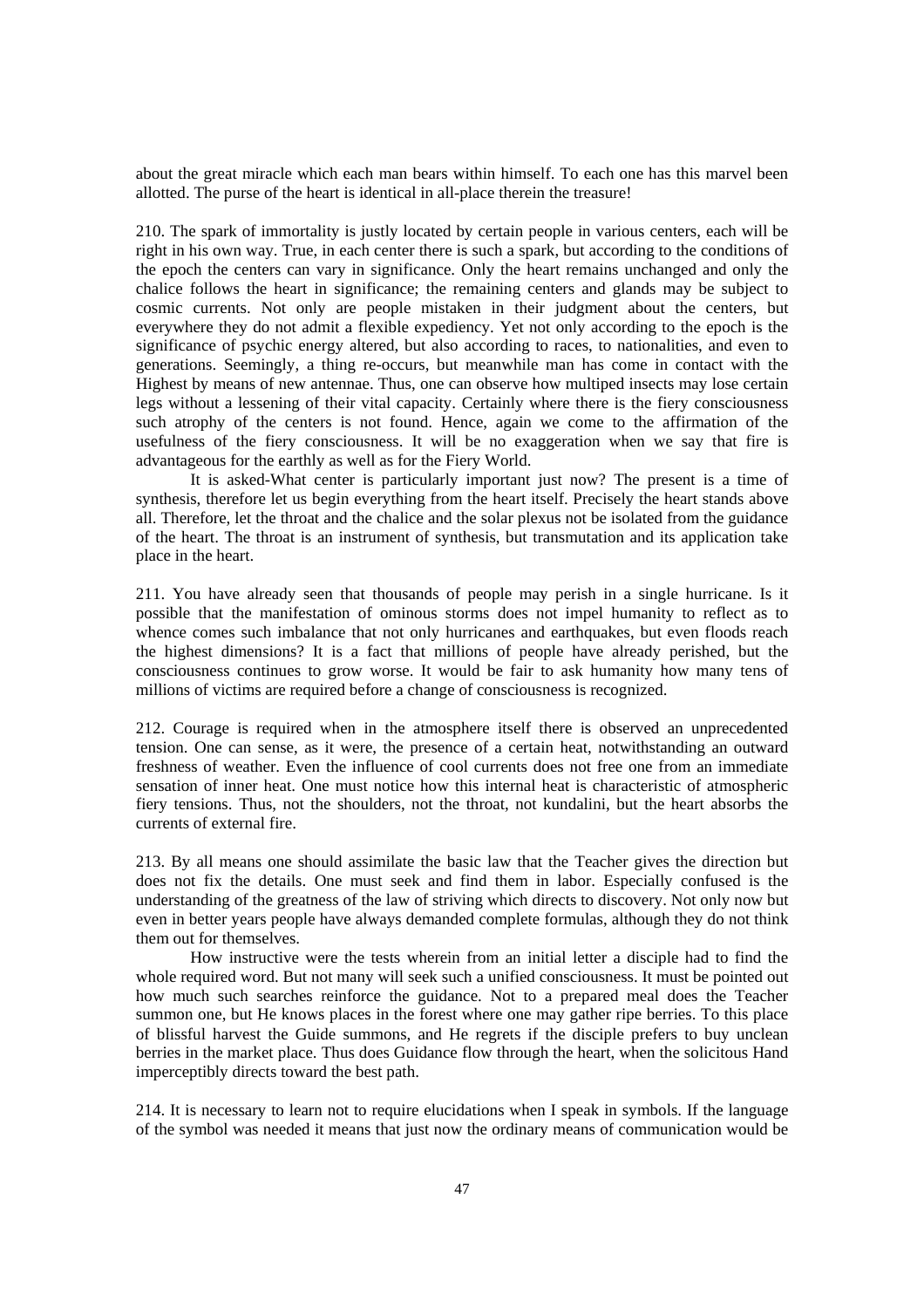useless. Then I say-Make a note of the symbol and keep it in memory, against the hour of its application. Likewise, observe the indication toward certain countries, which means that Our attention has been turned to them. Such guide-posts are of assistance on the path. Thus, a frightful time is being filled with salutary fires, but Karma will not be overburdened. It is not good when the Guide has to press upon the Karma of the disciple. One must grow to love the salutary milestones which flash out in the heart at the approach of events.

215. One may speak and write about a symbol, but it does not follow that a teacher must translate the symbol into ordinary language. We do not come too late with warnings when they are necessary. Likewise the names of the countries will soon rise up before you and you will distinctly apprehend how We consider these events needful and instructive. But do not forget that Ur.'s heart is on a lofty fiery step and perceives very clearly. One may surmise that events are under pressure, if the heart and solar plexus of Ur. are so tense.

216. It was affirmed many times by the philosophers that a gathering of people is permissible only when it has a high moral consequence. Obviously this saying is a strange one for our time. A gathering of people now usually ends in distortion of the simplest precepts. Let us look upon the subtle and fiery surroundings of such populous assemblies. Let us look and be horrified discordant rhythms admit only the lower entities, and transform the fiery sendings into searing fire. If it is difficult for an earthly benevolent visitor to make his way through a beastly crowd, then subtle beings will be flung away like dry leaves in a whirlwind.

 One must await the time when during lessons in psychology counsels about mass reactions will be given. People are willing to join an organization, but they are averse to cultivation of their own will.

217. You have been writing today about physical remedies, but for crowds even barrels of the most precious substance will be useless. One may urge all physicians of the World to start upon a mission of spiritualization of the heart. Each physician has access to different homes. He sees various generations, and his words are listened to with attention. When giving physical instructions he can so easily add the most valuable advices. He has the right to be acquainted with all the details of the moral conditions in the home. He can give advice which will compel the occupants to reflect over and above the actions of the stomach. He can even command, for behind him stands the fear of death. The physician is a most sacred person in the household where there is a sick person. And since humanity has taken care to collect a sufficient quantity of diseases, the physician can give many valuable warnings. If we but had enlightened physicians! At present there are so few! The more do We esteem enlightened physicians, since of course they are always under the threat of expulsion from the Medical Societies. Heroism is needed everywhere where the Truth is.

218. Ur. has seen and taken part in Our Fiery labor. Thus, We not only observe but also control fiery tensions. Centers of observation are situated in several floors of Our tower. Many forces have been collected to oppose the fiery attack. Satan is very anxious to make an end of the Earth, in order to concentrate his forces on the Subtle World, which cannot be destroyed in the same way as earth. Thus the Proprietor of Earth through present treachery is betraying the Earth. He is a poor Proprietor in that he cultivated such a nature within himself. He causes Us double labor by keeping up the fires of chaos. Ur. has seen not a few apparatus; but over and above them stands psychic energy, and therefore We are so careful with it just now.

219. Very often misunderstandings have occurred as a result of relativity of definitions, which have undergone changes through passing centuries. The most ancient writings have undergone many alterations, passing through the hands of foreign translators. It is a well known fact, but for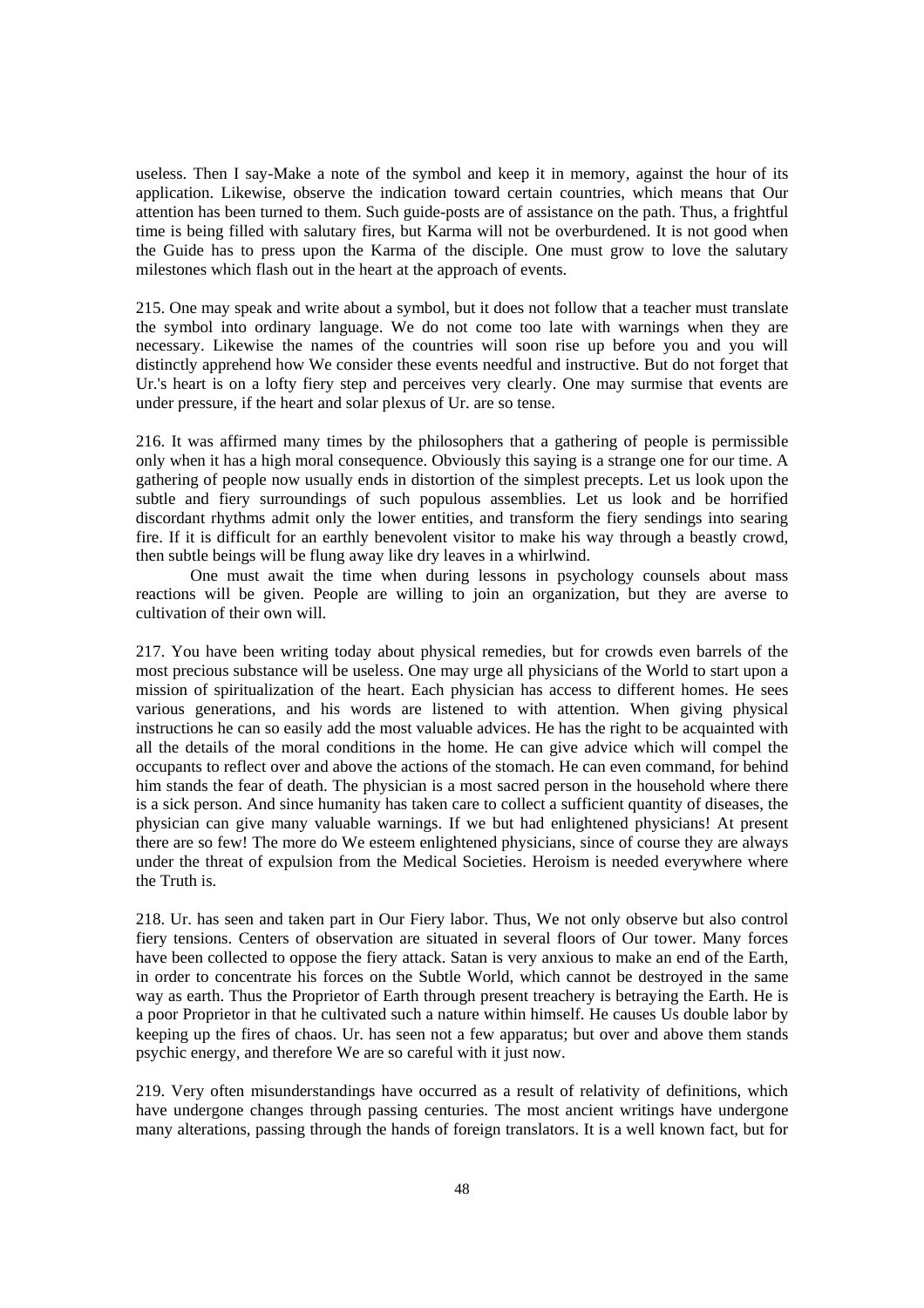all that it is not taken enough into consideration. To obtain the full meaning one must turn to the same source, Hierarchy. If the translator and interpreter is in communion with Hierarchy, then his relative understanding will be set right in due time. It is unfitting to touch the Sacred Covenants with dirty hands. All forms of blasphemy are condemned, but it is especially abominable when a servant of religion blasphemes. Unfortunately such cases have become frequent. There are not a few actual atheists among the servants of religion. Is it possible for them to speak about the Living Ethics? The madmen do not wish even to think about the future life. One can imagine all the horrors of an assembly where blasphemers are gathered! The Fiery World is just a farce for them.

 Let Our friends not hesitate to speak wherever possible about the Fiery World. Of course, besides the spiritual point of view there can also be a scientific approach. In addition let Our friends themselves think more often about the Fiery World; such thoughts are as prayers.

220. Fiery labor is indeed full of dangers. Ur. already knows how fiery tension acts. Not only in the earthly body but also in the subtle it is impossible to withstand for long such tension. Besides, We focus the vortex upon Ourselves, so that a discharged arrow will strike in a center of tension. This method of focusing is employed by Us everywhere. On it is also based the "Tactica Adversa"; from it flow the drops of perspiration, about which you know. But in all, centering is preferable to scattering.

 The apparatus which were seen by Ur. are of enormous force; they are condensers of fiery tension. Thence comes the idea of the swastika. Scholars must review the ancient signs; in them will be found hints of many of Our apparatus.

In the case of such a special problem as that of Earth, chaos represents a great danger.

221. Threads of the spirit are spread far more widely than people think. I say repeatedly-write down, even if it be briefly, the sensations and the strivings of the spirit. From such writings it will be possible to make significant deductions. Likewise the physicians can make use of this valuable material. Possibly, not always can such writings be compared, as a great deal may not coincide so easily, but even isolated cases may assist someone to recognize the psychic energy. No special university courses are needed for this. Psychic energy especially acts freely, when man is aflame with hearty striving. The measuring rod of psychic energy is pure striving. Not magic, but pure human striving will produce a marvelous world.

222. Ur. has again taken part in fiery labor. To a perceptible extent the inner fire has also appeared externally. It is evident that each approach to the intensified energy burdens the physical organs. Only self-sacrificing spirits can render help. It must be understood that the extraordinary tension indicates agitation of the elements. One must rally all forces in order to preserve concordance with the Fiery Forces. Verily, there are many black stars. Each day only serves to complicate events.

223. Above all else I am concerned with the imbalance of the world. Obsession is developing, and it threatens to become insanity. Many countries are governed by madmen in the fullest meaning of the word. Never before has this manifestation of mass obsession occurred. Why scientists do not pay attention to such a calamity is incomprehensible! People commit millions of murders. Is it possible that no one realizes that this is a hotbed of obsession!

224. Investigate, and distinguish two kinds of thought. Everyone knows that at times, in the midst of clear thinking, there appear confused, floating thought-forms. Some will advise to ignore these unclear smudges of thinking, but others will recommend the investigations of such visitors. There can be advancement from paying attention to such thought forms. They come from without,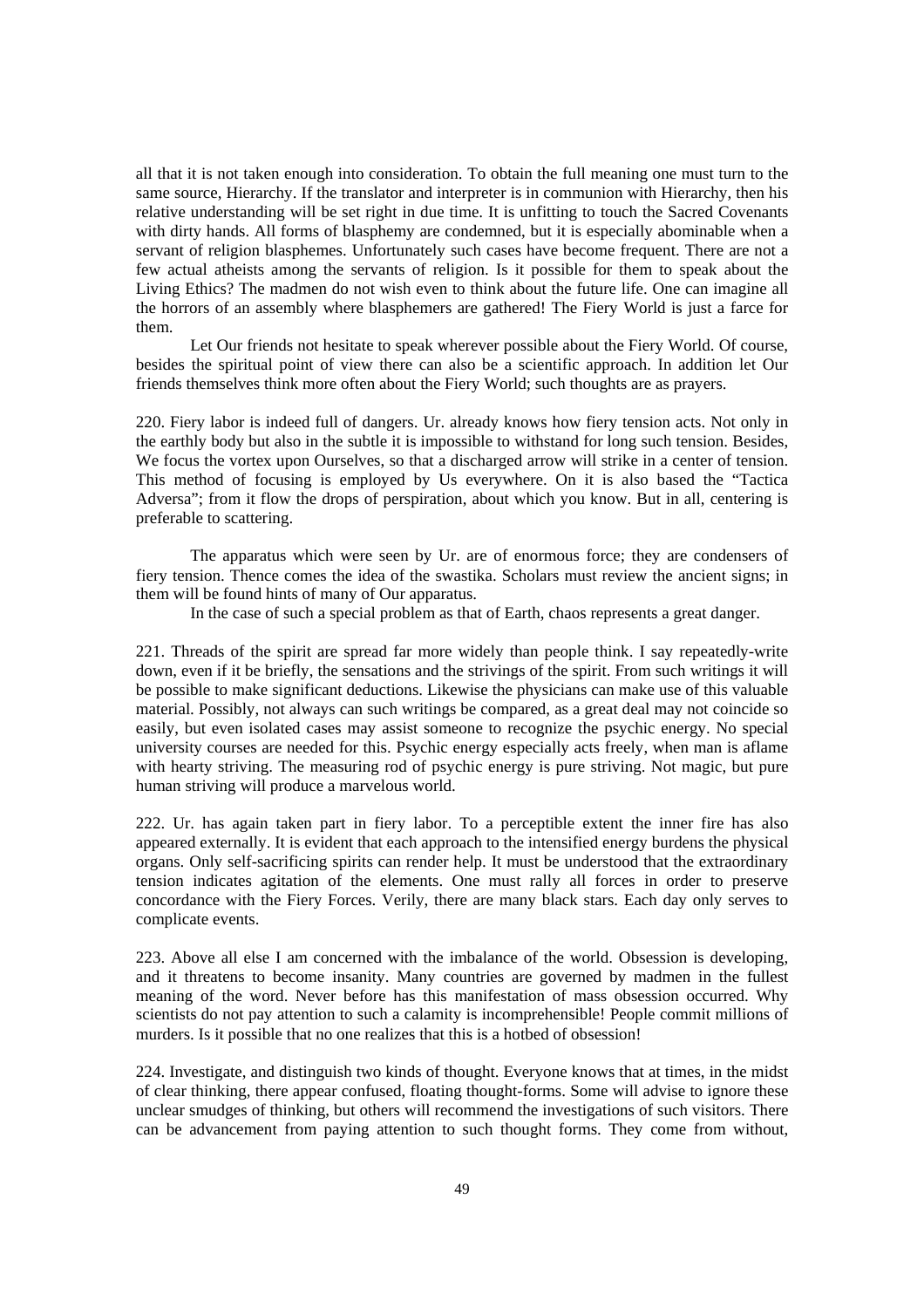which is but the more reason why we must not cast them aside. Who knows-perhaps they are directed to us intentionally, and are not clear merely because of their dependence upon our attitude. Therefore it is best to take pains not to reject any thought, even a fleeting one. When our heart is aflame, it quickly senses the value of such sendings.

225. It is an error to think that irritation of the nose, throat, and lungs is caused only by colds. Such tensions also result from spacial fires. Without doubt, irritation of nose and throat can be cured by suggestion. The same cause underlies many cases of so-called hay-fever, which often can be cured by suggestion. Also many kinds of skin disease are cured by the same method. Often, in fact, skin irritations arise not from external causes but from imbalance of fiery currents. It is regrettable that physicians do not observe this phase of human ailment. Only occasionally do they recognize nervous causes, but then they try to flood them out with bromides, whereas suggestion could produce a better result. Let us not forget that at times suggestion has been employed to speed up the closing of wounds, by way of enlisting the cooperation of the entire organism. Thus, during discourse about the Fiery World, one should not forget the cause, at times, of irritations of the nose and throat. Physicians must be urged to study all methods of suggestion.

226. Dreams link us with the Subtle World, and in the same way there must be correlations also between the Subtle and Fiery Worlds. They exist in their own form, but not everywhere are such contacts with the Fiery World of a conscious nature. One must possess a developed consciousness in order that such samadhi be not blinding. Already on Earth one must prepare oneself for the fiery approach. Thought can make the conception of Fire perfectly natural. With the help of such simple and natural conception the approach will be affirmed without any difficulties.

227. One's mastery of thought does not consist alone in the deepening and concentration of thinking. One must also possess the knowledge of how to free oneself from untimely and debasing thoughts; thus thought is affirmed when we master it. It is not easy to free oneself from thoughts flying in from without, and it is difficult to cast off sad and burdensome meditations. But one should be able in like manner to send thought forward, and also to leave behind the one which is of no use. Usually, people are enslaved by their thoughts; and nothing so impedes advancement as grievous immobile thoughts. Most often such heavy thoughts are sent from without, and many eyes watch with malice, awaiting the suppression of energy. Learn to expel this obvious burden immediately, it is one of the worst aspects of Maya. Hardly a day will pass without an alteration in Maya. Thus, let us be doubly vigilant in possession of thought.

228. Usually people do not even notice the turning course of circumstances. Yesterday your attention was directed to the fact that people do not wish to understand that they themselves create! The ladder has long since been constructed, yet man nevertheless casts himself into emptiness, for he thinks about a former ladder. It seems impossible to affirm people upon reality. The simplest and most beautiful solutions are passed over in silence, and rejected merely upon the assumption that somewhere grandfather's ladder has been left standing. It has ceased to exist long since, but the average consciousness will not accept such reality.

Let the grandeur of the Fiery World advance people to the steps of reality!

229. A good attitude is still far from acceptance and excellent relations. One may recall an old fairy-tale A grandfather prepared an unsinkable fabric for his grandson, before the later put out to sea. But the grandson covered the roof with this cloth. Thus, when the storm struck, his ship and he quietly went to the bottom, and his grandfather was unable to help him.

 A man often puts a saddle on a cow and later is amazed when others, on horseback, outrun him. One may but smile bitterly at useless expenditures.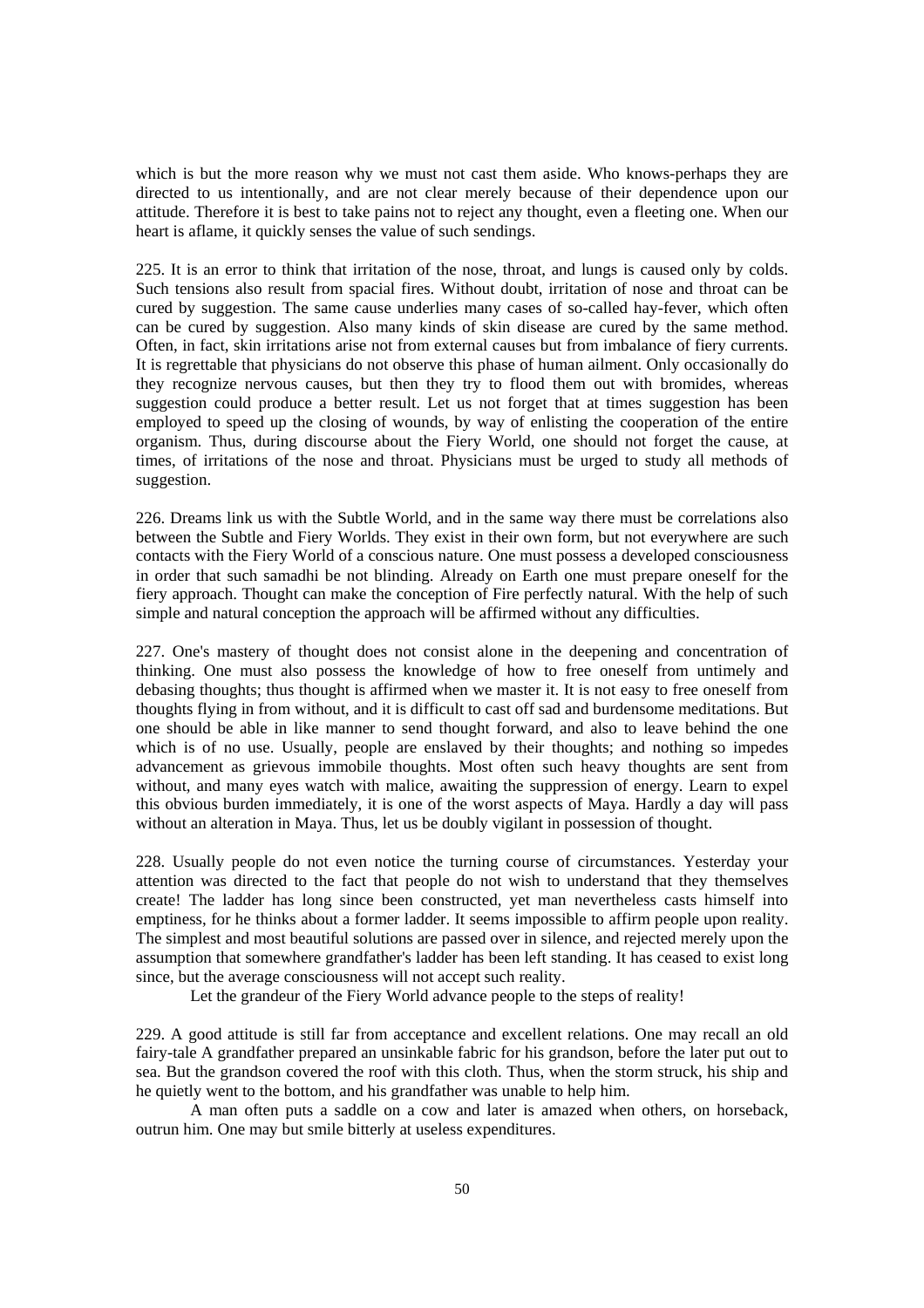230. Striving is regarded as of true value. No one of those who strive with the heart will be forgotten. Of chief importance is one's own consciousness of purity of aspiration, but there are not many who can confirm a purified striving. Thus it is possible to single out people according to their striving. The energy of pure striving is highly homogeneous, and the bearers of this energy actually constitute a universal body. They may be working in the most diverse fields, and nonetheless the essence of the kindled energy will be one. Therefore people are divided not according to physical specializations, but according to tension of striving. Know that difference in nationality has no significance; to the fiery substance neither race nor age can mean anything. Where the heart is aflame people seek communion and exchange, but they do not know on what basis to form contacts. Sometimes they are afraid of scorching one another, forgetting that identical energies are not mutually dangerous.

231. One should not be inordinately grieved perceiving human darkness. If We should exercise our grief in proportion to this darkness, it would be impossible to exist. It is sad to see how people impede their path, but the centuries teach one to assume calmness about the qualities of imperfection. Indeed, such qualities are especially deplorable when time is so short. But let us devote ourselves to Hierarchy.

232. Swelling and irritation of the glands indicates resistance to the dark forces. Obviously, irritation of the glands and of all the tissues gives aid like the help derived by the hedgehog from uplifted needles. One need not be astonished at such degrees of tension when each day is filled with madness.

233. The Leader is not dismayed by apparent failures, as he knows that the quantity of good can fill up any abyss. He will perceive any swerving from the path, yet it will but give him one more possibility to visit a new region. Likewise, in the hands of the Leader good becomes an actual manifestation of Light. The consolation does not lie in the fact that a failure is not possible, but in the fact that each achievement of good is a manifestation of new progress.

 I do not advise you to count the signs of darkness, they lead only to obscurity. Light is one; Light can be a measuring scale and a support. The Fiery World was created by Light, and thought is a product of Fire.

234. It is not the brain substance that thinks. It is time to recognize the fact that thought is born in the fiery centers. Thought exists as something ponderable but invisible, and it must be understood that a lever is not a furnace. Already many truths are knocking for admission, but only thinking about the fiery centers can be of assistance toward correct interpretation.

235. One must observe how entire countries can be shaken by one incorrect interpretation. It is impossible to justify this by saying that someone did not know about something. Usually proof can be found that such knowledge had knocked at all doors, had lain on all tables, and had been mentioned many times. It is not right to try to justify inattention and unwillingness to think deeply.

 New oppressions are nothing but unconvincing conduct of the Leader. Often people do not know the actual cause, but in their hearts they feel that something unconvincing is taking place. Most of all must a Leader guard himself against the growth of unconvincingness.

236. Let us affirm the enthusiasm of the spirit. To be filled with the spirit means to place oneself in direct communion with Hierarchy. All kinds of magical methods, even inner concentration, are used in attempts to achieve Higher Communion. But the new approach to the Highest directs one to the example of ascetics who above all approach direct Communion through the heart. We learn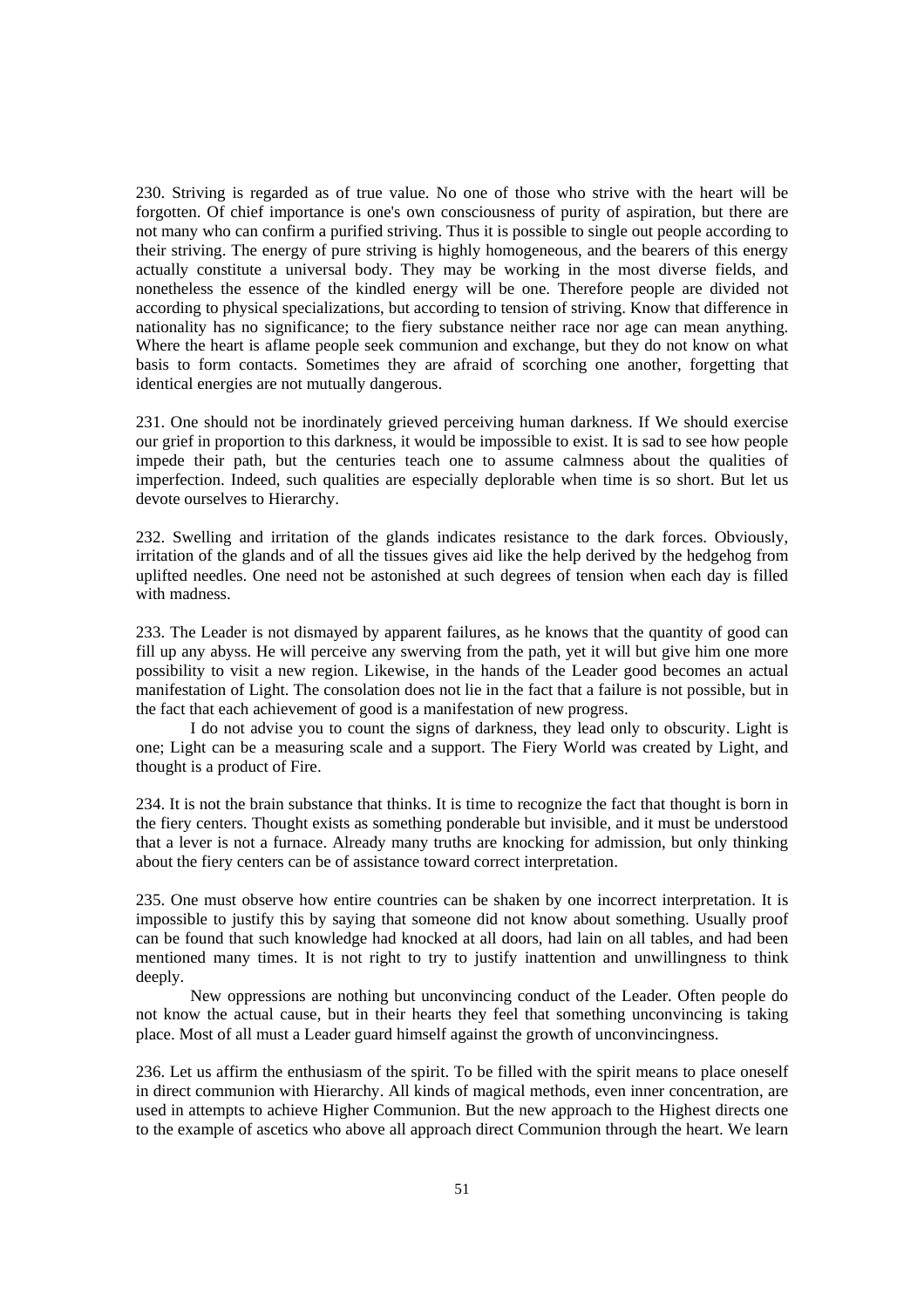of prophets, saints, who never fell into a frenzy, yet whose every word was a word of the Covenant.

 If you ask Me what methods are befitting our times, I say-you must prepare yourselves for direct Communion. All conventional measures are already mediocre in themselves. In these days, when fiery energies have been so intensified, precisely this fire helps the heart to understand the Higher Command. This Command is propounded in the very midst of life. Then We say-harken and obey!

 Each epoch has its expressions. One should not cling to old methods when it is possible to apply new understanding. Even in the Ancient Covenants we see prophets who were always saturated with spirit. And much later, formulas, numbers, and rhythms were studied. But some have considered such methods too near to invocations, and thus belittling to the Higher Principle. Especially at present, during the epidemic of obsession, people must seek heart communion.

237. Deprivation of blessing was an act of the most ancient patriarchate. It is far removed from the latter anathemas. Anathema is a product of ignorance, whereas the very ancient act foresaw rupture of the bond with Hierarchy. The bond with Hierarchy is an actual blessing with all its consequences. The ignorant will say, "We have many times defamed the Highest, and nevertheless we still exist; no fire has seared us, and nothing threatens us." Then let us lead them to the public square, where blind beggars are crawling in filth, and say to them, "There also are you." Let us lead them into prisons, into mines, to fires, to executions, and say, "Can it be that you do not recognize yourselves? You have just severed the thread with the Highest, and you have hurled yourselves into the abyss." It is not necessary to terrify with threats, life is full of examples of such horrors. Remember that the pressure of fire is invisible, yet nothing can escape its consequences. Thus, it can be seen that even the ancients understood the justice of the law, and knew that offense against the Primary Principles is so great and terrible that the result cannot be immediately seen.

238. The Fiery Sun is invisible, likewise invisible are great heavenly bodies. It should be explained in schools how insignificantly small is our field of vision. Only thus is it possible to convince humanity that while it is divine in its heart essence, in the body it is subject to all limitations. Only thus will children realize what they must be concerned about. They are very perplexed at that which is manifested in the chest and continually beats.

239. It is possible to perceive that even a small dark entity can concentrate around itself many powerful co-workers. One should not neglect any opportunity to evict dark hotbeds.

240. The consciousness directed to Us is continually being refined. The process of refinement becomes a code of every day. Could it be admissible that the subtlest energy be turned into chaos? Everywhere it has been said, "Whoever comes unto Me shall also abide in Me." This must be understood literally. The subtlest energy cannot be turned into amorphousness; therefore I am so concerned about refinement of consciousness. Complication by grossness only demonstrates that the heart energy has not reached a level where it is no longer threatened with drowning in the waves of chaos. One must hasten with the refining process. Each ulcer begins with the smallest decomposition of tissue. A drop of resin can make healthy the ailing tissue, but for a neglected ulcer not even a pot of resin can be of help. Create a manifestation of refinement in the very midst of life. Why only in words, or in glances, when heart energy is multiplied precisely in thoughts. The collecting of the most precious is only for the purpose of returning it. Who, indeed, would not wish to give something of the best quality? Only a cheat will try to offer something unfit or useless. One must keep watch over one's thoughts, in order to send those of the best quality. I am not speaking in the abstract.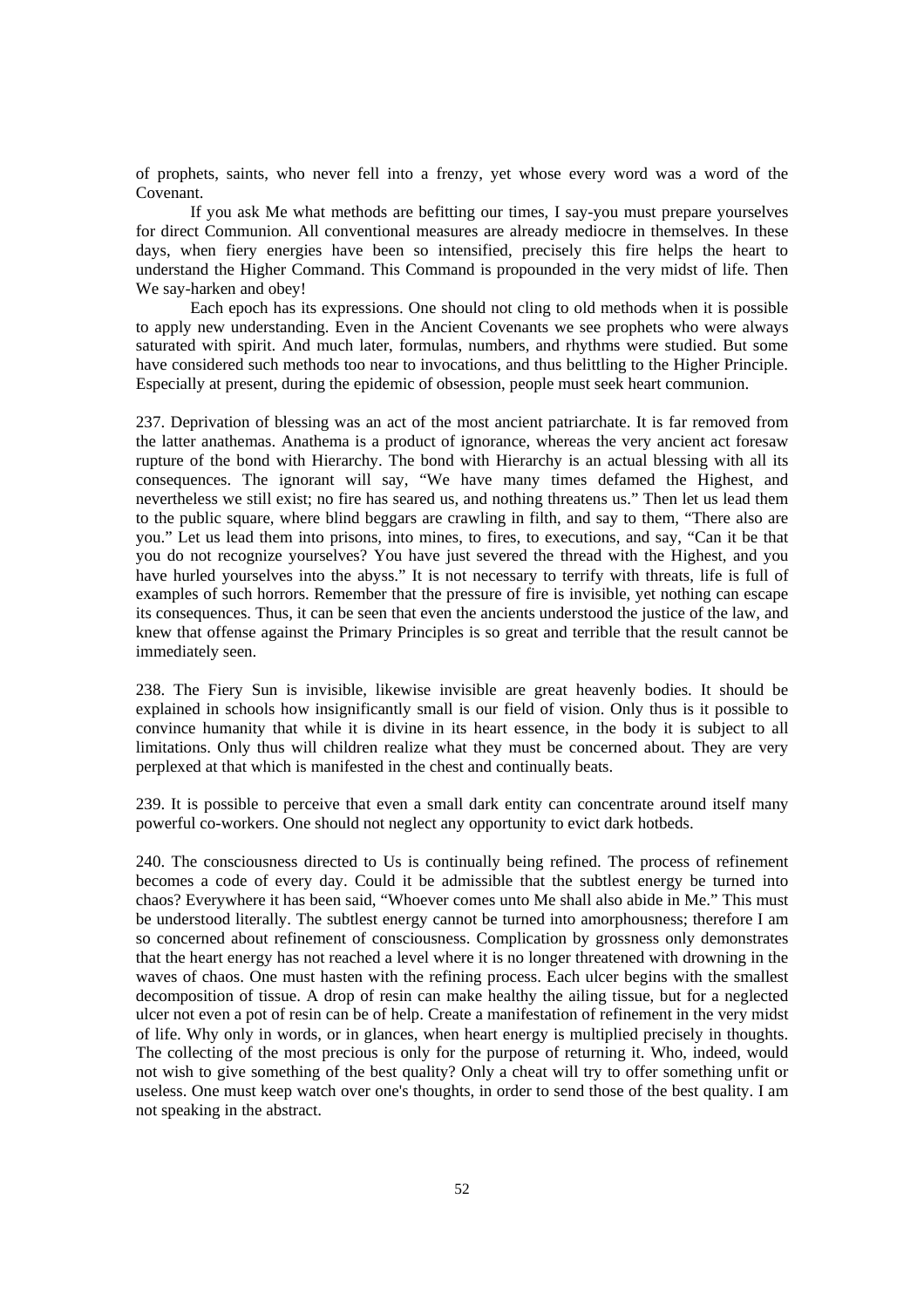Through you We send thoughts of magnanimity, and already much that is not good has been averted. Thus is a mountain of magnanimity molded, with a summit from which one can see afar. One may advise many of the panacea of magnanimity. We shall not tire repeating about this remedy of spirit and body. Some day physicians too will prescribe magnanimity as a most powerful antidote. Let us not forget that malice attracts the action of poisons, whereas magnanimity opposes them.

241. That which you direct toward Me grows as a thriving garden. The fruit ripens, but one should not admit worms.

242. One should not be surprised when We pronounce a name and thereby fill space with information. We affirm Our decisions in space. He who has understood the bond with Hierarchy must also assimilate the fact that the decision of the World depends upon filling the space. Truly, not the earthly world alone decides, but all three worlds. Thus, even apparently most positive earthly rulings are destroyed, because they have not been accepted by the two Higher Worlds. Likewise the dark forces must be sometimes informed, and because of this their wails merely augment the sound of the announcement. Through all worlds is such a call resounded, and it stirs up new energies. Naturally, those to whom such a manifestation refers must be careful, for a vortex has been directed around them.

243. The principal danger lies in an incredible divergence of consciousness. While some almost touch atomic energy, others have not yet reached even the cave-man stage of existence. Such a difference produces agitation of currents and makes movement difficult. It is possibly easier to move troglodytes than such heterogeneous crowds. That is why forward motion and broadening of consciousness have become so complicated.

244. Not only is the odor of the deodar pleasant, but it helps to invigorate breathing and expel dark entities. Many oils have a purifying property, but not all have an influence on the Subtle World. The deodar has a significance in the Subtle World, and it is usually connected with places of sojourn of the Rishi. They know that the deodar possesses the quality of driving away evil entities.

245. Our assistance is extended in the essential directions. It would be erroneous to think that the most petty details could attract Our energy. True, We always safeguard, but it would be absurd to think that every sneeze occurs by Our Command. One must distinguish where are the most essential currents of life; only thus is it possible to learn to respect the fundamentals of Communion. Precisely likewise do We regard the Highest Ones. Evaluation of and respect for the energy will be a sign of understanding of Infinity. Reflect upon this deeply, as precisely at present fiery labor requires understanding of Our fundamentals. Is it sensible to turn away one's weapon before the blow is struck? Is it possible to turn aside the directed telescope without spoiling the observation? So too, when We bring cooperation near, especial solicitude is needed. Observe how I gradually deepen the conditions of Our joint labor. No repetition is ill-advised. We require what is reasonable to be required. Gradually We enter into dangerous spheres, and only thus may one expect victory.

246. The scholar is almost right in attributing life to the chemism of an organism, but he loses sight of the crystal of psychic energy. True, this most subtle substance is also a chemism of its own kind, but the approach to it is a special one. Ordinary scholars, among many true conclusions, miss the principal one, not so much because of opposition as from inability to imagine such concepts. You yourselves have seen two physicians to whom there was offered the greatest opportunity for unrepeatable observations. You saw how unable they were to appreciate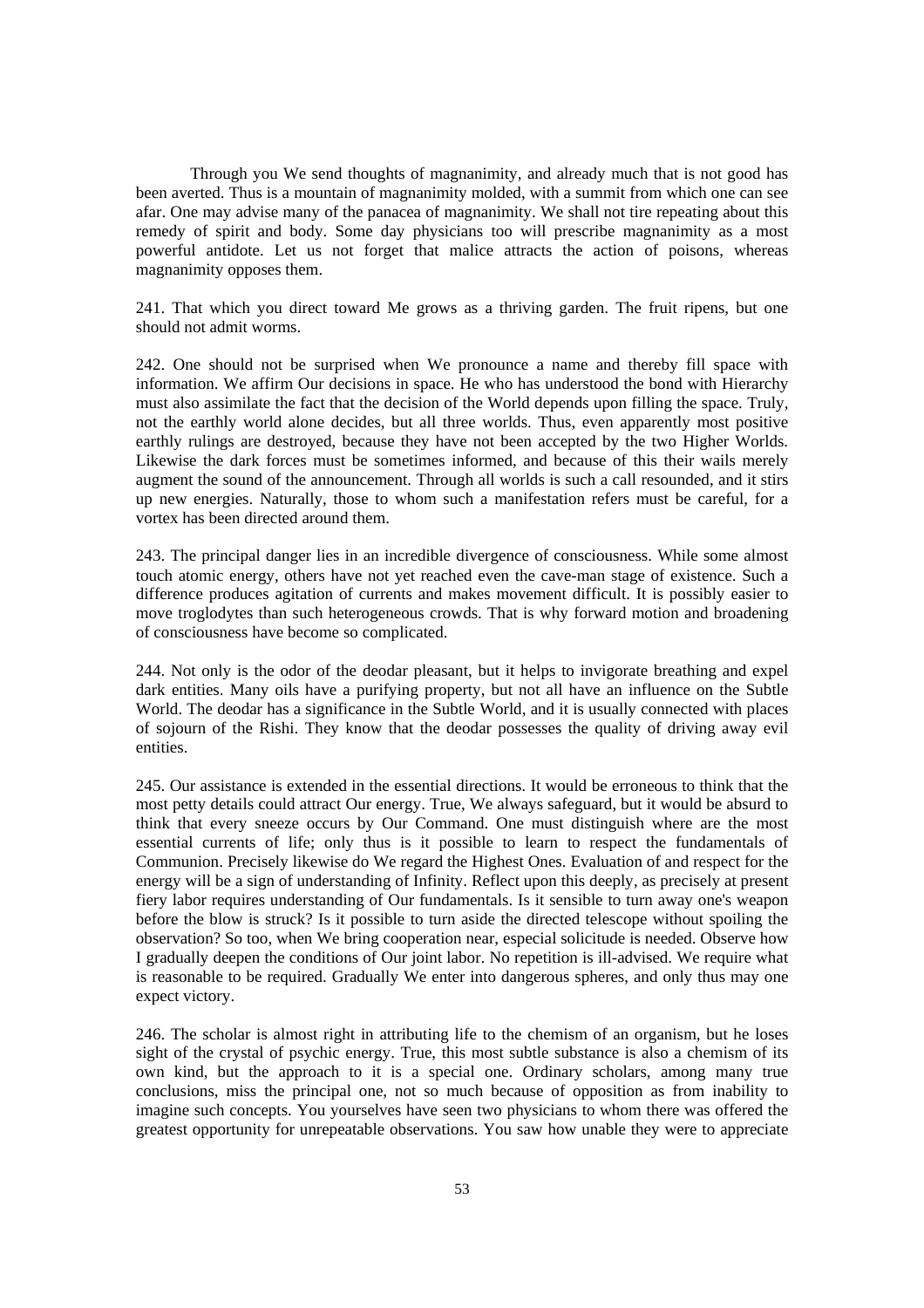these possibilities, and that they obviously evaded the chief consideration, while babbling absurd formulas. Cooperation lies in mutual solicitude and hearty labor.

247. Those uninformed in Great Service may even complain of the difficulty of such an achievement. But those in contact with it already cannot conceive of existence without it. A frightful emptiness appears, it seems, when there is no application of one's forces for Common Good. Without communion with Hierarchy a terrible darkness closes in from all sides. Without Great Service, life itself, like a wilting blossom, loses its meaning. The Fiery World is intangible, and the very concept of it, instead of being attractive, appears menacing. Equilibrium is established by great measures, but affirmation of the Shield of Hierarchy comes after the dedication of oneself to Great Service. The spirit decides its own fate. Without any stipulations the spirit itself determines its sacrifice. The dimension of the sacrifice is decided in the heart. No one can force an enlargement of the offering, but much joy is felt from a sacrifice which is not diminished. The Teacher advises to recognize one's potentialities according to the sacrifice voluntarily accepted by the heart. How great is the law of such good-will! It determines the future, from small to big, and up to great events!

248. Reading without the heart's functioning, even memorizing, helps but little. One can even compile a table showing how much the participation of the heart evokes true understanding. Let this not be understood as an abstraction. By its quality the pulse indicates how much heart participation assists the manifestation of perception. Such a concept draws one near to the Fiery World. It is tedious to listen to babblings which lack the heart quality, particularly since the number of printed books is reaching frightening proportions. Rarely has the quantity been so at variance with the quality! In this is also revealed a sign of heartlessness. We encourage each burning of the spirit. The flaming heart is a torch of the Fiery World. One should become accustomed to delving into the meaning of what has been said; and for this, translations into different languages are useful. Thereby is developed a precision of understanding. The Teacher must always rotate a concept so that it contacts the consciousness of the disciple in its full scope. Though urgent, it is impossible to accept many concepts at the first reading. One must return to them, as has been said, under all the shades of color of morning and evening. Even the night will bring a ray of understanding. You yourselves have seen how strangely people form opinions about what they have read. When they hear about the Messiah, they merely think-isn't he a demon? When they read about the heart, they are afraid-isn't it sorcery? This means that demons and sorcery are very familiar to them. The man who is pure in heart will not think first of all about darkness.

249. Not magic but God-inspiredness was ordained in the ancient Covenants. When Higher Communion began to be interrupted, people themselves compiled magic from the earthly world, as a means of forced communion. But, as everything which is forced, magic ends up in the darkest manifestations. The very boundary line between black and white magic becomes elusive in its intricacy. Therefore, on the path to the future one should eschew all magic. It must not be forgotten that the old methods of magic were connected with other forms of life. Of course, magic is based on precise fulfillment of technical conditions, but if all the formulas of life have been altered, then too all magical effects must be correspondingly changed. This is why contemporary magic has sunk into necromancy and the other low manifestations. All those who study the mechanics of formulas fail to take into account the fact that they were written down for a completely different application. In addition, they completely forget that the higher formulas, and all the conditions, have not been written down altogether; and if they have been noted at all it is in such symbols that now their meaning is quite obscured. Thus, contemporary studies of magic either amount to senseless scholastics, or else, flowing down, they lapse into the black mass. Therefore We speak much-needed words, in advising the abolition of magic. Let it be left to the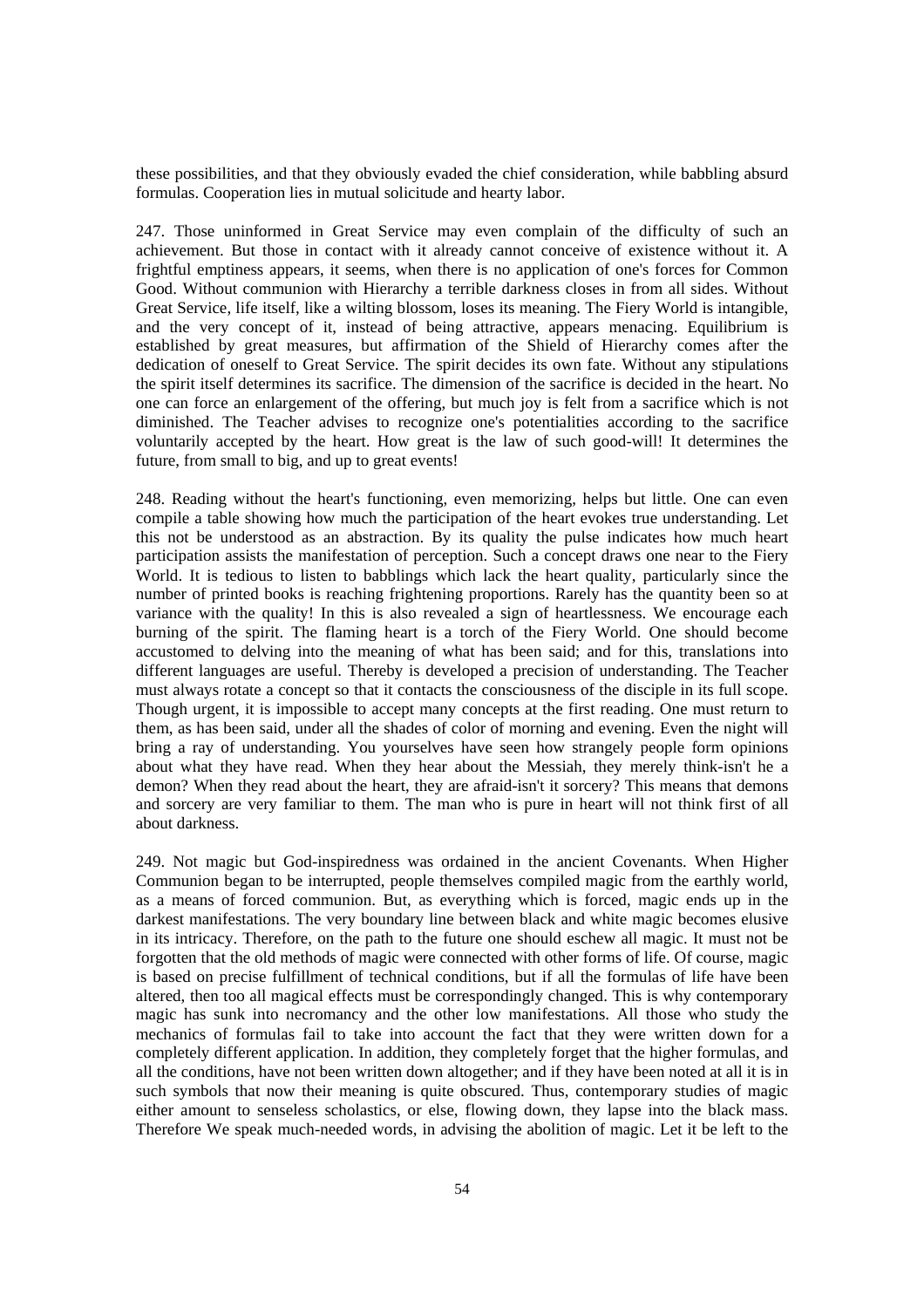dark necromancers. There is too much obsession on Earth. The sole path to the Higher Communion is through the heart. Violence must not stain this fiery path. Can people possibly think that the invocation of lower entities can go unpunished! And what sort of improvement of life could result from such evocation? No one can point to a benefit resulting from necromancy, nor to a heart which has been uplifted through necromancy. One must turn to the short and higher Path, which will bestow health of spirit; and thence comes the bodily health. The abolition of magic will be a white stone on the path of the World.

250. Despair is first of all ignorance. I am speaking not for encouragement, but for advancement. Many beautiful structures have been destroyed through unfitting despondency. It always attacks a man on the eve of complete attainment, when it seems as if someone has temporarily extinguished the fires; but the disciple does not know such terror.

251. The expulsion of magic does not mean interruption of the manifestations of the Subtle World. On the contrary, the bond with the Higher World can be but strengthened through the abolition of all violence. Precisely, ignorant compulsion can violate the harmony of combinations. Nature, both in the small and the great, is opposed to any violence. To study and to cognize the marvelous approaches to the Subtle World and to the Fiery World will not be magic. Prayer of the heart is not magic. Aspiration of the spirit towards Light is not magic. One must guard against all forms of ignorance, for it is a source of falsehood, and falsehood is the entranceway to darkness. Be able to find in your heart the truth of turning to the one Light. Terror fills the world, Do not follow the pathway of terror. One may be fortified by examples of former times. The saints themselves were in contact with the Fiery World through the heart; the same heart which has been given to everyone. Ability to hear the voice of the heart already leads to truth.

252. A folk saying is a light in the window. There have been no untrue proverbs. Precious are the precipitations of wisdom. But just now there is before you a greatly confused time. One must summon all courage and find the right word for everybody. Manifested is the time of the awakening of the peoples.

253. Only the experienced heart apprehends the Maya of not only despair but rapture. It is not easy to show that rapture and exultation are not far removed from despair in their chemism. Exultation without a foundation does not resemble the wise joy when the whole heart vibrates with the Cosmos. In general, most people cannot endure residence on the Earth in continuous tension. Yet it is possible to inure them to conditions in certain chemical laboratories, where the newcomer is completely unable to breathe and where those who work there regularly do not even notice the pressure. Such an example must convince one of how possible it is to accustom oneself to constant vigilance, as to a magnet of tension. Whoever places a foot upon the ladder of ascent finds the initial step difficult. Thus Maya passes into conscious realization of the cosmic tension.

254. It is a fact that there are many who would like to destroy each useful beginning. It is difficult to say who are the more harmful, the dark ones or the fanatics. Often the heart of the latter is even more inaccessible. Appropriating the inheritance of others, they have shouted the most merciless threats to all humanity. Be not surprised that they seize the best symbols and distort them. Not without reason have fanatics been called mutilators. One of their distinctive qualities is the lack of a sense of beauty. They can blacken the most beautiful thing, not through malice but from a lack of a sense of beauty. Indeed, such failings go to make up a very dark stratum, but there are many fanatics, and they make difficult the path of knowledge.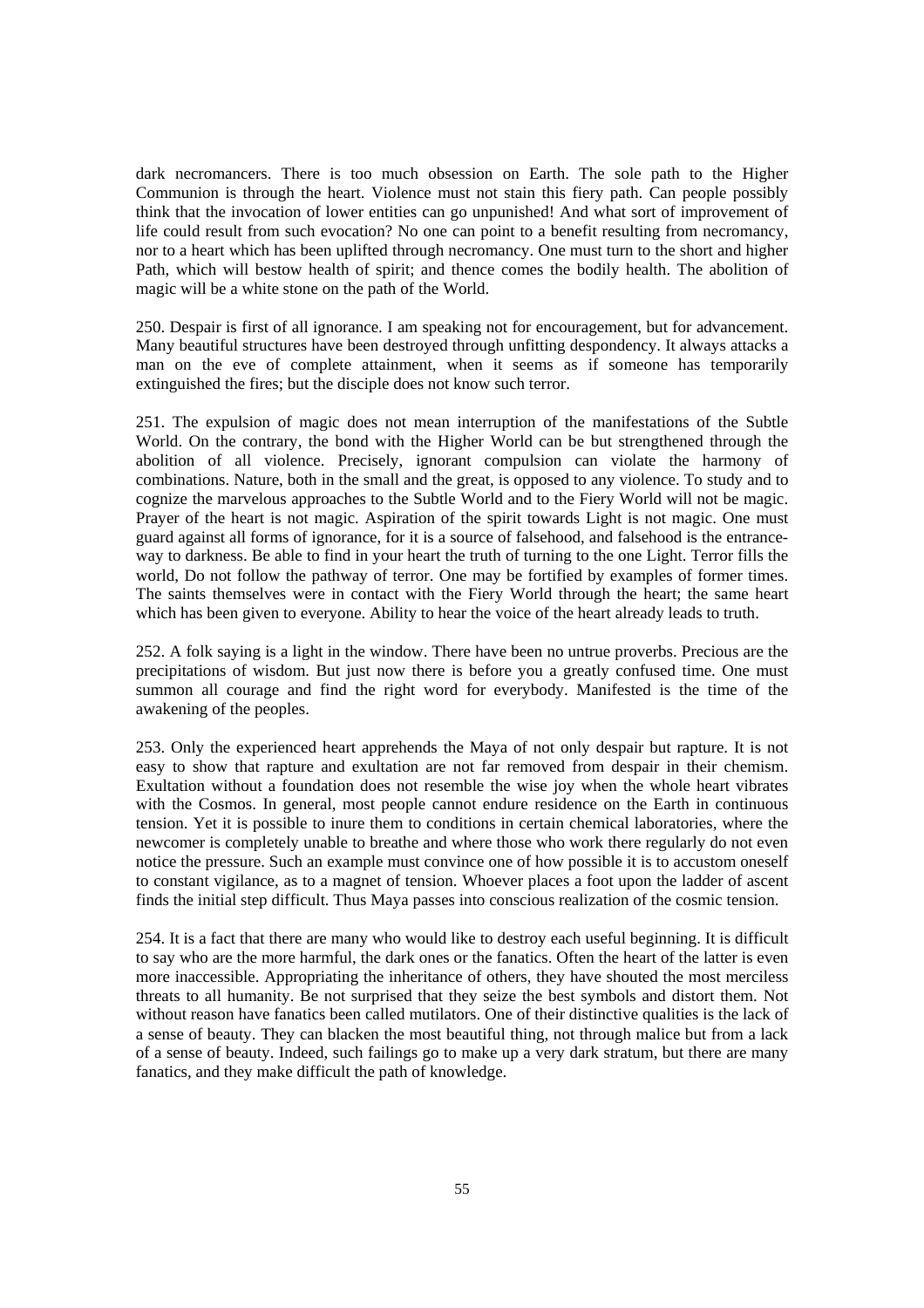255. It is understood that the stone-mason is required only to put stones together, but if he can save a man, must he refrain from doing it? Certainly there are not only stones in the World, there are also hearts!

256. Prayers often contain the supplications, "Look Thou upon me" or "Turn Thy gaze to me." In such words there is expressed great knowledge of the significance of the look. Precisely a look can change even the composition of the aura. Not only thought, but the very chemism of a glance has a fiery consequence. Those who know this ask the Higher Forces to look upon them, because in this magnetic chemism there is contained all-encompassing benevolence. Let us not forget that each look of a man has correspondingly the same significance; the more saturated with thought, the more powerful the glance. This is not direct suggestion, it is better to call it a saturation of space, for such chemism is disseminated far more extensively than may be supposed. The significance of the gaze can be shown when radiations will be photographed. One will be able to observe then the influence of senseless glances and of mental sendings. It is a joy to see how comforting looks can make the aura healthful. And the steady continuation of such a reaction can bring an enormous amelioration of all existence. Let us not forget that the presence of certain persons brings a considerable improvement in the aura of an entire assembly. They may be called Beacons of Salvation. Even when they are not directing energy their Od nevertheless penetrates the whole surroundings. Such natural agents of good health must be highly valued.

257. Each ejection of sorcery is a good deed. The more so since the danger from such action is great. One must have not only courage but also readiness of spirit, in order to understand how to proceed in each case. First of all, one must destroy the magic circle. But such contact requires a still more fiery tension than was employed by the conjurer. The discernment of the conformity of forces is achieved by straight-knowledge. It is impossible to touch the strongest flame without being burned; but when fiery energy gains the ascendancy there will be no terrible effects.

258. You may have heard that wise people, in an hour of danger, have sometimes exclaimed-joy, joy! This exclamation could not have signified mere self-delusion. They knew about the treasure of joy and, as it were, wished to draw therefrom a kindling of feelings necessary for achievement. Ghosts are not needed there where exists a sacred link with Hierarchy. One can borrow out of the Treasury inexhaustible forces, but they should be evoked flamingly. No one can oppose the joy of achievement. One should not submit to violence, but joy is a consummation. Thus, let us cultivate it as one would most precious blossoms, but let us not belittle it with the suspicion that it is an illusion. No, we know how joy resounds through the channel of Kundalini. We cannot often explain in words whence arises this joy, as a forerunner, but it comes to visit us on a light-winged ray of Hierarchy. Who knows from what Infinite Source sounds the call to joy? How many know that already the time of manifestation of joy has approached? But the law is immutable, and therefore joy is a special wisdom. How long ago this was said! But in spiral evolvement it gradually becomes real and comprehensible. Likewise grows the heart, and the consciousness, and fiery wisdom. We do not see how the grass grows, but we perceive the evidence of the growth. So too with the joy of achievement.

259. You have already heard about certain empty tombs. You have heard about a very ancient custom, when sometimes a substitution was made for one thought to be dead. It must not be forgotten that through the ages a great many extraordinary actions have been accomplished, and not just once had a life to be interrupted. People have been initiated into the mysteries of existence, and so many names have been inscribed upon empty sepulchres! Thus, apart from the beaten paths of history, inscrutable achievements are created. One must become accustomed in one's consciousness to a great deal which is not governed by earthly laws. Who can affirm how events are being created? One can observe only a few outward signs, but the real channel of life is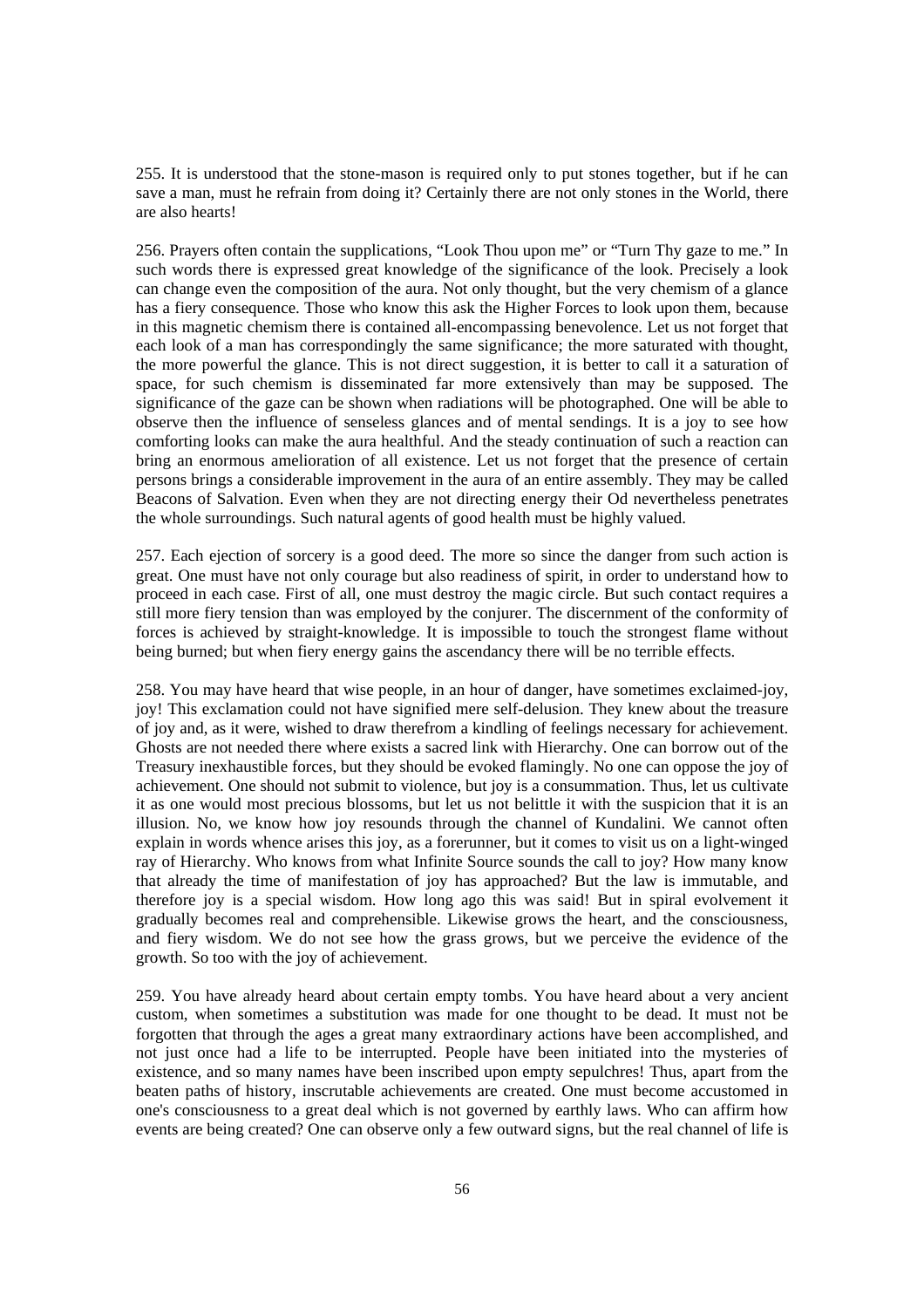not written down in the state archives. Thus, people are astonished when one who, according to a tomb inscription, is supposed to be deceased, re-appears ten years later and is identified by many persons. Of course, it is easy to overlook indisputable proofs. but honest observers can gather authentic evidence of many such events. Actually there is a history of the outer world and of the inner. It is not sorcery nor magic, but the path of the Higher World.

260. Become accustomed to My Advice that events are created by special measures. One should not weaken constructiveness by considerations of ordinary joy or sorrow.

261. It is an error to think that the forces of darkness attack only weak spots. Very often chaos presses deliberately upon the most powerful strongholds. Likewise breakers are more violent against cliffs. Therefore every wall must be guarded, both low and high ones. Let us not forget this, for people often think about shielding the weak and abandon the strong. Everywhere there are intimidations by chaos, and tensions are tripled. Read about the downfall of great nations to anyone who does not cherish the feeling of protections.

262. Yes, yes, yes, if people do not turn to the Hiero-inspiration, many conflagrations will result. Equilibrium and concordance are violated by the mechanistic concept of the world. Half a century ago We were already concerned about the excessive increase of physical knowledge. Verily, much has been attained in this direction, but at the same time the spiritual consciousness was lagging behind the physical. Ethics were lost amidst accumulations of formulas. Machines attracted man away from the art of thinking. Now they are content to be robots! For the equilibrium of the World the heart is needed, and in this Decree is contained undeferrable salvation. Ill-will is pressing upon the earthly aura.

263. An experienced householder finds a use for all discards. The contemporary builder must undertake this achievement. It is an especially hard one, for it is not easy to make use of robots when the basic requirement is cognizance of the foundation.

264. Many do not apprehend that the Yogi must be extremely cautious in regard to his health. Through ignorance, many imagine that the health of a Yogi is assured, and that nothing physical can affect it adversely. In the opinion of some he feels neither cold nor heat. Whereas, an abutment of a bridge is far more assailed by the waves than is a swamp. The sand of the marsh does not undergo as much from the movement of the water as does the pier standing firm against the current. Therefore, it is absurd to suppose that the Yogi can remain unaffected by overburdening caused by ignorance. True, he will not make manifest his own tension, but it will be just as strong as is the fire of his heart. The simple law of correlation appears here also in full force. If some one should ask whether resistance is not developed against the pressure, the implication will not be devoid of truth. The more so must we maintain our strength, when we know for what it is needed.

265. Let us strive to understand the distinction of the most necessary. The determination of the degree of necessity is a quality of the Leader. One should know how to make a mosaic of successive order out of many simultaneous considerations. Neither logic, nor reason, nor formulas, but the fire of the heart lights the path of such a train of actions. One should realize with full heart where the passage-way is adequate, so as not to jostle a neighbor. The heart will indicate when not to overdo as regards pressure. Such testings of strength are known as the wings of justice.

266. There is no such thing as emptiness; yet often people sense, as it were, a semblance of emptiness. What can such an anxious sensation mean? Of course, it is not without foundation.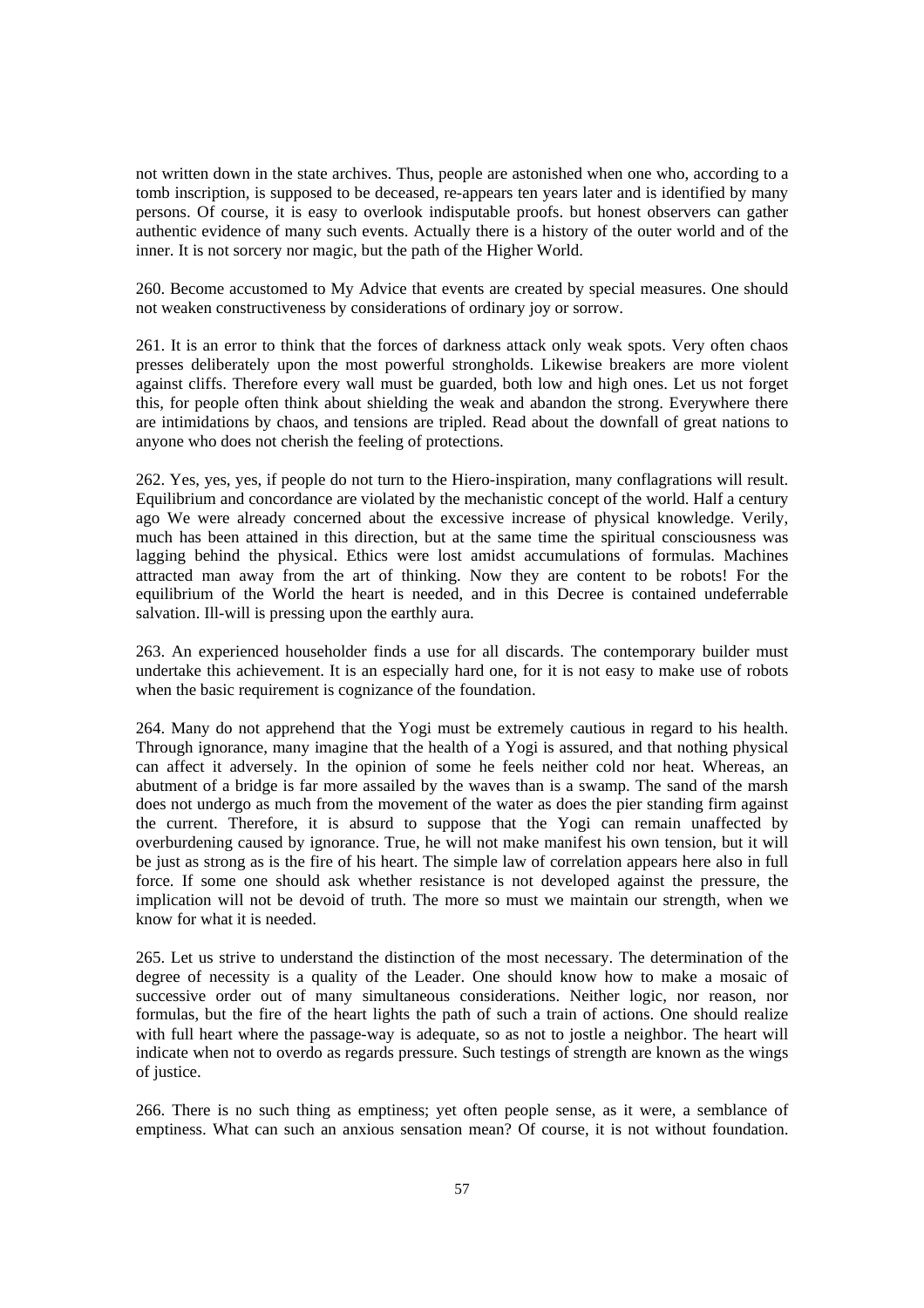With their thinking people poison their surroundings and transform them into chaos. The socalled feeling of emptiness is really a sensing of chaos. In itself chaos is not emptiness at all, but it is so far removed from the human consciousness that its approach already constitutes a loss of the guiding principle. Such a deadly principle is sensed as emptiness, and in it is contained no small danger; equilibrium is disturbed, and suicides and various kinds of insanity occur. Not emptiness nor chaos, but mean thinking causes the stupid poisoning of the atmosphere. Besides, such thinkers infect their surroundings and thus strike at their neighbors. Truly, man can become social only on a certain level of thinking.

267. Be not distressed if the Teaching be attributed to the most diverse sources, even to a code of most unknown writers. Perhaps it will be attributed to you yourselves, and such a circumstance will be one of the better ones. One should not even gainsay these inventors. There has never been unanimity in the world. Let what is of primary importance be accomplished. Let indications necessary for the betterment of life permeate the masses. Likewise be not distressed by individual opinion. When the name of the Brotherhood should be spoken, let each one accept according to his consciousness. Indeed, the means of communication of information are beyond the understanding of people. But everything is done as is necessary.

268. It is very deplorable that people harm themselves by constant discontent, also the harmful disturbance of equilibrium extends into distant space. One can observe people, rational enough, nevertheless complaining of fate. Even earthly riches do not help them to banish discontent. Certainly, in general people do not usually think about spiritual riches.

269. The singular expression which you observed on the portraits pertains to the domain of Hieroinspiration. Already in remote antiquity this spiritual penetration was understood. In ancient Egypt portrait images were used as a means of communion at a distance. Sacred Images likewise respond to spiritual communion. But this natural manifestation should be understood simply, as one more grain of knowledge, and not as magic or sorcery. No one can draft a boundary line to limit the knowledge of the spirit. No one has such an imagination as to be able to realize where the magnitude of energy could be cut short. Hence, one should conscientiously note all the understood details of various manifestations. One must rejoice at all such realizations, because these fiery beacons lead to the Fiery World. Consequently, on such paths one should apply great vigilance. One must accept reality as it is. Not distrust nor sleepiness, but the good eye and the opened heart lead to understanding of the new manifestations of the Fiery World. Observe how much the expression of the image becomes changed, and in the course of time you can compare this with events. It is needful, of course, to carry out observations upon people who have for you a special significance, and whom you know. The manifestation of such alterations of expression was called by the Egyptians the mirror of the soul.

270. Who can say where begins the Ineffable? Who dares to measure off somewhere something which is not permitted to be uttered? But the heart knows and can guard against a pronouncement of blasphemy. One must know how to hearken to such a sign from the heart. One must persistently and patiently cognize the signs of the heart. One must know how to turn to Hierarchy. One must realize that there is no other path. It has been said-let us devote our spirit to the Lord, but it was not said-let us overburden the Lord.

271. Sparks of fohat indicate the degree of tension; there is obviously an unprecedented tension throughout the World. You do not know and cannot imagine the extent of the encounters.

272. You have seen rings which changed their color, depending upon the condition of the wearer and upon surrounding circumstances. One could see that this changing coloration did not depend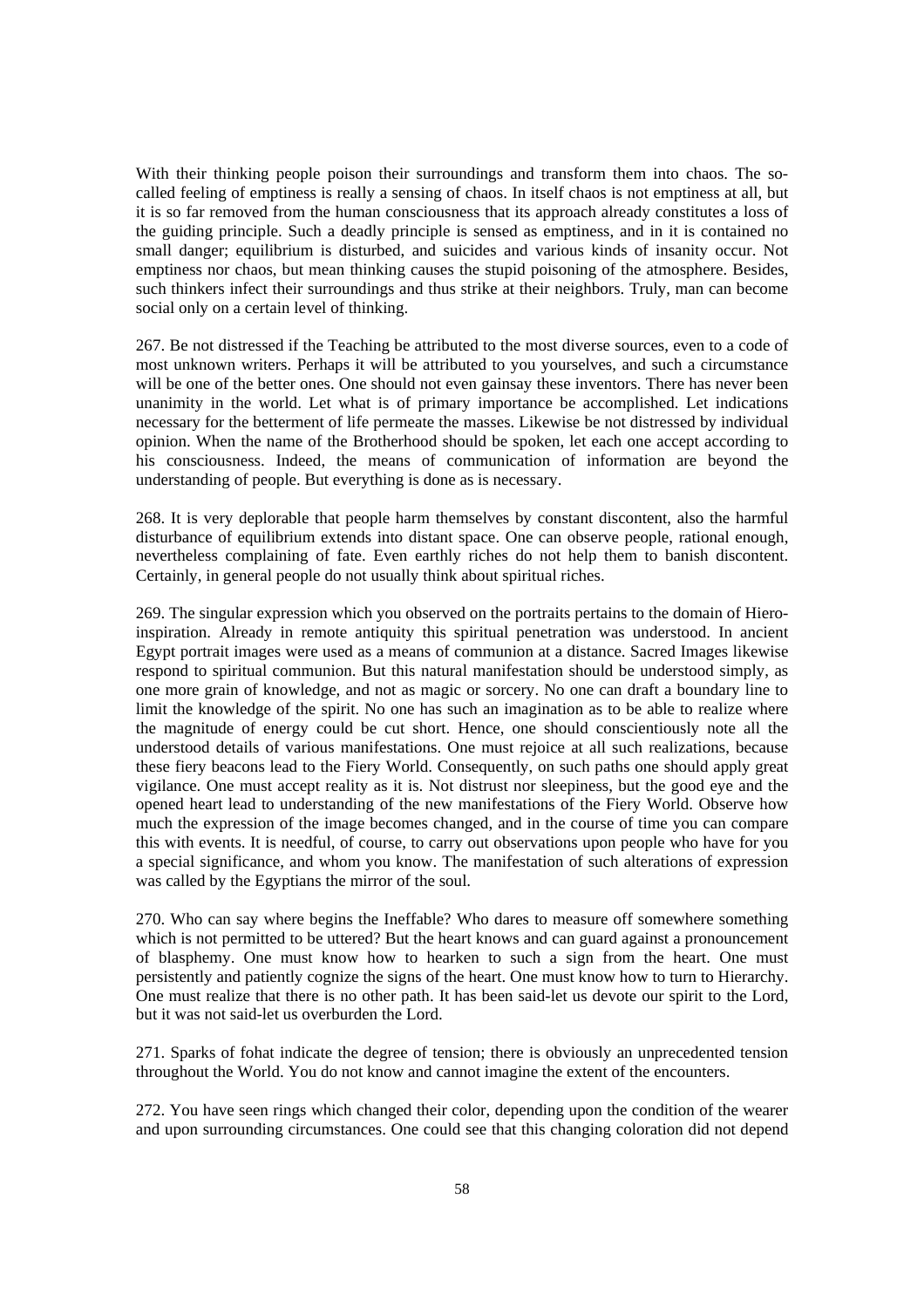upon the quality of the metal itself. This means that an external chemism was precipitated upon the ring; but even so, such a phenomenon could not have been produced without fiery energy. Naturally, when it became possible to transfer this external reaction to the heart, the ancient phenomenon became unnecessary. It could be demonstrated, as mentioned in the most ancient literature, but energy need not be expended where the heart has already entered upon the fiery path of Hiero-inspiration. So too, in all the other manifestations of energy, one must immediately turn to Higher Communion as soon as the conditions of the organism permit. The task of the Teacher consists first of all in the speediest elevation to the degree of Hiero-inspiration.

273. It can be seen how fiery energy surpasses all other energies. I consider that no physical energy can be manifested without an antecedent fiery impulse. Therefore each approach to the Fiery World is already a desired and difficult enlistment.

274. Excessive emaciation and corpulence are equally harmful for ascent. They equally nullify psychic energy. The middle path foresees the best conditions. Also, instead of a natural striving people prefer unsuitable extremes. The creativeness of the cosmos does not tolerate lack of balance. It is known that chaos yields before the assault of the forces of equilibrium, but the same law must be introduced into all life. We are microcosms and must be subject to all the conditions of the Macrocosm. But few people will even speak about such a condition of existence. Therefore such non-correlation agitates the Earth.

We have often forewarned about the possibility of a fiery epidemic. It has already begun. Of course physicians have not noticed it, for it appears in different aspects. The change in many symptoms of illness does not arrest their attention. Human judgment is too much attached to illusory forms which someone has accidentally observed. To alter their horizon is most difficult, but one should remind people that it is necessary to fulfill obligations. Often We send thoughts of magnanimity there where previously they were not even dreamt of. But even such unexpected good remedy is of timely assistance.

275. One may be astonished at the extent to which people attract only malice even from inoffensive philosophies. The lowness of the consciousness which can only imbibe filth is amazing. Have people forgotten that every philosophy first of all forbids malice?

276. The very highest is Hiero-inspiration; it accompanies throughout life. No rituals are needed where there is the flame of Communion. One should guard the hearth of Fire. Even the ancients understood the symbol of the incessancy of Fire. Life must be filled with burning. At first man thought about himself, then about others, but afterwards his actions became useful for all that exists. He does not think any more about the usefulness, but he breathes it and gives life in Boundless Space.

277. Not only santonin, but also certain other vegetable substances help toward seeing the symptoms of the aura. However such mechanical reaction is undesirable. Each poison cannot but react on the nerve centers, if applied for long. When we come to speak about the fiery heart, this recognition of radiations comes about naturally. Besides, it is most fitting to sense the quality of the aura. Because many tints appear highly intermingled, and just the viewing of it does not give an understanding of their essence. Thus, sometimes a blue aura may be exposed to an undesirable yellow radiation, and as a result there is a greenish light, but such a combination can be distinguished from a pure green synthesis. Similarly, violet may be the result of the approach of crimson. Thus, a single glimpse alone means little. One must perceive through the heart the essence of what is taking place. Thus, for example, it may happen that due to illness the radiation will grow dim, but the fiery consciousness will apprehend that the nature of the radiation is not bad, and that only because of accidental sickness has it been temporarily changed. Likewise it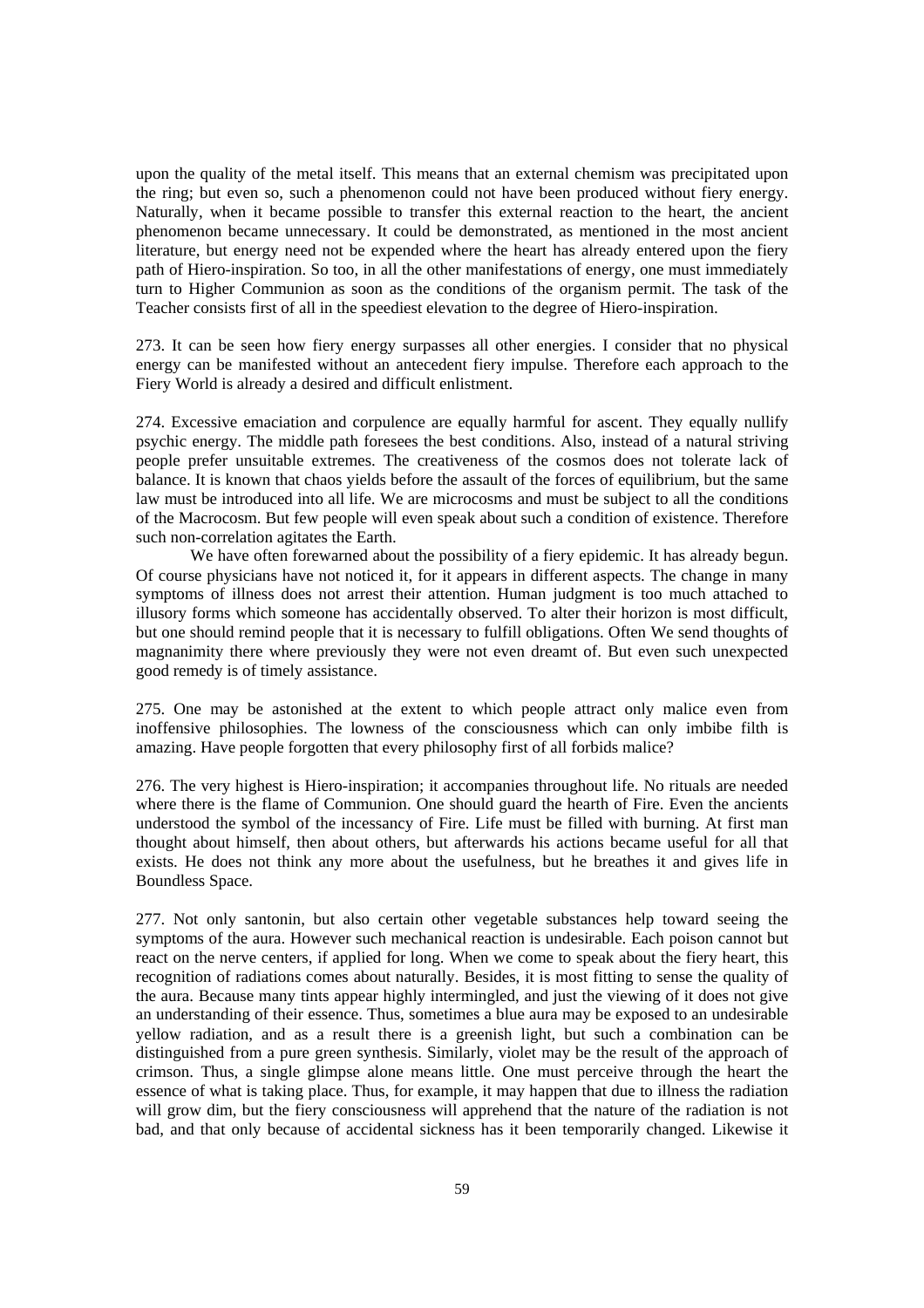may happen that the radiation may be subjected to an external influence, such as results from obsession. Here also only the fiery consciousness will apprehend the true cause. Therefore, when I speak about future photographing of the auras, it must not be forgotten that fiery straightknowledge will also be needed for this.

278. The Teaching must first of all help the manifestation of justice. It must be foreseen that there will be cases when the details of the evidence must be observed in the light of fiery reality. There are many cases where from remote examples it is possible to judge about external influences.

279. It is possible to purify considerably the consciousness just by burning deodar. Likewise, Morua stands on guard and does not admit many undesirable visitors.

280. Esteem people who not only speak but also act. Affirm the ability to understand action. The hardships of these times have resulted from disorganization. The cause of such disorganization is absurd in its insignificance-the cooperation of hearts has been forgotten. Meeting together in prayer, people forget how to attune themselves for service. Whereas, such a condition is indispensable and is easily attained; for this it is merely necessary that people help one another. To preserve an unusual frame of mind means to proceed to the Fiery World. Under the ordinary conditions of life such a frame of mind is not easy, but precisely it must not be set aside. One should not enter the temple otherwise than prayerfully. In prayer existence is uplifted and made better; therefore each prayer, as also each exaltation, must be better than the preceding one. Each step of the ladder of the spirit must be traversed. How majestic is the Ladder to the Fiery World, which has in a year three hundred sixty six steps by day and three hundred sixty six by night! Every step is distinct from every other, and let each one be better than the preceding one. Joy toward the Teaching, will it not be a true adornment of a step? In each joy for the Teaching is already contained new cognition. Often one cannot express in words this step, given in joy. It is indisputable, and what a veritable mountain is ascended in the prayer of joy! Pains are alleviated by it, the task is made successful by it. No one and nothing can block this joy. Thus shall we have the advantage of success. The same thing may be wished to all, because on the ladder of the spirit there is no crowding. Let each one rejoice at the sheer beauty of a new step. Why should anyone go backward? But it is difficult and burdensome to lose what has been already traversed. Downfall is always harmful, even for the body. One can imagine how ruinous it is for the spirit, for the fiery being. Contact with Fire already produces a special kind of tissue, which glows on the upward, and is reduced to ashes on a downward path. The ladder of ascent is the measure of magnanimity, consequently magnanimity may be achieved daily.

281. Fear of the future is the horror of the World. It breaks in upon life under different concepts. It gradually decomposes the mind and deadens the heart. Such fear is false in its nature. People know that none of their situations are permanent, consequently it is sensible to prepare without delay something for the future. But formless and immobile factors of chaos attach the consciousness to illusory places. One must intensify one's realization of reality in order to recognize the falseness of Maya, and to understand that truth lies only in the future, when we draw near to the Abode of Fire. It is impossible to describe how people try to conceal their fear before the future. They attempt to prove that not the future, but the past must occupy their thinking. They shamefully avoid everything that reminds about the advancement into the future. They forget that this attitude constitutes a dangerous poisoning of space. Even in the purest places waves of such poison can be observed. People also poison each other. But the most health-giving and beautiful thought is about the future. It conforms with the Fiery World.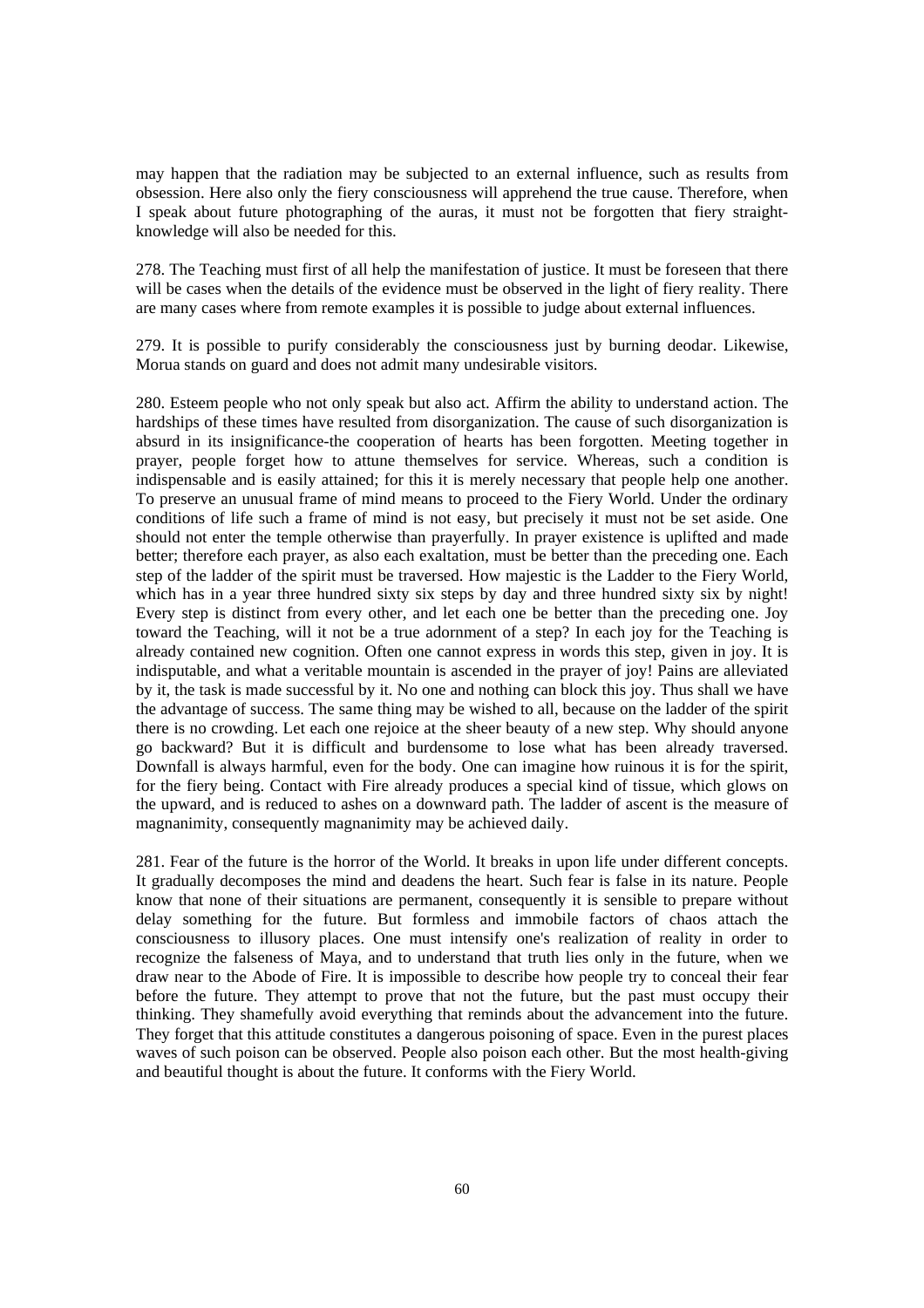282. Useful for Hiero-inspiration is the current which is called the Seal of the Hierarch. It can be sensed upon the nape, it shines as a white ray. Through knowledge of Hiero-inspiration it is possible to remember this sensation.

283. A subtle sound is like the language of the Subtle World. It is apprehended without coarse earthly vibrations, just as the music of the spheres is attuned to our subtle vibrations; and thus is received a sensation of the beautiful.

284. Usually people do not understand that a great manifestation is still more sensitive than a small one. Precisely in the great manifestation is a still larger amount of psychic energy required; consequently each obscuration, irritation, or mistrust is especially harmful. When the World is awaiting new conditions it is necessary to manifest special sensitiveness.

285. The Teaching should be read under different conditions, yet the effect will not be always identical. At a time of consternation the Teaching will bring tranquility, at a time of afflictionconsolation, at a time of doubt-affirmation, but in order to absorb the reality of the Teaching, one must repress one's casual sensations by penetration into the treasury of Hierarchy. Not merely as a comfort has the Teaching been given, but for advancement upon the ladder of ascent. Indeed, under the special conditions of the world, a deepening of comprehension is especially difficult. Already more than once the world has tottered on the boundary line between mechanics and the spirit. The present is precisely such a time, intensified by the attacks of the dark forces. Multifarious is the bazaar of material rubbish; first of all one must appraise everything in order to set up new values. Thus, the ability to re-appraise within the consciousness will be the threshold of the future. Admission means recognition, and many dark visitors have been admitted by humanity. Such invitations weigh heavily during the transitional state. The heart must be urged to raise its voice for the regeneration of the World.

286. That man is good who creates good. Creation of good is the improvement of the future. One can do good to one's fellow in order to better his existence. It is possible for entire nations to be uplifted by heroic achievement. It is possible to introduce into life the most useful discoveries, which must transform the future. Finally, it is possible to improve the thinking of a nation; and in this will be a synthesis of good. How beautiful is thought-creativeness which is not directed toward evil! When a people apprehends all the evil of condemnation, it opens new gates to the future. So much time is thus freed for cognition, for the art of thinking, for the creation of true good; and in these the best fires of the heart are kindled. Such fires are not kindled in evil. Such good will preserve health and to a large extent purify the atmosphere. It is absurd to think that good is an abstraction or a personal merit. It is the salvation of the future, for without it there is no affirmation of ascent. Thus each thought of good is already an arrow of Light. Somewhere it has already exterminated disunity, and any disunity, in malice, is a lapse into chaos. Therefore teach to think about good.

287. We often hear about pains from old wounds. They seem to have healed, the physical tissues have grown together, but pains still continue. Also one may hear that only suggestion can help in these cases. Can it be imagined that the subtle body does not ache when it has been injured? A wound heals physically, but the subtle body may still feel pain. Of course, if the consciousness of a man has been developed, he can by his own command compel the subtle body to become well. But in other cases suggestion is required, acting on the subtle body in conformity with the physical process. Thus do those who know the complex of the organism improve the condition of all its bodies.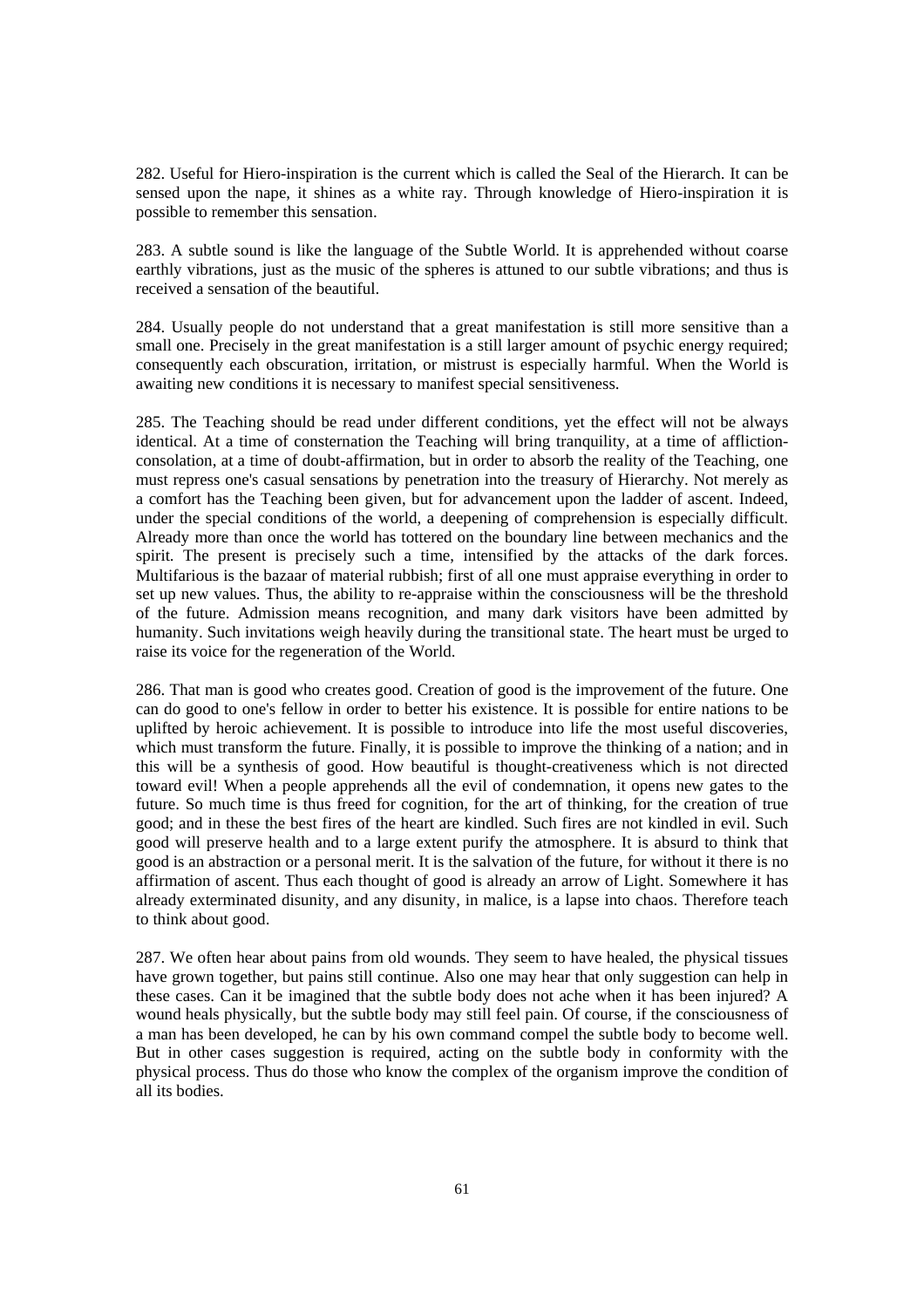288. Current events once again indicate the significance of thought. Already you see that luxury has been challenged. Likewise, you see that magic has received condemnation, and thinking is being directed toward Hiero-inspiration. These two trends are very harmful for the dark ones. Without luxury and without sorcery they are substantially weakened. But they have still left a third possibility-the confusion of weak minds. It is most deplorable that weak minds do not absorb healthy principles. Their instability consumes much energy; therefore We turn our attention to the main issue, in order to concentrate the energy on what is indispensable. You know about Our Banner. Let those carry it who can. Therefore, let us manifest tolerance in all else, and let us compel the dark ones to serve.

289. Blessed is he who instantaneously realizes in his heart the essential reality of Hierarchy. But if the eyes of the heart are closed, then point out to him the order of succession in all that exists. Begin with things of the most everyday life and proceed to the fundamentals of the universe. If then he remains deaf to knowledge, it means he is one of darkness. One should remember that the law of darkness is based on negation. One must not forget that all peoples have had a perception of succession, and in this way they have ascended toward Hierarchy.

290. In truth, Egypt was great in attainments up into the time of Solomon. And Buddha, in a certain sense, received the chalice from Egypt. Thus the foundations of Wisdom have been harmoniously molded. Certainly, the Vedas too had a connecting link with former races. Often the Covenants grow in an evolutionary manner, but sometimes due to the depth of Karma the process becomes involutionary. But, withal, there has been an order of succession, and it precisely was a manifest equilibrium of the peoples. Denial of succession is ignorance. The very quality of life, the actual realization of the path, have been founded on successiveness, as an extension into Infinity. Quite often Hierarchy is represented as being finite, and from this issue all limitations and belittlements. The magnitude of Hierarchy extends into Infinity.

291. It is commendable that the physician has recognized tension in the ears as a fiery manifestation. He should have likewise appraised tension in the eyes and pulsation in the extremities. One may observe many new rhythms manifested as antecedent to fiery energies. But it is imperative that physicians begin to observe certain qualities of illnesses.

292. In primitive religions the fear of God was taught first of all. Thus was suggested a feeling which usually ends in rebellion. Certainly, each one who contacts the Higher World experiences a trembling, but this unavoidable sensation has nothing in common with fear. Fear is cessation of creative energy. Fear is ossification and submission to darkness. Whereas turning to the Higher World must evoke ecstasy and expansion of one's forces for the expression of the beautiful. Such qualities are born not of fear but through love. Therefore higher religion teaches not fear but love. Only by such a path can people become attached to the Higher World. The chains of fear are peculiar to slavery. But the creation of beauty is not slavery, but is reverence with love. Let us compare that done in fear with that done in love. The treasure of the spirit is not from the prison of fear; therefore let us counsel people to love and to be strengthened by the feeling of devotion. No one can defend a place that is fearful to him, but achievement is accomplished in the name of love. Apply this measure to the Gates of the Fiery World.

293. Not without reason did the ancient sages choose to occupy themselves with some art or handicraft. Each one had to acquire some manual skill. They had in mind a means of concentration. Each one, in his striving for perfectionment, thus intensified his will and attention. Even in the few objects which have come down to us, there can be seen a high quality of workmanship. Precisely at present, the time has again come to return to quality in manual work. It is impossible to place spiritual limitations within the confines of machines. It is necessary to take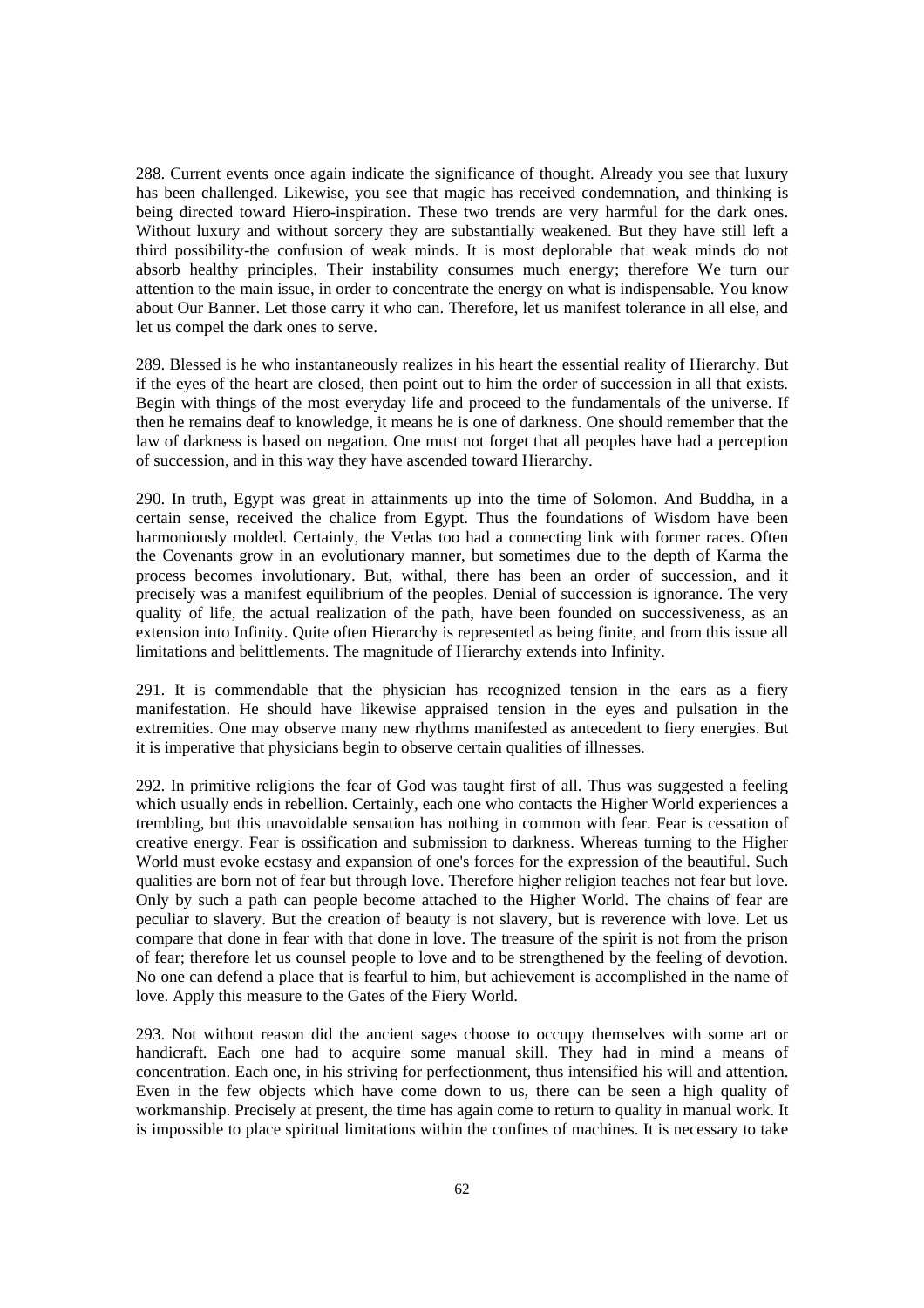the time to produce a quality of workmanship that will revivify the imagination. Precisely quality and imagination are united on the steps of fiery attainment.

294. It is precisely necessary to understand the sources of antiquity. When their significance is revealed, then will also come new discoveries. There is much to be found, but a savage inclination must not touch the treasures. Let us not reject the logic of evolution.

295. The evil of unbelief inundates the World. Such evil is most ferocious, for it contends with the very essence of existence. It provokes its harborer and in falsehood kills all possibilities.

296. Hiero-inspiration descends through a single basic condition. Neither concentration, nor command of the will, but love for Hierarchy produces direct Communion. We do not know how better or more precisely to express the guiding law than as a flow of love. Therefore it is so opportune to put aside compulsive magic, in order to become imbued with love in one's entire being. As a result, one can easily approach the principle of Existence by a sense of beauty. Precisely, amidst the dissolution of the planet, one must turn to the most health-giving principle. And what can more strongly unify than the mantram—"I love Thee, O Lord!" In such a call it is easy to receive a ray of cognition. Observe this.

297. Often people inquire how to deal with the wills of departed ones. Often such commissions do not coincide with the convictions of the executors. Excepting fratricidal commissions, it may be proposed to carry out everything else. One should not take on another's Karma, the more so since the departed ones continue to develop energy in the direction taken by them. It is truly very difficult to alter a conviction that continues over into the Subtle World. Therefore the fulfillment of testaments is very useful for the harmony of currents.

298. If one would take the trouble to compose a diagram of earthly customs, one could perceive a peculiar picture of the life of the planet. Many customs outlive races and even entire epochs. Even a change of all the conditions of life has no influence upon customs molded by obstinacy. One may be amazed at how old the habits of inertia are, and how they do not depend upon social forms. Therefore I speak so often about the ability to overcome habits. This advice concerns the path to the Fiery World.

299. Hence, everywhere one can perceive three paths the easy, the difficult, and the terrible. The first is molded through the realization of all successful, useful and good combinations. The second, when certain good combinations are covered by most destructive and harmful structures. Such a path is difficult and is like a race with the eyes blindfolded. The third path, when the ignorance draws one into the darkness of dissolution, is truly terrible. But for this horror people do not have the right to blame others; they themselves have closed their eyes and ears. They have rejected assistance and have admitted chaos into their thinking. Therefore let the Builder follow the first path.

300. Can Light form an alliance with darkness? It would have to extinguish itself in order to become united with the opposite principle. Let a Leader of Light not consider taking into his camp the extinguishers and opponents of Light. Light cannot magnify darkness; likewise darkness cannot enhance the Light, consequently such unions contradict Nature.

301. Information about the language of the Luminaries must be very thoroughly understood. One may have the best combinations and still not apply them. But also one may avoid the most dangerous by heeding signs and directing a zealous striving toward Hierarchy. From this Source it is possible to draw useful wisdom which can lighten karma.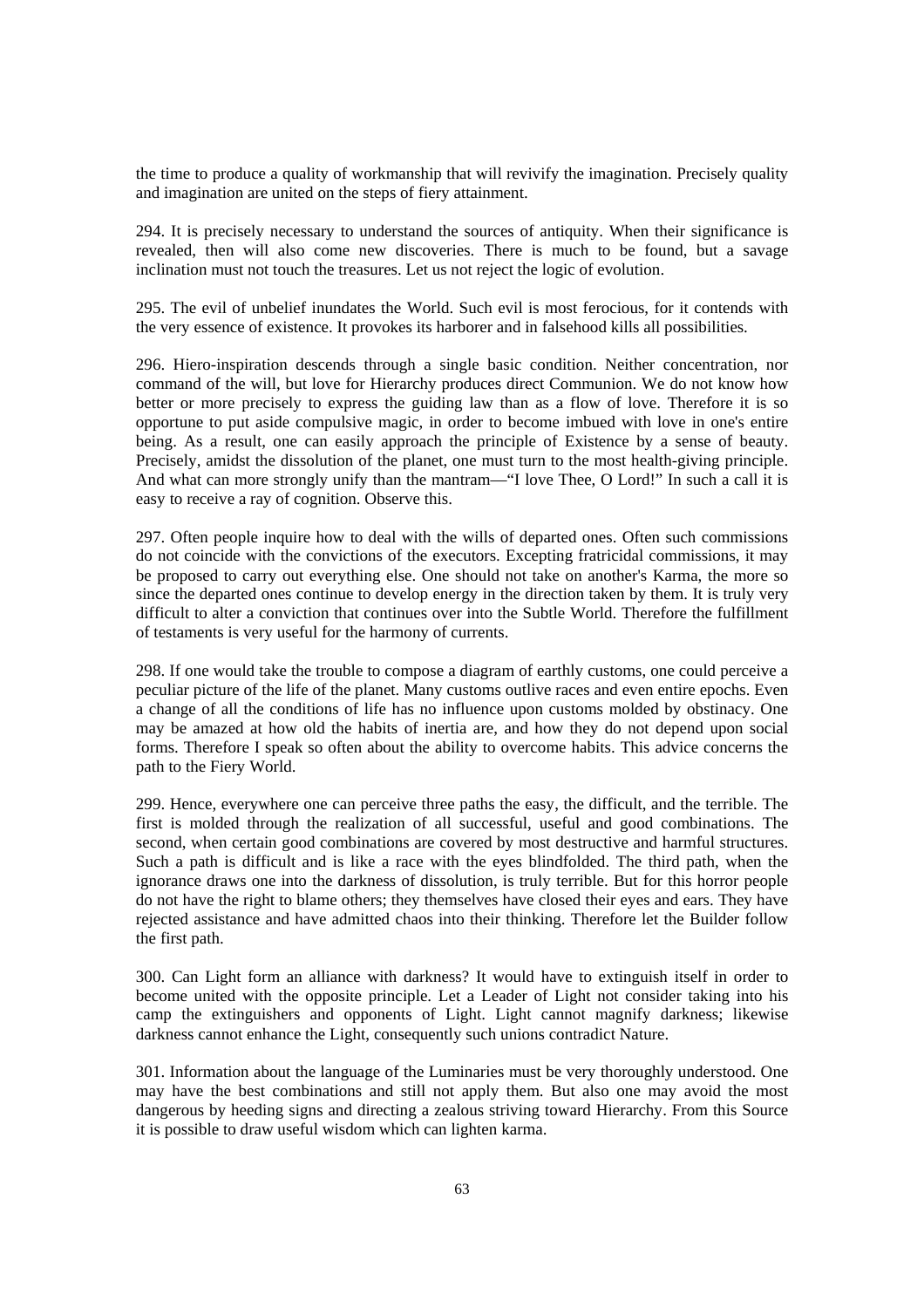302. Understanding of Light and darkness, as well as of the conformity of the Luminaries with Our Source, is the counsel of the Fiery World. To be pitied is he who hopes to receive Light from darkness. He cannot weigh the treasure in the midst of obscurity. Do not think that such an instruction is an abstract one. On the contrary, each day is filled with associations of Light with darkness. When you bring forward such an ally of the dark ones, no one senses him, only a dog will growl at darkness. One may make a mistake but it is inexcusable not to listen to advice. We do not suppress good-will, but why find oneself in a stormy sea without a life-belt?

303. Let us look at those who come demanding only the new. Take one who so demands but who is even ignorant of harmonization of the centers-can he possibly be given the new? Take one who lacks enthusiasm-can he be given the new? Take one who is ignorant of joy-can he be given the new? Take one not freed from malice-can he be given the new? Take one shaking with envy-can he be given the new? Take one gray with fear-can he be given the new? Take one averse to the Truth-can he be given the new? Take one irascible and moribund in heart-can he be given the new? Many come and ask, "Where then is the new? We are prepared to trample it underfoot. Our thinking is ready to deny it. Our wish is to destroy whatever you say"-such words fill the Earth. The servants of darkness listen for the sake of negation and draw near for the sake of defamation. Discriminate according to negation; it has already found a nesting place in the heart of the servants of darkness. Thus may it often be pointed out, when the cold of negation draws near.

304. The first condition of progress is the non-revealing of the substance of knowledge. One must attune oneself to the essential nature of one's listener, in order not to be mistaken in his intentions. For many ages hence, the fruits of such betrayal may be thus sown, especially since it touches the life of the Fiery World. People must comprehend the fact that for realization the fluid of acceptance is needed. Repulsion and rejection and revilement are unbefitting the paths of the Fiery World.

305. Many events are filling space. One can see how some of them are rushing there where no possibilities are evident. You already know that human possibilities are distinguished from cosmic possibilities which must be watched. You also know that the nodes of events are like the missile-projectors of the ancients.

306. It may be asked-wherein lies the chief harm of black magic? Over and above personal injury must there also be cosmic damage? Precisely so. The lower conjurations create the utmost harm through the mixture of the elements and the invocation of portions of chaos. One must picture to oneself how in this manner entities of the lower strata obtain access into forbidden spheres and continue to work harm on a broad scale. That is why extensive measures are needed in order to safeguard the planet, which is sick enough as it is. Magic in general must be left alone.

307. Yet it is possible to weaken the harm of black magic to a considerable extent by conscious opposition to it. When one's heart transmits news about an attack, and the dark stars are revealed, one must calmly and fearlessly turn to Hierarchy. Many attacks are stopped immediately. But it would be a mistake to neglect the natural signs of the heart.

308. Wherein is the chief utility of thought-sendings? Besides usefulness for good works, for the sake of which the thought is sent, the principal advantage is in the strengthening of space itself by means of good. Such saturation of space is a great defense of the planet's health. To this end, it is possible to become accustomed to send out good thoughts many times daily, as spatial arrows. The thoughts may refer to individual persons, or they may be impersonal. The manifestation of good is of great value, and it is not lost in space.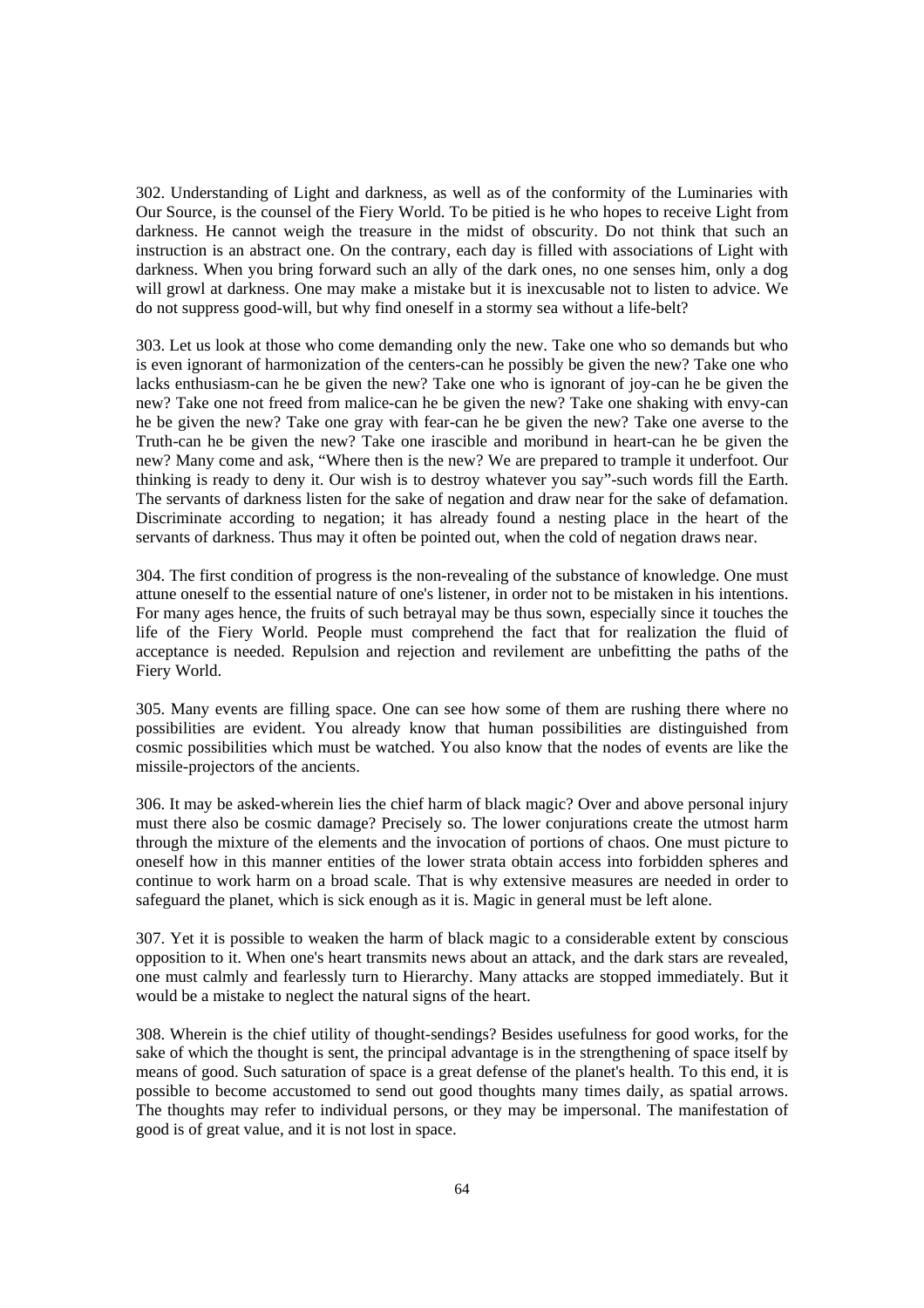309. Likewise each traveler can fill space with useful ties. Even in antiquity, the dwellers of a community, after a certain amount of time, went separate ways for a while. Such an outspreading fluid network has an enormous salutary significance. One must send not only thoughts but also psychic energy over great distances. The ancients called such a fluid network the fabric of the Mother of the World. Therefore, when the Head of the Community proclaimed the approach of the date of departure, the manifested co-workers rejoiced, for this signified that the net of psychic energy was already strong.

310. Everything of higher significance is found to be in uninterrupted action. A manifestation of attraction is fitting for higher activity. Thus let us fittingly array our hearts in a state of attraction. Nothing else is conformable to great action. One must become accustomed to the understanding of attraction for the Common Welfare; in this will be contained the law of the heart. Likewise all physical laws will be strengthened by attractive actions.

311. In the higher action there will be nothing repulsive; let us leave this quality to the elements of chaos. Let us apprehend that electricity also, which has positive and negative manifestations, will never be repulsive, for the energy is already of a higher dimension. The teaching of exchange and cooperation will not be repulsive. A repulsive thought is already a basis of limitation. A thought of non-admission is contrary to the Fiery World.

312. Even yet invisible, fiery manifestations cast earthly beings into trembling. Currents and rays of the Fiery World agitate even refined beings. Even an unseen manifestation is already unendurable to the heart. How strongly then does it act when transposed into a visible state, approaching the law of incarnate existence! This correlation must be deeply realized, Even some strongest in spirit have fallen into unconsciousness and have turned gray, have become blind and dumb, and have lost the power of movement in the extremities. The manifestation of Fiery Beings ought not destroy our consciousness. In the near future, through their consciousness, people will cultivate their bodies in the receptivity of higher energies. Gradually in this way people can build resistance to fiery epidemics.

313. Once a Teacher was summoned by the king for wise discourse. The Teacher gazed fixedly at the ruler and began to speak about the beauty of his crown, about the brilliance of natural color of the stones, about the lofty symbol contained in the golden circlet, comparing it to a magnet of attraction. To the astonishment of the disciples accompanying him, and to the gratification of the ruler, the conversation was limited to a talk about the significance of the crown. Afterwards the disciples asked the Teacher why he had not spoken to the king about the Universal Principle. The Teacher replied-understanding of the level of consciousness must be the measuring rod. Had I spoken about the Universal Principle, the king would at best have become bored, and at worst would have been cast into the depths of despair. Either one would have been harmful. But it could be observed that to the king his crown was a most precious treasure, therefore it was useful to exalt it and to remind him about the significance of the Crown of the World. Constantly have in mind the best that your listener has. Even if this be a most ordinary object, nevertheless it is necessary to find its utmost significance. Only thus you are made attractive and can open the path for the future. Incompetent and even criminal is the instructor who does not speak according to the consciousness of his listener. Let us remember this parable especially when we attempt to speak of the Fiery World. Any provoked defamation of the Higher Principle molds a heavy karma.

314. Steadfast is he who has devoted himself to the Highest. If there is any wavering in him, it means there has not been a true conception about the Highest. The spirit who is unable to picture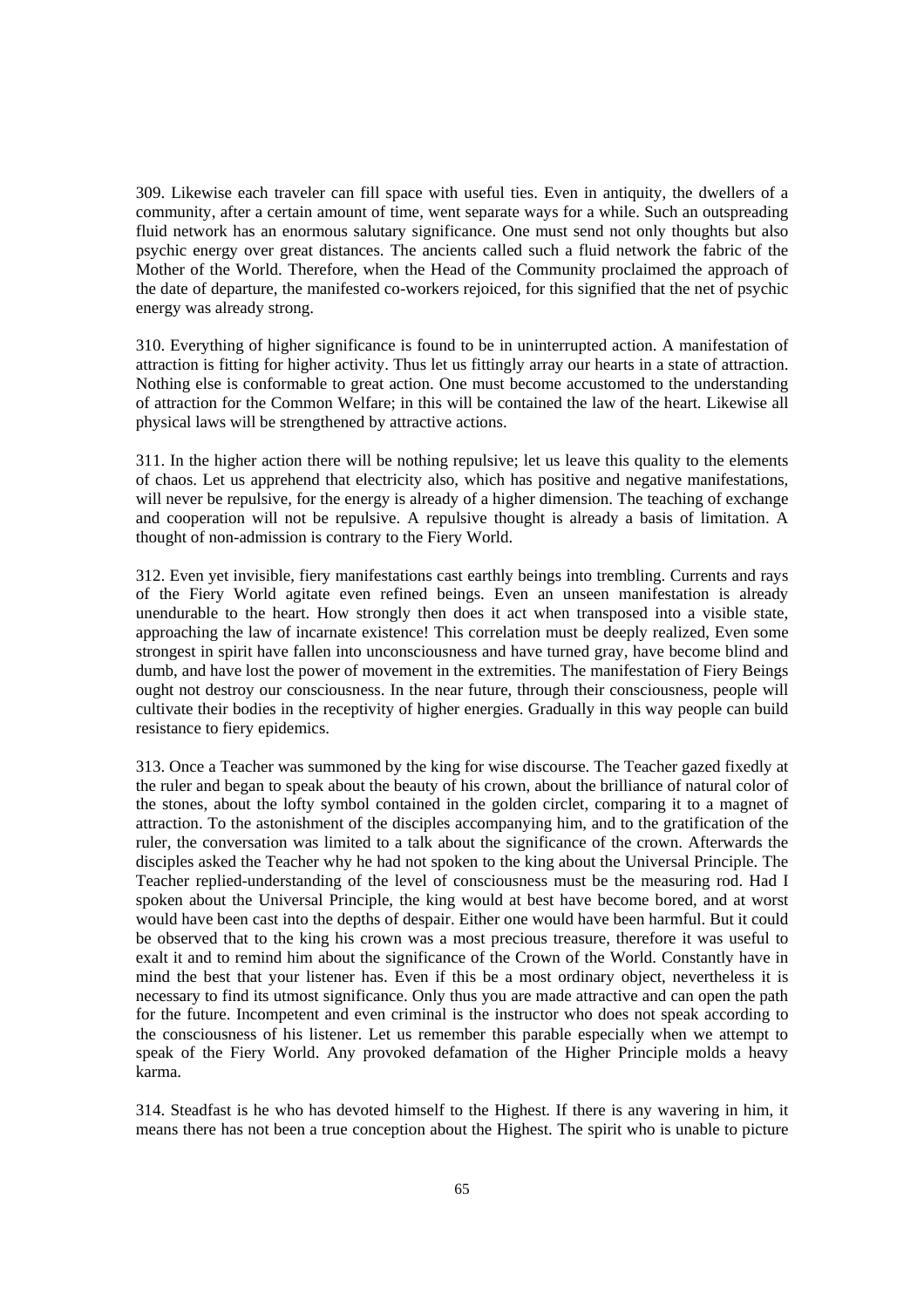himself the Fiery Grandeur does not know how to ascend to the Highest. Let us repeat that any fear of Fire is already a spiritual blindness.

315. One should know how to correlate many concepts which appear to be different. Thus, to those who do not understand, Hierarchy and self-activity appear as contradictory concepts; whereas Hierarchy requires precisely the development of self-help. He cannot approach Hierarchy who does not understand self-activity. On the steps of ascent, the first condition will be self-help and resourcefulness. One should depend upon the assistance of Hierarchy when all one's self-acting ability has been intensified. Each one knows that according to the extent of acquisition of knowledge the approaches of the Teacher become less frequent, because the man is raised to the step of co-worker. It must be understood that the Covenant of self-activity is already a sign of trust. Besides, the trusted co-worker can show reverence for Hierarchy precisely by his complete awareness. Thus, we can assist the Highest Ones through our offerings of self-activity. Failing to understand this covenant, people also have been known to begin to offer blood-sacrifices. But could shed blood possibly be of use to Hierarchy? The exchange of heart energy is a strengthening of cooperation, therefore the manifestation of Hierarchy through self-activity will be the proper ascent to the Fiery World.

316. Truly, one should combine cosmic conditions with our Methods. Thus, when We strongly advocate the abolishment of magic, We wish to help by the natural path.

317. It is well that you understand the development of actions and counter-actions. Actually, with each day actions become broader and involve new strata. Likewise it is well that you understand to what extent the Prince of this World is taking measures for a new battle in all parts of the World. Therefore each manifestation of devotion should be valued. There is too little devotion in the World, each manifestation of it must be encouraged.

318. No doubt someone will ask, "Where are the words about the Fiery World? Teaching about Ethics does not delineate for us the element of Fire." Such people will never understand that the beginning of approach to the Fiery World will be in the assimilation of the fundamentals of life. Only the ignorant will demand the chemical composition of a Fiery Being. But the refined consciousness knows that psychic energy leads to understanding of the Fiery World. Only the heart whispers how it is possible to ascend to the heights upon a polished stone.

319. Even in the most straitened conditions, it is possible to receive restoration and reinforcement. Often a plant is fortified between stones far more soundly than in rich soil. The straitened conditions merely guide the roots into crevices and reinforce them against whirl-winds. The wood-cutter says-why has a tree taken root in an inaccessible place? Of course, against the wood-cutter.

320. Everyone experiences inner relief when he knows that he is acting as he should. One may explain this feeling as a conscious reflex of the nerve centers, or, as it is said, as conscience, but let us not forget also a cosmic reason for such a state. Right action will be in cooperation with the Fiery World; correlation is the result of it, and the fiery centers of the organism resound with the great thought of space. Thus each right action is not only beneficial for ourselves, but it is also a spatial action. The Fiery World rejoices at right action.

321. That spatial condemnation which takes place as a counteraction to wrong actions was once called "Zephiroth Herim." The people who gave this definition knew profoundly about the bond between Fire and our existence. They understood that besides the law of karma each act touches upon the fiery element. It can interfere with whole spirals of construction and bring on an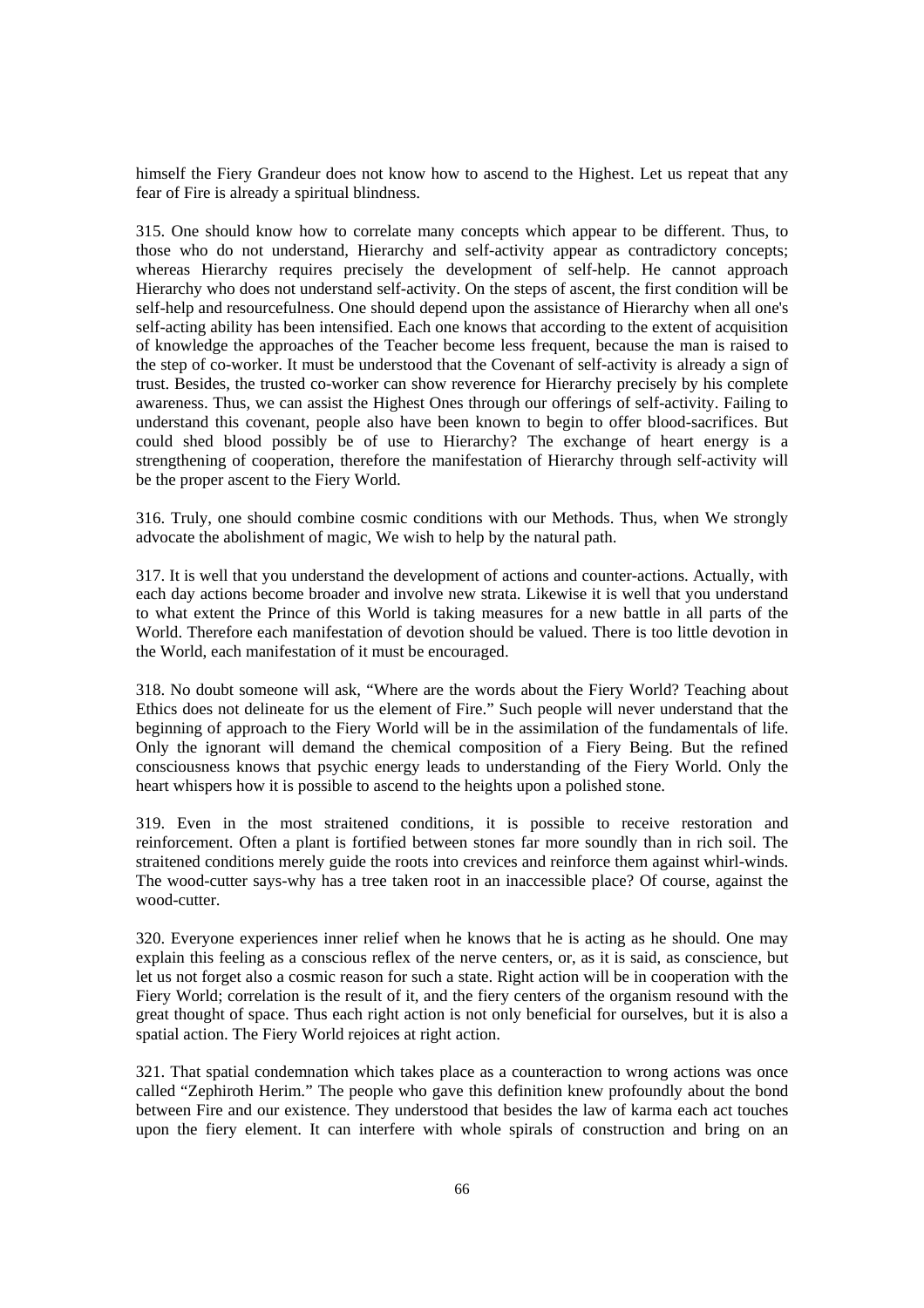immediate returning blow. Therefore, the theory of retribution has also, outside of ethical reasons, an absolutely chemical basis.

322. The right path is good for the reason that each of its dimensions is useful. One should not even wonder where the boundary line of the path is. It is possible to become better in any dimension whatsoever.

323. A diver prepares himself for the lowest depth of water. The upper level of water does not concern him, but he must foresee the entire pressure of the lower layer. So too, in dealing with nations one must have a conception of the lowest consciousness. Everyone who thinks about the Fiery World must be able to understand the thinking of the semi-animal consciousness. One should not ignore the understanding of the very lowest consciousness. On the contrary, one must equip oneself with all resourcefulness, so as to catch the human note even in animal roaring.

 Most dangerous it is not able to adapt oneself to another's consciousness. How many misfortunes have resulted from words spoken not at the right moment! Manifest resourcefulness.

324. A messenger being overtaken by pursuers throws himself with his horse into the broadest part of the river. The pursuers stop in the hope that the messenger is drowning, but he instead rides out to the opposite shore. The pursuers, in their haste, rush to a narrow place, and drown in the current. Verily, where it is narrow, there it is dangerous. This consideration should be applied everywhere. Seeking the mirage of alleviation does not lead to achievement. The most difficult is the most accessible. People do not wish to understand that persistent quests awaken powerful energies. Therefore let us not strive for the narrow, let us prefer the broad principle.

325. Indeed, solemnity must be cultivated. The ability to direct one's feeling onward and upward will bestow solemnity and a fiery current. We are not far from the Fiery World when a salutary ray can be felt. Perseverance in thinking about the Fiery World already regenerates our nature. Ordinarily we do not feel such regeneration. Only during nodal events do we observe that we have a completely different attitude toward them. At the cleavage of the World we shall sense what we regret and at what we rejoice.

326. In the simplest handiwork, and in music, one can have most instructive experiences. Sometimes one finger alone is not firmly applied at the correct place and thus the full tone is lost; but even then such a misapplication does not at all mean that the fault is irreparable. Some centers harmonize quickly, but others, for many reasons, require far more protracted cooperation. Patience, that great constituent of success, will be tested in such adoptions of the centers. Often, precisely the slower adaptations serve for the good; they not only combine the centers, but, as it were, they unite energy to the future. Thus patience is an adornment of the heart. Each one who is inexperienced in patience will not know how to adapt himself to the Fiery World.

327. It has already been said that blasphemy must be ejected, but one should recognize that each and every blasphemy is inadmissible. Sometimes people are freed from blasphemy only in a narrow circle of concepts, yet their tongues utter grave calumnies in regard to their neighbors. Who can tell what lofty heart channels may be touched by these evil revilements? Therefore blasphemy must be altogether excluded from life as an action unworthy and harmful.

328. A man cannot step forward with both legs at the same time. Such a change of leverage may serve to illustrate the necessity of change of energies. One must become quite accustomed to change of activities of centers. All the centers cannot resound together; in fact, their progress depends upon change of activity. But silence of a center does not signify its death. On the contrary, like a sleeping man it is being renewed in communion with the Higher World.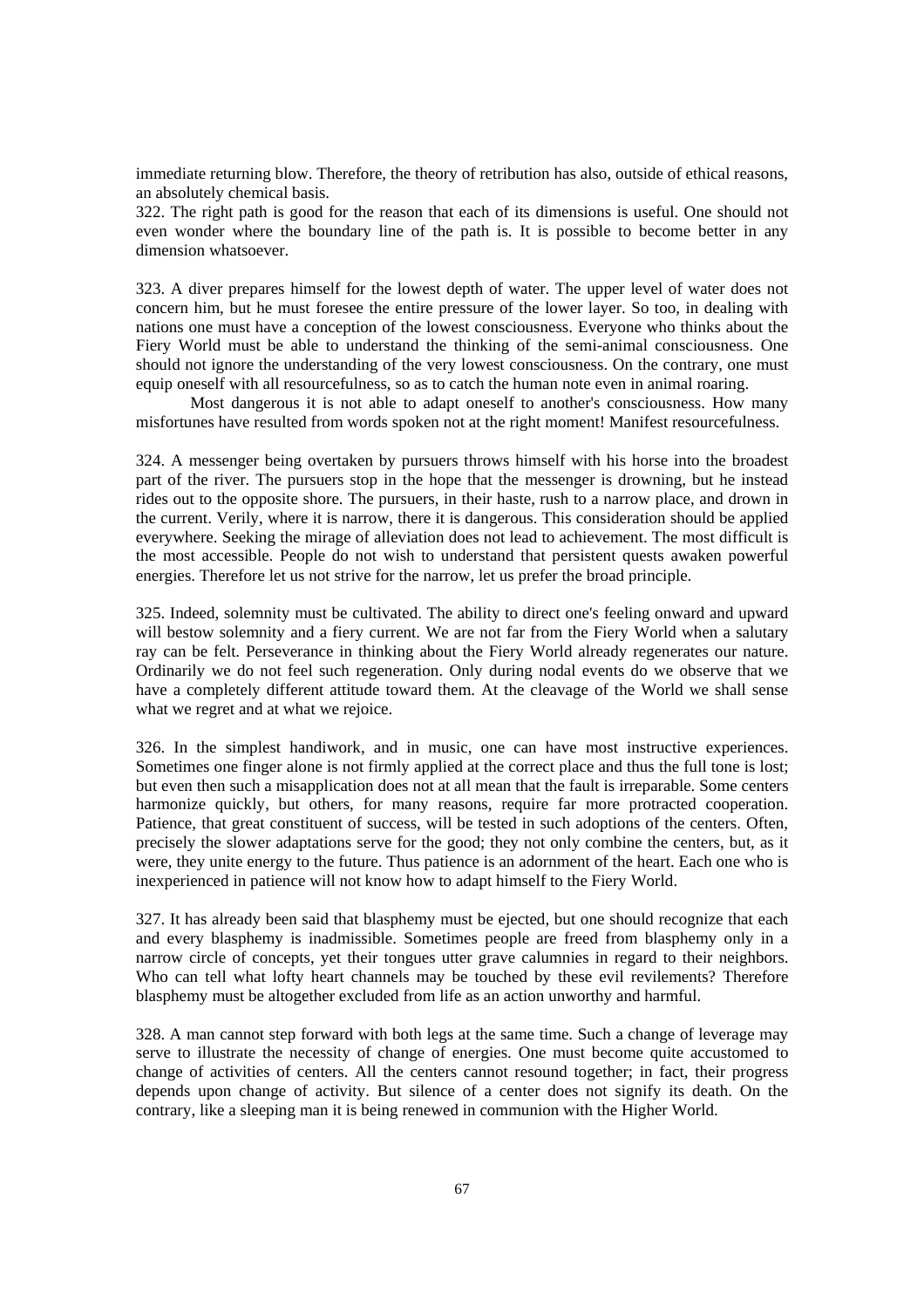329. Even in ordinary correspondence conventional expressions are encountered which are understood only by one acquainted with the correspondence. So too in prophecies, we may be surprised by certain expressions not clear to us. But when we recall the time and all the circumstances of the prophecies, we can clearly see that a conventionality of expressions exists for our time, because the ages have altered many concepts and expressions. One must train oneself in such circumspectness in order not to fall into ignorance.

330. It has been said-the science of luminaries is precise, as the luminaries do exist. But in this let us not forget relativity. Besides the chemism of the rays of the luminary itself, it must be understood to what an extent the atmosphere vibrates at the passage of the heavenly bodies and waves of cosmic dust. Therefore the astrologer must be also an astro-physicist and an astronomer. In addition, he must perceive the earthly conditions which are working against the rays of the luminaries. Only through observance of these conditions will his deductions be free from errors.

331. Should people be aware of all perils surrounding them? One can imagine the condition of a man who knows how many scorpions or serpents are to be found about him, or how many deadly flies and spiders surround him-a deplorable situation results. It will be particularly dangerous because when a man knows these perils they are brought so much the nearer. Therefore straightknowledge is best, as it leads by the most secure path and does not weigh one down with a great quantity of needless burdens. Thus, the fiery principle which abides in straight-knowledge is called the wings of salvation.

332. Compare the fire of a smelting furnace with the flame of a raging conflagration; compare harmonious action with the elements of chaos. All salutary rhythms are invoked in order to manifest concordance of action. Therefore schools must develop the rhythm of harmoniousness. We have already reminded more than once about the coordination in gymnastic exercises. Not for war alone, but also for spiritual defense do the crowds need discipline. It is wrong to direct crowds toward bestiality, but rhythm brings harmony into gatherings of people. In this let us not forget the fiery examples. Precisely the fiery principle exists by a special rhythm.

333. One should avoid prejudice both in the great and the small. Many possibilities have been cut short by prejudice. Indeed, the fiery energy is very sensitive to prejudice. But, being aware of this quality of the energy, one can counteract prejudice by means of suggestion.

334. Truly, the disconnection of the chain of Worlds is frightful. No one thinks on a cosmic scale, but one should think about the paths of subtle advancement. One should constantly keep in one's consciousness the fact that thought does not cease moving forward if one's thinking has been carefully guarded. And the union with Hierarchy means that one is not left to advance alone. In reply to the question-are we not abandoned, I answer-Verily, when our hearts are linked to Hierarchy we shall not be abandoned. We can advance in the Subtle World when the Guiding Hand is not rejected.

335. It has been said that humanity must abandon luxury. Not without reason have people themselves so isolated this concept. Luxury is not beauty, not spirituality, not perfectionment, not construction, not benevolence, not compassion; no good concept can replace it. Luxury is destruction of resources and possibilities. Luxury is dissolution, for all structures without rhythm mean only disintegration. One can see clearly enough that worldly luxury has already been shaken, but, as a cure, harmonious cooperation must be found in order to rid the world of the plague of luxury. Egoism will raise the objection that luxury is an earned abundance. It will also be said that luxury is regal. This will be slander. Luxury has been always a sign of decay and eclipse of the spirit. The chains of luxury are most terrible too for the Subtle World. Needed there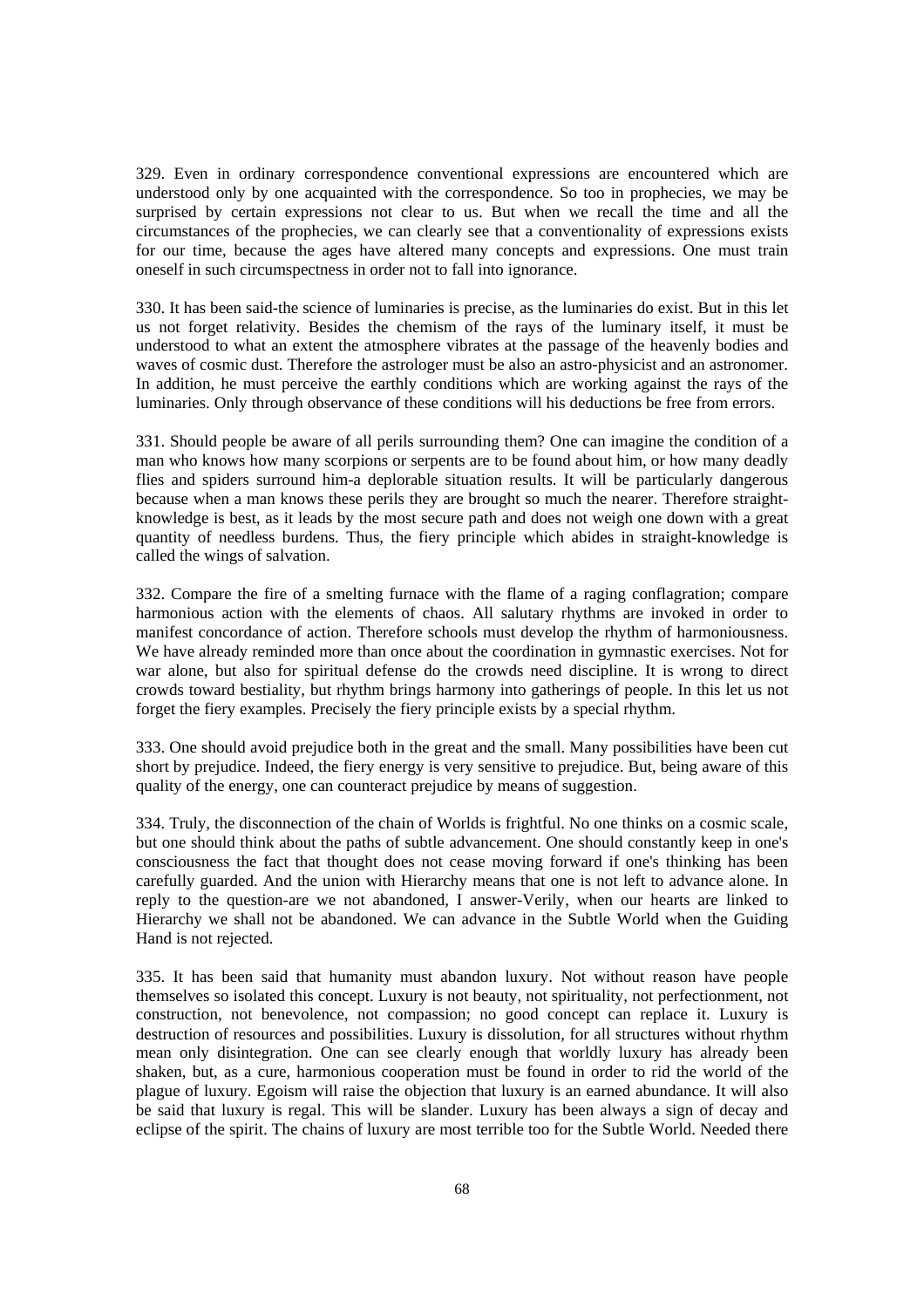are advancement and continuous perfectionment of thought. The encumbrance of luxury will not help one to the next Gates.

336. Good thought is the primary basis of good action. Thought dawns before action, therefore let us calculate the nature of good according to the fires of thought. Faith without works is dead, but such a faith will be a blind reliance, and not thought of good. Thought of darkness also has radiation. Already you know the black spots with red radiation, and how the heat-lightnings of light battle with the dark radiations. Darkness of thought leads to the most monstrous actions. A certain king ordered a sacred Image decorated with horns of diamonds, in order to demonstrate the power of his arbitrary free-will. A certain madman adorned his boots with a sacred image, and to all appearances nothing happened, for he could not see the ensuing destruction in the Subtle World. He himself was convinced in his madness. It is impossible to measure the Imponderable by earthly standards.

337. When Hiero-inspiration draws one's thought to a definite region or place, it means that circumstances of great cosmic significance are already being molded. Perhaps having such perception of a place is unexplainable by the earthly state of affairs. Perhaps from the earthly point of view such a country is found to be in a most unattractive state, but the higher law is already determining the place of special tension. Earthly eyes do not yet see, but Hiero-inspiration directs the consciousness thither, where the radiance of Higher Light has been ordained, thus, above your straight-knowledge shines Hiero-inspiration. Often it appears to contradict the obvious, but it speaks the word of the Fiery World. So too with the sensations spoken about today. Hiero-inspiration directs thither where already the summit is alight.

338. We particularly rejoice when one has recognized the path traversed with Our assistance. This is one of the sensations closest to Hierarchy. Many signs of Our Communion can be discerned. Each such observation will be a strengthening of the bridge into the Fiery World.

339. Each good thought is a powerful lever, for the receiver as well as for the sender. People prefer sendings about earthly objects, but they do not realize that earthly sendings can lead both to Light and to darkness. The effects of earthly sendings depend upon the level of consciousness of the recipient. But spiritual sendings cannot lead into error. They have no path to darkness, but through understanding they can have a favorable influence on earthly circumstances. The Teaching especially pauses on mental sendings. As fiery actions they also have a great significance for the equilibrium of spatial fire. The Teaching must forewarn that disorderly thinking cannot bring benefit for the surroundings. But we must take into consideration that the energy should be useful not only narrowly in one direction, but also for the whole spatial dimension. Let us not forget that Fire, as an omnipresent element, transmits vibrations instantaneously. And no one can arrest the spreading of these subtlest energies. So many times one has to reiterate about cautiousness with energies. Let us not judge as do people who are unwilling to think on a level higher than the earth's crust. When we are striving toward the Fiery World, we must recognize the symptoms of such a condition.

340. With all attentiveness each one must banish from his thinking all that which can bind him to ordinary daily mode of life. Means and opportunities should not be sought in everyday routine. It has been observed to what an extent We do construct in an unusual manner. But right now one must strike still more with unusualness. Look upon this as a means for success. People have entered a narrow place; one should not follow their prejudices. These must be subdued from an unexpected quarter.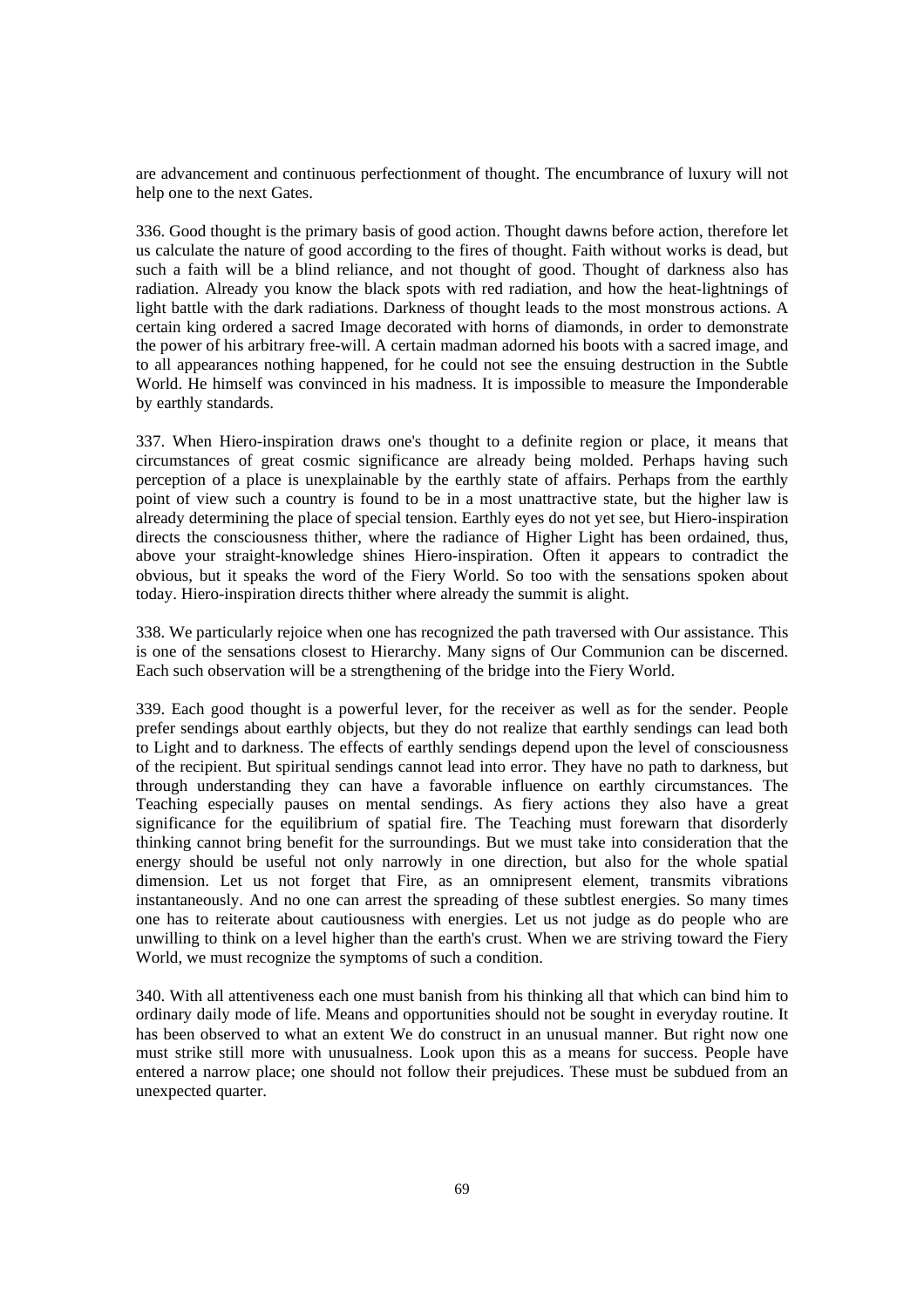341. The wise Leader first listens to his companion in conversation, and only then speaks his opinion. He listens not only to learn the essence of his thought, but also in order to find out what language the speaker uses. The latter condition is of no small importance. It is no great achievement when a law-giver alone understands his own laws. It is necessary that the fundamentals of Existence ring out for everybody, in each one's own understanding. Thus the art of adopting the language of one's companion in conversation pertains to great development of consciousness. It is mastered by Hiero-inspiration or by conscious refinement of attention. No arrogance will be contained in it; on the contrary, it means an interest in the understanding of the companion in conversation. Many a useful consideration is belittled by an odd expression, but the fiery eye discerns these seeds of truth.

342. One can actually observe that many useful things are produced by people not altogether good. There are many reasons for this. First of all Karma; then the assistance of Hierarchy, which makes use of every possibility for the creation of a beneficial situation. Therefore I often indicate seemingly accidental people, and one should not be astonished that such people in themselves are unessential. They can produce that which already centuries ago was prepared for sending.

343. Thought about impossibility definitely derives from the dark principle. Any depression of spirit must be abolished, because this path does not lead to Truth. Men of the most diverse nationalities identically express joy and sorrow. This means that the path to understanding lies open.

344. How then shall the heart endure if it be aware of all the terrors performed? How shall the heart beat when it hears the wailing of a multitude of hearts? Neither the past nor the present will enable it to sustain all the oppressive burden of the World. Only the future in all its fieriness will carry one over to the new shores. Only by casting forward the saving anchor can we make our landing. The farther we cast the anchor the more easily and vigorously do we transfer our consciousness into the Fiery World. For the sake of that World we can improve the consciousness, enlighten the heart, and think about the Good. Nothing else can provide safe conduct for man through all the fields of horror. People do not comprehend the quantity of created misfortunes. The deadening of psychic energy makes people insensitive to reality. Insensitiveness to reality is one of the most frightful epidemics. People turn away from current happenings, and think thus to prolong an existence agreeable to the body. They do not even know how to think about the future. But without the future heroes and regeneration are inconceivable. Therefore, on every occasion let us point to the Fiery World as the goal of existence.

345. No one knows exactly who has died and who has departed. There are many empty tombs and many ashes of wood instead of body. Hence, one should understand the bond with Hierarchy as a manifestation of the Pilot. Even if something is unutterable today, one may understand that the rudder is in Powerful Hands.

346. There are two kinds of people in the world. For some, time is drawn out unendurably long; for others it flies very, very fast. Pay attention to the latter; in them are developed signs of the Subtle and Fiery Worlds. In them are developed possibilities of the labor of eternity. Can one face eternal labor if there remains a sense of weariness of time? Fortunately, already in physical existence it is possible to free oneself from the oppression of time. Not only is constant labor to be considered, but also such a transfer of consciousness into the future that there is no time for cumbersome thoughts.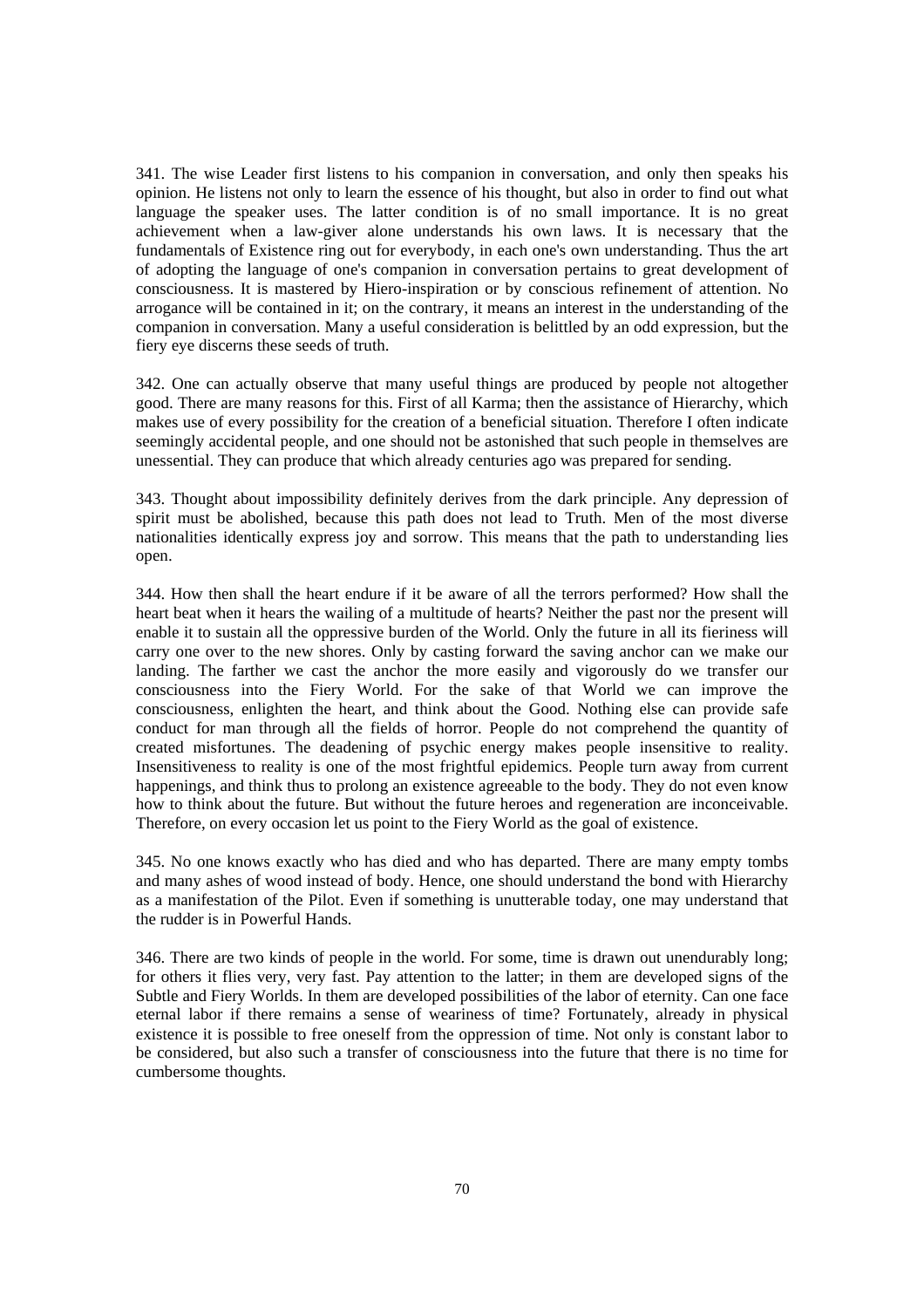347. It is beautiful to discern signs of the Subtle World in the midst of earthly life. As a horseman stops on his way to inquire about road signs, so proceeds he who has the future life in his heart. For the earthly sojourn, the only suitable conception is that of the path.

348. He who sows will reap. Nothing can alter the law of Justice. It can be applied in non-earthly measures, but the sowing will have to be lived down according to the strength of consciousness. It is deplorable that even people who know about karma nonetheless continually create a harmful one for themselves. These people, although aware of the Higher Worlds, nevertheless apply earthly measures to everything; to time, to perceptions, and to intentions. Therefore it is often so difficult to lighten karma as much as would otherwise be possible. People seem to resist everything good for them.

349. It has been noted as an astonishing fact that luck comes through force. This was said in antiquity, and the same expression is heard unaltered today. Only by constant reiteration is it possible to affirm the measures of the Three worlds.

350. It is inadmissible even indirectly to violate the fundamentals of cooperation. To the concepts of cooperation should be added those of teachership, of guidance, of respect for one's fellowman, respect for oneself, and for those who follow. Precisely at present it is impossible to lessen the significance of cooperation, as a means of broadening the consciousness. One must grow to love cooperation as a pledge of general success.

351. Malice, doubt, unbelief, impatience, laziness, and other inspirations of darkness separate the earthly world from the Higher Spheres. Instead of following the path of good, people attempt to replace ecstasy of the spirit with various narcotics, which give the illusion of the other world existence. Observe that in many religions there were introduced, as later adjuncts, very clever compounds of narcotics for the purpose of artificially advancing the consciousness beyond the earthly state. Indeed the infallibility of such forcible measures is great; they not only do not bring the Worlds closer, they on the contrary estrange and coarsen the consciousness. Likewise, earthly life is filled with continuous poisonings with which people very affably regale each other. Teachers of all times have taught humanity the pure paths of spirit that lead into communion with the Higher Worlds, but only a few have chosen the path revealed by the heart. A special attention must be given to deliverance from poisonings. A considerable part of the Earth's soil is already infected, as is its surface. Besides narcotics, people have invented many obviously frightful substances which instead of being health-giving bring on spiritual death. Masses of poisonous vapors are choking the cities. People devote much thought to the production of many substances which should be considered far more deadly than narcotics. Narcotics bring harm to the addicts themselves, but deadly gases torment everything that lives. One cannot condemn narcotics enough, but also one cannot sufficiently condemn such murderous inventions. People formerly, at times, fell into error for the sake of illusionary ecstasy, but nowadays they are completely unashamed to kill the intellect and spirit of their near ones, calling this killing an attainment of science.

352. Attention should be paid to each invention of the scientists. They must first of all be responsible for the harmlessness of a new substance. Many metals are being brought into daily use, not only in their pure state but also in combinations. As for that, alloys have attracted human attention from the earliest times. Truly, many useful metals when combined in a certain way produce deadly effects.

Verily, in the future, knowledge will be many-sided!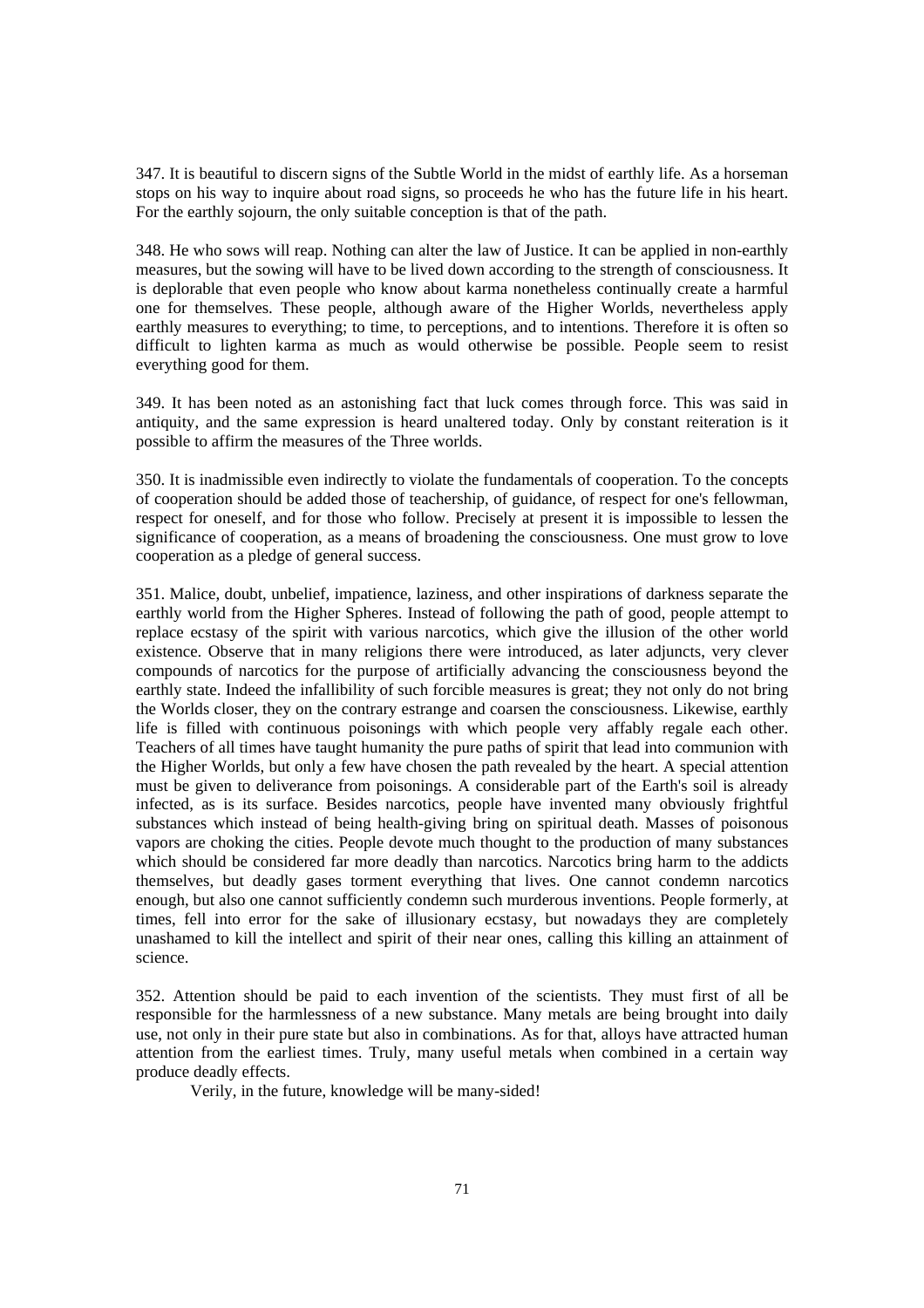353. On the subject of narcotics, one may add that since they require a gradual increase of the amount taken, they are as veritable chains of darkness, placing man in a helpless situation. A slave of narcotics, even though he wishes to abandon them, cannot do so without harm to himself. An increase in consumption is deadly, but denying oneself can also be deadly. True, fervent suggestion or auto suggestion can provide a saving outlet. But good suggestion and the darkness of narcosis usually do not dwell under the same roof.

354. People are unable to think about the future usually because they live under the spell of illusions of the past. Imagine a man who many days afterward receives unpleasant news of something which took place previously. This event no longer exists, the man himself has already lived for some time since the occurrence, yet he sinks into the past and loses connection with the future. Surely, the tree of the future must grow, and it should not die from the injury of a plunge into the past. Attention must be paid in schools to the study of the future. Each Leader in his own field will ponder about the future, otherwise he is no Leader.

355. It has already been mentioned that certain peoples used to greet each other by smelling. It may be said-what a dog-like custom! But even in this ugly custom there is a reminder about psychic energy, which was used when people by means of smell, touch, hearing and the eye determined the essential nature of a newcomer. Nowadays there has remained the custom of handshaking, which is also not far from the other strange custom. People have forgotten about magnetism and about spiritual infection. They talk a great deal about hygiene, but they do not consider that contact in itself has significance. Especially at present, during tension of fiery energy, one must think carefully about each created current.

356. To realize that the Teaching transforms the consciousness will already be an essential comprehension, but in order to influence the consciousness one should repeatedly affirm the path of Hierarchy. One must accustom oneself to worthy conduct before the Image of the Hierarch. Thus I say-it is needful to be girded with unceasing prayer. Such prayer is needed now, when the earth is shaken by terrors.

357. Constructiveness, striving for victory, is already a bond with the rhythm of Higher Worlds. Victory is inherent in each seed. The seed in its essence is eternal. It is transposed from one form into another, but it preserves an ineradicable essence. Guard and honor greatly each grain, each seed of life; in it is contained the highest fiery energy. Even in the finest scientific investigations people will not discover it. It is measurable by fiery measures, and only the fiery heart can sometimes grasp the pulse of the seed of life. But speaking about the impossibility of discovering the seed of life by means of earthly measures, let us not, for all that, distress the scientists; for they still can observe much. The science of the seed can give great benefit. Also one should be reconciled by the fact that the discovery of the seed of life in dense form would lead to the destruction of the World. Correlations of equilibrium would be violated, and no earthly forces could restore them. But when people will apprehend the Subtle World and assimilate the Teaching about the Fiery World, they will advance many steps toward victory over the flesh.

358. Hiero-inspiration must fill all life. This does not mean any breaking away from earthly existence, but Hiero-inspiration should become the sole expression of life. When the Hierarch indicates the approach of a fiery consciousness, then each issued word and thought will conform to the higher solution. It must be observed in life how one's judgment becomes truer and the understanding is unmistakably and correspondingly strengthened.

359. Verily, Hiero-inspiration says-the somnolence of a conqueror is an aspect of most frightful destruction. To resound in rhythm and not to affirm it will be a violation of the law. Victory must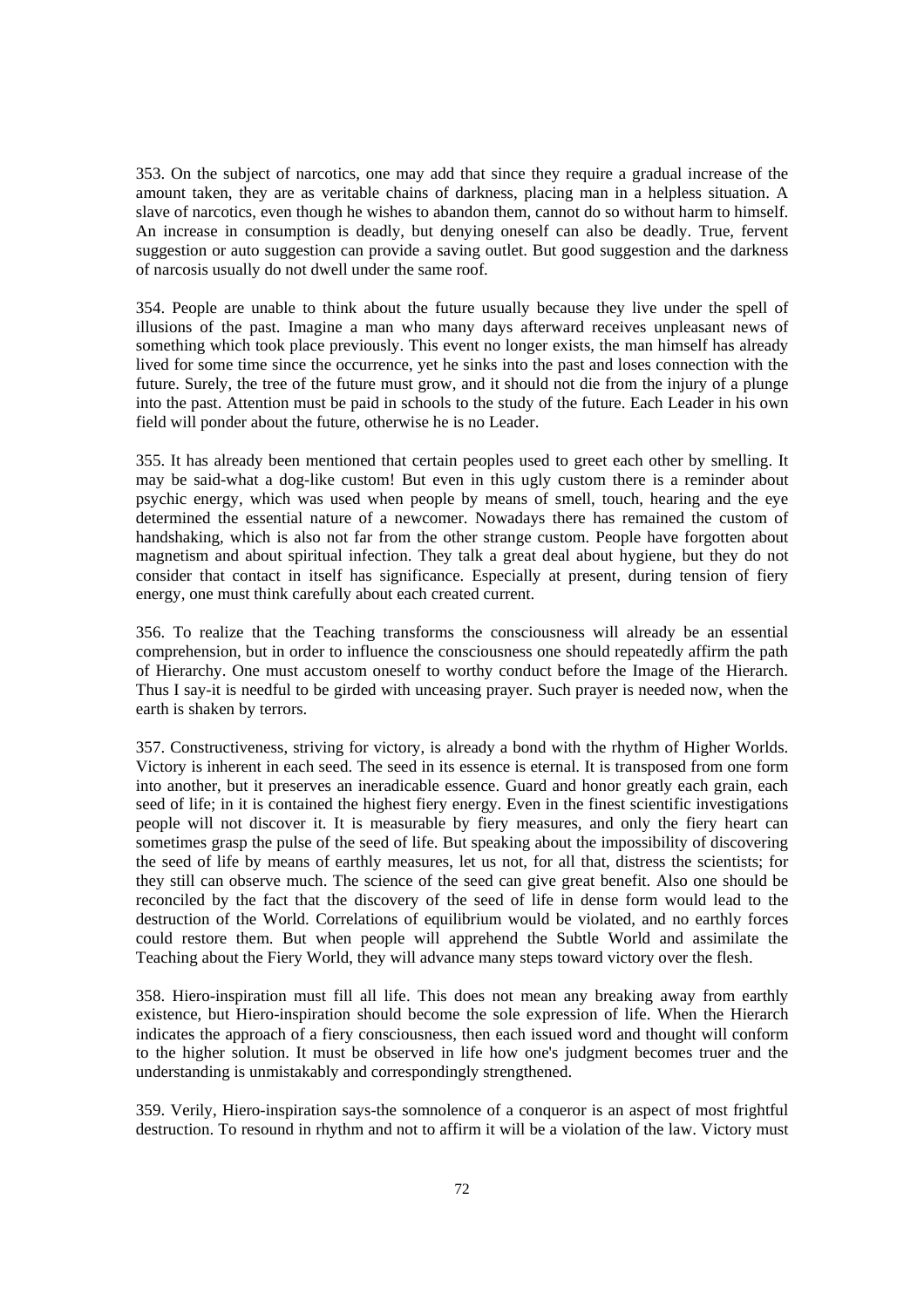bring a harmonious, lawful structure. Victory is not an outburst but construction in all lawfulness. Observe the equilibrium bestowed by true victory. Danger is the friend of victory. If you do not understand it today, you will not apprehend it tomorrow. The fiery heart is reinforced by dangers. Thus let us understand the victory of good in all its magnitude.

360. The spiral structure is contained in all currents; one can see the same spiral foundation in all existence. Let us take the example of realization of the Teaching. If one tries to merely read through the Teaching once, there will be no benefit derived therefrom. Only in re-reading is it possible to observe the spiral structure. The Teaching seemingly returns to the same subjects and almost touches them. But the spiral of the current passes upward and brings a new seed of consciousness. The fiery consciousness affirms ineradicable cognition.

361. Certain yogis assume that the secretions of saliva and gastric juice are of purifying value and therefore useful. To a certain extent they are right. During fiery tension the energy of fire stimulates the excretive activity of the glands threefold. In this way, under the pressure of fire which manifests a tripled glandular ejection, a great deal of poisonous matter is carried away. Thus, fiery energy can be useful also during cosmic convulsions.

362. The ignorant assume that the Radiant One comes to avenge Himself upon darkness. But Light does not even kill darkness. More accurately, darkness is confounded and destroyed by approaching the Light. It is very essential to understand that darkness destroys itself when it approaches Light. This the Leader must keep in mind, when the ignorant speak about vengeance.

363. The idea of immediate reward is also to be expected of ignorance. Where, then, are the hours and moments of eternity by which may be measured off portions of the flame? There cannot be any spiritual striving where a demand for reward is obvious. Who can impede the movement of Karma? The flow of Karma must be understood as the approach of requital and of possibilities.

364. Militant darkness is familiar to all peoples under different designations. In the last analysis, darkness remains the most frightful aspect of Avidya. But it is very dangerous when it begins to act. One must courageously meet its attacks in action sustained up to the point of its destruction. It has been said-darkness is as a carpet to the Fiery World. But in order to pass more quickly over the dark terrain, one should become kindled in heart. Thus the Fiery World will be the goal of victory over darkness. If darkness is perilous, then the goal must be great.

365. Notwithstanding all the attainments of science, people grasp with special difficulty the fact that space is completely filled. They talk about microbes, about entities which elude detection, but, for all that, it is almost impossible for them to think about a filled space. They regard it as a fairy-tale if they are reminded that so-called air is filled with creatures of different evolutions. Likewise it is difficult for man to conceive that each breath of his, each thought of his, alters his surroundings. Some elements of the latter are strengthened and draw near, others burn out or are carried away by a vortex of currents. Man is unwilling to understand that he has been endowed with powerful energies. He is truly the King of Nature and the Master of immeasurable legions of entities. It is sometimes possible through powerful microscopes to demonstrate to children in schools the fullness of space. They must become accustomed to the influence of psychic energy. The gaze of an intelligent man reacts upon entities; even under the lense of a microscope small creatures begin to feel uneasy and to sense the currents of the eyes. Is this not an indicator of the living eye, as distinguished from a dead one? On the fiery path one needs to understand the filling of space.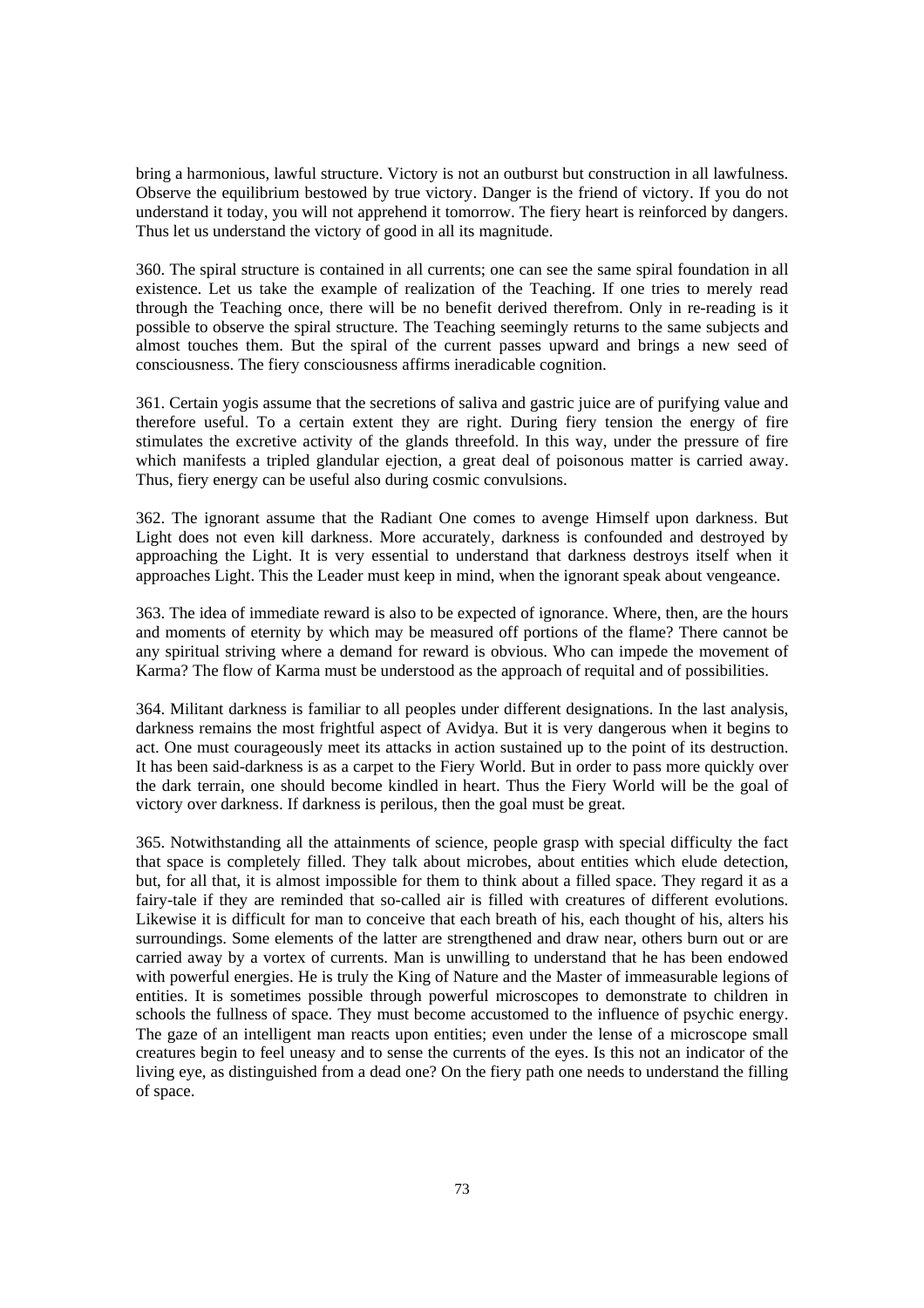366. A particular confusion has gathered around the problem of offering sacrifices. People at one time arrived at such a state of madness that human sacrifices became customary. But can imagination conceive of a God who would be in need of the shedding of blood? Sacrifices have been mentioned in basic laws, but only later errors and spiritual downfalls have brought mankind to blood offerings. Sacrifice has always been mentioned, but what can be a worthy offering to the Highest Spirit? Verily, only the most purified spiritual striving. Such a basic link serves as the best guarantee of sincere reverence. Such sacrifice is a vital necessity of bringing the best blossom of the heart to the Altar of The Supreme. But people to this day assume that a chip from a small, useless stone can be more precious than the beautiful flower of the heart. Meditation on this question is very useful on the pathways to the Fiery World.

367. Even at the average level, people know much in a rough and disorderly way. It is especially dangerous that people try to perceive not so much an object itself and its significance, as from whom comes a communication and the reason for it. Thus is born the most harmful prejudice. But even wolves can be of use! On a long journey many considerations must be assimilated. Meditation on this is also useful on the pathways to the Fiery World.

368. When I Say-Beware!-it means you must intensify all vigilance of the spirit. It is unwise to strive in only one direction; by this one only limits oneself. The battle requires vigilance in everything. Ancient warriors used to say to the enemy—"If you kill me, so much the worse for you. In Heaven the battleground is more favorable for me and there I shall retaliate." Thus, in their own way did the ancients express the eternity of life and of Karma.

369. "We do not die, but change"- can one speak any more clearly about eternal life? "The wise man proceeds to Me by the Higher Path"-thus conclusively has been ordained the living path. Unjust is the observation that in the Covenants there is no mention of anything about the life of the Fiery World. There are many clear indications, but people evade them. Can it be possible that the element of Fire, continuously alive, can conform to the concept of death, of deadliness? Thus is it useful to meditate on the pathways to the Fiery World.

370. The wayfarer affirms that he goes to the Lord Himself. It is true, people are amazed at such a resolution, but they respect such steadfastness. One must set before oneself the loftiest goal; only then does the road not appear forbidding. One must adjoin the highest quality throughout all existence. One must accept higher measures as alone worthy of the Highest forces. Only a trained and tempered imagination gives access to the Fiery World. And such meditation is useful on the pathways to the Fiery World.

371. When we touch upon the true path, we sense the power of joy. Our heart rejoices, feeling that our striving is the right one. One can be much grieved, wandering about outside of applicable reflections. But when the consciousness pictures truth, it is filled with joy. Such joy will be wise, for it is based on Hiero-inspiration. And such meditation will be useful on the pathways to the Fiery World.

372. Precisely like an anchor cast forward, the feeling of Hiero-inspiration leads by the right path. Likewise it is right to think about new people. If tigers are seated on a by-road it is best not to use that road. Verily, the paths are many, but people fear even to think about a new path. Many new people draw near and are growing. Thus, if new people were not in evidence yesterday, it does not mean that tomorrow they will not appear.

373. Amidst the fiery path man mentally strives for acceleration. Many earthly obstacles, attractions and allurements are arranged by the dark forces, yet once he has plunged into Hiero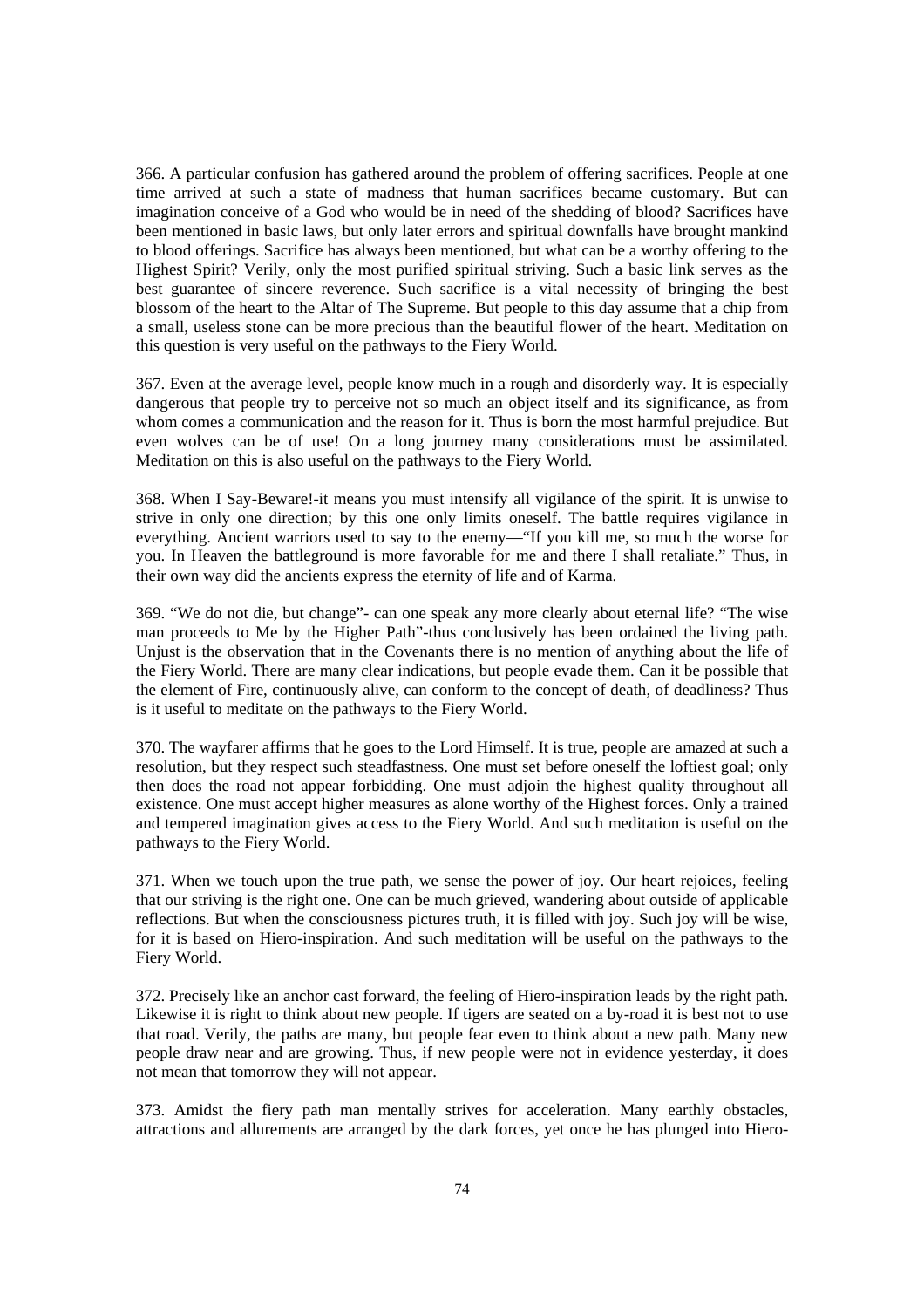inspiration and exclaimed—"Let's go faster!", his strength is renewed and, without turning back, he hastens impetuously toward the Fiery World. And such meditation is useful on the pathways to the Fiery World.

374. One may accomplish not a few good actions and then cover them up with blasphemy. This blasphemy is called the fire-extinguisher; it begets a dark flame and consumes the luminous aura. Repeat to friends that the boundary line between disparagement and blasphemy is a very fine line. Disparagement of one's neighbor must be eradicated from daily life; this error surely opens the way to the blasphemy of the Highest. He who understands containment will also understand the cosmic harm of disparagement.

375. The Fiery World is as filled as the other spheres. Likewise, beings of different evolutions, yet of the fiery degrees, come together for cooperation. While those in the carnate state, under the influence of chaos, almost entirely fail to understand cooperation, and while in the Subtle World group cooperation is found, the Fiery World is distinguished by full cooperation. And such meditation is useful on the pathways to the Fiery World.

376. Out of useful meditation is molded complete attainment. First of all, one will become definitely ashamed for all chaotic thinking. It will become impossible to counteract anything good, no matter in what form it be expressed. A difference in expression only is a subtle one, and we must regard it as a cobweb in the light. It is a joy when it is possible to refine one's thoughts.

377. Deliberate outward ascetic practices are nothing but vanity and self-worship. Recall that a Saint revered by you could not be distinguished outwardly by the eye of the newcomers. Thus He demonstrated that the eternal appearance is not the fiery body. And such meditation is useful on the path to the Fiery World.

378. The explanation of a number of manifestations connected with magic methods reveals that the will was expended to no purpose. We have a long list of those who disturb the elements without promoting in the least the Common Welfare. Some of them replace artificial methods with good thoughts, but many prove to be only irritators of the elements. Yet, such over-stepping of the laws not only works harm to man himself but disturbs the harmony of space to great distances. Even a plain bowman in the forest cannot guarantee that none will be hurt by his arrow. And such meditation is useful on the path to the Fiery World.

379. Once Akbar, in the midst of the State Council, ordered that the Book of laws be brought to him. On the book appeared a small scorpion. The meeting was interrupted and all the councilors gazed at the small, poisonous insect until the servants killed it. Akbar remarked, "The very smallest miscreant can suspend judgment pertaining to the state laws." Thus also on the path to the Fiery World the most insignificant detail can do harm. Only the heart can determine the fine point of balance between striving and caution. If the minds of all of a group of statesmen became dumb at the sight of an insignificant scorpion, then a cobra could throw an army into retreat. A warrior can be intimidated by a mouse if in his heart burns not the fire of faith and striving.

380. Actually, it is more difficult to arrest a thought than to generate it. For trial, first the conception of thought takes place, then its strengthening and concentration, and only afterward is it possible to test oneself upon deliverance from thought; the latter is not easy even physiologically. Thought creates a special fiery substance. Its crystallization, then, means that dissolution is required, and this process demands new fiery energy. So-called intrusive thoughts are often the result of a fiery flash which cannot be balanced by further treatment. The thought has succeeded in being crystallized, but the extra fiery energy needed is not there. Therefore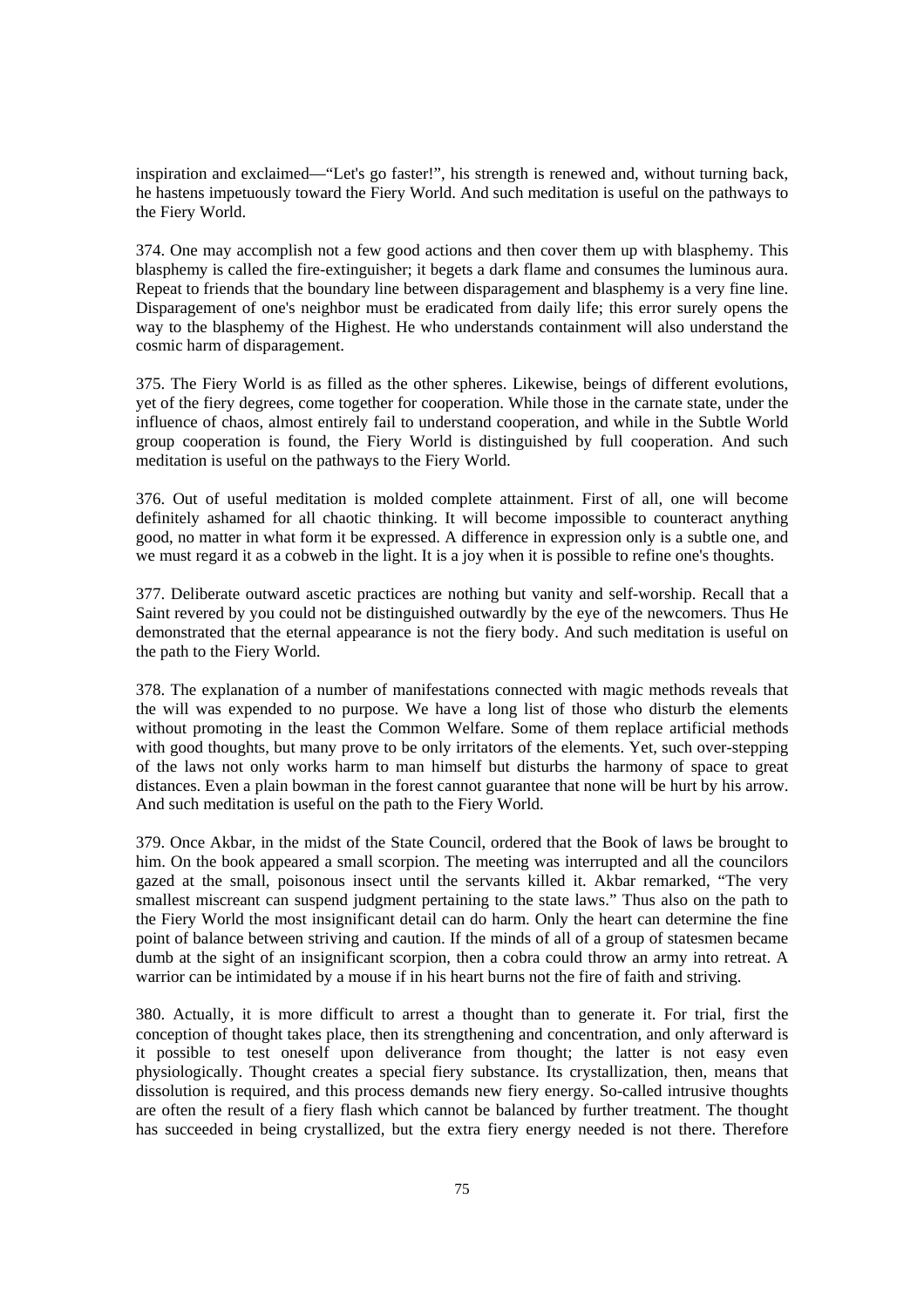deliverance from a thought is recognized as an extremely needed indicator of the proper conversion of fiery energy. A great deal of suspicion, a great deal of envy, a great deal of revenge can be stopped through liberation from intrusive thoughts. So, too, in space, intrusive thoughts cause actual calamities. It is right if these thoughts are directed toward an unselfish deed, but if they be about injury or destruction, the digging of such a channel in space will be unworthy. Often intrusive thoughts are not expressed aloud in definite words, and therefore influence by suggestion is made difficult. Learning to free oneself from a thought can be of great assistance in advancing toward the Fiery World.

381. Inability to free oneself from intrusive thoughts can produce no small difficulties in relationship to the Subtle World. Let us imagine that certain hazy, perhaps even unpleasant, condensations from the Subtle World have been manifested; their forms have struck the imagination and produced thought about them. Precisely the substance of such thought will attract still more strongly these entities and assist their condensation. Naturally, thought is nutritive. Precisely in this manner are formed the so-called ghosts. Intrusive thoughts give them density, and people cannot free themselves from them, because primarily they do not know how to free themselves from their own thoughts.

382. Mastery of thought is a fiery action. The concentration of thought and its projection is a fiery action. But a far greater fiery energy is demanded for liberation from a thought. We have read about great saints who scorned earthly luxury and freed themselves of earthly accumulations; but, first of all, they had to conquer their own thoughts. Through long tests they learned to summon thought and to dismiss it. When We speak about mobility, it is necessary to have in mind primarily mobility of thought; and such meditation is useful on the path to the Fiery World.

383. The man who does not think about the Highest is turned into a creeping reptile. Proceeding in body, proceeding in thoughts, proceeding in spirit, advances the consciousness toward the Fiery World. One must acquire this knowledge of locomotion in order to obtain indefatigability and unquenchability for ascent. Even in the middle stratum of the Subtle World, the dwellers do not know how to strive upward. They have not been accustomed to thinking about such aspiration. They are obliged to learn to reconstruct their consciousness, but this is not easy and could have been attained much earlier. Thus We advise to meditate about a quality which is useful on the path to the Fiery World.

384. Warnings are useful in all cases. Earthly ailments ought to be anticipated. It is impossible to provide people with a panacea if the conditions of life are not purified. People dream about deliverance from cancer, that spiritual scorpion, but they do nothing to preclude its germination. You already know that the remedy given to you is one of the best against cancer, but it is also necessary to make use of vegetarian diet, and not to indulge in irritating smoking and drinking. Furthermore, one must expel imperil, and then the indicated remedy will be a good shield. But people usually do not wish to renounce all the destructive excesses, and they wait until the scorpion stings them. Likewise do other terrible diseases spread, as the dark gates are held open for them.

385. During transmission of thought at a distance a very indicative manifestation is observed. Thought is sent in one language and received in another. Does not this prove that psychic energy acts not verbally, by means of cerebral processes, but precisely by the fiery energy of the heart? Furthermore, it must be observed that not only is thought given utterance in another tongue, but also the expressions issuing from the consciousness are found to be the most customary ones. Such a difference of words may often impede recognition of thought transmission on the part of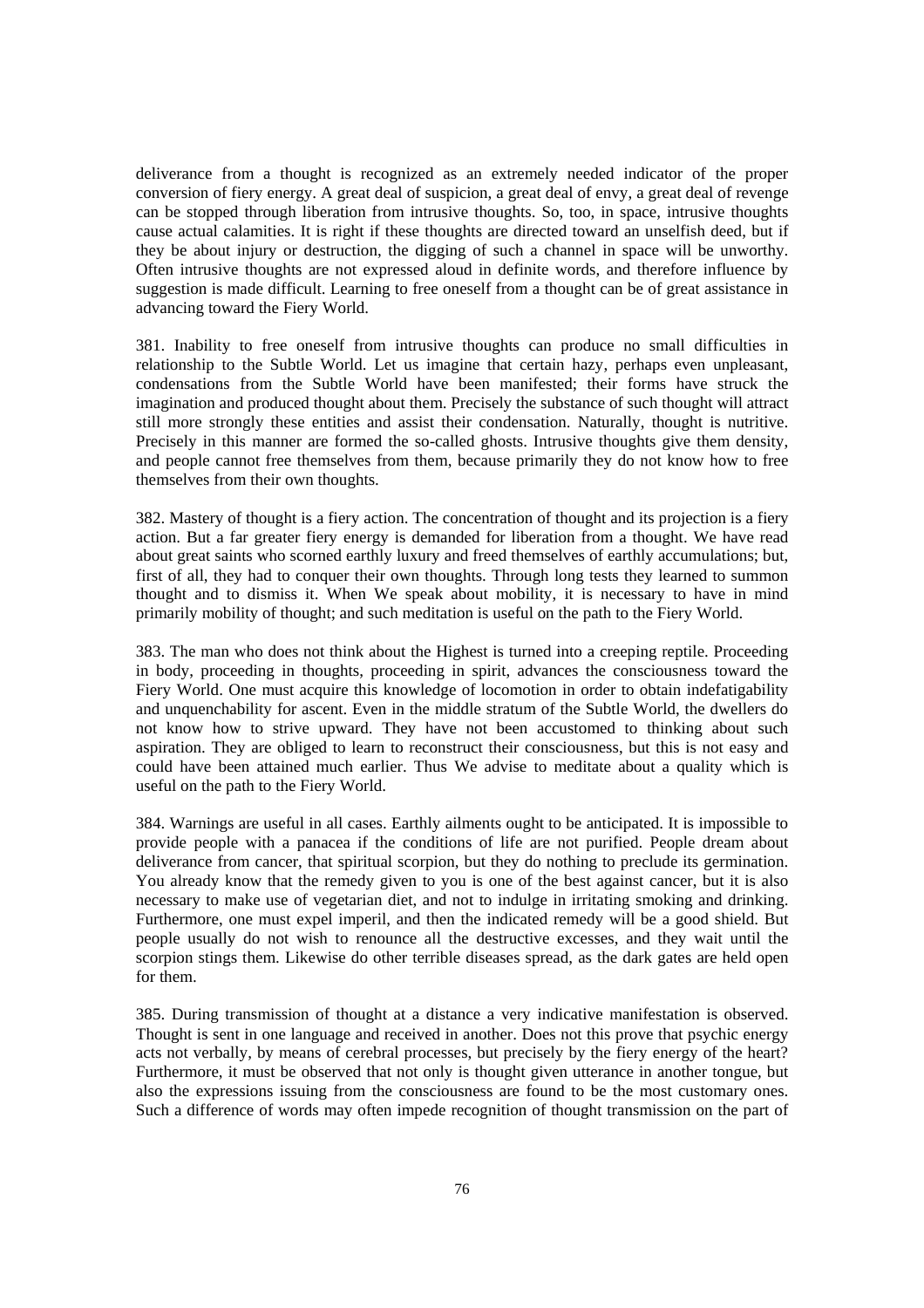inexperienced observers. But notice that the passage of thoughts acts in accordance with the meaning, not the words.

386. Nausea and excretion are recognized by Yogis as a self-defense against poisoning, which can be not only from food but also from hostile currents. Undoubtedly such currents can impinge on a man and cause the same reactions as result from physical causes.

387. Often accidental shocks restore sight, hearing, and other lost senses. Does not this force one to think the crystal of imperil and other sediments have been suddenly expelled from the organism? Thus, strive to understand why sometimes in antiquity shock was applied in treatment of certain illnesses and paralysis.

388. Relativity of names is understood only after a deep study of the subject. Sometimes a spatial process is called, as it were, by a personal name. But human action is comparable to fiery energy. Actually the two processes are quite indistinguishable in their essential nature. This is why ignorant deniers often charge the Teachings with over-stressing sacred things, while at the same time they fill their own speech with superfluous and conventional abbreviations and coined words.

389. Spiritual laziness is a very common retarding condition. One may encounter people quite capable spiritually, and yet at the same time, going absolutely backward from sheer laziness. Each one can see how the best possibilities are carried away in a whirlwind simply because of laziness of thinking. Such meditation is useful on the path to the Fiery World.

390. Many times have We pointed to the loss of equilibrium in the conditions of Earth. If people do not pay attention to these alternations of increasingly unprecedented cold and heat, then very likely they will soon be obliged to experience fiery uprisings.

391. When people pass through a room filled with electric power lines they are usually very cautious. But who will sense all the currents of space, infinitely more powerful than a fraction of enslaved energy? When the fiery heart says-today the currents are heavy, or light-such perception should be regarded with careful attention. Such feeling is perfectly real, as real as the treatment by currents at great distances. Only one who has experienced the reaction to currents at a distance apprehends their reality. But too many people ignore these sensations, primarily through laziness of spirit. And such meditation is useful on the path to the Fiery World.

392. A certain prior of a monastery, when sending the monks on a journey, always exhorted them with the words—"again is our cloister expanding." He knew that there can be no spiritual estrangement, and that such affirmations of the journey only augmented the dimensions of the cloister. Thus ponder when some of the brethren begin a new march.

393. Drops of Grace fall into the chalice of heart's joy. Could there be a greater joy than that during the fulfillment of a Mission of the Brotherhood? Thus must it be understood for those who go forth or remain guarding the Ashram. Very important is the vigor which grows out of the Power of Grace.

394. Only a blind man does not see the hastening of events. You have read about a rare conjunction of the Luminaries. Yet still more significant is the chemism produced by such an infrequent manifestation. Nations can alter the quality of their thinking, yet they pay no attention to rare manifestations, not even to phenomena.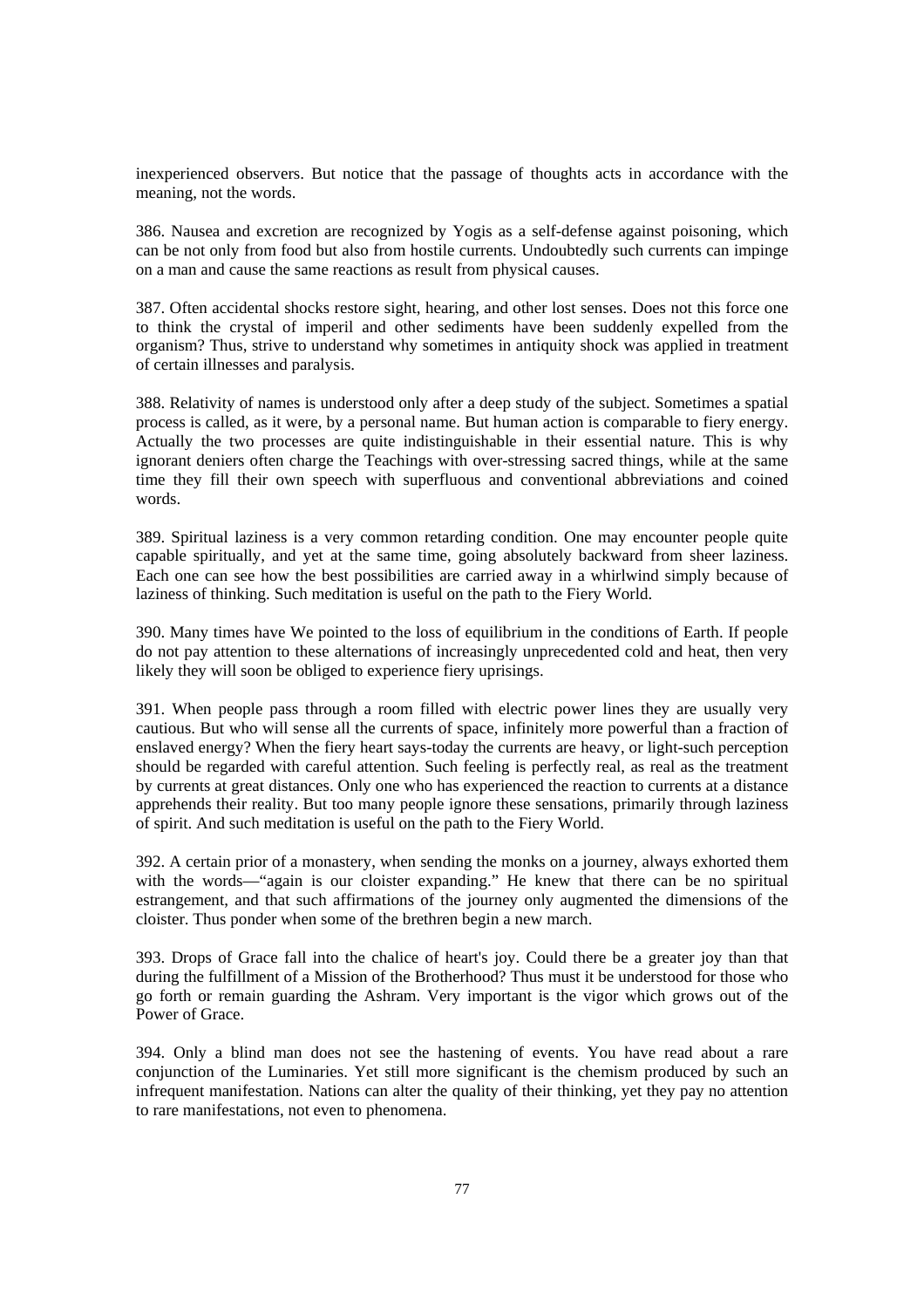395. Karma is action-it cannot be defined otherwise. Some think it is possible to define Karma as effect, but this would make it like a retaliation, and this would belittle the law. He who walks by the right path will arrive at his goal. Each deviation will lead away from the direct path, and people will begin to talk about a heavy Karma.

 Verily, when a traveler wanders into a thicket he is obliged to surmount many obstacles in continuing his original action. Karma is the product of action and is itself action. And such meditation is useful on the path to the Fiery World.

396. Sleep affords communion with the Higher Spheres. Sleep proves that without such communion people are unable to exist. The explanation of sleep as bodily repose is a most primitive one. Without sleep people can usually go on but a very short time before their thinking falls into a most ailing state; hallucinations and torpor, and other signs of an unnatural existence appear. The organism strives for the life-giving exchange, and does not find the ordained way. As We said, sleep can be brief on the heights, where the currents of communion can be especially nourishing. People may remember about meetings in the higher Spheres or in the lower. The dense body can impede such essential communions, but sleep as such will be the gift of the eternal life. And such meditation will help on the path to the Fiery World.

397. The conjunction of the Moon, Venus and Saturn is indeed rare. Precisely such a conjunction produces a chemism of extraordinary force, and it may be remembered that We pointed out the assistance of the Luminaries in actions useful for the world.

398. People who aspire above the Subtle World toward the Fiery World are right. We continually mention the Subtle World, but with all means We direct to the Fiery World. A man who is prepared in his meditation for the Fiery World is even in the Subtle World uplifted to the Higher Spheres. We are all uplifted or we descend, and if our thought has been allied with the Fiery World there results a great magnetic attraction. And if our thought is confluent with Hierarchy, the bridge of great daring becomes real.

399. If the fiery heart feels that somewhere harm is being inflicted, it is not in error. No matter that the injurer first of all harms himself. Enough has been said about Karma. One must observe how personal injury is transformed into spatial evil.

400. Eternal Fire fills all bodies, and through them is unified with the higher fiery energy. In such a manner is the Universal sap worked over and over. This mysterious, ever self-regenerating substance cannot be named otherwise. Thus everything manifested serves for the renewing of the Eternal Substance. The circle serves as the best representation of the cooperation of energies.

401. A certain tranquility is required for sleep. The necessity for this transitory state proves to what extent our organism needs a special striving to effect a change of conditions.

402. You have noticed that at times We do not repeat certain names. This circumstance depends upon varying causes and currents. Even a paper kite is not flown every day.

403. Some people walk into the future with full trust. Whence can be drawn such invincible confidence? First of all, from communion with Hierarchy. But understanding of the Luminaries also strengthens the consciousness. Moreover, there is still a third circumstance which has no small significance. Actually the three Worlds exist in full cooperation. The affirmation of many earthly beginnings takes place in the Higher Worlds. You know about earthly teraphim; there can be likewise teraphim of the Subtle and of the Fiery World. Not infrequently entire structures, prior to their earthly realization, have been created in the Higher Worlds. One may read in the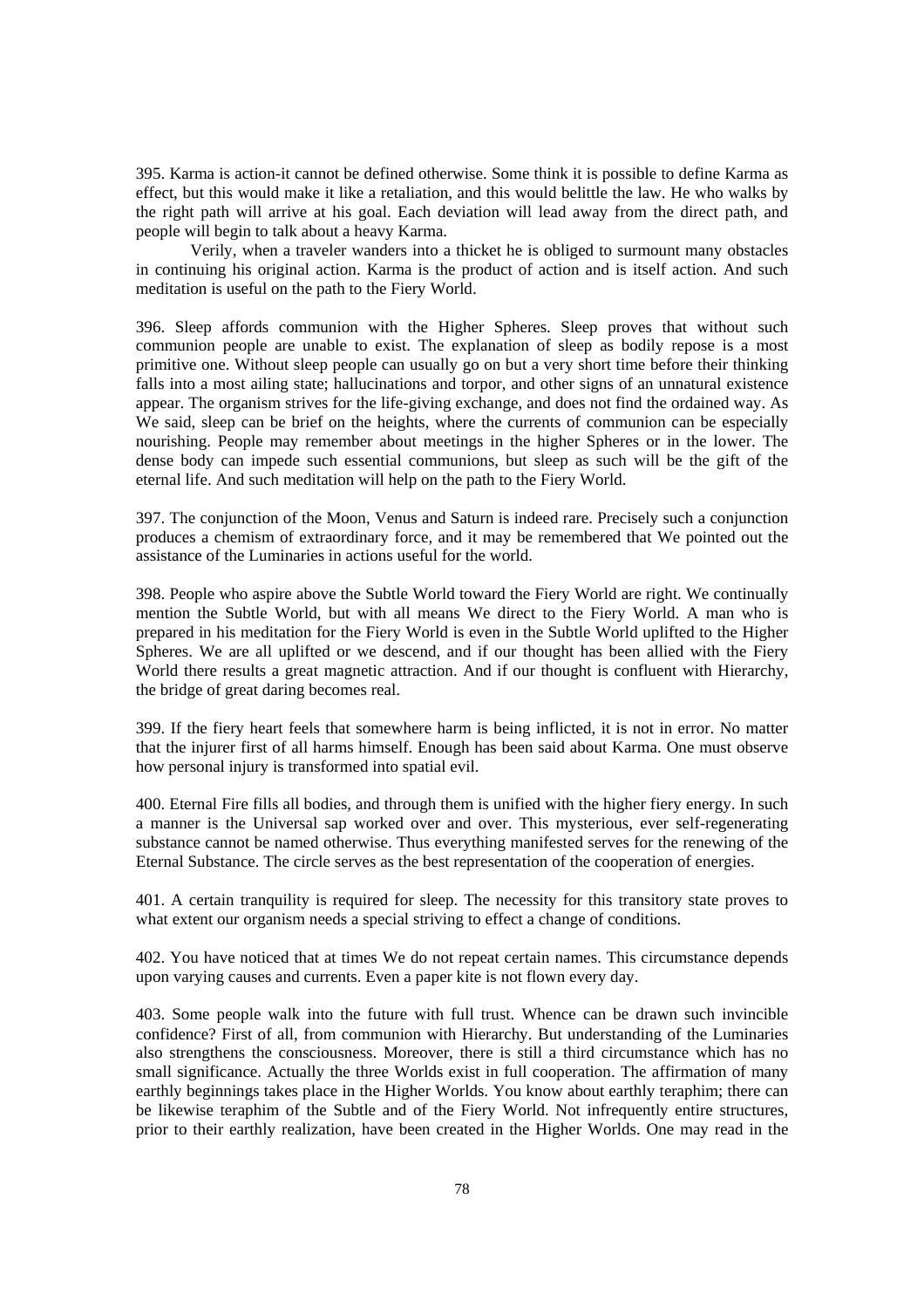ancient Covenants about Heavenly Cities; in fact, they are being constructed in reality upon different spheres, and thus a magnetic attraction is created. Often people do not suspect that their teraphim already exist in various forms. At times the clairvoyants perceive such actual images, and erroneously carry over what they see to the earthly plane, whereas the earthly reflection is formed later. But one fact is unquestionable-precisely, the existence of such teraphim-it strengthens the consciousness of man. Can it not be that certain cities already do exist, and named people live in them? One may walk into the future as assuredly as if the delineations of the city were before the earthly eyesight.

404. Verily, special caution is needed, in spirit as well as in earthly circumstances. One must deport oneself as if a conflagration were imminent. In the hands is affirmation of the future. Each caution will be valued as an action of wisdom. I have Spoken.

405. Precisely each economy is needed, both in things and in spirit. You cannot take into account all the directions of the currents. Everything is indeed temporary, but the spirit is tempered in the midst of vortices.

406. Cooperation based on personal feelings is not steadfast. Besides respect for the labor itself, reverence for Hierarchy is indispensable. Under the whirl of personal feelings people will bob about like cork manikins, and will jostle each other and be occupied with spasmodic actions, but each labor, in its very nature, noes not tolerate convulsions. Labor is a fiery action, but the fire must not lead to convulsions. Moreover, external personal feelings can impede recognition of new possibilities. How many beautiful actions have suffered due to transitory personal mirages! And such meditation is useful on the path to the Fiery World.

407. One should break away from personal expressions as from harmful habits. A feeling which has been tempered in the fire of Hierarchy will not become distorted. Thus learn how to balance feelings on the truest scales. Much patience is needed in order to be able, without losing the feeling and the heart, to check upon their quality on the scale of Hierarchy.

408. One should not return again to a meat diet, if the organism has already become accustomed to a vegetable one. There can be exceptions only on account of hunger; but usually a handful of maize or rice can be found. People often do not suspect how meat can construct and disfigure the aura. But a disturbance may be felt particularly when the organism has become accustomed to the advantages of a vegetable diet. People sometimes discriminate less than animals in the matter of food and its quality. Such meditation is useful on the path to the Fiery World.

409. Good for him, who by experience in life, and reverence for Hierarchy, has freed himself from the sense of personal property. Verily, he has shortened his path. But if the coarse, carnate garment does not permit as yet the liberation of the consciousness, then one should not be violently deprived of property. Such compulsion only provokes stubbornness and malice. Only by personal example and inculcation of the Teaching is it possible to attract people to the quickest true understanding of Lift.

 Traveler, do you understand what a beautiful attainment awaits you, when you approach winged, the Fiery Abode, and nothing is scorched by the Eternal Flame?

410. Listen, but judge not. Often precisely an outflow of poison liberates a man for a new path. The Teaching extends aid not by negation but by attraction.

411. The path of equilibrium is attained through meditation. One should often repeat to people that reading, or even understanding is not meditation. One must become accustomed to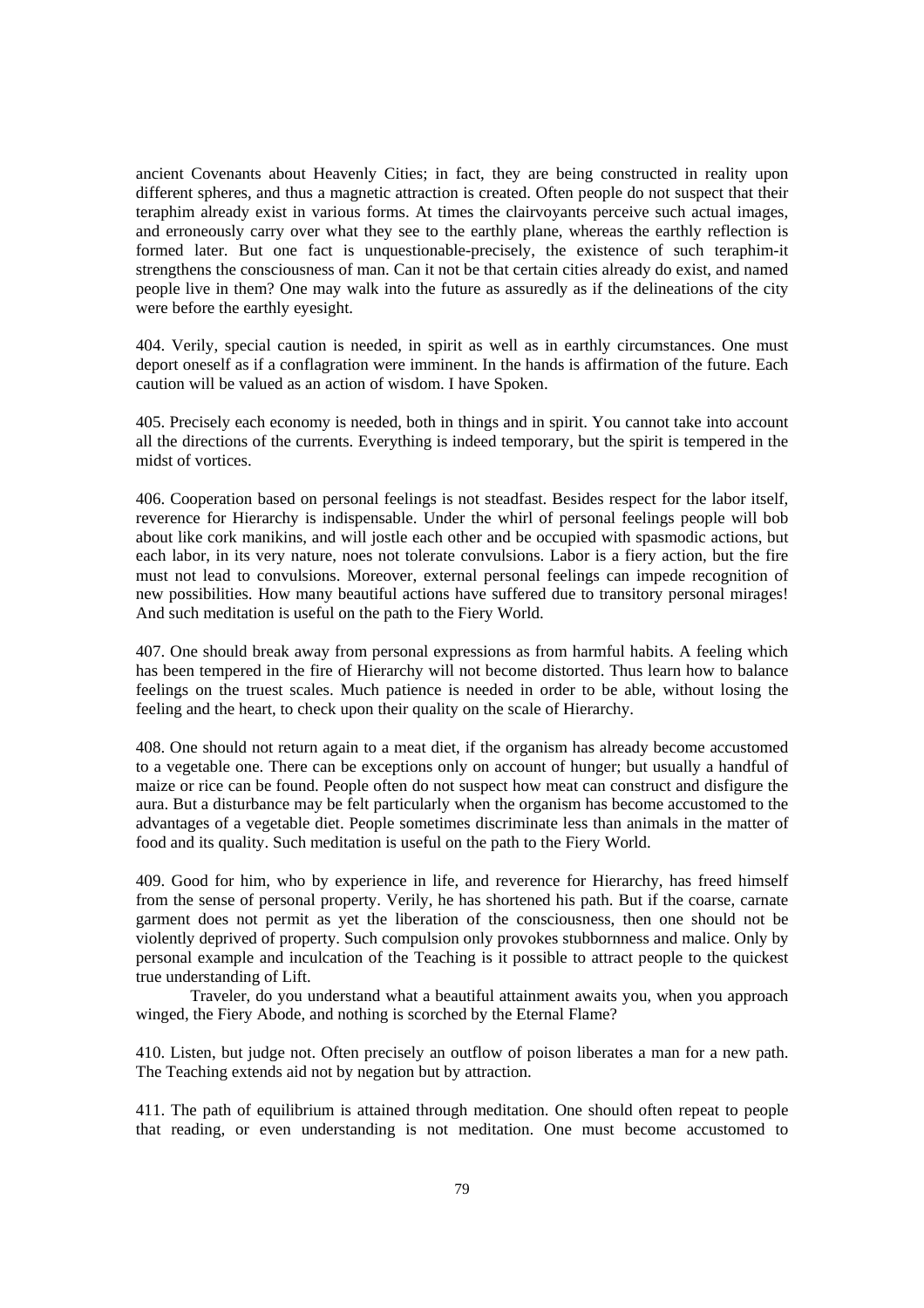meditation. Cognition from without must furnish the impulse for the fiery process of meditation. Fire is the great equilibrator. Absolutely consciously must one approach the Path of Balance, where there will be no more waverings and doubts-where there will be only Great Service.

412. One should not guess at one's place in the Fiery Hierarchy. We are all hard workers in the Sphere of Light. Earthly measures cannot express the dimensions along the path to the Fiery World. Each one has a fiery particle, but how and where it is transfigured is not a matter for earthly conjecture. Yet we distinctly sense when something accomplished by us is worthy of the Fiery World. Thus each one must be in tune with this sacred feeling. In this he will be a true coworker.

413. There is a manifestation of new tensions. The enemies invent new tricks; but let us be as a rock and we shall arrive at victory. One may rejoice that each attack brings new friends. Such friends are inconspicuous, but they can be likened to the cement of a building.

414. An infected man does not sense his infection for a long time. Since this is true of physical disease, the more readily understandable is such a process of incubation in diseases of the spirit. One may be amazed at the fact that physicians do not attempt to observe the origin of a malady of the spirit; hence, it is more difficult for them to observe all the fiery processes. But if physicians deny such fundamental conditions, then whither may people be directed in order to learn the causes of their unprecedented sensation? Likewise, scholars and school-teachers are of no assistance-thus people are left without advice about the most important inceptions of disturbances of body and spirit.

415. Curative assistance at a distance must invoke a strengthening of the blood-circulation and an increase in the manifestation of tension. One should realize that sendings require special fiery energy, but at the conclusion of such a sending the excessive tension tells upon the entire organism. Healing is an action of great selflessness.

416. Powerful artificial lightnings can purify the lower strata of the atmosphere. The tension must not be too great, for matter should not be decomposed. It must be purified, not dissolved, because disintegration would be equal to the admission of chaos with all its consequences.

417. The ancient prophecies say "When all becomes darkened, then people fancy that everything is permitted them." Actually darkness makes people insane. Daring is not madness. Everyone who dares is conscious of ordained possibilities, but the madman manifests opposition to the law of Existence. There is a fine boundary line between madness and daring. The torch of the heart is needed in order to find this boundary. Having once entered the domain of madness, one can hardly turn back again to a wise daring. Rishi were daring; saints were daring; but they did not admit madness, for it is first of all hideous. It leads to obsession, with all its dark consequences. How ugly is the picture of the obsessing entity trying to expel from the body the subtle vehicle! There can be nothing more hideous than the spectacle of two subtle bodies disputing about one earthly envelope.

418. Achievement and testing have a deep scientific significance. The fiery element requires pressure; it scintillates during tension, and therefore labor is a fiery action. Indeed, achievement, as the crown of labor, is the most radiant tension of fire. Let us apprehend labor in all its significance, as both mental and physical. Knowing how to respect the degree of each labor indicates a containment which is suitable for the Fiery World.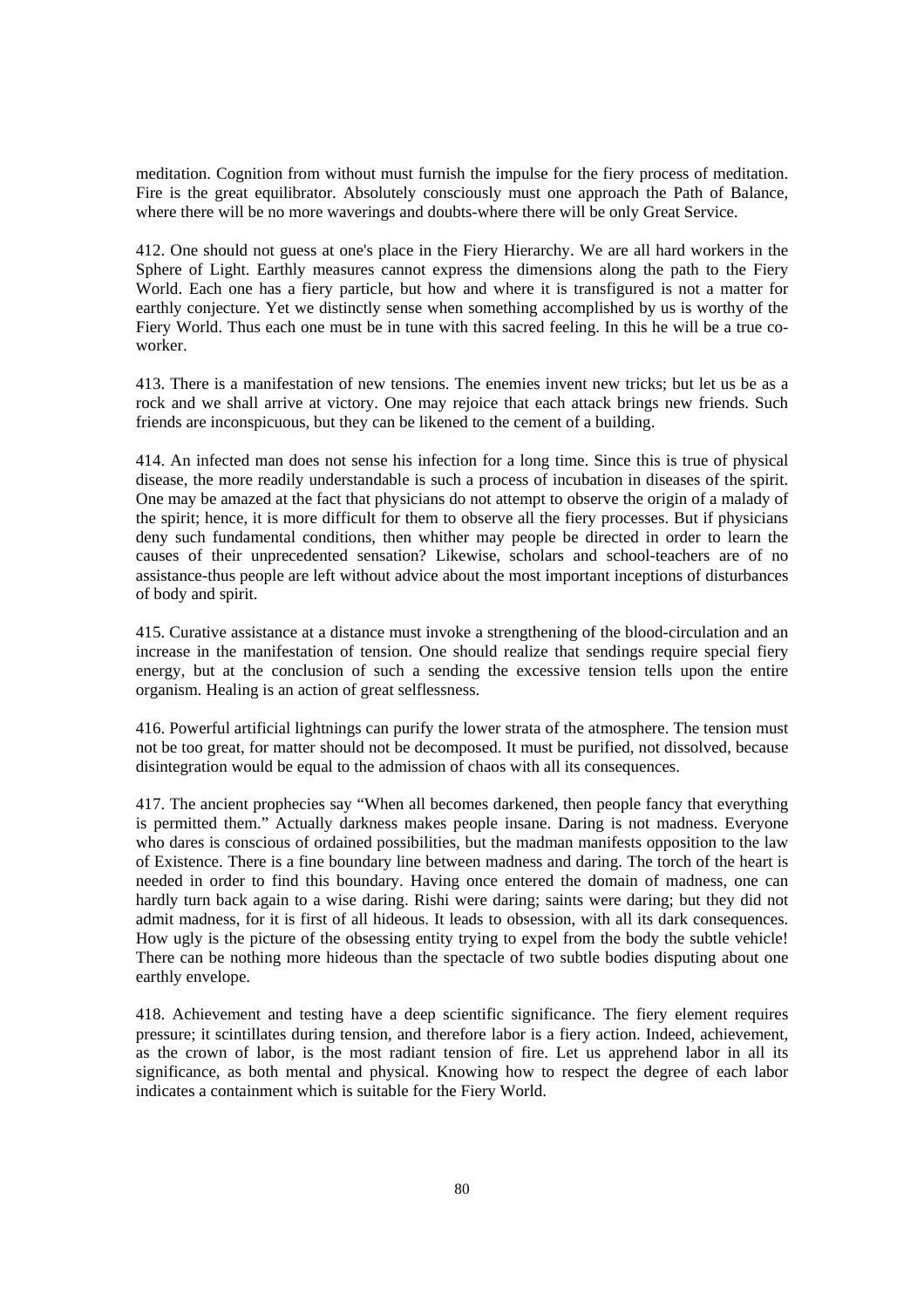419. Why do people only sometimes sense physically the presence of subtle beings? They are surrounded by them, yet they rarely sense them. Here we touch upon a very remarkable fact. Earthly beings feel it when the subtle dwellers contact their consciousness, either because of their own desires or because of affinity of auras. Then people experience that trembling which for the ignorant turns into terror but which for those who know signifies the stimulation of the fiery element. Not many, since childhood, can consciously recognize this tremor, which has even been called sacred.

420. Sleep-visions acquire significance as soon as the connection with the Higher Worlds is realized. In fact, when a man has grasped the meaning of sleep as sojourn into the Subtle World, he knows that by means of this condition he can recall very important and lofty communions. Each book about the Subtle and Fiery Worlds should not omit mentioning associations through sleep-visions.

421. The Yogi can sense heat and cold independent of external causes. Such transcendental perception relates to the Subtle World. It is sufficient for a dweller of the Subtle World to think about warmth or cold or other sensations, and the energy of thought will invoke them immediately. Thus, thought constitutes a laboratory for all reactions. Therefore, on the path to the Fiery World We insist so much on watchfulness over thoughts.

422. In vain do people complain about being separated from the Subtle World. Many see the subtle dwellers. Many grasp the speech of that plane. Many sense aromas not of this earth. Countless manifestations can be named, both among people and among animals. Only obstinate prejudice prevents people from understanding reality. So many people have been saved by indications from the Subtle World. So many matters of state have been decided according to information from Beyond. Not only do ancient epochs furnish examples of this, but the most recent past can provide indisputable facts of such continuous relationships. The Earth cannot be isolated from all the Worlds. Even the material senses, contrary to all ignorant superstition, transmit feelings of the Subtle World. When the consciousness has been refined, then can be expected precious contacts which will be perfectly natural.

423. Striking phenomena can be observed around spilled blood. Animals not only sense the blood but fall into agitation and terror. It can be noticed that even dried blood produces the same symptoms as fresh blood. Precisely the fiery emanations of blood are unusually strong. Not by accident did the most savage sacrifices require blood, as a means of excitement into intoxication. Likewise the black mass needs blood as a strong stimulation. For such purposes animals are used. The resulting sharpening of scent for the invisible is very strong, the more so because blood attracts many lower entities.

424. The Lights of the Mother of the World resemble the pillars of the Aurora Borealis. Very rare is the phenomenon when the microcosm-man-can be compared to the Macrocosm. Ur. has seen such a manifestation. It responds to the pressure of world energy.

425. Sometimes people reach such a height of absurdity that in their every thought about the future life they consider it the end of earthly existence. At the same time they do not hesitate to arrange their earthly affairs many years in advance. Such actions merely indicate how obscure is the thought about the future life. Consequently, all the Covenants, all manifestations, all scientific attainments do not reach the consciousness.

 People will demand from you new remedies, new indications about food-merely for bodily comfort, but not for the improvement of their own future, which is in need of constant and solicitous construction. People are unwilling to imagine that their earthly life is shorter than the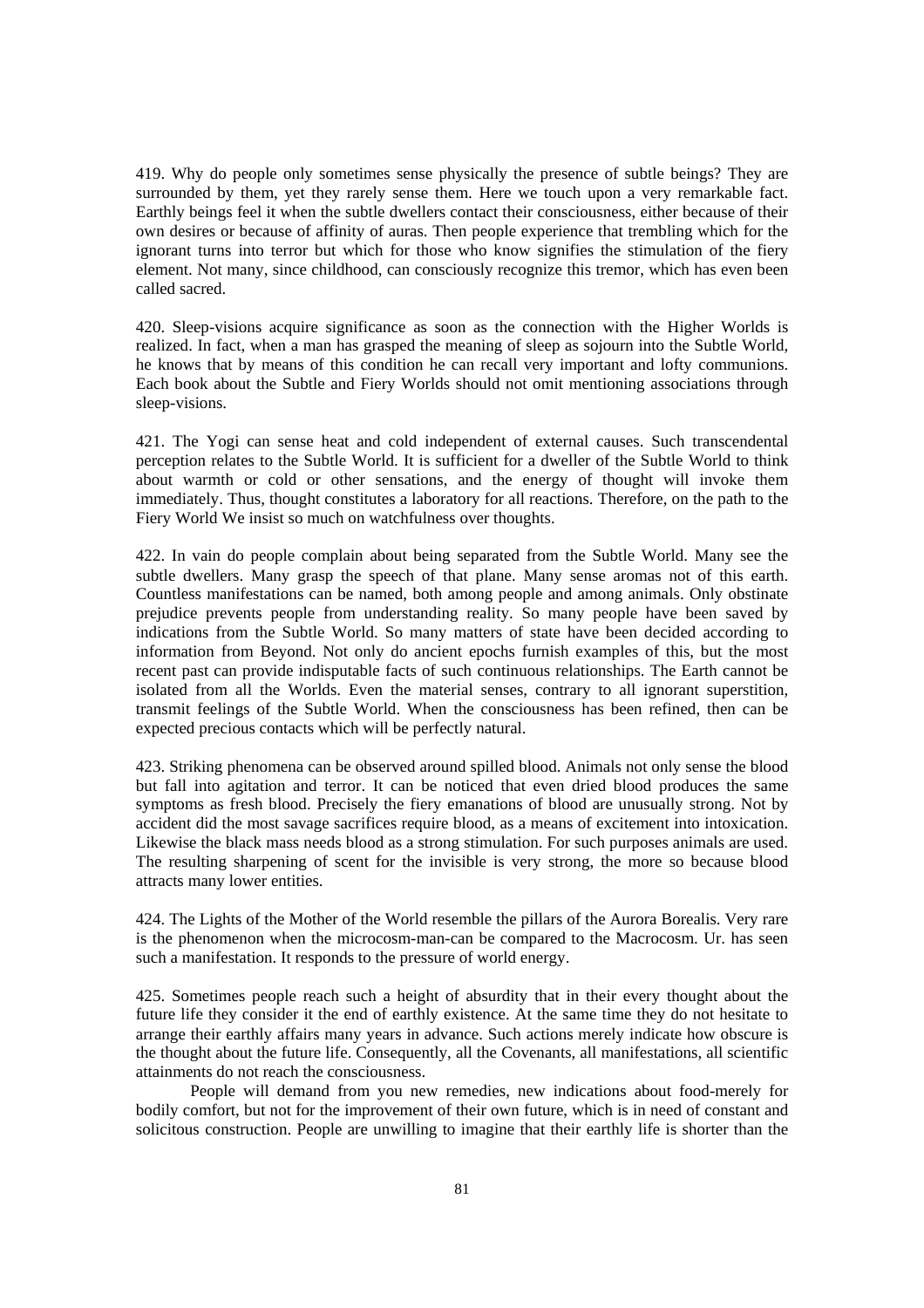very briefest stop of a railway train. The worthy wayfarer, in a short night's lodging, is concerned not with troubling his host, for his consciousness is directed toward the goal of his journey. But travelers of the Great Path often think only about the night's lodging, unconcernedly forgetting about their destination. Petty thinking is not commensurate with the Great Path! Therefore the fiery path will be the path of consciousness of the future. Every traveler who is enlightened by thought about the eternal path can proceed in joy. In each such march one must carry a particle of eternal Fire. One should approach the Fiery World with a whole purpose, with all desire, with the whole heart.

426. We repeat about the Fiery World. Should one contend with it or grow to love it? Can one struggle with that which fills all that exists? Will not such a conflict be a most senseless action? Will not love for the Fiery World provide a most powerful magnet? If in the earthly existence love is the most creative principle, the stronger it is in the Higher Worlds.

427. The path of joyous achievement is a hundredfold shorter than the path of mournful duties. How steadfastly must this ordainment be kept in mind by the travelers of the fiery march? Only the sign of achievement raises them above danger, but the significance of achievement must be cultivated in the heart as joy of the spirit. One cannot discover the best path if one's eye does not follow the star of achievement. Even the obscurities themselves must be illumined by the one light. Nothing, no one, is ever forced to turn back into darkness.

428. Day-dreaming must be transformed into disciplined thinking. The ancient sages advised mothers to pass on to their children tales about heroes, and to acquaint them with the best songs about great deeds. Is it possible that humanity nowadays wishes to renounce these wise covenants? The Fiery World is first of all open to heroes-to those who achieve.

429. People condemn the Teaching for the fact that it does not condemn a fellow-man. One may imagine how many new listeners could be acquired by censure of a neighbor! Such an impediment will be the darkest veil on the path of advancement.

430. There are people ignorant to such an extent that they would say to the entire formula of lifeis that all? Yet, they themselves do not carry out a single piece of advice. No explanation is of assistance where the heart is silent or has become ossified. It is fearful when people require as help only the tricks of legerdemain. The consciousness of such people is worse than that of a savage. Nothing pure and guiding will penetrate through the crust of chaos. People are unwilling to contemplate the extent to which they surround themselves with a destructive aura.

431. Manifestation of their will leads people to different attainments. Whoever has accustomed himself to thinking about a pit of trash invariably will find it. Beautiful is the law that thought guides man. Beautiful thought does not lead the way to darkness.

432. Written meditations about the Teaching are useful. It may be proposed to co-workers that they accustom themselves to such work. They can select portions of the Teaching near to them, and compare them with other Covenants. In this way there can be observed the imprint of the times upon the very same truths. The task of investigating this evolution will in itself be a much needed labor. We are opposed to condemnation, but the comparison will be, as it were, the polishing of the stone. Through love for the subject one can find new comparisons and beautiful points of contact. Such meditations are as flowers in a meadow.

433. New life can begin from each instant. There can be no obsolete life, save perhaps in our conception of it. Yet, for what do we exercise and regenerate our thinking? Precisely for a new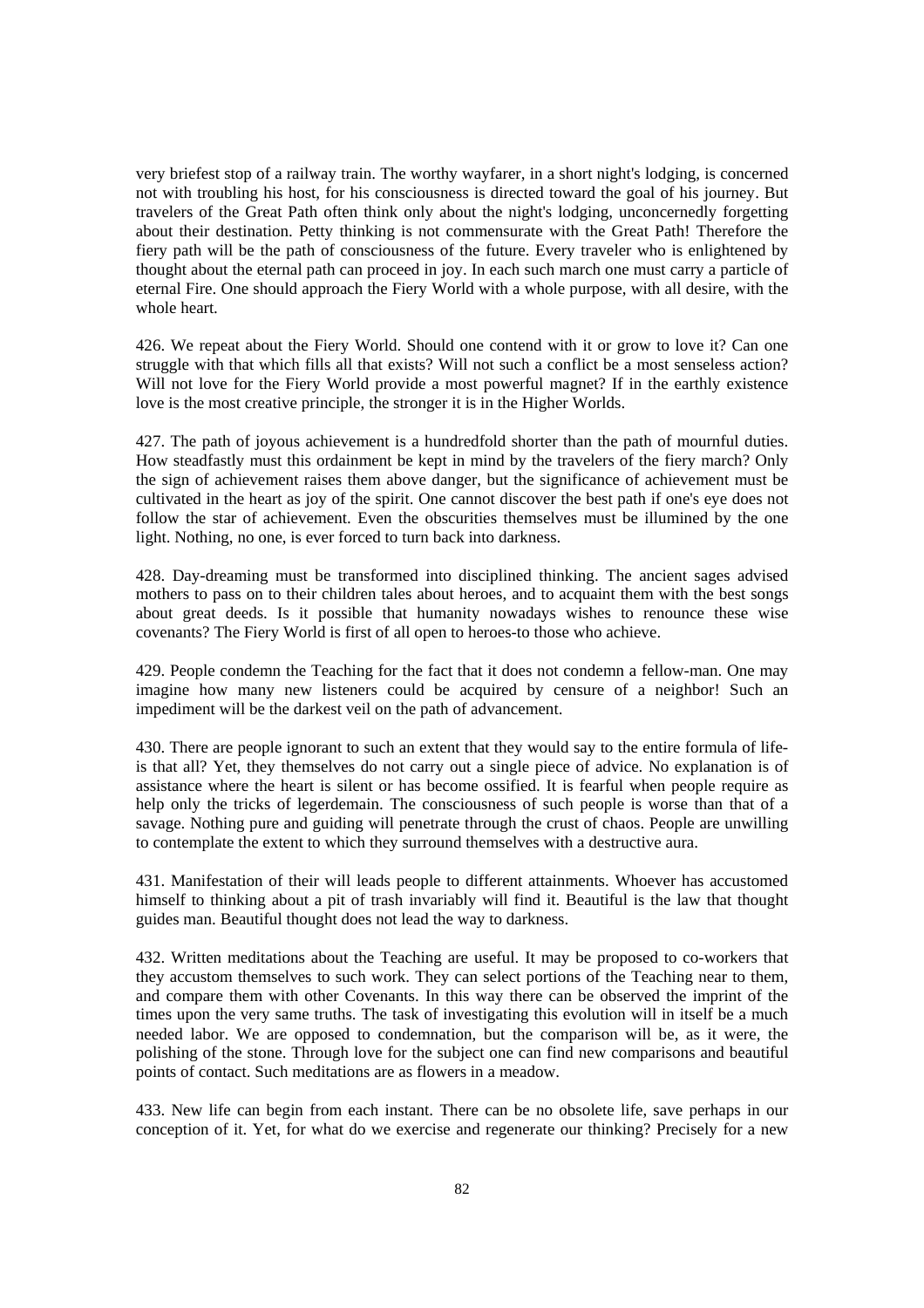life. Let us not understand this as a personal concept, as egoism. Such a life of selfishness would be cringing. But no one who crawls can ascend. A new life in the name of good is built up in cooperation. Such a life kindles many fires. Let us not forget that thought of good kindles in its path a great number of lives. The poisoning of space with evil thinking is no new thing. But selflessness of the heart directs thinking to the kindling of new torches. Surely, wise is the law which invokes good thought for the lighting of new fires. The manifestation of the new, eternal sparks of the Fiery World will be actually new life.

434. "The Heavenly Forces are now invisibly serving with us"-a new conception of the reality of Invisible Space is already a step toward the actuality. We cannot pride ourselves on our cognition so long as the Invisible World does not grow in our consciousness. Thus, let us be on guard against everything which sways our thought away from that of good for others. The revelation of fiery thought will be accessible to benevolent thinking.

435. One of the brilliant fiery actions will be the taking upon oneself of the pain of one's dear ones. The fiery heart burns like a beacon and takes upon itself the infirmities of the surroundings. It will not suffer from such a treatment if the quality of the aura of the ailing one does not send dark arrows to the savior. Even a strong fiery heart can be wearied by such an unmerited response. It is particularly difficult when such pains arise from unworthy actions. And such meditation is useful on the path to the Fiery World.

436. Let us turn back to the conditions which facilitate the taking of medicines. It has already been observed that in the past certain peoples took medicine with singing as an aid, others with lamentations or incantations. Aside from the meaning itself of the words of the incantation, it is highly essential to observe the rhythm, which was altered depending upon the ailment. Presentday physicians should study these means of better assimilation of medicines. Not only suggestion but the quality of rhythm can produce an important result. Let us neglect nothing of the ancient heritage.

437. One of the most visually beautiful fiery actions will be the convergence and divergence of auras. This beauty can be likened to that of the Northern Lights, and in it is expressed a multitude of psychological moments. One may observe how carefully the radiations draw near, how the protective network palpitates and flashes, as a preliminary to resounding harmoniously or to becoming darkened. The full and complete life, its chemism and magnetism, is concealed in the space and about a man. We await the time when people will begin patiently to photograph auras. Then it will be possible to observe the movement of light on a cinema screen, when the film will reflect the sequence of movements of the aura. You know that for successful photographing many subtle conditions are required. Often even a physically uncomfortable room can yield good results. You have excellent prints of subtle beings, photographed under ordinary conditions. Also, you know that when you decided to improve the physical conditions the photographing failed. The chief factor of success lies in internal, invisible circumstances. One must apply great patience, and exclude any irritation or wavering. Any fiery chaos merely darkens the film. Also, there will be no especially clear visions when there is a confused frame of mind. But when the necessary harmony is reached the photographing will be easy. Many external conditions can have an influence; therefore it is better not to bring in new objects once the needed vibration has been established. And disorderly exclamations are also harmful. The principle element is patience.

438. Amid fiery actions there must be observed not only striking phenomena but also many transitory, hardly perceptible manifestations. We must often pay the utmost attention to the latter. The character of man is formed not so much by phenomena as by constant fiery waves. If people await only phenomena, and neglect the hardly perceptible sensations, they will occasionally be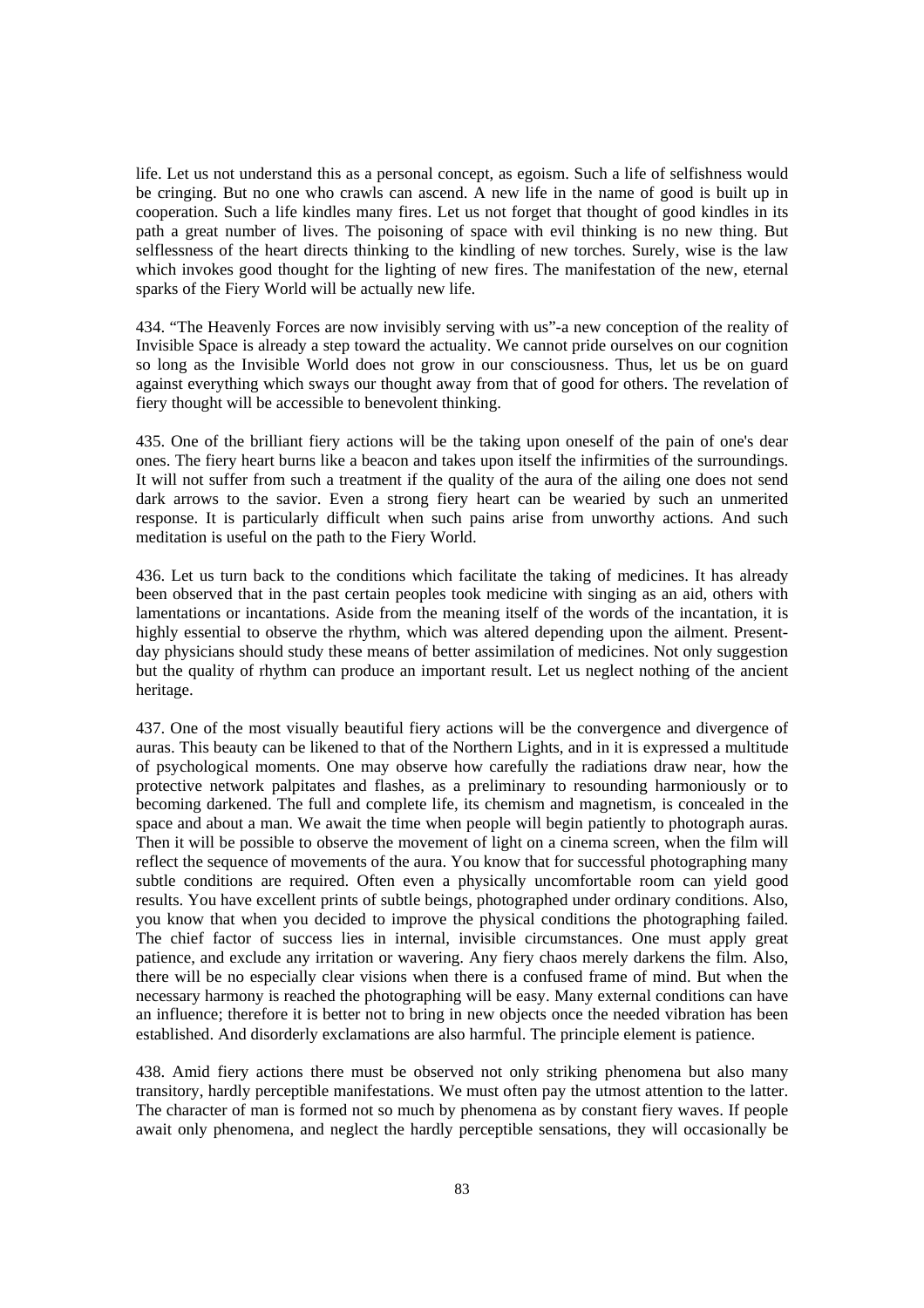shaken, but they will not acquire a fiery continuity of consciousness. The Teaching must not burden the nerve centers with shocks. On the contrary, the ascent will be steadfast when people realize within themselves the existence of benevolent vibrations. Let people grow to love the very thought of the Fiery World. Let such counsels be a daily matter. One cannot attract to oneself the power of this element without love and the heart impulse.

439. The entrance of human manifested fire is not accomplished without realization of responsibility. In such realization will be contained that refined solicitude and carefulness which conforms with knowledge. Blasphemy, direct and indirect, is impossible in the refined consciousness. No falsehood conforms to the fire of truth. Amid actions and cares one should not be distracted from thought about Hierarchy and about the Fiery World, great and near by.

440. One may observe that during an earthquake the throat becomes quite parched. In this manifestation is seen the tension of fire. Thus, a great number of concepts are diffused into life, one has but to notice them.

441. Each Teacher must possess the quality of listening. This is necessary for the treatment of many ailments. It is necessary to promote the outflow of all harmful substances. The Teacher sees when the dying fire is liberated from the covering of gray ashes. A healthy fire leaves no ashes behind. It completely transforms that which passes into the eternal. So, too, must thought be purified by fire. Each day man must reflect about something eternal. Such meditations will be useful on the path to the Fiery World.

442. Someone says that he wishes to attain cosmic consciousness; let him better think about purifying his heart. Let him not so much imagine himself as conqueror of the Cosmos, but rather let him wish to cleanse his consciousness from dust. One cannot penetrate beyond the limits of the law without wishing to become transformed in the approach. Verily, the baker of bread, in both the spiritual and material sense, must not think only as to how to get his own fill.

443. The experienced physician advises the convalescent not to think about his past illness, and urges him to think about the future and about favorable circumstances. Thus, any reminder about the past illness is cast out, not only physically but spiritually. One should apply the same simple method in all the situations of life. Particularly during fiery actions, when fire is palpitating because of darkness, one should not think about darkness and its reaction on fire. A manifestation referring to the future will kindle the heart. The most oppressive thing can be dispelled only because of the future. Fools clamor about finite life. Can eternal life possible be terminated? So many terrible things have to be preformed in order to violate life! Even wild beasts do not dare to return to the dust of the abyss.

444. Boldness should be combined with caution. Otherwise boldness will be madness and caution will turn into cowardice. People who can picture to themselves the entire complexity of fiery waves can appreciate the advice of caution. The Yogi does not forget full caution; in it there is respect for the great element and reverence for the Fiery World. One may understand that it is necessary to exert the utmost caution, as when passing between rows of the finest vessels. If these works of fiery labor require such carefulness, the fiery waves themselves enlarge the path of our observation of the heart.

445. Among psychic maladies the most frightful, almost incurable, are treachery and blasphemy. Once a traitor, always a traitor. Only the strongest fiery shock can purify such an infected brain. If such a criminal condition emanates from obsession, this is likewise not comforting. Is it possible to conceive of cooperation with a traitor or a blasphemer? They are like a plague in the house.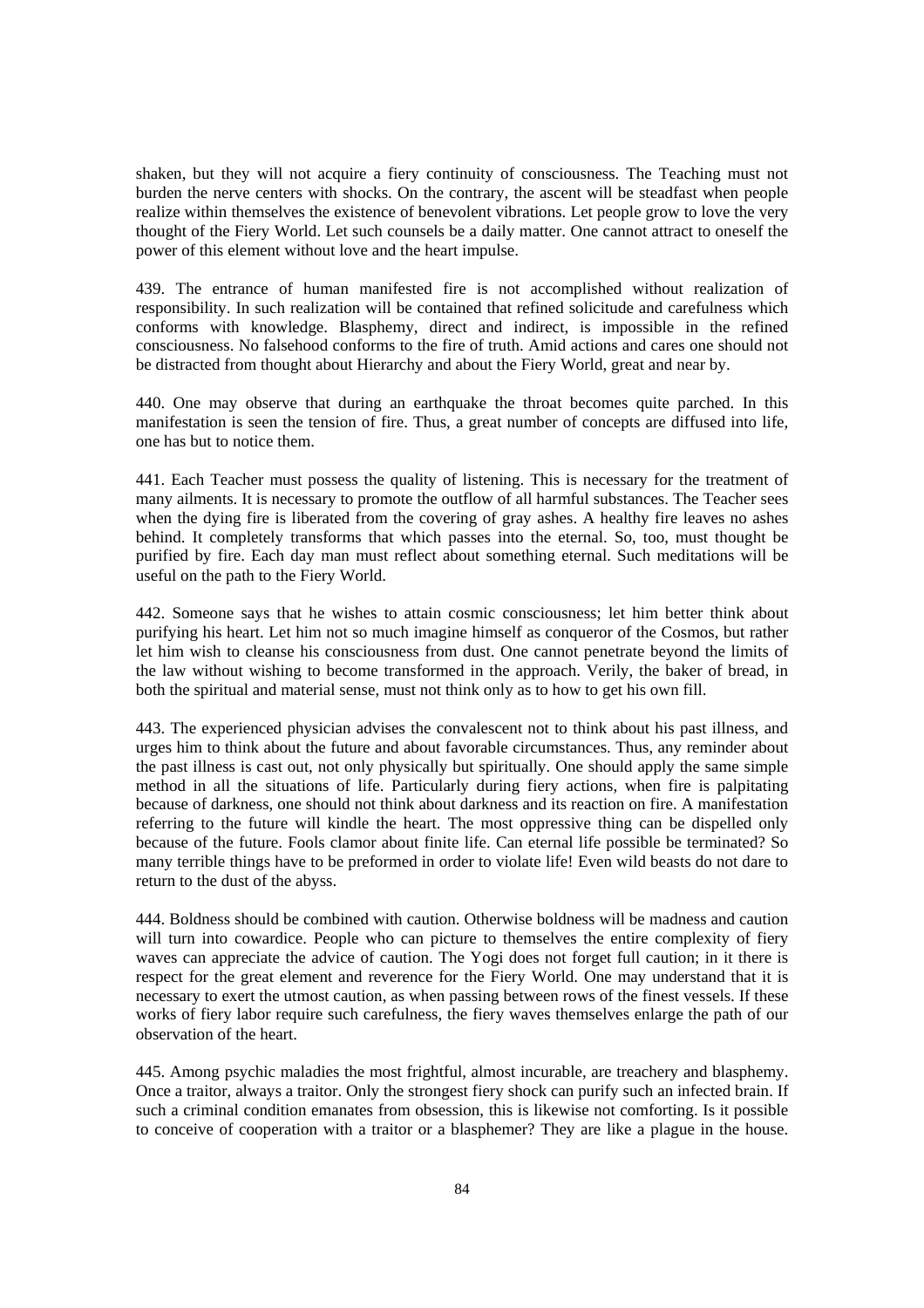They are like a fetid corpse. Thus, the Fiery World has no consolation for traitors and blasphemers.

446. It can be observed that the Subtle World is approaching the earthly. Even fiery sendings do not miss the Earth, but the consciousness of people can sometimes be far from the reception of these manifestations. The word is uttered, but the consciousness is silent. There is not even a restlessness fitting before great events. The death-like state of the consciousness is staggering! One can understand how gradually the subsequent Teaching must be given! A readiness to apply the Teaching to life is noticeable only in rare cases, but the fiery manifestations tarry not. Not having been transmuted by the human consciousness, they flow into dangerous channels.

 We would wish that that which is taking place could keep people from madness. Planets are speaking with bloody rays, but this ancient science is also dead in the hands of destroyers. Worthy minds suffer under the laws of madness and ignorance. Light-mindedness is not in conformity with the discoveries of science. Indeed, each one may prepare an abyss for himself, if he wishes. But madmen have no right to drag worthy ones along with them. In addition, very grave is the last conjunction of the luminaries. It is necessary to contact carefully the fiery forces.

447. The embryo of the spirit actually does not begin with human evolution; its manifestation refers to an indescribable fiery process. That is why you apply to man the words-kindling of the spirit. Precisely, given to man was the kindling of fire, which dwells in all the manifestations of creativeness. One should remember that powerful energies have been entrusted to man; therefore, whoever does not kindle the spirit does not fulfill his destiny. Precisely, self-perfection itself is first of all attained in the consciousness of the manifestation of spirituality. There can be no approach to the Fiery World without the manifestation of spirituality. This must be remembered by all.

 Some suppose that spirituality consists in the reading of spiritual books. There are many such readers but few who carry out.

448. Assist all who strive for perfectionment. Discern where there is striving and where possibility of defection. Discern where there is love for ascent and where the restlessness of doubt. He is a false teacher who elevates doubt into dogma; distrust is not the aim of the discipline of the spirit kindled by Truth.

449. One should observe that during especially grave conjunctions of the constellations strong spirits appear. One may investigate in history how systematically powerful helpers are sent from the Fiery World, who take upon themselves the burdens of the World, and who plant magnets for the future. One must study the history of the planet from all angles, in various branches of knowledge. One should recognize the winding paths of humanity as a science connected with the basic laws of the Universe. The study of the chemism of the luminaries should be introduced without delay. Already much valuable material has been accumulated which once again confirms the bond between all the Worlds.

450. What We mean by caution must be definitely understood. The ignorant may assume that caution is inaction or the gloom of fear. On the contrary, caution is a strengthening of action, watchfulness and courage. Caution is very necessary when fiery waves are provoked. One can resist such tensions by means of the magnet of Hierarchy. When I indicate caution, it is necessary to direct the heart, aflame, to Hierarchy.

451. People may be surprised that a place especially full of danger of earthquake remains without the influence of fire. Let them ponder about this.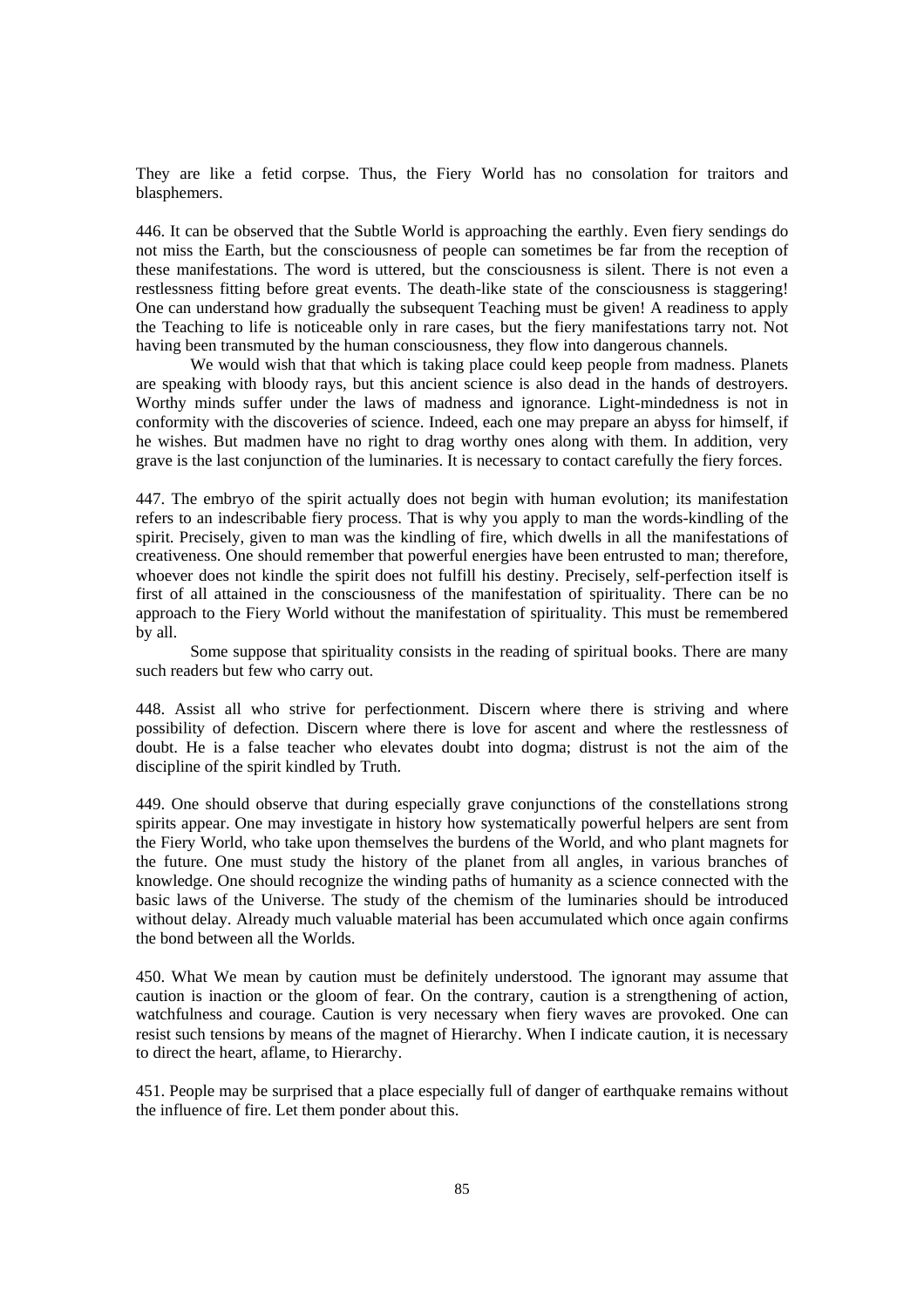452. Will it be superstition if a man observes all that takes place around him? May he not be justified when gradually he learns to appraise all that is invisibly occurring? If all digits are fluctuating and there is not constant magnitude, then how attentively should one refer to the multiformity of manifestations of the Cosmos! Precisely this incalculable diversity helps the individual experiences of the spirit. What seems impossible today is apprehended tomorrow, thanks to a new chemism of the luminaries. India has just experienced an unprecedented upheaval. It may be expected that the earth will not quickly settle down in certain places. Amid the shocks there occurred several visions of the Subtle World. The disturbance of the atmosphere created waves useful for the manifestation of subtle bodies. Though these manifestations be of brief duration, still such observation is useful. Likewise, one can observe amidst the most ordinary conditions special vibrations and resoundings. One should distinguish all such subtle manifestations.

453. One may rejoice at each new step of life. A new combination of elements produces a fiery refinement. Never do the dark forces experience the joy of union with Hierarchy. One person considers each hour as the last, but another is conscious of each hour as a new one and foremost. Such attitude is the fiery one.

454. Many legal statutes have been invented by humanity, but the most immutable has not been pronounced-that of cosmic right. It is easily seen how often this law is applied and how it guides life. One may often observe how something impossible according to human laws is nevertheless accomplished. The worthlessness of all human precautions is often astonishingly evident. One cannot but feel that something over and above earthly reasonings guides circumstances; in this something are the will, cosmic chemism, and the most immutable magnet. Cosmic law brings destined people close to world problems. Sometimes they cannot explain how unexpected details are put together. But they realize that their heart is aflame. Thus it is, as it were, joined to something unalterable. In conformity with this immutable law it is possible to pass over the most dangerous abyss. Such full authority may be called Hierarchic, but when we add to this the chemism of the luminaries and the delineations of the far-off Worlds, it is then possible to define such a right as cosmic.

455. When we sense the Cosmic Lotus, we must go forward in full consciousness of the mission. We must precisely understand how the fire of our microcosm resounds with the great fire of the Macrocosm. Can the obligation of Service in Fire possibly be a small one?

456. It may be observed how the organisms of people respond to the tension of nature, how fiery people must sometimes emit blood, in order to proportionately free themselves from the tension. It may be remembered that upon ancient images there can often be seen the Intercessors for humanity. Such an achievement of selflessness is not fiction. The path of the Fiery World runs through the adamants of selflessness.

457. Divide everything into four shares the first-for the Highest; the second-for the Common Weal; third-for your fellow-man; and fourth-for yourself. But the hour comes when only three parts remain, for the fourth will be swallowed up by the second. Such divisions are called fiery. Nothing but the heart can indicate the boundary lines between them. But let the sequence be flamingly inscribed.

458. There are good tears and ugly tears-thus did ancient Egypt discriminate. The first are from rapture, from love, from achievement; the second are from anguish, from malice, from envy. Not long ago a scientist turned his attention to the difference, depending upon the impulse, in the composition of tears. Indeed, secretions differ widely in nature when contrasting feelings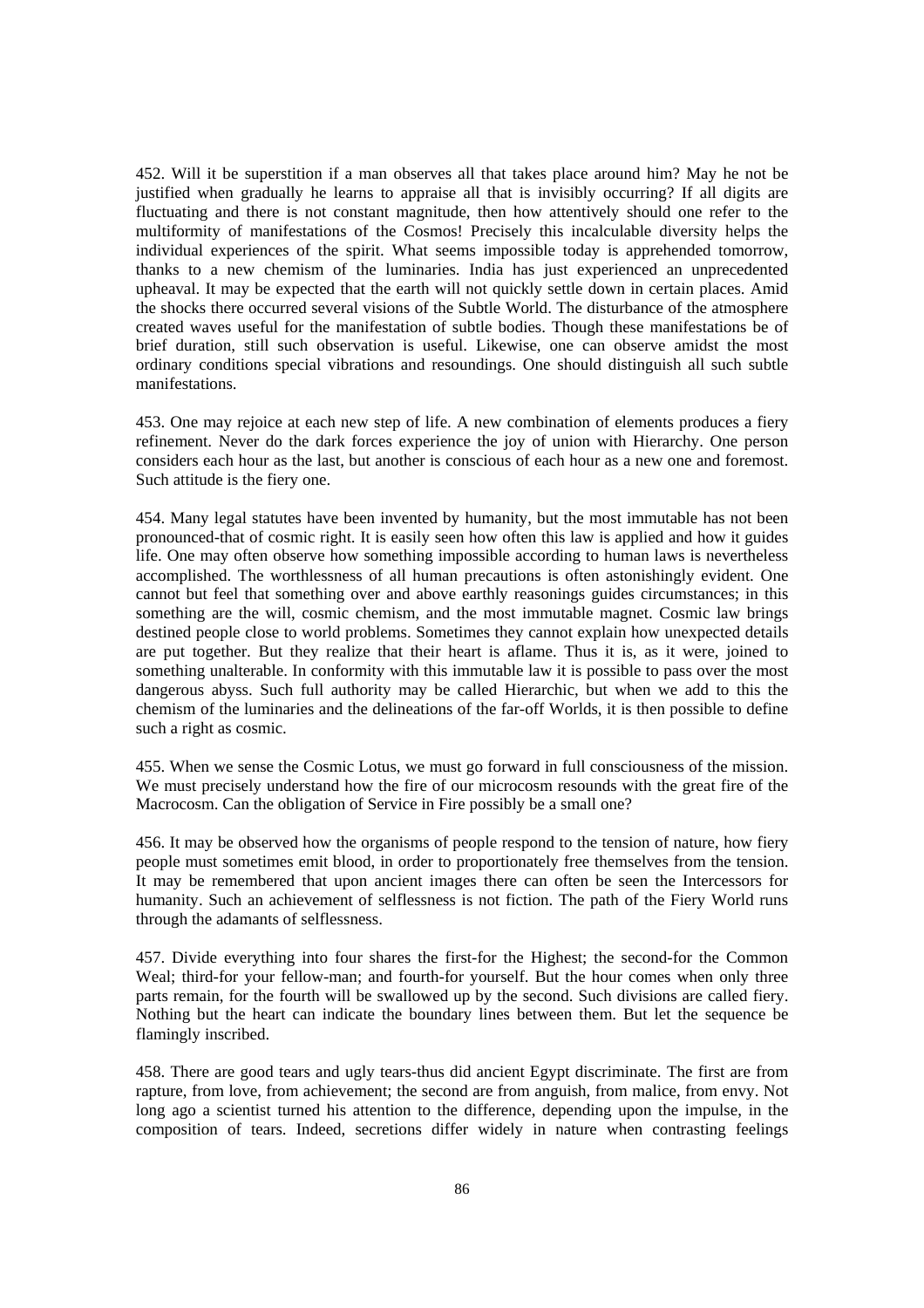introduce harmful or good ingredients. But tears, being a very pure manifestation, can yield especially useful observations. Of course such observations require time and patience.

459. You have seen dark spatial spots. Likewise you know the turbid formations resulting, as it seems, from spatial combustion. Also, you know the radiant spatial formations. Everything becomes alive and is flamingly transformed, likewise do one's senses vibrate. The experienced observer knows that his eyesight sometimes grows dim and then again clears up. The same thing happens with the hearing, the sense of smell, touch and taste. Thus can be observed complete mobility of all our functions. In fact such fiery nerve-responsiveness to the Macrocosm represents a refined condition, but only a few take into consideration such a conformity with the external world. Imperfection of consciousness obstructs all observations.

460. A most ancient expression-to look through fire-has been subjected to incorrect interpretation. People have understood it in the physical sense. They began to make use of a wall of fire in order to develop clairvoyance. But for natural ascent such artificial methods are not only unnecessary but even obstructive. Indeed, one should look upon earthly things through the fire of the heart; only such inspection can foil the snares of Maya. But fiery tension requires time and patience and devotion. I cite this example as demonstrating to what an extent the ancient wisdom has been distorted, being expressed in the gross forms of magic.

461. It is right that you do not forget the significance of soda. Not without reason has it been called the ash of Divine Fire. It belongs to those widely given remedies which have been sent for the usage of all humanity. One should remember about soda not only in sickness but also in health. As a bond with fiery actions, is serves as a shield against the darkness of destruction. But one should accustom the body to it gradually. Each day it should be taken with water or milk, and in taking it one should, as it were, direct it into the nerve centers. Thus can one gradually acquire immunity.

462. It may be observed that I Advise you to concentrate mentally on certain individuals, but it should not be thought that the effect can reach only these persons. Lightnings act upon a certain extent of space; so, too, do the lightnings of thought fly through a great expanse and touch upon many circumstances. The central person will be the focal point, but no less useful is the influence on the surrounding area. A thought of welfare is as a nursery of good.

463. So let us expel any feeling of prosperity, and let us evoke all vigilance, realizing how unfitting is the thought of comfort in Infinity, and let us adopt vigilance as an eternal prayer. Thinking about the Fiery World, one should be especially conscious of these concepts. Thus, let each writing about the Fiery World end with advice about unceasing watchfulness. People are so carelessly engulfed in an everyday routine of life, that even the most striking thing appears dull to them. Ingratitude, laziness, unwillingness to respond to the heart, all are engendered by darkness of existence. But the fiery path shines with the fire of the heart.

465. You think correctly about gratitude. The best expression of gratitude will lie in the realization of the greatness of the Mission. The Service is so great that each step already constitutes an achievement. Each day, with each thought, something significant is done. A great manifestation gives rise to innermost solemnity. In this solemnity there is also expressed gratitude. Solemnity is one of the best magnets. Hence, let us think about the greatest, for by this measure all else can be covered.

466. In studying the fiery paths, one should remember that history greatly distorts the facts. Of course, to a certain degree one could reconstruct them, but such an impartial attitude practically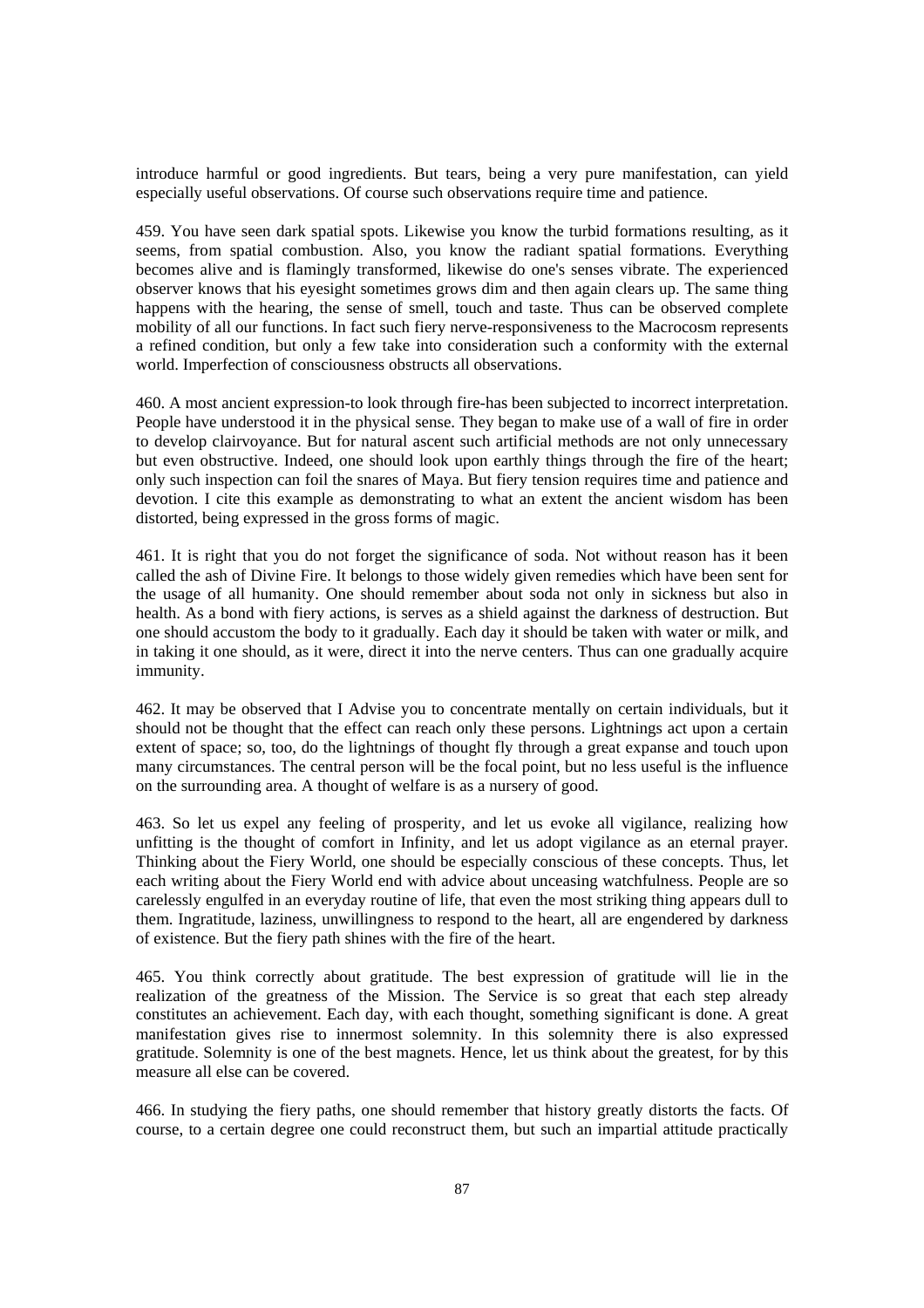does not exist. When there are inquiries about certain historic figures it is often impossible to reply, as all the conditions surrounding them have been misconstrued. Likewise, it is impossible to indicate certain medicinal and scientific methods, for they were surrounded by most unusual circumstances. Therefore, there is much that requires preparation of consciousness, and this is slowly accomplished. This is why We so stress becoming accustomed to patience and carefulness.

467. Actually, Fire cannot remain in a state of immobility. When We speak about the spiral of ascent, We have in mind a fiery structure. The movement cannot be arrested, for this would be incompatible with spatial Fire. People attribute many properties to Fire, but the principal condition remains unobserved. Fiery Guidance is the basis of the resplendent element. It must be remembered that flame is directed upward, it cannot turn its arrow downward. So too, the adherents of the Fiery World cannot go downward. If We observe a fall downward it means that Fire of the heart is drooping. Let there stand before you examples of radiant Fires! One can choose a beautiful affirmation through such Torches from the Earth to the Fiery World. Let us not droop, for this is unbecoming to Fire. Let us not belittle any fiery significance, nor tokens, which you have seen and felt. Let us assist friends to proceed flamingly, for non-affirmation of the Higher World is self-destruction. And let us consider the Fiery World as the most proximate, the most guiding, the most flaming. It is necessary to think about the Fiery World as our destiny.

468. The expenditure of psychic force takes place voluntarily and involuntarily. Lofty spirits continue the sowing of good unceasingly. In this it must not be forgotten that the refined consciousness cannot avoid a certain weariness. Such fatigue is very diversely expressed, but usually it falls on the physical organs, which are far more subject to illness. Therefore We counsel a wise caution. It is difficult to stop the flow of psychic forces, but it is always useful to protect one's physical forces. One should not interrupt the current of Good, but each caution will be but a strengthening of this beneficient stream. The fiery path especially must be guarded by a wise circumspectness. We have already considered many fiery qualities, but no fewer still remain. Only the unwise will look into the succeeding book without assimilating the preceding ones.

469. The Silvery Lotus of the fiery heart is not often manifested, even to lofty spirits. But separate petals of the fiery Lotus can be seen, and in accordance with them let us assemble the entire flower. But if this fiery wonder is even once evoked, and viewed by the heart, then from that hour the heart's path leads upward, toward eternal attainment. Let the ascent be of extreme steepness-We prepare a hand-rope for those who have resolved to ascend.

470. Rejoicing is a pledge of joy. We know how precious is each particle of joy, in it is a step of victory-Vidzhaya!

Let the path be victorious.